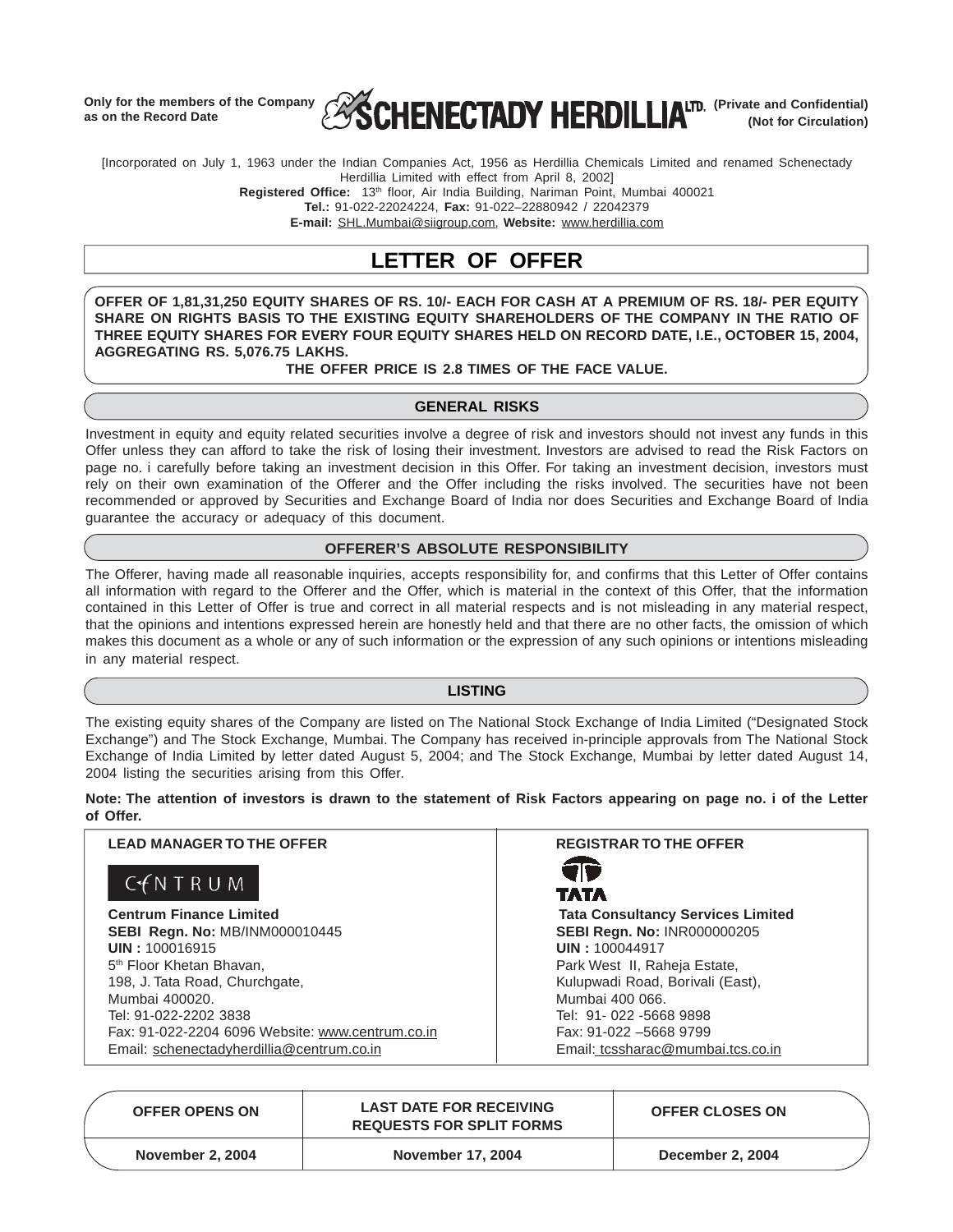# *ASCHENECTADY HERDILLIA*<sup>17</sup>

| <b>TABLE OF CONTENTS</b>                              |    |
|-------------------------------------------------------|----|
|                                                       | i. |
|                                                       | 3  |
|                                                       | 9  |
|                                                       | 14 |
|                                                       | 24 |
|                                                       | 28 |
|                                                       | 30 |
|                                                       | 40 |
|                                                       | 41 |
|                                                       | 51 |
|                                                       | 82 |
|                                                       | 87 |
|                                                       | 88 |
|                                                       | 90 |
|                                                       | 90 |
|                                                       | 91 |
|                                                       | 92 |
| DETAILS OF ADVERSE EVENTS AFFECTING THE COMPANY SINCE | 92 |
|                                                       | 93 |
|                                                       | 93 |
|                                                       | 93 |
|                                                       | 94 |
|                                                       | 95 |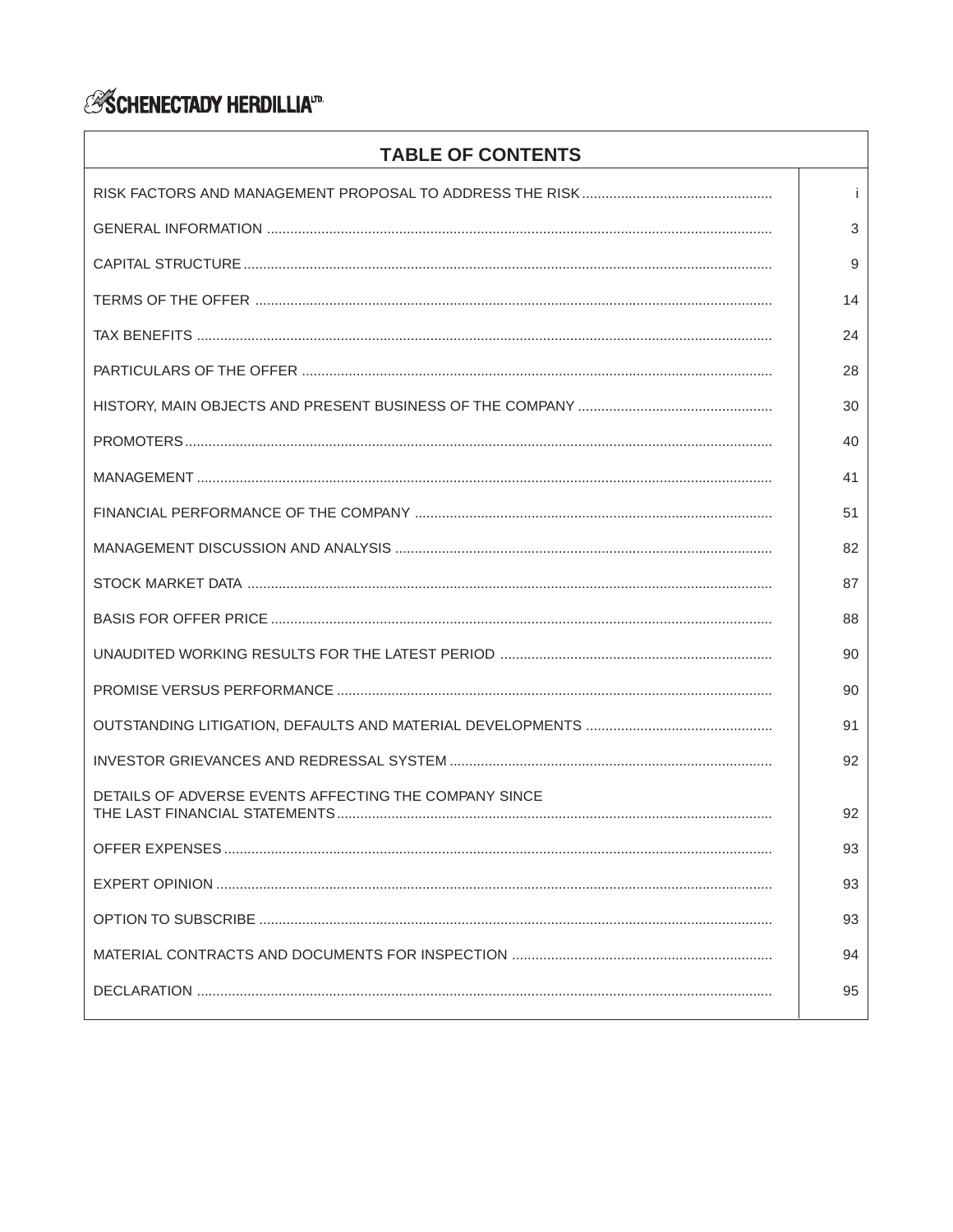# *ESCHENECTADY HERDILLIA<sup>ID</sup>*

## **GLOSSARY OF TERMS / ABBREVIATIONS**

| Act                                                | The Companies Act, 1956 and amendments thereto                                                                                                                                                                |
|----------------------------------------------------|---------------------------------------------------------------------------------------------------------------------------------------------------------------------------------------------------------------|
| <b>AGM</b>                                         | <b>Annual General Meeting</b>                                                                                                                                                                                 |
| Articles                                           | Articles of Association of the Company                                                                                                                                                                        |
| Board /SEBI                                        | The Securities and Exchange Board of India established under provisions of Section<br>3 of the Act.                                                                                                           |
| <b>Board of Directors</b>                          | Board of Directors of Schenectady Herdillia Limited                                                                                                                                                           |
| BSE / the Exchange                                 | The Stock Exchange, Mumbai                                                                                                                                                                                    |
| CAF                                                | Composite Application Form                                                                                                                                                                                    |
| <b>CDSL</b>                                        | Central Depository Services (India) Limited                                                                                                                                                                   |
| <b>Committee of Directors</b>                      | Committee of the Board of Directors of Schenectady Herdillia Limited authorised to<br>take decisions on matters related to / incidental to this Offer                                                         |
| Company/ Schenectady<br>Herdillia/ Offerer/ Issuer | Schenectady Herdillia Limited                                                                                                                                                                                 |
| <b>CRISIL</b>                                      | The Credit Rating Information Services of India Limited                                                                                                                                                       |
| <b>CY</b>                                          | Calendar Year ending on December 31                                                                                                                                                                           |
| <b>DP</b>                                          | <b>Depository Participant</b>                                                                                                                                                                                 |
| <b>EPS</b>                                         | Earnings per share                                                                                                                                                                                            |
| <b>Equity Shareholders</b>                         | Equity shareholders whose names appear as                                                                                                                                                                     |
|                                                    | • Beneficial owners as per the list to be furnished by the depositories in respect of<br>the shares held in the electronic form and                                                                           |
|                                                    | On the Register of Members of the Company in respect of the shares held in<br>physical form at the close of business hours on the Record Date i.e., October 15,<br>2004 and to whom this Offer is being made. |
| <b>Equity Shares</b>                               | Equity shares of the face value of Rs. 10 each offered through this Letter of Offer                                                                                                                           |
| <b>FEMA</b>                                        | Foreign Exchange Management Act, 1999 read with rules and regulations there<br>under and amendments thereto.                                                                                                  |
| FI(s)                                              | Foreign Institutional Investors registered with SEBI under applicable laws                                                                                                                                    |
| <b>FIPB</b>                                        | Foreign Investment Promotion Board                                                                                                                                                                            |
| FY                                                 | Financial year ending March 31                                                                                                                                                                                |
| Gol                                                | Government of India                                                                                                                                                                                           |
| <b>HIL</b>                                         | Herdillia Investments Limited / Subsidiary Company                                                                                                                                                            |
| <b>IT Act</b>                                      | The Income Tax Act, 1961 and amendments thereto                                                                                                                                                               |
| Lead Manager to the Offer                          | Centrum Finance Limited                                                                                                                                                                                       |
| Letter of Offer/ Offer Document                    | This Letter of Offer circulated to the Equity Shareholders and Beneficial Owners of<br>the Company                                                                                                            |
| Memorandum                                         | Memorandum of Association of the Company                                                                                                                                                                      |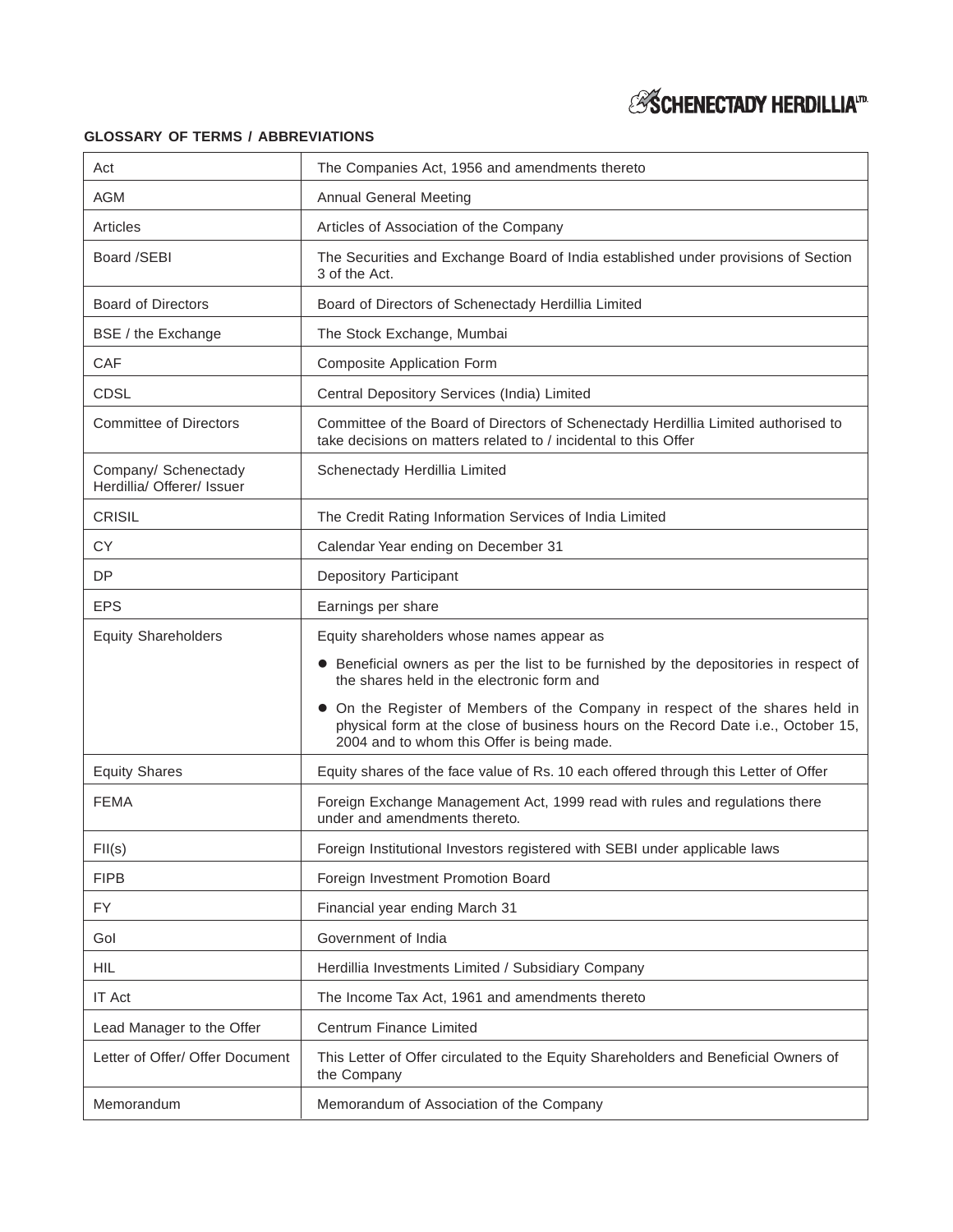# *ESCHENECTADY HERDILLIA*<sup>m.</sup>

| <b>NA</b>                                | Not applicable                                                                                                                                                                                                                                                                                                                |
|------------------------------------------|-------------------------------------------------------------------------------------------------------------------------------------------------------------------------------------------------------------------------------------------------------------------------------------------------------------------------------|
| <b>NAV</b>                               | Net Asset Value                                                                                                                                                                                                                                                                                                               |
| <b>NR</b>                                | Non-resident                                                                                                                                                                                                                                                                                                                  |
| NRI(s)                                   | Non-resident Indians                                                                                                                                                                                                                                                                                                          |
| <b>NSDL</b>                              | National Securities Depository Limited                                                                                                                                                                                                                                                                                        |
| NSDL and CDSL                            | Depositories                                                                                                                                                                                                                                                                                                                  |
| <b>NSE</b>                               | The National Stock Exchange of India Limited / Designated Stock Exchange                                                                                                                                                                                                                                                      |
| OCB(s)                                   | Overseas Corporate Body (ies)                                                                                                                                                                                                                                                                                                 |
| Offer / Rights Offer                     | Offer of 1,81,31,250 Equity Shares of Rs. 10/- each for cash at a premium of Rs. 18/-<br>per Equity Share on rights basis to the existing Equity Shareholders of the Company<br>in the ratio of three Equity Shares for every four equity shares held on Record Date<br>i.e. October 15, 2004, aggregating Rs. 5,076.75 lakhs |
| <b>Offer Price</b>                       | Rs. 28/- per Equity Share                                                                                                                                                                                                                                                                                                     |
| PAT                                      | Profit After Tax                                                                                                                                                                                                                                                                                                              |
| <b>RBI</b>                               | The Reserve Bank of India                                                                                                                                                                                                                                                                                                     |
| <b>Record Date</b>                       | October 15, 2004                                                                                                                                                                                                                                                                                                              |
| Registrar to the Offer/<br>Registrar/TCS | <b>Tata Consultancy Services Limited</b>                                                                                                                                                                                                                                                                                      |
| <b>Rights Entitlement</b>                | The number of Equity Shares that an Equity Shareholder is entitled to under this<br>Letter of Offer in proportion to his/her/its existing shareholding in the Company as on<br>the Record Date.                                                                                                                               |
| <b>SEBI Guidelines</b>                   | SEBI (Disclosure & Investor Protection) Guidelines, 2000 read with amendments thereto.                                                                                                                                                                                                                                        |
| <b>Security Certificates</b>             | <b>Equity Share certificates</b>                                                                                                                                                                                                                                                                                              |
| <b>SIHPL</b>                             | Schenectady (India) Holdings Private Limited/Holding Company/ Promoter Company                                                                                                                                                                                                                                                |
| SII                                      | Schenectady International Inc./ Ultimate Holding Company / Parent Company                                                                                                                                                                                                                                                     |
| Six Sigma                                | A quality standard that is equivalent to generating fewer than 3.4 defects per million<br>manufacturing operations.                                                                                                                                                                                                           |

In this Letter of Offer, any discrepancies in any table between total and the sums of the amount listed are due to rounding off. References to the singular also refer to the plural and one gender also refers to any other gender wherever applicable.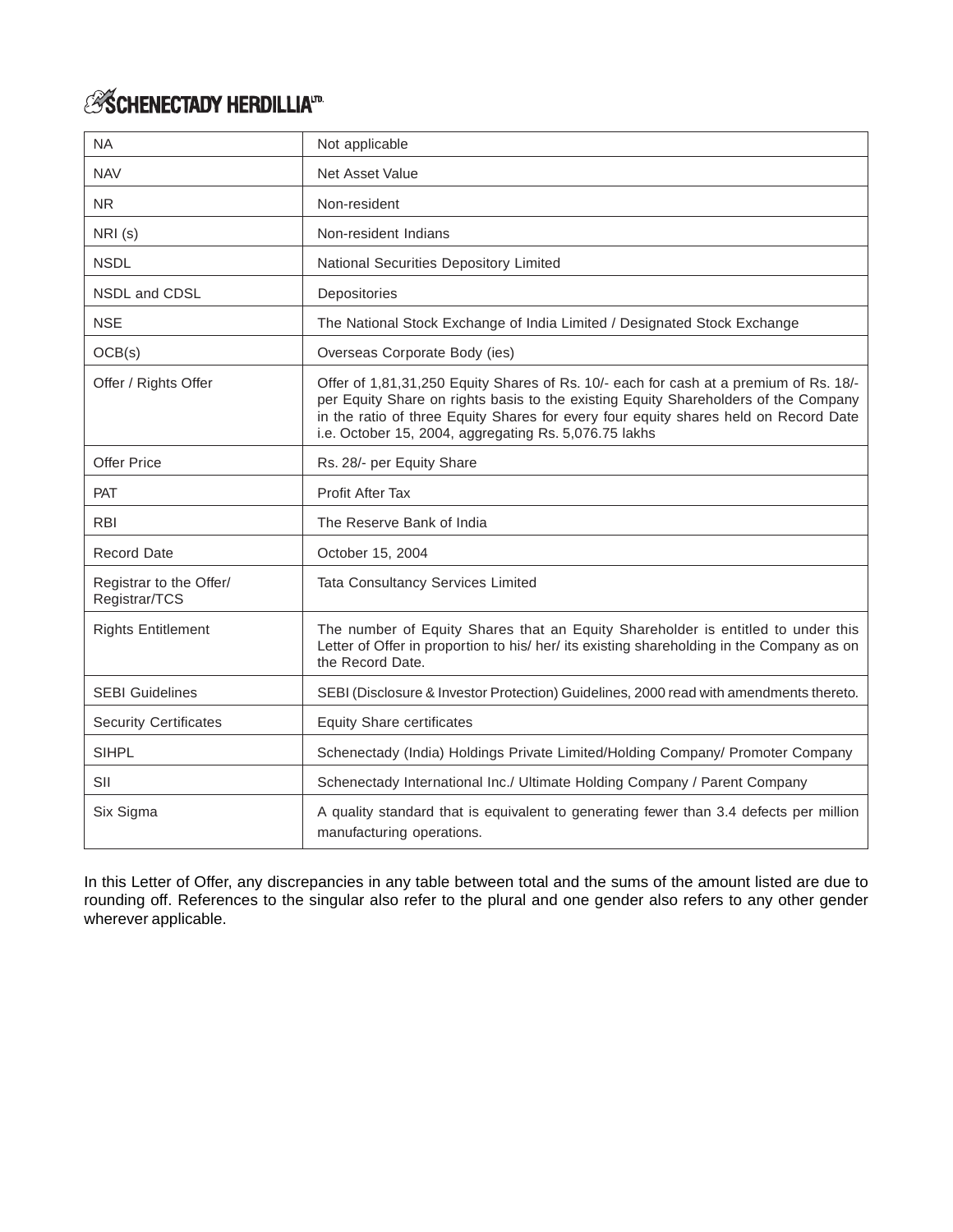## **ESCHENECTADY HERDILLIAID**

## **RISK FACTORS AND MANAGEMENT PROPOSAL TO ADDRESS THE RISK**

The investors should consider the following risk factors together with all other information included in this Letter of Offer carefully, in evaluating the Company and its business before making any investment decision. Any projections, forecasts and estimates contained herein are forward looking statements that involve risks and uncertainties. Such statements use forward looking terminology like "may", "believes", "will", "expect", "anticipate", "estimate", "plan" or other similar words. The Company's actual results could differ from those anticipated in these forward looking statements as a result of certain factors including those, which are set forth in the "Risk Factors" below.

The Letter of Offer also includes statistical data regarding the chemical industry. This data has been obtained from industry publications, reports and other sources that the Company and the Lead Managers believe to be reliable. Neither the Company nor the Lead Managers have independently verified the data.

### **Internal Factors to the Company**

1. The Company has not declared Dividend for the last 3 financial years/period

**Management's proposal to address the risk:** In view of the non availability of disposable profit, consequent upon the losses suffered by the Company during the financial year ended March 31, 2002 & carried forward losses during the period ended December 31, 2002, no dividends were declared. For the year 2003, considering the high level of debt of the company, continued reductions of product tarrifs & high costs of petroleum based food stocks no dividend was recommended.

Any future declaration of dividends is subject to availability of profits and other financial and economic considerations.

2. As on September 30, 2004, the Company has unsecured loans from SIHPL amounting to Rs. 4,899 lakhs, which has a maturity period of 6 months and demand loans amounting to Rs. 6,654 lakhs from the Bank of Nova Scotia.

**Management's proposal to address the risk:** Out of the above unsecured loans, an amount not exceeding Rs. 4,569.08 lakhs, will be converted into share application money towards Promoters rights entitlement as well as any additional shares they would subscribe to ensure minimum 90% subscription as specified in page no. 7 of the Letter of Offer. In respect of Bank of Nova Scotia loans, the same are renewed from time to time as part of sanctioned working capital facilities.

3. Following are the qualifications made, by the Statutory Auditors of the Company, in their Report for which adjustment could not be carried out.

|    | <b>Auditors' qualifications</b>                                                                                                                                                                                                                                                                                                                                                                                                                                              | <b>Response of the Company</b>                                                                                                                                                                                                                                                                                                                                          |  |  |  |
|----|------------------------------------------------------------------------------------------------------------------------------------------------------------------------------------------------------------------------------------------------------------------------------------------------------------------------------------------------------------------------------------------------------------------------------------------------------------------------------|-------------------------------------------------------------------------------------------------------------------------------------------------------------------------------------------------------------------------------------------------------------------------------------------------------------------------------------------------------------------------|--|--|--|
|    | 1. Year ended 31 March 2000                                                                                                                                                                                                                                                                                                                                                                                                                                                  |                                                                                                                                                                                                                                                                                                                                                                         |  |  |  |
|    | Note B.1(g) - Schedule 19 regarding non<br>provision of liability on account of<br>outstanding settlement of wage agreement<br>expired on 31 December 1998; amount not<br>ascertainable.                                                                                                                                                                                                                                                                                     | The long term contracts between the Management<br>and the respective unions in respect of Navi<br>Mumbai unit expired on 31 December 1998. The<br>Company made a prospective settlement with the<br>Union effective 28 December 2000.                                                                                                                                   |  |  |  |
| 2. | Nine month period ended 31 December 2002                                                                                                                                                                                                                                                                                                                                                                                                                                     |                                                                                                                                                                                                                                                                                                                                                                         |  |  |  |
|    | Note no. 7(b) of Schedule 21 (B) regarding<br>developed process technology and purchased<br>technical know-how aggregating to Rs 990.53<br>lakhs carried under capital-work-in-progress<br>('CWIP'). The erstwhile SSAPL has till date<br>not been able to start rebuilding the destroyed<br>PTBP plant. The ultimate holding company,<br>Schenectady International Inc., however, has<br>stated its intent to either buyback the<br>technology or sell it to a third party. | In respect of CWIP relating to technology<br>developed by the erstwhile SSAPL, Schenectady<br>International Inc. ('SII') had communicated its<br>desire to either purchase the technology or sell it<br>to a third party. Consequently, an amount of<br>Rs 990.53 lakhs had been carried over under<br>CWIP in the books of the Company as at the<br>end of the period. |  |  |  |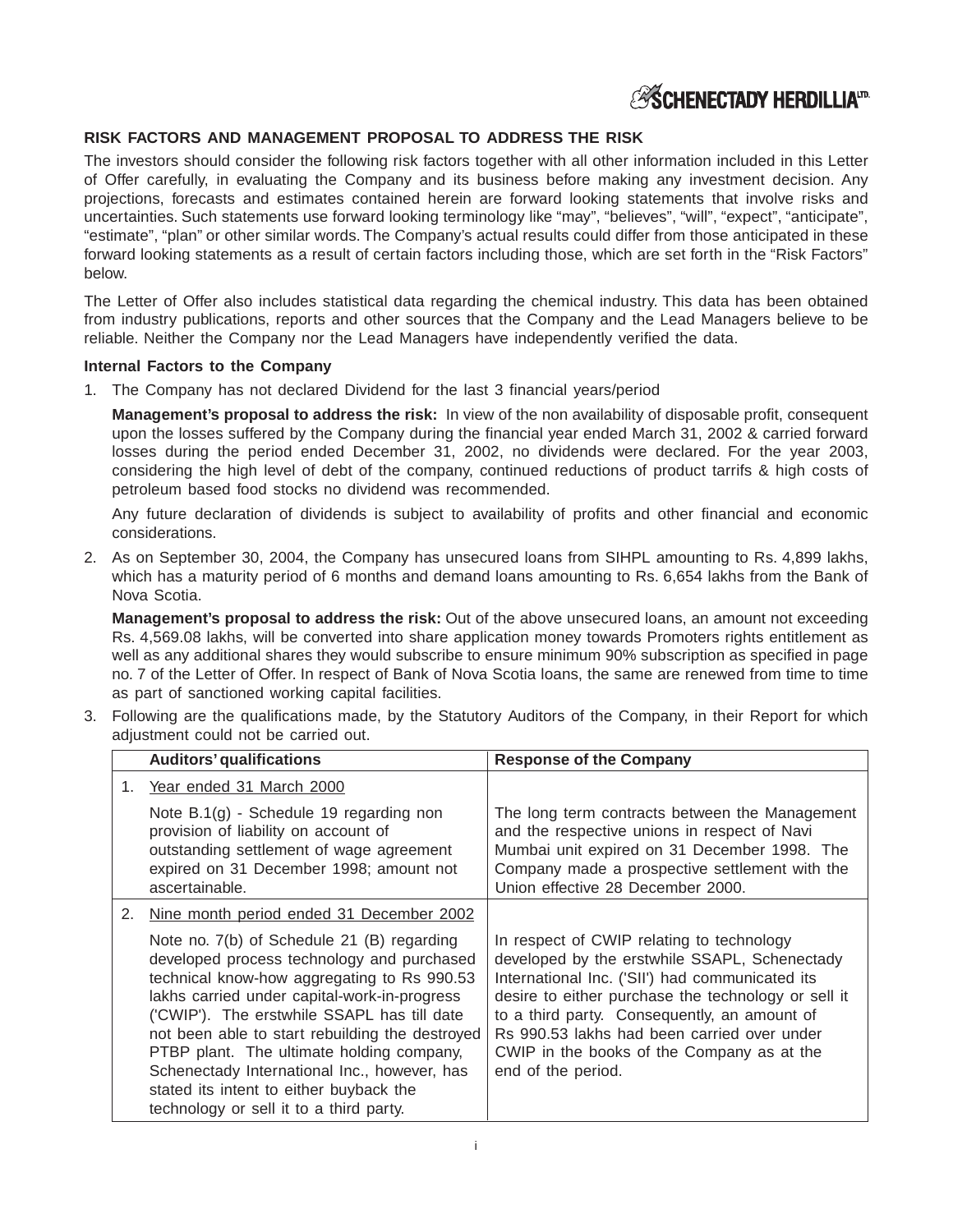# **ESCHENECTADY HERDILLIAID**

|    | Auditors' qualifications                                                                                                                                                                                                                                                                                                                                                                                                                                                                                                                                     | Response of the Company                                                                                                                                                                                                                                                                                                                                                                                                                                                                                                                                                                                                                                                                                                                                      |
|----|--------------------------------------------------------------------------------------------------------------------------------------------------------------------------------------------------------------------------------------------------------------------------------------------------------------------------------------------------------------------------------------------------------------------------------------------------------------------------------------------------------------------------------------------------------------|--------------------------------------------------------------------------------------------------------------------------------------------------------------------------------------------------------------------------------------------------------------------------------------------------------------------------------------------------------------------------------------------------------------------------------------------------------------------------------------------------------------------------------------------------------------------------------------------------------------------------------------------------------------------------------------------------------------------------------------------------------------|
|    | Under the circumstances, we are unable to<br>express an opinion on the carrying value of<br>the CWIP and the impact, if any, on the<br>Profit and loss account.                                                                                                                                                                                                                                                                                                                                                                                              |                                                                                                                                                                                                                                                                                                                                                                                                                                                                                                                                                                                                                                                                                                                                                              |
| 3. | Year ended 31 December 2003 and six month<br>period ended 30 June 2004                                                                                                                                                                                                                                                                                                                                                                                                                                                                                       |                                                                                                                                                                                                                                                                                                                                                                                                                                                                                                                                                                                                                                                                                                                                                              |
|    | As more fully explained in note 4 of Schedule<br>18 to the financial statements regarding CWIP<br>aggregating to Rs 990.53 lakhs in respect of<br>developed process technology and purchased<br>technical know-how, the Company intends to<br>utilise the technology on the revived project,<br>which is being implemented. Pending<br>completion of the project, these financial<br>statements do not include adjustments, if any,<br>that may be necessary to the carrying value<br>of the CWIP and the impact, if any, on the<br>profit and loss account. | In respect of CWIP relating to technology<br>developed by the erstwhile SSAPL for the<br>manufacture of Butyl Phenols, the Company has<br>decided to rebuild the PTBP/ DTBP plants at<br>Rasal. The implementation of this project,<br>which utilizes the developed and purchased<br>technology, is already at the advanced stage.<br>SII, the parent company, which supplied<br>technical knowhow, has reiterated the<br>soundness of this technology and, accordingly, has<br>supported the implementation of the project. As<br>this technology is expected to contribute towards<br>the production of an economically viable product,<br>the amount of Rs 990.53 lakhs has been shown as<br>CWIP in the books of the Company as at end of<br>the period. |

**Management's proposal to address the risk**: The detailed response of the Company to the qualification in the Auditors Report is as given in the column above titled 'Response of the Company'.

4. Contingent liabilities not provided for by the Company as on June 30, 2004.

As on June 30, 2004 Schenectady Herdillia had the following contingent liabilities:

(Rupees in lakhs)

| Sr.<br>No. | <b>Particulars</b>                                                                                                | <b>Amount</b> |
|------------|-------------------------------------------------------------------------------------------------------------------|---------------|
| (i)        | Income Tax (IT) demands against the Company not acknowledged as debts.                                            | 872.14        |
| (ii)       | IT decisions in favour of the Company not accepted by the Department.                                             | 94.05         |
| (iii)      | Estimated amount of contracts remaining to be executed on capital account.                                        | 359.38        |
| (iv)       | Custom Duty demand raised against the Company not acknowledged as debt.                                           | 73.86         |
| (v)        | Custom duty amount on duty free Advance License for imports against which<br>export obligations are pending.      | 82.85         |
| (vi)       | Central Excise demand against the Company not acknowledged as debt                                                | 143.15        |
| (vii)      | Pre-payment of Sales tax liability (paid to SICOM - implementing agency)<br>not accepted by sales tax authorities | 184.54        |

**Management's proposal to address the risk**: The contingent liabilities have arisen in the ordinary course of business. The Company is contesting the above demands before the appropriate Appellate Authorities. The Company upon completion of capital projects will discharge the unexecuted portion of capital commitment amounting to Rs. 359.38 lakhs.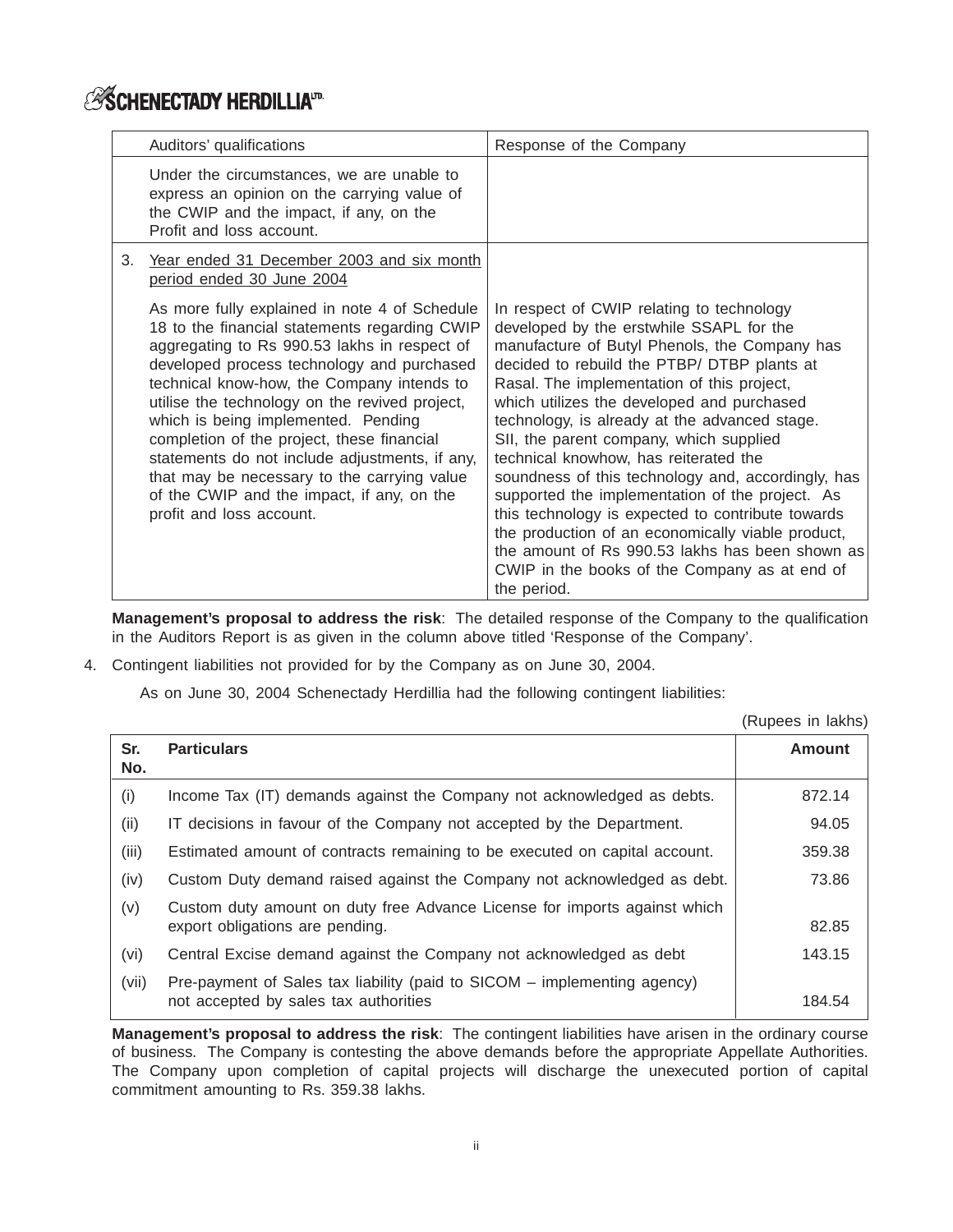## **ESCHENECTADY HERDILLIATD**

5. The funds are being used to replace the debt raised by the Company from its Promoters at the time of prepayment of high cost debts as well as for augmenting long-term working capital requirements, but any Bank/ Financial Institution has not appraised the requirement. Thus, there will be no monitoring of the funds raised through the Offer and the deployment of funds will be left entirely to the Company.

**Management's proposal to address the risk**: The Company has, in the past, undertaken various projects, which have been implemented successfully. The funds raised through the Rights Offer would be used to replace the funds already received by the Company from its Promoters and for meeting the long-term working capital requirement and hence monitoring of such funds is not required. However, the Company undertakes to ensure proper utilization of the proceeds.

6. Loss making Promoter group companies

Herdillia Investments Limited (HIL), wholly owned subsidiary company had incurred a loss of Rs. 575.93 lakhs during the financial year ended March 31, 2002.

**Management's proposal to address the risk**: The Company has made necessary provision in its books for diminution in its value of investments in subsidiary company. Accordingly, the performance of HIL will not affect the operations of Schenectady Herdillia.

7. Charter of Demands raised by the employees Union of Navi Mumbai Unit and Rasal Unit on expiry of the Agreement on December 31, 2003 – amount not ascertainable.

**Management's proposal to address the risk**: The Company is negotiating with the employees Unions for a new settlement, which will be resolved to mutual satisfaction of both the parties.

8. Profitability on some of the key products will be affected as domestic prices are driven by international prices, which are volatile.

**Management's proposal to address the risk**: In order to combat International competition, the Company has been using various cost reduction measures like Six Sigma. These measures would minimize cost of production and consequently enable the Company to improve its profitability inspite of volatile market conditions.

9. The Company may not be able to pass on increase in the cost of raw material, especially those the Company is importing and other inputs, if any, to its customers. An increase in input cost could adversely affect the Company's profit margins.

**Management's proposal to address the risk**: The increase in price of raw material, especially those which on account of increase in crude price is likely to impact all the manufacturers in the petrochemical industry. While the Company attempts to monitor market to cover its purchases in case of an anticipated price increase the Company remains susceptible to the above risk.

10. The Company's sustained growth depends on its ability to retain key employees. The loss of service of certain key employees would have a material adverse effect on the results of its operations and/or financial conditions.

**Management's proposal to address the risk**: The Company has been giving high importance to human resources and has put in place a performance linked reward system for its key employees and initiated the programmes to develop its employee's competence and leadership qualities.

11. The Company enjoys low liquidity, as the trading volume of the Company's shares is very low as compared to the total number of subscribed shares.

**Management's proposal to address the risk**: Since the Promoters (82.09%) and Banks / Financial Institutions (10.31%) hold major chunk of the shareholding, the trading in shares of the Company is on lower side. Further, the trading in shares of the Company is permitted in dematerialised form since 2002. As at September 30, 2004 about 41.38% of shares of the Company have been dematerialised.

12. Litigations against group companies.

There are no litigations pending against any of the Promoter group companies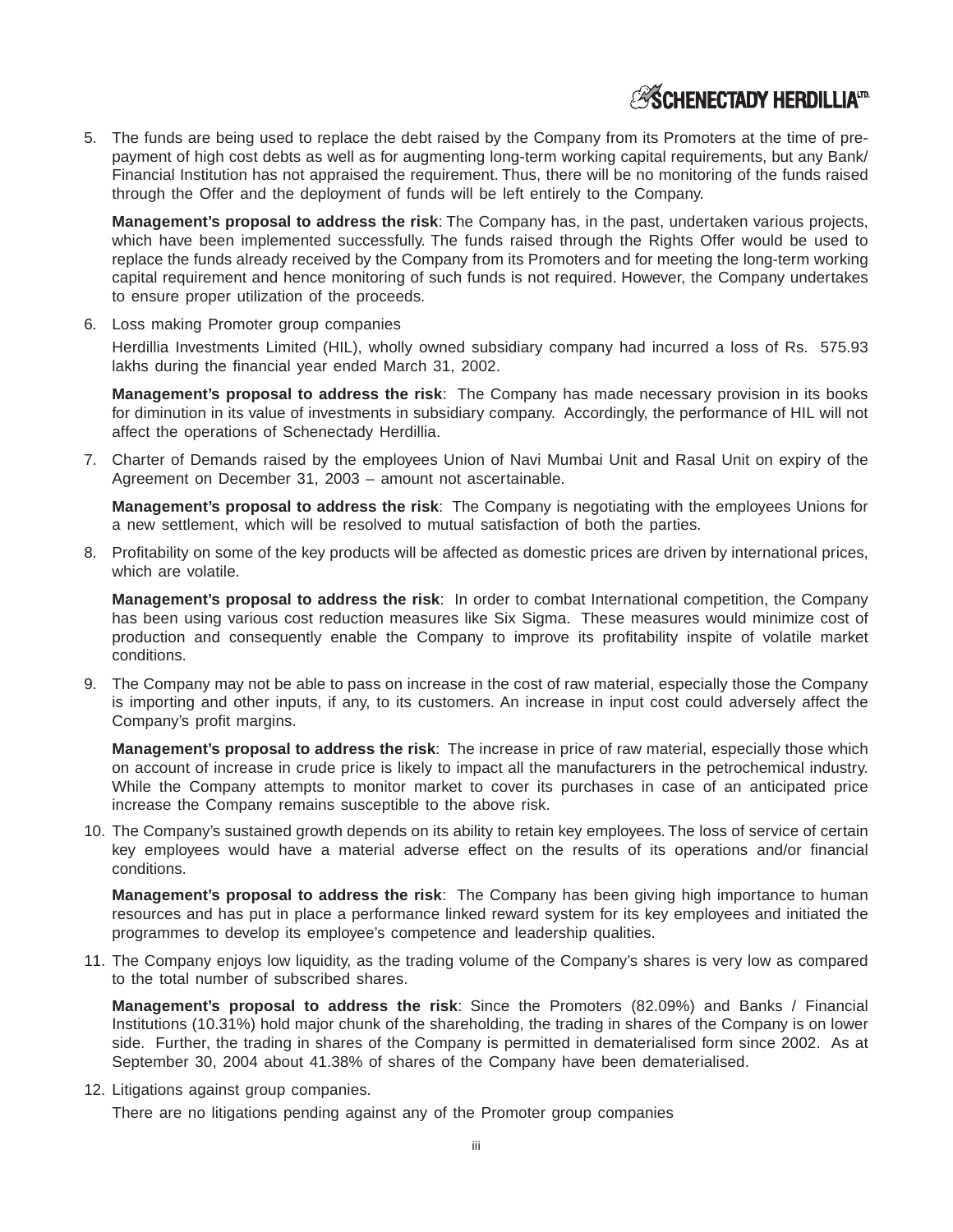## **ASCHENECTADY HERDILLIATD.**

## 13. **OUTSTANDING LITIGATIONS**

- (A) **LITIGATION AGAINST SCHENECTADY HERDILLIA LTD.**
- $\bullet$ In respect of the Company's office premise on  $13<sup>th</sup>$  floor, Air India Building, Nariman Point, Mumbai – 400021, Air India had initiated Eviction Proceedings under the provisions of Public Premises (Eviction of Unauthorised Occupants) Act, 1971. The Estate Officer appointed under the said Act by Air India had passed an order on May 11, 2002 directing the Company to vacate the said office premises. Against the said order of the Estate Officer, the Company had filed an Appeal (Misc. Appeal No. 122 of 2002) in the Bombay City Civil Court at Bombay for setting aside the order of the Estate officer. The said Appeal is pending for final hearing.
- $\bullet$  Bengal Mills Stores Supply Co., had filed a Suit (No. 4180 of 1994) in the High Court of Judicature at Bombay for payment of outstanding amount of Rs. 2.83 lakhs payable to them by the Company on account of supply of certain pipes. The Company had disputed the said claim. By an Ex-parte Decree dated September 23, 2003, the Hon'ble Bombay High Court directed the Company to pay Rs. 7.69 lakhs. In response to the said Decree and consequent attachment of the movable properties, the Company, through an Appeal (lodging No.353 of 2004) stayed the effect and execution of the Decree passed on September 23, 2003 and Appeal has been admitted.
- $\bullet$  Seven of the employees of the Contractor employed by the Company for house keeping and miscellaneous jobs at its office premise at Air India Building, 13<sup>th</sup> floor, Nariman Point, Mumbai – 400 021 had filed a complaint of Unfair Labour Practices (ULP) under Item No.1 of Schedule IV of the Maharashtra Recognition of Trade Unions and Prevention of Unfair Labour Practices Act, 1972 (MRTU and PULP Act), before the Labour Court, Maharashtra, Bombay against the Company and the Contractor. Subsequently, two of the employees of the Contractor withdrew their complaint and settled their account with the Contractor and remaining 5 pursued the complaint before the Labour Court. In response to the said complaint, the Company had filed an application inter-alia contesting that the complaints of ULP under the provisions of MRTU and PULP Act is not maintainable. By an order dated March 15, 2004 passed by the 9th Labour Court at Bombay, the Company's application was rejected. Against the said order the Company has filed a Revision Application (ULP No. RA 64 of 2004) before the Industrial Court, Maharashtra at Mumbai. The said Revision Application is pending for hearing. Since the matter is subjudice, liability of the Company, if any, cannot be ascertained at this juncture.
- $\bullet$  One case is pending before the 4th Labour Court at Thane in respect of a complaint filed by one Mr. J.R. Kaushik, an ex-employee, seeking the relief of reinstatement with full back wages. Further, Mr. Kaushik has also filed complaint (ULP No. 796/1995) before the Industrial Court at Thane. The Company is contesting the same on a stand that the said complainant was not a workman and therefore the complaints are not maintainable. Since the matter is sub-judice, the liability of the Company, if any, cannot be ascertained at this juncture.
- $\bullet$  The Company was made a party in Suit No.387 of 1995 filed by Mr. Balya Ragho Patil, original Plaintiff (since deceased) in the Court of Civil Judge, Senior Division, Thane for declaration that the Company had no right to enter and encroach upon the suit land (part of the Company's leasehold land) situated at Navi Mumbai. By a Decree passed by the said Court dated August 17, 1999, the Court declared the acquisition of suit land by Maharashtra Industrial Development Corporation and the State of Maharashtra as illegal and therefore void and directed the Company to hand over the suit land to the Plaintiff. Against the said Decree, the Company has filed an Appeal before the Hon'ble Bombay High Court. By its order dated September 03, 2004, the Hon'ble High Court has condoned the delay in filing the Appeal subject to the condition that respondent making an application to the Collector for making a reference under Section 34 of the Maharashtra Industrial Development Corporation Act and the Collector referring the matter to the reference Court within the prescribed period.
- $\bullet$  In a writ petition filed by an ex-employee of the Company in the Bombay High Court, the Company was made a respondent alongwith Commissioner of Income Tax and Life Insurance Corporation of India for certain alleged benefits due to the employee under the Companies Executive Staff Pension Fund. The said writ petition is still pending before the Bombay High Court.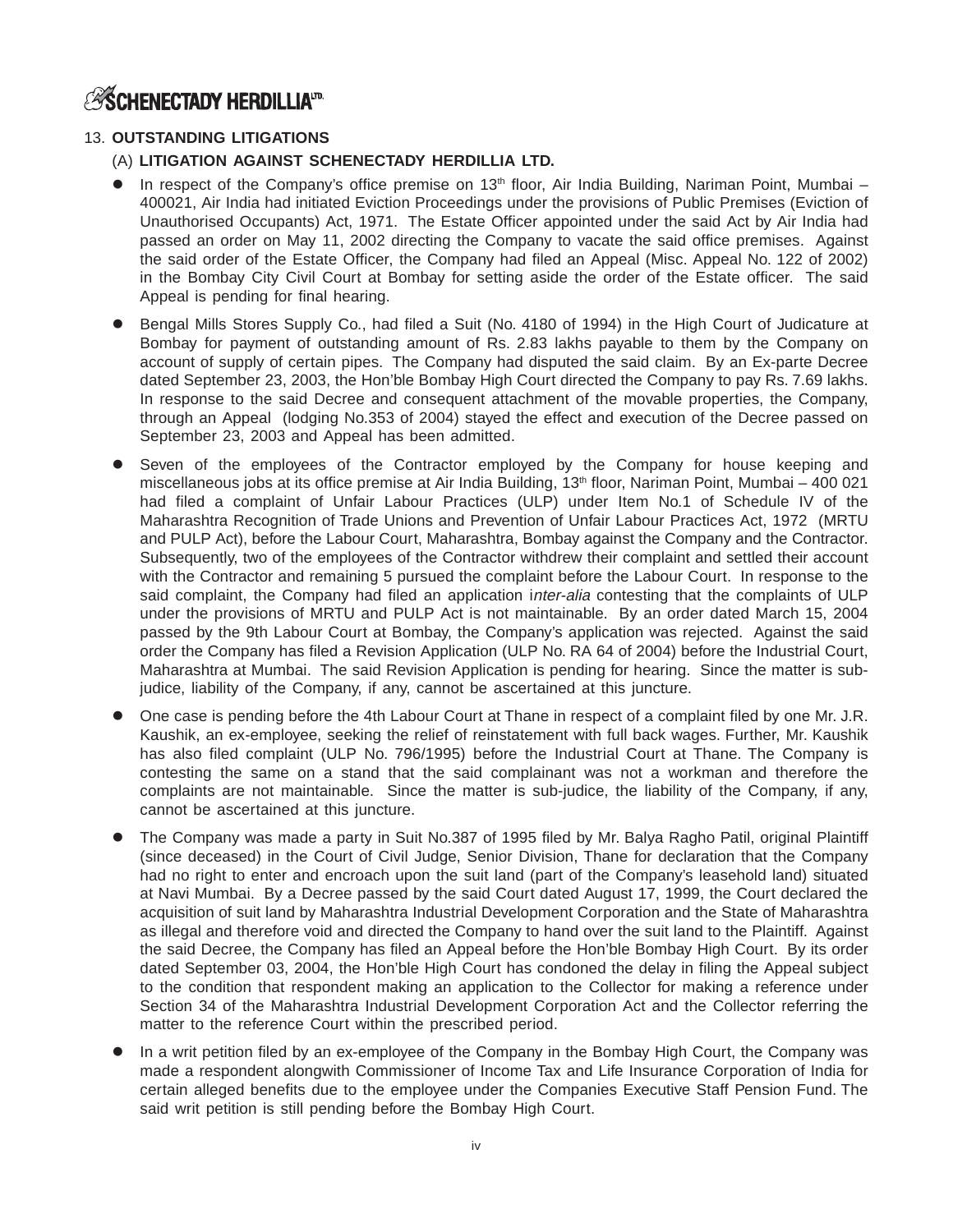## **ESCHENECTADY HERDILLIAID**

- $\bullet$  One case is pending (Motor Accident Claim No. 578 of 2003) before the Motor Accident Tribunal, Thane in respect of the accident and consequent death of the Petitioner's husband due to accident caused by the driver of the contractor's bus. The Company has filed its written statement and the same is pending before the said Tribunal. The claim amount estimated is at approximate. Rs. 2.45 lakhs.
- In a special raid by the Officers of the Dy. Commissioner of Labour, Thane in the year 1995 about 20 cases have been filed against the Contractors working for the Company. Being the Principal Employer, the Company has been made co-accused in all the cases. The Company had no option but to plead guilty in some of these cases. Still one or two cases are pending before the Judicial Magistrate, Vashi at CBD Court. The financial implications on these cases are negligible.
- $\bullet$  24 cases pending in respect of excise, income tax, customs & sales tax matters amounting to Rs. 1,367.74 lakhs before the Appropriate Authorities.

**Management's proposal to address the risk:** Management's proposal to address the risk is not given for the matters before a competent Court since they are sub-judice.

### **EXTERNAL FACTORS TO THE COMPANY**

1. Inadequacy of infrastructure to access imported raw material. While the Company has successfully imported its raw material like Orthoxylene/Cumene, it has not been able to import propylene, which is the major raw material for want of Chemical Terminal in the country.

**Management's proposal to address the risk**: It is envisaged that with the availability of Chemical Terminal and improved Port facility in the near future, the Company could have the option of imports. However propylene is now available domestically.

2. Imports of raw materials are subject to exchange rate fluctuations.

**Management's proposal to address the risk**: Apart from the natural hedge of exports made by the Company, partial forward cover is taken on the basis of expert advice received from time to time to minimize the impact of foreign exchange fluctuation on import of raw materials by the Company.

3. Changes in tariffs, custom duty, EXIM policies may affect the Company's operations and profitability.

**Management's proposal to address the risk**: Any further reduction in import duty on the Company's products will impact profit of the Company as majority of the products, which are produced, are sold in the domestic market. The Company is making various efforts to bring down the cost of production in order to reduce the impact of any such changes in the tariffs and EXIM policies.

- 4. The performance of the Company may be affected by a number of factors beyond its control including political and economic developments both in India and worldwide. Terrorist attacks and other acts of violence or war may negatively affect the domestic as well as the overseas markets. These acts may also result in a loss of business confidence, make travel and other services more difficult and ultimately affect the Company's business, financial conditions and results of operations.
- 5. The business of the Company is subject to the regulations of Government of India. A change in the Government's economic liberalization and deregulation policies could affect business and economic conditions in India and the business of the Company in particular.

### **Notes to Risk Factors**

- $\bullet$ The investors are advised to refer to, 'Basis for Offer Price', on page no. 88 before investing in this Offer.
- $\bullet$  The name of the Company was changed from Herdillia Chemicals Limited to Schenectady Herdillia Limited with effect from April 8, 2002
	- o Schenectady International Inc. (USA) through its wholly owned subsidiary Schenectady (India) Holdings Private Limited, had acquired controlling interest in the Company pursuant to the acquisition of shares directly from the Duncan Goenka Group and from the public through an Open Offer made in October 2001. Accordingly, SIHPL had assumed the promotership of the Company and in order to reflect the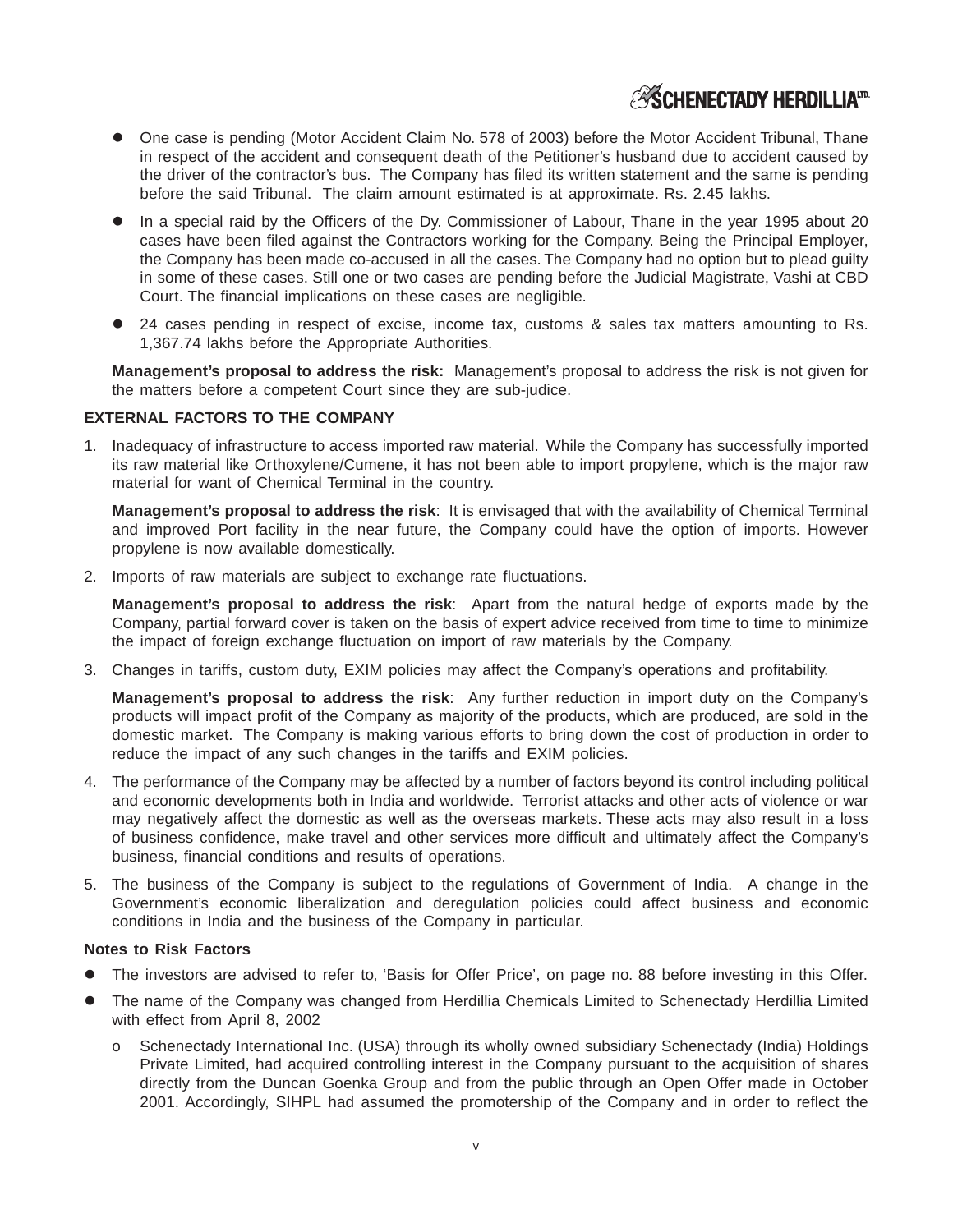## **ASCHENECTADY HERDILLIATD**

identity and the goodwill of the new promoters, the name of the Company was changed from Herdillia Chemicals Limited to Schenectady Herdillia Limited. However there had been no change in the Objects Clause of the Memorandum of Association.

- $\bullet$  Net worth prior to the Offer (as on June 30, 2004) as per the adjusted accounts is Rs. 5,564.28 lakhs. The Offer Size is Rs. 5,076.75 lakhs
- Cost per share of the shareholding of the Promoter as on the date is as follows

Schenectady (India) Holdings Private Limited: Rs. 24.94 per share

- $\bullet$ The book value of the Equity shares of the Company as on June 30, 2004 is Rs. 23.02 per share.
- $\bullet$  During the last six months the Promoters and the Directors have not carried out transactions in equity shares of Schenectady Herdillia.
- $\bullet$  The Company has entered into certain related party transactions. The related party transactions cover the financial transactions carried out in the ordinary course of business and/or discharge of contractual obligations. There are no common pursuits among the group companies and all the transactions are at Arm's length and are subject to Transfer Pricing regulations. The Statutory Auditors certify these transactions, which fall within the norms of Transfer Pricing u/s. 92A of the Income Tax Act, 1961, for the purposes of the Income Tax Return. The details of the transactions as certified by the auditors of the Company are as follows.
	- (a) The following is a list of related parties with whom the Company has entered into transactions
		- **Entities controlling the Company**
			- o Schenectady (India) Holdings Pvt. Limited. (Holding Company)
			- o Schenectady International Inc., U.S.A (Ultimate Holding Company)
		- **•** Subsidiary
			- o Herdillia Investments Limited
		- **•** Associates
			- o Schenectady Europe (UK) Limited.
			- o Schenectady Korea Limited.
			- o Yuka Schenectady
			- o Schenectady Prattein GmbH
			- o Schenectady Australia Pty. Limited.
		- $\bullet$  Key managerial Personnel
			- o Mr. R.M. Pandia Vice Chairman & Managing Director
			- o Mr. G.C. Vasudeo Director-Finance
		- $\bullet$  Relative of key managerial personnel
			- o Mrs. S.R. Pandia Relative of Mr. R.M.Pandia
			- o Mrs. C.A. Majumdar Relative of Mr. R.M.Pandia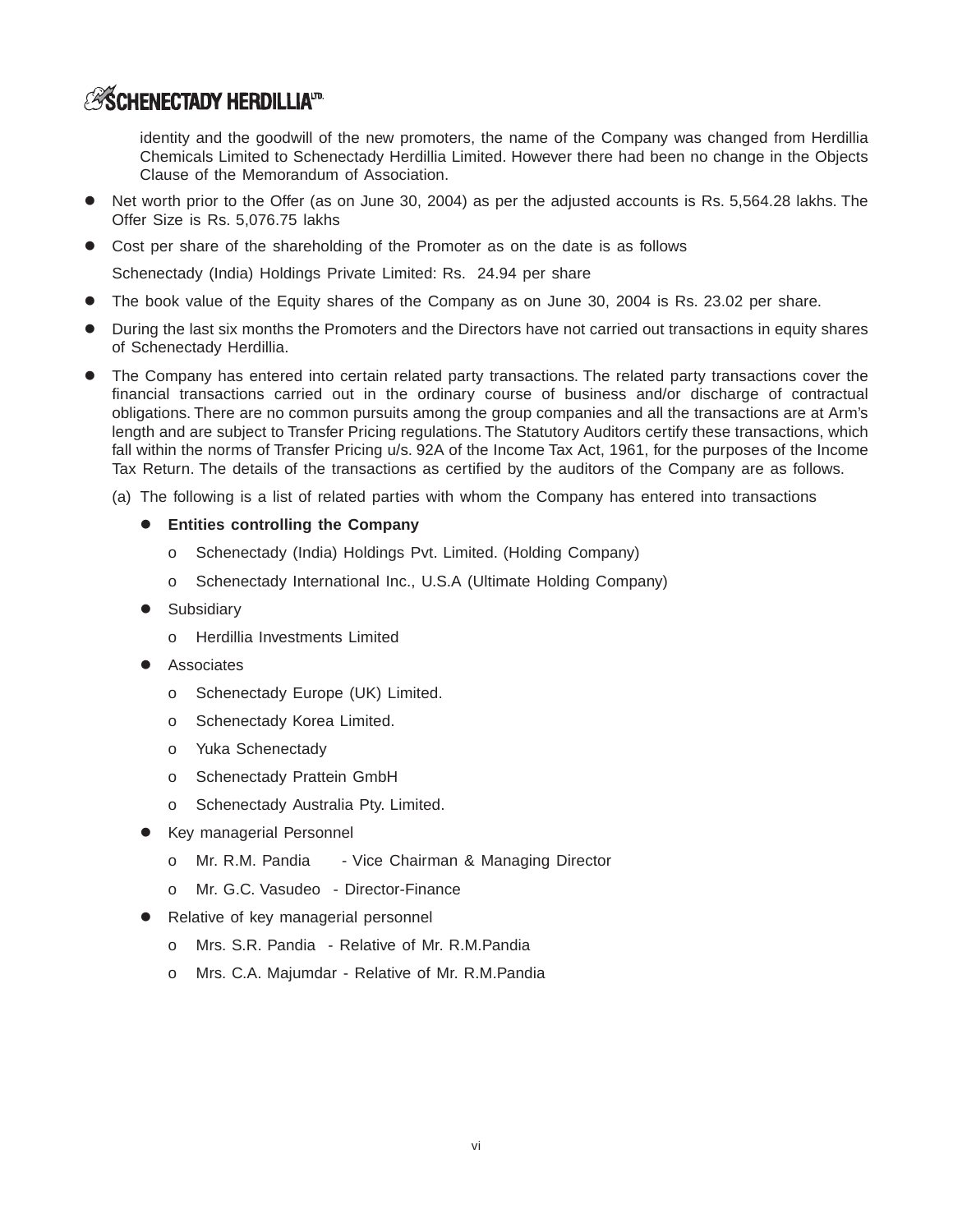## *ES* SCHENECTADY HERDILLIA<sup>ID</sup>

(b) The following is a list of related party transactions for year ended 31.03.2000, 31.3.2001, 31.3.2002, 9 months period ended 31.12.2002, year ended 31.12.2003 and 6 months period ended 30.06.2004.

| <b>Particulars</b>              | <b>Purchases of goods</b> |         |         |      |                          |                   |
|---------------------------------|---------------------------|---------|---------|------|--------------------------|-------------------|
|                                 | 1999-00                   | 2000-01 | 2001-02 | 2002 | 2003                     | $Jan04-$<br>Jun04 |
| <b>Ultimate Holding Company</b> | 0.00                      | 0.00    | 0.00    | 0.00 | 52.50                    | 45.76             |
| <b>Fellow Subsidiaries</b>      | 0.00                      | 0.00    | 0.00    | 0.00 | 0.00                     | 97.69             |
| Total                           | 0.00                      | 0.00    | 0.00    | 0.00 | 52.50                    | 143.45            |
|                                 |                           |         |         |      | $\overline{\phantom{a}}$ | .                 |

Rupees in Lakhs

Rupees in Lakhs

| <b>Particulars</b>              | Sale of goods |         |         |       |        |                   |
|---------------------------------|---------------|---------|---------|-------|--------|-------------------|
|                                 | 1999-00       | 2000-01 | 2001-02 | 2002  | 2003   | $Jan04-$<br>Jun04 |
| <b>Ultimate Holding Company</b> | 0.00          | 0.00    | 24.41   | 25.64 | 85.29  | 83.54             |
| <b>Fellow Subsidiaries</b>      | 0.00          | 0.00    | 55.21   | 0.33  | 130.42 | 62.03             |
| <b>Total</b>                    | 0.00          | 0.00    | 79.62   | 25.97 | 215.71 | 145.57            |

Rupees in Lakhs

| <b>Particulars</b>          | <b>Sale of Fixed Assets/Investments</b> |         |         |       |      |                   |
|-----------------------------|-----------------------------------------|---------|---------|-------|------|-------------------|
|                             | 1999-00                                 | 2000-01 | 2001-02 | 2002  | 2003 | $Jan04-$<br>Jun04 |
| Relatives of Key Management |                                         |         |         |       |      |                   |
| Personnel                   | 0.00                                    | 0.00    | 0.00    | 50.00 | 0.00 | 0.00              |
| <b>Total</b>                | 0.00                                    | 0.00    | 0.00    | 50.00 | 0.00 | 0.00              |

Rupees in Lakhs

| <b>Particulars</b>              | <b>Rendering of services (Including interest)</b> |         |         |       |        |                   |
|---------------------------------|---------------------------------------------------|---------|---------|-------|--------|-------------------|
|                                 | 1999-00                                           | 2000-01 | 2001-02 | 2002  | 2003   | $Jan04-$<br>Jun04 |
| <b>Ultimate Holding Company</b> | 0.00                                              | 0.00    | 0.00    | 22.19 | 91.07  | 57.43             |
| <b>Fellow Subsidiaries</b>      | 0.00                                              | 0.00    | 0.00    | 5.84  | 19.71  | 2.75              |
| Key Management Personnel        | 0.23                                              | 0.24    | 0.09    | 0.06  | 0.08   | 0.25              |
| Total                           | 0.23                                              | 0.24    | 0.09    | 28.09 | 110.86 | 60.43             |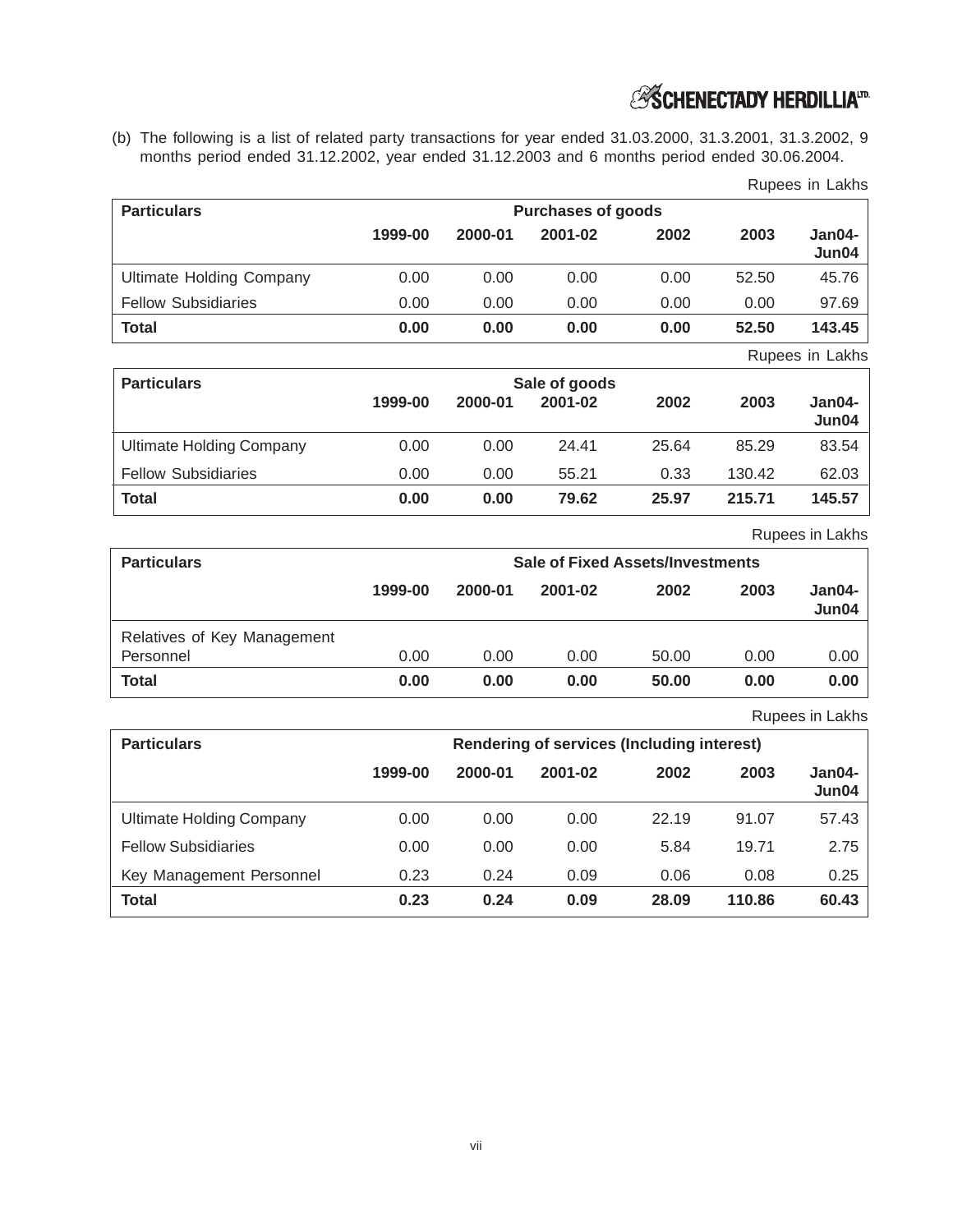# *S* **SCHENECTADY HERDILLIA**<sup>17.</sup>

Rupees in Lakhs

| <b>Particulars</b>                       | <b>Receiving of services (Including interest)</b> |         |         |        |        |                 |
|------------------------------------------|---------------------------------------------------|---------|---------|--------|--------|-----------------|
|                                          | 1999-00                                           | 2000-01 | 2001-02 | 2002   | 2003   | Jan04-<br>Jun04 |
| <b>Ultimate Holding Company</b>          | 0.00                                              | 0.00    | 0.00    | 0.00   | 248.29 | 148.65          |
| <b>Holding Company</b>                   | 0.00                                              | 0.00    | 39.76   | 150.26 | 323.62 | 144.64          |
| <b>Subsidiaries</b>                      | 5.46                                              | 9.61    | 10.10   | 10.86  | 13.20  | 6.58            |
| <b>Fellow Subsidiaries</b>               | 0.00                                              | 0.00    | 0.00    | 0.00   | 20.94  | 17.25           |
| Key Management Personnel                 | 0.00                                              | 0.00    | 0.00    | 0.00   | 0.02   | 0.00            |
| Relatives of Key Management<br>Personnel | 0.86                                              | 0.86    | 0.86    | 0.36   | 0.05   | 7.53            |
| <b>Total</b>                             | 6.32                                              | 10.47   | 50.72   | 161.48 | 606.12 | 324.65          |

Rupees in Lakhs

| <b>Particulars</b>       | <b>Finance (including loans and equity contributions)</b><br>in cash or in kind)-Accepted |         |         |        |       |                   |
|--------------------------|-------------------------------------------------------------------------------------------|---------|---------|--------|-------|-------------------|
|                          | 1999-00                                                                                   | 2000-01 | 2001-02 | 2002   | 2003  | $Jan04-$<br>Jun04 |
| Ultimate Holding Company | 0.00                                                                                      | 0.00    | 0.00    | 0.00   | 86.00 | 0.00              |
| <b>Holding Company</b>   | 0.00                                                                                      | 0.00    | 5941.59 | 796.00 | 0.00  | 755.00            |
| <b>Subsidiaries</b>      | 80.00                                                                                     | 0.00    | 40.00   | 0.00   | 0.00  | 0.00              |
| <b>Total</b>             | 80.00                                                                                     | 0.00    | 5981.59 | 796.00 | 86.00 | 755.00            |

Rupees in Lakhs

| <b>Particulars</b>       | <b>Finance (including loans and equity</b><br>contributions in cash or in kind)-Payments |         |         |        |        |                 |
|--------------------------|------------------------------------------------------------------------------------------|---------|---------|--------|--------|-----------------|
|                          | 1999-00                                                                                  | 2000-01 | 2001-02 | 2002   | 2003   | Jan04-<br>Jun04 |
| Ultimate Holding Company | 0.00                                                                                     | 0.00    | 0.00    | 0.00   | 200.00 | 0.00            |
| <b>Holding Company</b>   | 0.00                                                                                     | 0.00    | 0.00    | 248.00 | 0.00   | 0.00            |
| <b>Total</b>             | 0.00                                                                                     | 0.00    | 0.00    | 248.00 | 200.00 | 0.00            |

Rupees in Lakhs

| <b>Particulars</b>       | <b>Loan Recovery</b> |         |         |      |      |                 |
|--------------------------|----------------------|---------|---------|------|------|-----------------|
|                          | 1999-00              | 2000-01 | 2001-02 | 2002 | 2003 | Jan04-<br>Jun04 |
| Key Management Personnel | 0.18                 | 0.18    | 0.17    | 0.13 | 0.18 | 1.01            |
| Total                    | 0.18                 | 0.18    | 0.17    | 0.13 | 0.18 | 1.01            |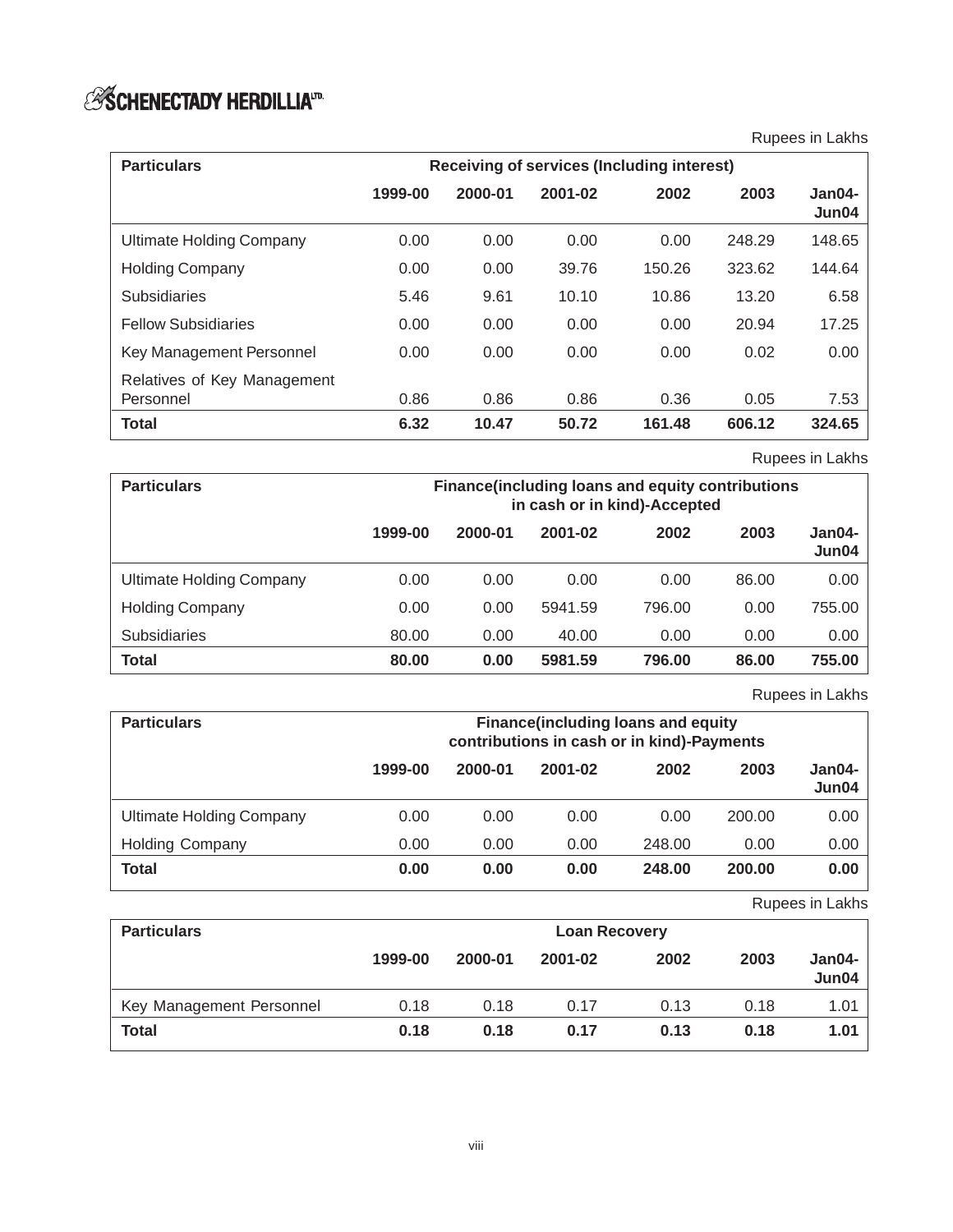

Rupees in Lakhs

| <b>Particulars</b>       | <b>Repayment of Deposits Given</b> |         |         |      |      |                 |
|--------------------------|------------------------------------|---------|---------|------|------|-----------------|
|                          | 1999-00                            | 2000-01 | 2001-02 | 2002 | 2003 | Jan04-<br>Jun04 |
| Key Management Personnel | 0.00                               | 0.00    | 0.00    | 0.40 | 0.00 | 0.00            |
| <b>Total</b>             | 0.00                               | 0.00    | 0.00    | 0.40 | 0.00 | 0.00            |

Rupees in Lakhs

| <b>Particulars</b>                       |         |         |         | <b>Management contracts including for</b><br><b>Deputation of employees</b> |        |                 |  |
|------------------------------------------|---------|---------|---------|-----------------------------------------------------------------------------|--------|-----------------|--|
|                                          | 1999-00 | 2000-01 | 2001-02 | 2002                                                                        | 2003   | Jan04-<br>Jun04 |  |
| Key Management Personnel                 | 33.97   | 27.51   | 37.68   | 58.53                                                                       | 138.72 | 78.92           |  |
| Relatives of Key Management<br>Personnel | 0.00    | 0.00    | 0.00    | 5.47                                                                        | 15.00  | 0.00            |  |
| Total                                    | 33.97   | 27.51   | 37.68   | 64.00                                                                       | 153.72 | 78.92           |  |

Rupees in Lakhs

| <b>Particulars</b>         |         | Professional fees paid to a partnership firm in<br>which Directors are Partners |         |      |      |                 |
|----------------------------|---------|---------------------------------------------------------------------------------|---------|------|------|-----------------|
|                            | 1999-00 | 2000-01                                                                         | 2001-02 | 2002 | 2003 | Jan04-<br>Jun04 |
| <b>Fellow Subsidiaries</b> | 0.00    | 0.00                                                                            | 0.00    | 9.12 | 0.00 | 0.00            |
| Total                      | 0.00    | 0.00                                                                            | 0.00    | 9.12 | 0.00 | 0.00            |

Rupees in Lakhs

| <b>Particulars</b>                       | <b>Balance of Payables</b> |         |         |         |         |                 |  |  |
|------------------------------------------|----------------------------|---------|---------|---------|---------|-----------------|--|--|
|                                          | 1999-00                    | 2000-01 | 2001-02 | 2002    | 2003    | Jan04-<br>Jun04 |  |  |
| <b>Ultimate Holding Company</b>          | 0.00                       | 0.00    | 0.00    | 0.00    | 271.67  | 129.25          |  |  |
| <b>Holding Company</b>                   | 0.00                       | 0.00    | 1010.00 | 3311.66 | 4157.66 | 4899.00         |  |  |
| <b>Subsidiaries</b>                      | 84.27                      | 91.70   | 120.00  | 120.00  | 120.00  | 120.00          |  |  |
| <b>Fellow Subsidiaries</b>               | 0.00                       | 0.00    | 0.00    | 0.00    | 20.78   | 58.33           |  |  |
| Key Management Personnel                 | 0.00                       | 0.00    | 0.00    | 0.00    | 0.16    | 0.00            |  |  |
| Relatives of Key Management<br>Personnel | 0.00                       | 0.00    | 0.00    | 0.00    | 0.44    | 0.42            |  |  |
| <b>Total</b>                             | 84.27                      | 91.70   | 1130.00 | 3431.66 | 4570.71 | 5207.00         |  |  |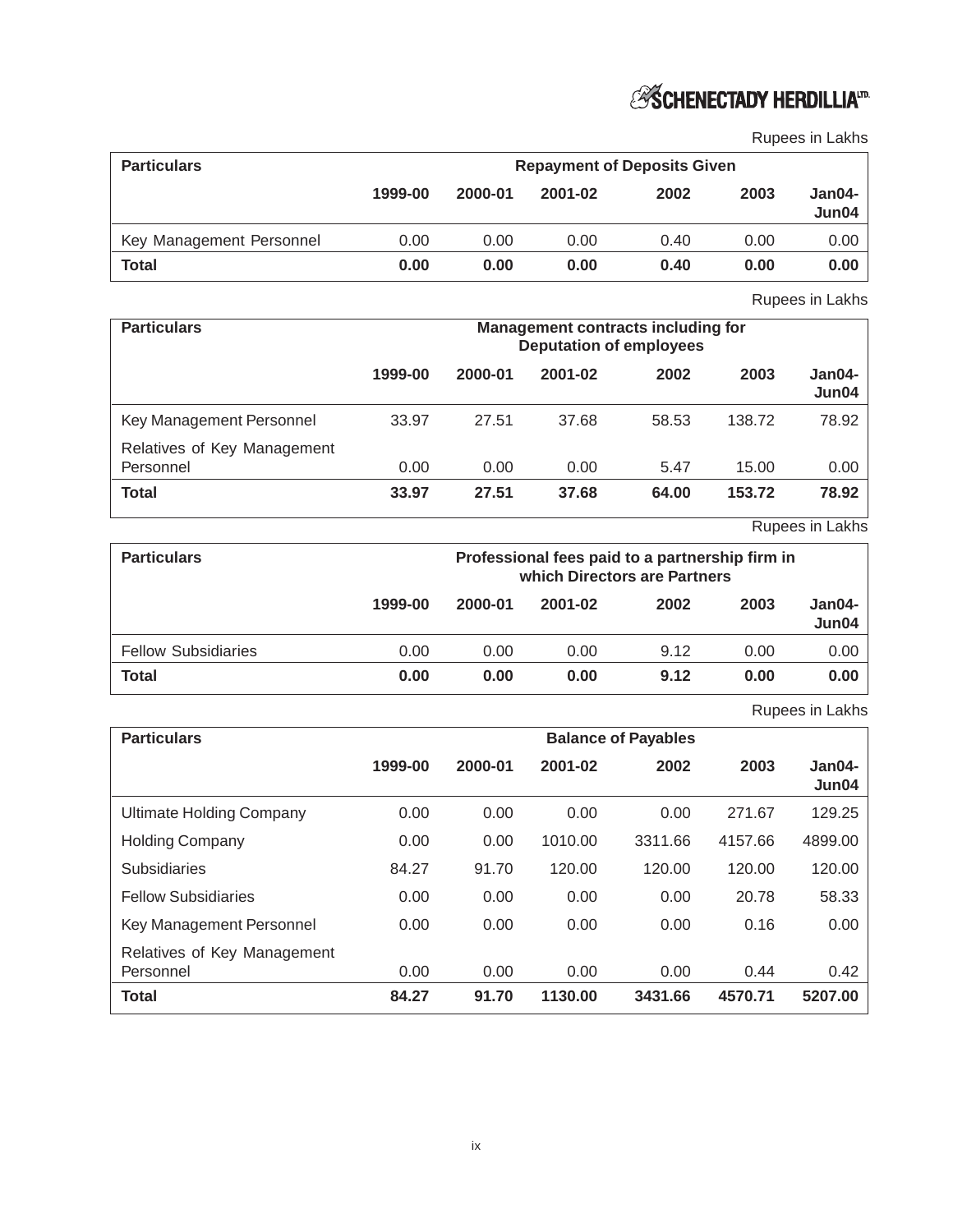# **ESCHENECTADY HERDILLIAID**

Rupees in Lakhs

| <b>Particulars</b>                       | <b>Balance of Receivables</b> |         |         |       |        |                 |
|------------------------------------------|-------------------------------|---------|---------|-------|--------|-----------------|
|                                          | 1999-00                       | 2000-01 | 2001-02 | 2002  | 2003   | Jan04-<br>Jun04 |
| Ultimate Holding Company                 | 0.00                          | 0.00    | 24.41   | 13.90 | 74.30  | 84.73           |
| <b>Holding Company</b>                   | 0.00                          | 0.00    | 0.00    | 0.00  | 0.00   | 4.30            |
| <b>Fellow Subsidiaries</b>               | 0.00                          | 0.00    | 55.21   | 3.61  | 35.57  | 9.37            |
| Key Management Personnel                 | 1.66                          | 1.49    | 1.31    | 1.18  | 1.01   | 0.00            |
| Relatives of Key Management<br>Personnel | 0.40                          | 0.40    | 0.40    | 30.00 | 30.00  | 30.00           |
| <b>Total</b>                             | 2.06                          | 1.89    | 81.33   | 48.69 | 140.88 | 128.40          |

## **HIGHLIGHTS**

- $\bullet$ Strong in-house research and development base
- $\bullet$ International tie up for technology and marketing arrangements
- $\bullet$ The Company has obtained ISO 9001 and ISO 14001 certifications
- $\bullet$ The Company has been recognized as "Export House" in the year 1997 by the GoI
- $\bullet$ Part of Schenectady International Inc., USA, one of the global leaders in Alkyl Phenols
- $\bullet$ Multilocational manufacturing sites
- $\bullet$ Natural hedge of commodities versus specialities against price fluctuations
- Captive power plant
- $\bullet$ Second largest producer of Phenol in the country (source: CRIS INFAC, March 2004)
- **•** Proven and skilled manpower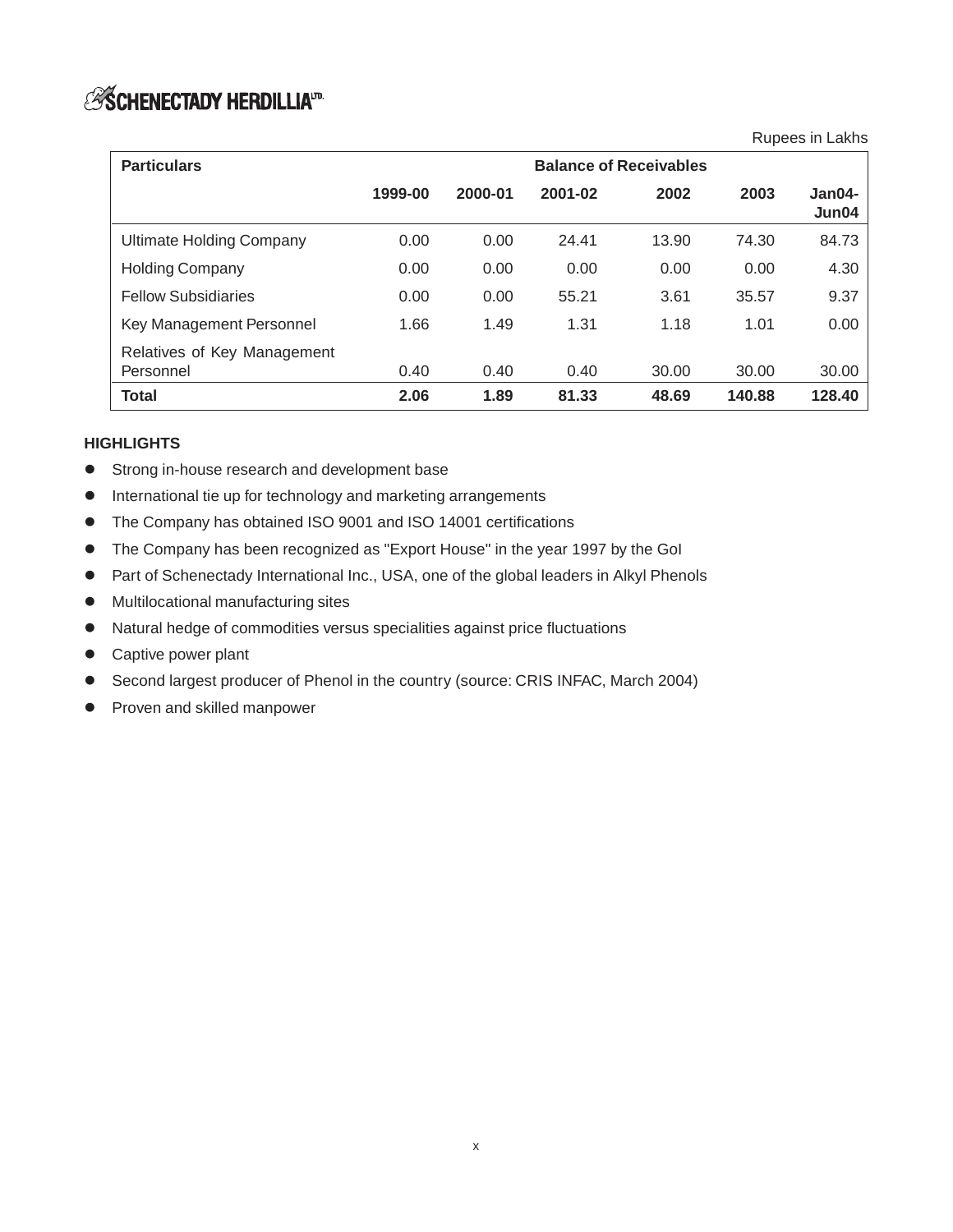Dear Equity Shareholder(s),

Pursuant to the resolutions passed by the Board of Directors of the Company at its meeting held on May 29, 2004 and the Committee of Directors of the Board at its meeting held on July 12, 2004 and the approval of the Equity Shareholders in their Annual General Meeting held on June 28, 2004 it has been decided to make the following Offer to the Equity Shareholders of the Company:

Offer of 1,81,31,250 equity shares of Rs. 10/- each for cash at a premium of Rs. 18/- per equity share on rights basis to the existing equity shareholders of the Company in the ratio of three equity shares for every four equity shares held on Record Date i.e. October 15, 2004 aggregating Rs. 5,076.75 lakhs

#### **Disclaimer Clause**

**AS REQUIRED, A COPY OF THIS LETTER OF OFFER HAS BEEN SUBMITTED TO THE SECURITIES AND EXCHANGE BOARD OF INDIA (SEBI). IT IS TO BE DISTINCTLY UNDERSTOOD THAT THE SUBMISSION OF LETTER OF OFFER TO SEBI SHOULD NOT, IN ANY WAY BE DEEMED/ CONSTRUED THAT THE SAME HAS BEEN CLEARED OR APPROVED BY SEBI.**

**SEBI DOES NOT TAKE ANY RESPONSIBILITY EITHER FOR THE FINANCIAL SOUNDNESS OF ANY SCHEME OR THE PROJECT FOR WHICH THE OFFER IS PROPOSED TO BE MADE, OR FOR THE CORRECTNESS OF THE STATEMENTS MADE OR OPINIONS EXPRESSED IN THE LETTER OF OFFER. THE LEAD MANAGER CENTRUM FINANCE LIMITED HAS CERTIFIED THAT THE DISCLOSURES MADE IN THE LETTER OF OFFER ARE GENERALLY ADEQUATE AND ARE IN CONFORMITY WITH SEBI GUIDELINES FOR DISCLOSURE AND INVESTOR PROTECTION IN FORCE FOR THE TIME BEING. THIS REQUIREMENT IS TO FACILITATE INVESTORS TO TAKE AN INFORMED DECISION FOR MAKING INVESTMENT IN THE PROPOSED OFFER. IT SHOULD ALSO BE CLEARLY UNDERSTOOD THAT WHILE THE OFFERER COMPANY IS PRIMARILY RESPONSIBLE FOR THE CORRECTNESS, ADEQUACY AND DISCLOSURE OF ALL RELEVANT INFORMATION IN THE OFFER DOCUMENT, THE LEAD MANAGER IS EXPECTED TO EXERCISE DUE DILIGENCE TO ENSURE THAT THE COMPANY DISCHARGES ITS RESPONSIBILITY ADEQUATELY IN THIS BEHALF AND TOWARDS THIS PURPOSE THE LEAD MANAGER CENTRUM FINANCE LIMITED HAS FURNISHED TO SEBI A DUE DILIGENCE CERTIFICATE DATED JULY 27, 2004 WHICH READS AS FOLLOWS:**

- **"1. WE HAVE EXAMINED VARIOUS DOCUMENTS INCLUDING THOSE RELATING TO LITIGATION LIKE COMMERCIAL DISPUTES, AND OTHER MATERIALS MORE PARTICULARLY REFERRED TO IN THE ANNEXURE HERETO IN CONNECTION WITH THE FINALISATION OF THE LETTER OF OFFER PERTAINING TO THE SAID OFFER;**
- **2. ON THE BASIS OF SUCH EXAMINATION AND THE DISCUSSIONS WITH THE COMPANY, ITS DIRECTORS AND OTHER OFFICERS, OTHER AGENCIES, INDEPENDENT VERIFICATION OF THE STATEMENTS CONCERNING THE OBJECTS OF THE OFFER, PRICE JUSTIFICATION AND THE CONTENTS OF THE DOCUMENTS MENTIONED IN THE ANNEXURE AND OTHER PAPERS FURNISHED BY THE COMPANY;**

**WE CONFIRM THAT:**

- THE LETTER OF OFFER FORWARDED TO SEBI IS IN CONFORMITY WITH THE DOCUMENTS, MATERIALS AND **PAPERS RELEVANT TO THE OFFER;**
- **b. ALL THE LEGAL REQUIREMENTS CONNECTED WITH THE SAID OFFER AS ALSO THE GUIDELINES, INSTRUCTIONS ETC., ISSUED BY SEBI, THE GOVERNMENT AND ANY OTHER COMPETENT AUTHORITY IN THIS BEHALF HAVE BEEN DULY COMPLIED WITH;**
- **c. THE DISCLOSURES MADE IN THE LETTER OF OFFER ARE TRUE, FAIR AND ADEQUATE TO ENABLE THE INVESTORS TO MAKE A WELL-INFORMED DECISION AS TO INVESTMENT IN THE PROPOSED OFFER;**
- **3. WE CONFIRM THAT BESIDES OURSELVES, ALL THE INTERMEDIARIES NAMED IN THE LETTER OF OFFER ARE REGISTERED WITH SEBI AND TILL DATE SUCH REGISTRATION IS VALID; AND**

**THE FILING OF THE LETTER OF OFFER DOES NOT, HOWEVER, ABSOLVE THE COMPANY FROM ANY LIABILITIES UNDER SECTION 63 OR SECTION 68 OF THE COMPANIES ACT, 1956 OR FROM THE REQUIREMENT OF OBTAINING SUCH STATUTORY OR OTHER CLEARANCE AS MAY BE REQUIRED FOR THE PURPOSE OF THE PROPOSED OFFER. SEBI FURTHER RESERVES THE RIGHT TO TAKE UP, AT ANY POINT OF TIME, WITH THE LEAD MANAGER(S) (MERCHANT BANKERS) ANY IRREGULARITIES OR LAPSES IN THE LETTER OF OFFER.**

The Company may, if it deems necessary, get a part or whole of this Offer underwritten at any time prior to the Offer Closing Date.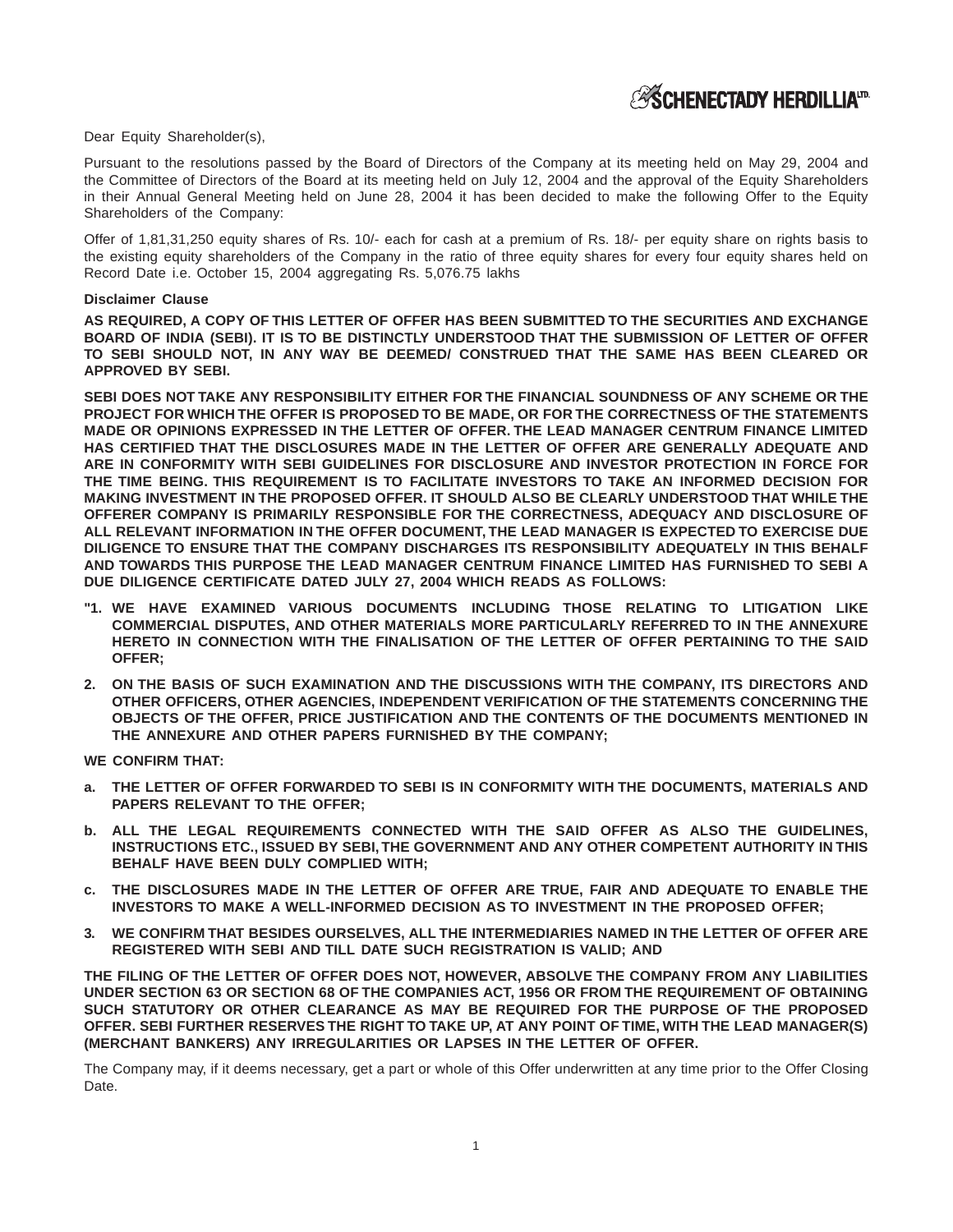## **ASCHENECTADY HERDILLIATD**

### **Caution**

The Offerer accepts no responsibility for statements made otherwise than in this Letter of Offer or in any advertisement or other material issued by the Company or by any other persons at the instance of the Company and anyone placing reliance on any other source of information would be doing so at his/her own risk.

The Lead Manager and the Company shall make all information available to the Equity Shareholders and no selective or additional information would be available for a section of the Equity Shareholders in any manner whatsoever including at presentations, in research or sales reports etc. after filing of the Letter of Offer with SEBI.

### **Disclaimer with respect to Jurisdiction**

This Offer is made in India to those whose names appear in the Register of Members as on the Record Date who are specifically addressed through a communication directly to, and who are eligible to apply for equity shares. No person other than a member as on the Record Date and those in favour of whom the shares offered to such member had been renounced by him shall apply for subscription in the equity shares offered through this document.

This Offer Document does not, however, constitute an offer to sell or an invitation to subscribe to the equity shares of the Company in any other jurisdiction to any person to whom it is unlawful to make an offer in such jurisdiction. Any person into whose possession this Offer Document comes is required to inform himself about and to observe any such restrictions

This Letter of Offer has been prepared under the provisions of Indian Laws and the applicable rules and regulations there under. Any disputes arising out of this Offer will be subject to the jurisdiction of the appropriate court(s) in Mumbai, India only.

### **Disclaimer Clause of the Stock Exchanges**

### **Disclaimer Clause of the BSE**

The Stock Exchange, Mumbai (hereinafter referred to as "the Exchange") has given vide its letter dated August 14, 2004 permission to the Company to use the Exchange's name in this Letter of Offer as one of the stock exchanges on which this Company's securities are proposed to be listed. The Exchange has scrutinized this Letter of Offer for its limited internal purpose of deciding on the matter of granting the aforesaid permission to this Company. The Exchange does not in any manner:

- (i) Warrant, certify or endorse the correctness or completeness of any of the contents of this Letter of Offer; or
- (ii) Warrant that this Company's securities will be listed or will continue to be listed on the Exchange; or
- (iii) Take any responsibility for the financial or other soundness of this Company, its promoters, its management or any scheme or project of this Company;

and it should not for any reason be deemed or construed that this Letter of Offer has been cleared or approved by the Exchange. Every person who desires to apply for or otherwise acquires any securities of this Company may do so pursuant to independent inquiry, investigation and analysis and shall not have any claim against the Exchange whatsoever by reason of any loss which may be suffered by such person consequent to or in connection with such subscription/acquisition whether by reason of anything stated or omitted to be stated herein or for any other reason whatsoever.

### **Disclaimer Clause of the NSE**

As required, a copy of this Letter of Offer has been submitted to National Stock Exchange of India Limited, the Designated Stock Exchange (hereinafter referred to as "NSE"). NSE has given vide its letter dated August 5, 2004 permission to the Offerer to use the Exchange's name in this Letter of Offer as one of the Stock Exchanges on which this Offerer's securities are proposed to be listed. The Exchange has scrutinized this Letter of Offer for its limited internal purpose of deciding on the matter of granting the aforesaid permission to this Offerer. It is to be distinctly understood that the aforesaid permission, given by NSE, should not in any way be deemed or construed that the Letter of Offer has been cleared or approved by NSE; nor does it in any manner warrant, certify, or endorse the correctness or completeness of any of the contents of this Letter of Offer; nor does it warrant that this Issuer' securities will be listed or will continue to be listed on the Exchange; nor does it take any responsibility for the financial or other soundness of this Offerer, its Promoters, its management, or any scheme or project of this Offerer.

Every person who desires to apply for or otherwise acquire any securities of this Offerer may do so pursuant to independent inquiry, investigation and analysis and shall not have any claim against the Exchange whatsoever by reason of any loss which may be suffered by such person consequent to or in connection with such subscription / acquisition whether by reason of anything stated or omitted to be stated herein or any other reason whatsoever.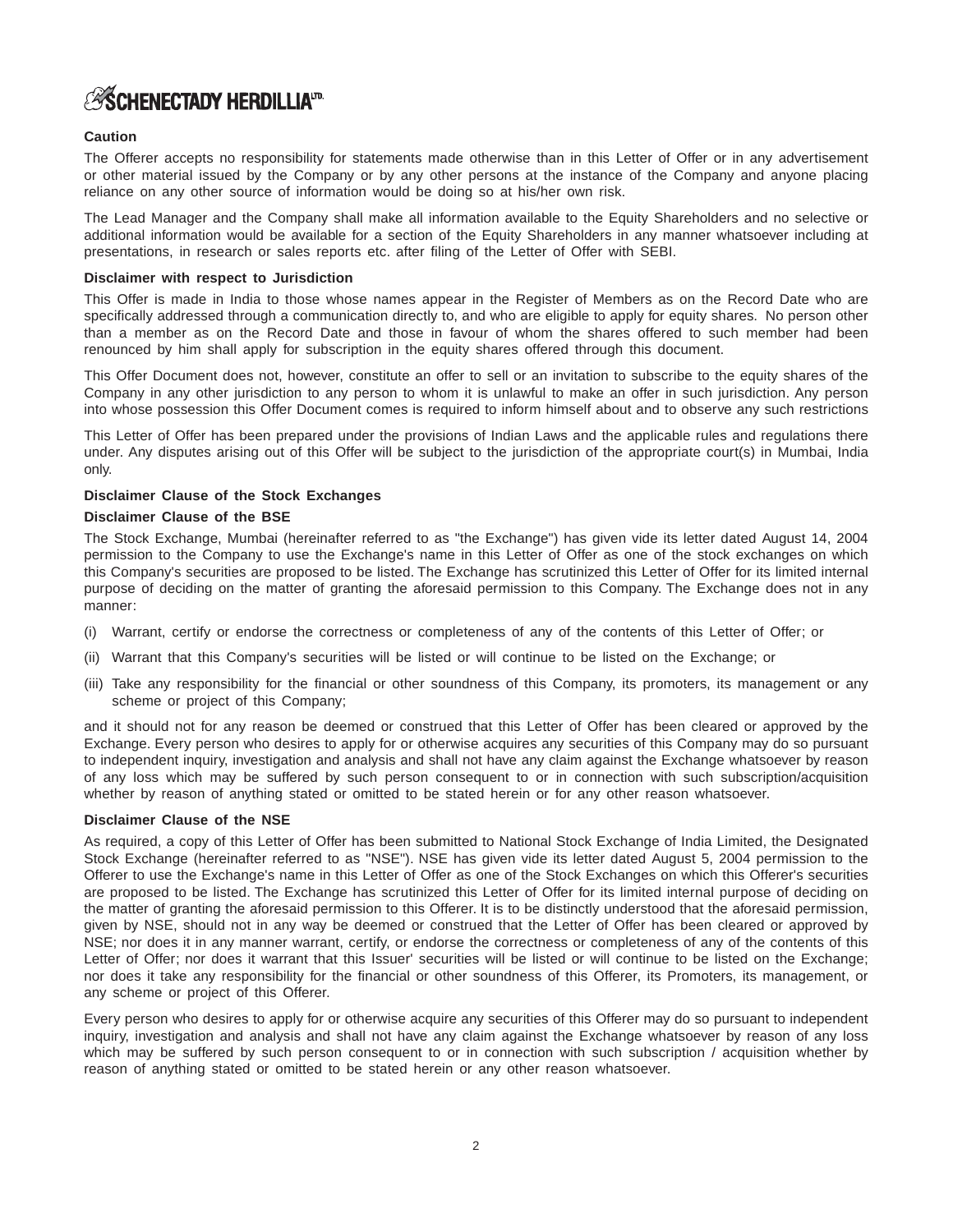### **GENERAL INFORMATION**

Name and Registered Office address of the Company:

#### **Schenectady Herdillia Limited.**

13th Floor, Air India Building Nariman Point Mumbai 400021 Tel: 91 022 2202 4224 Fax: 91 022 2204 2379 Email: SHL.Mumbai@siigroup.com Website: www.herdillia.com

The Offer is proposed to be listed at: The National Stock Exchange of India Limited (Designated Stock Exchange) and The Stock Exchange, Mumbai.

### **Important**

- 1. This Rights Offer is pursuant to the resolutions passed by the Board of Directors at its meeting held on May 29, 2004 & the Committee of Directors of the Board at their meeting held on July 12, 2004 and the approval by equity shareholders in the 42nd Annual General Meeting held on June 28, 2004.
- 2. This Offer is applicable to those Equity Shareholders whose names appear as beneficial owners as per the list to be furnished by the depositories in respect of the shares held in the electronic form and on the Register of Members of the Company at the close of business hours on the Record Date, i.e., October 15, 2004
- 3. Your attention is drawn to the section on "Risk Factors" appearing on page no. i of this Letter of Offer.
- 4. Please ensure that you have received the CAF with this Letter of Offer.
- 5. Please read the Letter of Offer and the instructions contained herein and in the CAF carefully before filling in the CAFs. The instructions contained in the CAF are an integral part of this Letter of Offer and must be carefully followed. An application is liable to be rejected for any non-compliance of the Letter of Offer or the CAF.
- 6. All enquiries in connection with this Letter of Offer or CAFs should be addressed to the Registrar to the Offer, quoting the Registered Folio number/ DP and Client ID number and the CAF numbers as mentioned in the CAFs.

### **Offer Schedule**

| Offer Opening Date                               | November 2, 2004  |
|--------------------------------------------------|-------------------|
| Last date for receiving requests for split forms | November 17, 2004 |
| Offer Closing Date                               | December 2, 2004  |

#### **Offer Management Team**

#### **Lead Manager to the Offer**

#### **Centrum Finance Limited**

Khetan Bhavan, 5th Floor, 198, J.Tata Road, Churchgate, Mumbai 400020 Tel: 91-022-2202 3838 Fax: 91-022-2204 6096 Website: www.centrum.co.in Email: schenectadyherdillia@centrum.co.in

#### **Registrar to the Offer**

Tata Consultancy Services Limited Park West - II, Raheja Estate Kulupwadi Road, Borivali (East) Mumbai 400 066 Tel: 91-022-5668 9898 Fax: 91-022-5668 9799 Email: tcssharac@mumbai.tcs.co.in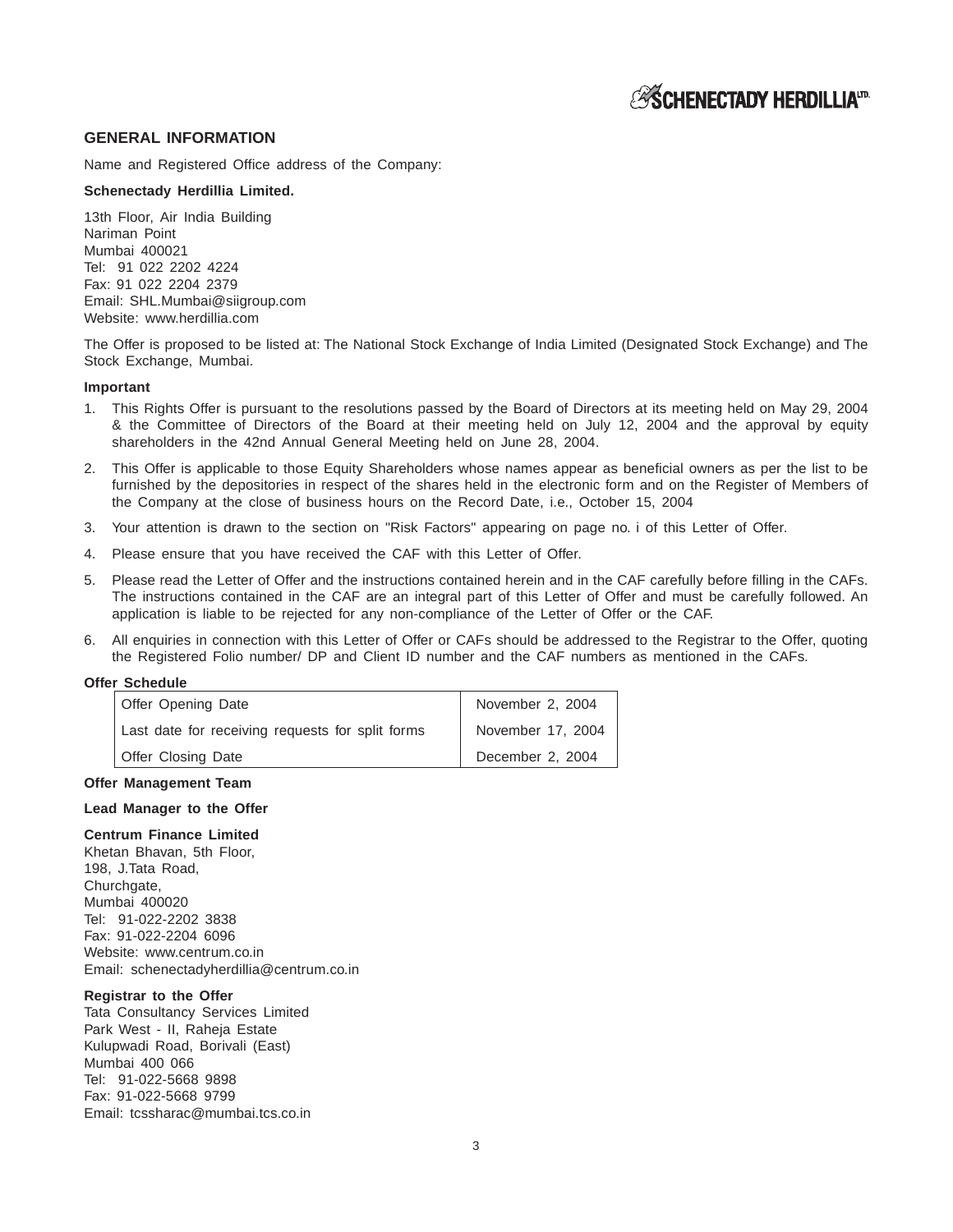## **ASCHENECTADY HERDILLIATD.**

### **AUDITORS OF THE COMPANY**

### **BSR & Co.**

KPMG House Kamala Mills Compound 448, Senapati Bapat Marg Lower Parel, Mumbai 400 013 Tel: 91-022-2491 3030 / 2491 3131 Fax: 91-022-2491 3132

### **BANKERS TO THE OFFER**

### **HDFC Bank Limited.**

Kamala Mills, Trade World New Building, 2nd Floor Senapati Bapat Marg, Lower Parel Mumbai 400 013 Tel: 91-022-2498 8484 Fax: 91-022-2496 3871 Email: btiops@hdfcbank.com

### **BANKERS TO THE COMPANY**

## **State Bank of India**

Commercial Branch N.G.N. Vaidya Marg, P.B.No. 10141 Mumbai 400 023 Tel: 91-022-2266 2205 Fax: 91-022-2262 6474

### **HDFC Bank Limited.**

Kamala Mills, Trade World New Building, 2nd Floor Senapati Bapat Marg, Lower Parel Mumbai 400 013 Tel: 91-022-2498 8484 Fax: 91-022-2496 3871

#### **The Bank of Nova Scotia**

Mittal Tower "B" Wing, Ground Floor Nariman Point Mumbai 400 021 Tel: 91-022-5636 4200 Fax: 91-022-2287 3125

### **LEGAL ADVISOR FOR THE OFFER**

### **Crawford Bayley & Co**

State Bank Building, N.G.N. Vaidya Marg Mumbai 400 023 Tel: 91-022-2266 3713/2266 8699 Fax: 91-022-2266 0355

#### **Compliance Officer**

Mr. Dinesh Shetty General Manager - Finance & Secretarial 13th floor, Air India Building, Nariman Point, Mumbai 400 021 Tel: 91-022-2202 4224 Fax: 91-022-2288 0942/2204 2379 Email: dinesh.shetty@siigroup.com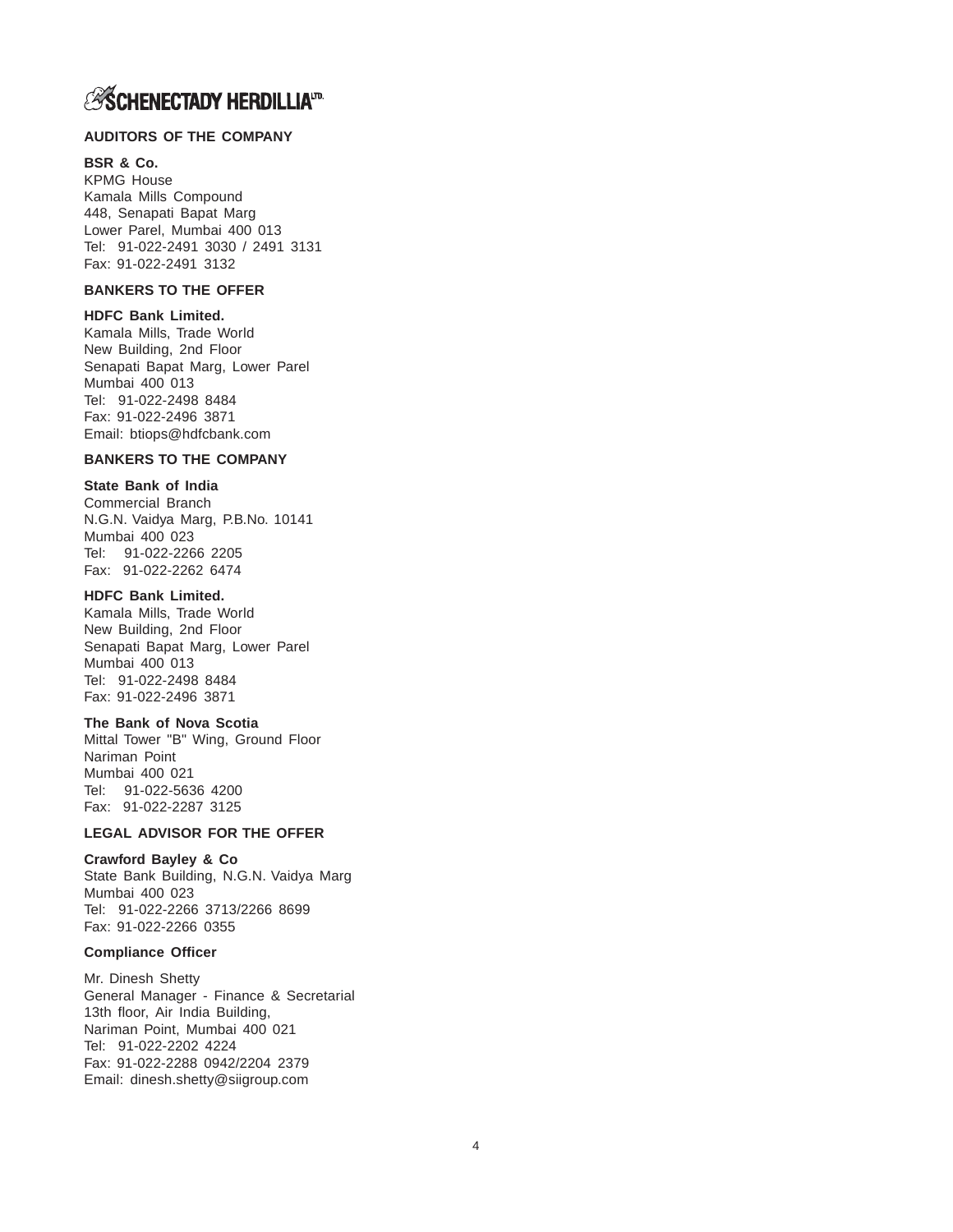## **ESCHENECTADY HERDILLIAID**

### **The Investors are requested to contact the above-mentioned Compliance Officer in case of any pre-issue /postissue problems such as non-receipt of letters of allotment / share certificates/ refund orders, etc.**

### **Eligibility for the Offer**

Schenectady Herdillia Limited is an existing company under the Act, whose equity shares are listed on BSE and NSE. It is eligible to offer this Rights Offer in terms of Clause 2.4.1 (iv) of the SEBI Guidelines. The Company, its Promoters, its Directors or any of the Company's associates or group companies have not been prohibited from accessing the capital market under any order or direction passed by SEBI. None of the Directors of the promoter company, Schenectady (India) Holdings Pvt. Limited. (SIHPL), have been prohibited from accessing the capital market under any order or direction passed by SEBI. Further the Promoters, their relatives (as per the Companies Act, 1956), the Company, group companies, associate companies are not detained as willful defaulters by RBI / Government authorities.

#### **Government Approvals**

No consent of the Government of India is required by the Company for this Offer. The Company has all the necessary approvals from the Government authorities as required to carry on the present business. The Company has complied with all the applicable guidelines / directions issued by RBI from time to time. The Company does not propose to enter new activities through this Rights Offer of Equity Shares for which any further approvals are required to be obtained.

Further, the Central Government and RBI accept no responsibility for the financial soundness or correctness of statements made in this Letter of Offer.

The Company has received the following important approvals required for the activities being carried on by it:

### **Navi Mumbai Unit**

Factory License: License no. 2(m)(i)/2511 dated December 14, 2001 is valid up to December 31, 2004.

Power: Agreement with Maharashtra State Electricity Board (MSEB) dated March 16, 1988 for the sanction of load of 7292 KW with a maximum demand of 5113 KVA of electricity to the unit.

Pollution: Consent was granted under order no. BO/RONM/Thane/12-04/R/CC dated May 24, 2004, valid up to December 12, 2008 by the Maharashtra Pollution Control Board to the Company under:

- - The Hazardous waste (Management and Handling) Rules, 1989, and Amended Rules 2000 to operate a facility for collection, storage, transport, disposal and selling of hazardous waste,
- -Section 26 of the Water (Prevention and Control of Pollution) Act, 1974, for the discharge of effluent from the plant.
- -Section 21 of the Air (Prevention and Control of Pollution) Act, 1974

Explosives License: Licence No. MR/TH/GCS-110 valid up to March 31,2005, to store Compressed Gas in Cylinders, Proplyene Storage Licence No. MR/TH/PV/S-68 valid up to March 31, 2006, Licence No. MR/TH/LPG/S-98 to store L.P.G. in Cylinders valid up to March 31,2005, Petroleum Storage Licence No. P-12(7)824/MR/TH-110 valid up to December 31, 2004 and Licence No. MR/TH/187 for Petrol Pump valid up to December 31, 2004.

#### **Rasal Unit**

Factory License: License No. 079751 dated August 24, 2004 is valid upto December 31, 2004.

Power: Agreement with Maharashtra State Electricity Board (MSEB) dated September 18, 2000 for the sanction of load of 875 KW with a maximum demand of 560 KVA of electricity to the unit.

Pollution: Consent to operate and establish is granted under the Section 26 of the Water (Prevention and Control of Pollution) Act, 1974, Section 21 of the Air (Prevention and Control of Pollution) Act, 1974 and Hazardous waste (Management and Handling) Rules, 1989, and Amended Rules 2000 vide consent No. BO/ROR/Raigad-89/CC-614 and BO/TB/WPAE/Raigad-821/CC-389 valid up to April 30, 2006 and up to Commissioning respectively.

Explosives License: License No. P/HQ/MH/15/1338(P6655) and P/HQ/MH/15/1817(P7126) granted for the storage of Petroleum under the Petroleum Act, 1934, are valid up to December 31, 2004 and December 2, 2005 respectively.

### **Lote Unit**

Factory License: License no. RAT/S-2(m)(1)39-392 dated August 13, 1988 is valid up to December 31, 2004.

Power: Agreement with Maharashtra State Electricity Board (MSEB) dated January 16, 1989, for the sanction of load of 499 KW with a maximum demand of 310 KVA of electricity to the unit.

Letter dated January 9, 2002, from the Maharashtra State Electricity Board (MSEB) granting consent for the Installation of One No. of 250 KVA standby Diesel Generating Set at the Unit.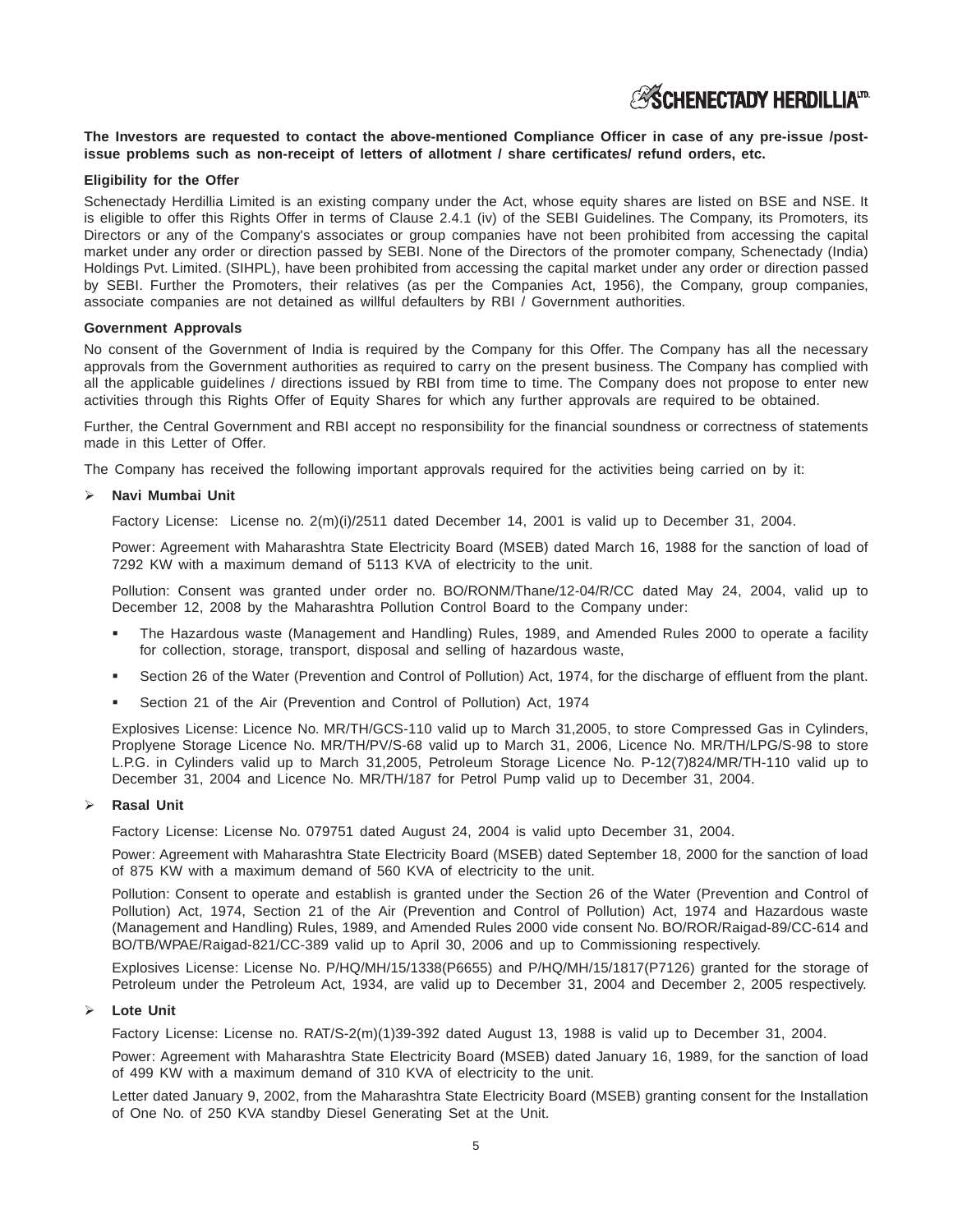## **ASCHENECTADY HERDILLIATD.**

Pollution: Consent No. BO/RO(HQ)-Ammendment-B-3354 dated January 15, 2004, valid up to May 03, 2006, under the:

- - Hazardous waste (Management and Handling) Rules, 1989, and Amended Rules 2000 is granted to operate a facility for collection, storage, transport and disposal of hazardous waste.
- - Section 26 of the Water (Prevention and Control) Act, 1974 for the discharge of effluent from the plant subject to the compliances under the provisions of the Water (Prevention and Control) Cess, Act, 1977.
- -Section 21 of the Air (Prevention and Control of Pollution) Act 1974.

Explosives License: License no. P/HQ/MH/15/1198(P6516) is granted for the importation and storage of 194 K.L. Petroleum subject to the provisions of the Petroleum Act, 1934 and the rules made there under. This license will remain in force till December 31, 2006.

### **Registered Office**

Shops and Establishments: Registration No. 3425 under Shops & Establishment Act, 1948 in respect of office premises at 13th floor, Air India Building, Nariman Point, Mumbai 400 021 valid up to December 2004.

### **Consents**

The consent of lenders, wherever required, has been received for making this Offer.

### **Filing**

The draft Letter of Offer was filed with SEBI, Mittal Court, 'A' - Wing, Nariman Point, Mumbai 400 021 and SEBI has given its observations and the final Letter of Offer has been filed with the National Stock Exchange of India Limited (Designated Stock Exchange) and The Stock Exchange, Mumbai as per provisions of the Companies Act, 1956. All the legal requirements applicable till the date of filing the Letter of Offer with the stock exchanges have been complied with.

### **Allotment Letters / Refund Orders**

The Company will issue and despatch letters of allotment/ securities certificates and/ or letters of regret along with refund order or credit the allotted securities to the respective beneficiary accounts, if any within a period of six weeks from the Date of Closure of the Offer. If such money is not repaid within 8 days from the day the Company becomes liable to pay it, the Company shall pay that money with interest as stipulated under Section 73 of the Act.

Letters of allotment/ securities certificates/ refund orders above the value of Rs. 1,500 will be despatched by Registered Post/ Speed Post to the sole/ first applicant's registered address. However, refund orders for value not exceeding Rs. 1,500 shall be sent to the applicants under Postal Certificate. Such cheques or pay orders will be payable at par at all the centers where the applications were originally accepted and will be marked "A/c payee" and would be drawn in the name of the sole/ first applicant. Adequate funds would be made available to the Registrar to the Offer for despatch of the Letters of allotment/ securities certificates/ refund order.

In case the Company issues Letters of allotment, the corresponding Security Certificates will be kept ready within three months from the date of allotment thereof or such extended time as may be approved by the Company Law Board under Section 113 of the Companies Act, 1956 or other applicable provisions, if any. Allottees are requested to preserve such Letters of Allotment, which would be exchanged later for the Security Certificates.

### **Listing**

The existing equity shares of the Company are listed on BSE and NSE. The Company has made applications to the BSE and NSE for permission to deal in and for an official quotation in respect of the securities being offered in terms of this Letter of Offer.

The Company has received in-principle approvals from NSE by letter dated August 5, 2004 and from BSE by letter dated August 14, 2004. The Company will apply to all the above exchanges where its existing equity shares are listed for listing of the equity shares to be issued. If the permission to deal in and for an official quotation of the securities is not granted by any of the Stock Exchanges mentioned above, within six weeks from the Offer Closing Date, the Company shall forthwith repay, without interest, all monies received from applicants in pursuance of this Letter of Offer. If such money is not paid within eight days after the Company becomes liable to repay it, then the Company and every Director of the Company who is an officer in default shall, on and from expiry of eight days, be jointly and severally liable to repay the money with interest as prescribed under the Section 73 of the Act.

### **Credit rating**

This being an Offer of equity shares, no credit rating is required. Further, the Company has not applied for any ratings for other securities/instruments in the last 3 years.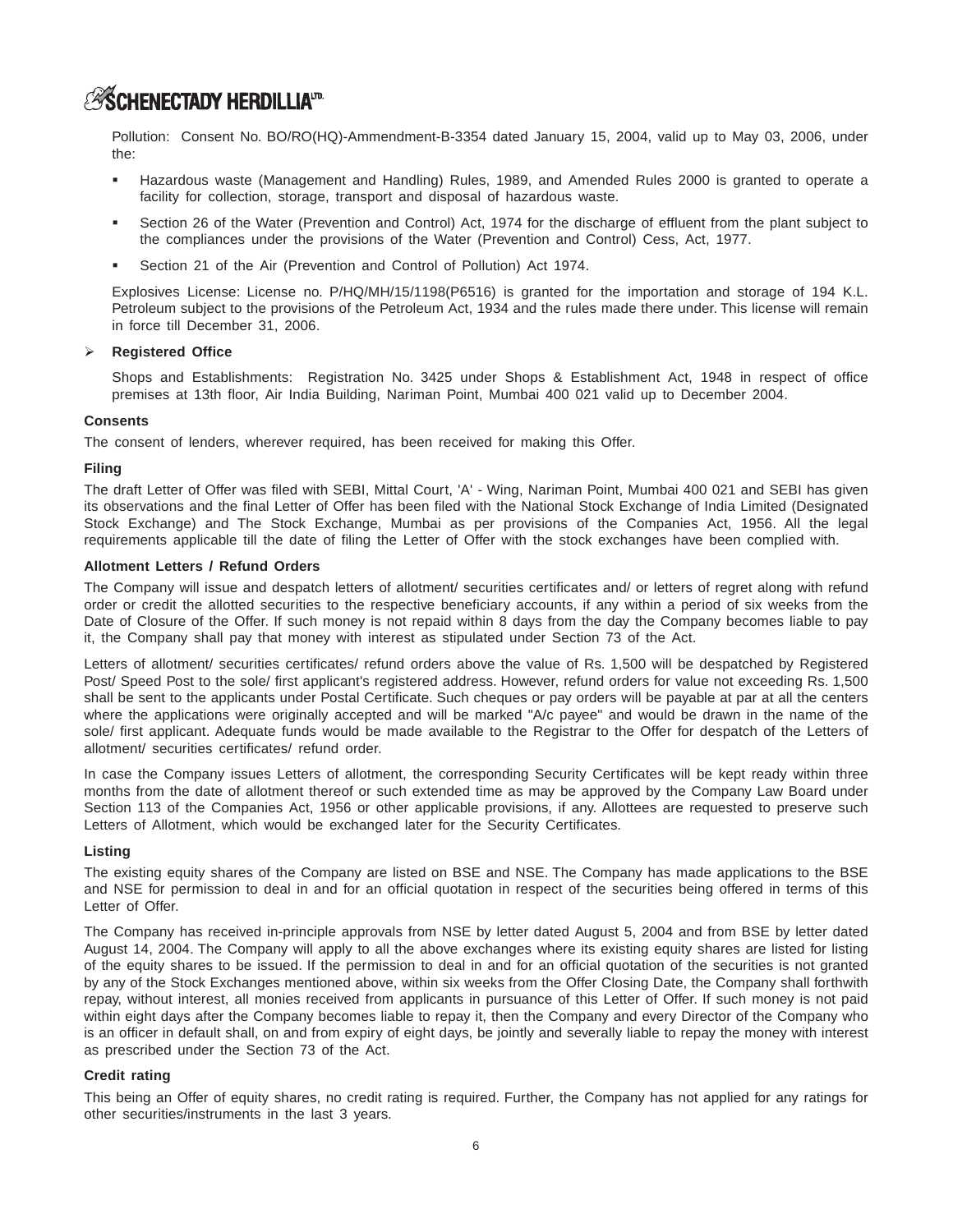**ASCHENECTADY HERDILLIATD** 

### **Denomination of Shares**

The Company undertakes that at any given time, there shall be only one denomination for the shares of the Company and that the Company shall comply with such disclosures and accounting norms specified by SEBI from time to time.

#### **Impersonation**

**As a matter of abundant caution, attention of the applicants is specifically drawn to the provisions of subsection (1) of Section 68A of the Companies Act, 1956 which is reproduced below:**

#### **"Any person who-**

- **(a) Makes in a fictitious name an application to a company for acquiring, or subscribing for, any shares therein, or**
- **(b) Otherwise induces a company to allot, or register any transfer of shares therein to him, or any other person in a fictitious name,**

#### **shall be punishable with imprisonment for a term which may extend to five years"**

#### **Minimum Subscription**

If the Company does not receive the minimum subscription of 90% of the offer amount on the date of closure of the Offer, or if the subscription level falls below 90% after the closure of the Offer on account of cheques having been returned unpaid or withdrawal of the applications, the Company shall forthwith refund the entire subscription amount received within forty two days from the date of closure of the Offer. If there is a delay in the refund of subscription by more than 8 days after the Company becomes liable to repay the subscription amount, (i.e. forty two days after closure of the Offer), the Company will pay interest for the delayed period, at prescribed rates in sub-section (2) and (2A) of Section 73 of the Companies Act, 1956.

However, Schenectady (India) Holdings Private Limited (SIHPL), Promoter Company has confirmed to convert an amount not exceeding Rs. 4,569.08 lakhs (i.e. 90% of Offer size) out of the unsecured loan of Rs. 4,899 lakhs (as on September 30, 2004) provided to Schenectady Herdillia into advance against Equity subscription / share application money in respect of its rights entitlement and also for any additional shares, SIHPL may subscribe in case of under subscription to ensure that the Offer gets subscribed at least up to 90% of the Offer amount.

The Offer will become under subscribed after considering the number of shares applied as per entitlement plus additional shares. The under subscribed portion shall be applied for only after the close of the Offer. The Promoter shall subscribe to such under subscribed portion as per the relevant provisions of the law. If any person presently in control of the Company desires to subscribe to such under subscribed portion and if disclosure is made pursuant to SEBI (Substantial Acquisition of Shares and Takeover) Regulations, 1997, such allotment of the under subscribed portion will be governed by the provisions of the SEBI (Substantial Acquisition of Shares and Takeover) Regulations, 1997. Allotment to promoters of any unsubscribed portion, over and above their entitlement shall be done in compliance with Clause 40A of the Listing Agreement in order to ensure minimum 10% public holding.

The above is subject to the terms mentioned under the "Basis of Allotment".

#### **Utilisation of Offer Proceeds**

The Board of Directors declare that:

- 1. The funds received against this Offer (except the subscription amount of the Promoter's which has already been received to the extent of Rs. 4,569.08 lakhs) will be transferred to a separate bank account other than the bank account referred to in sub-section (3) of Section 73 of the Act.
- 2. Details of all moneys utilised out of the Offer shall be disclosed under an appropriate separate head in the balance sheet of the Company indicating the purpose for which such moneys has been utilised.
- 3. Details of all such unutilised moneys out of the Offer, if any, shall be disclosed under an appropriate separate head in the balance sheet of the Company indicating the form in which such unutilised moneys have been invested.

The funds received against this Rights Offer (except the subscription amount of the Promoter's which has already been received to the extent of Rs. 4,569.08 lakhs) will be kept in a separate bank account and the Company will not have any access to such funds unless it satisfies the Designated Stock Exchange with suitable documentary evidence that the minimum subscription of 90% of the Offer has been received by the Company.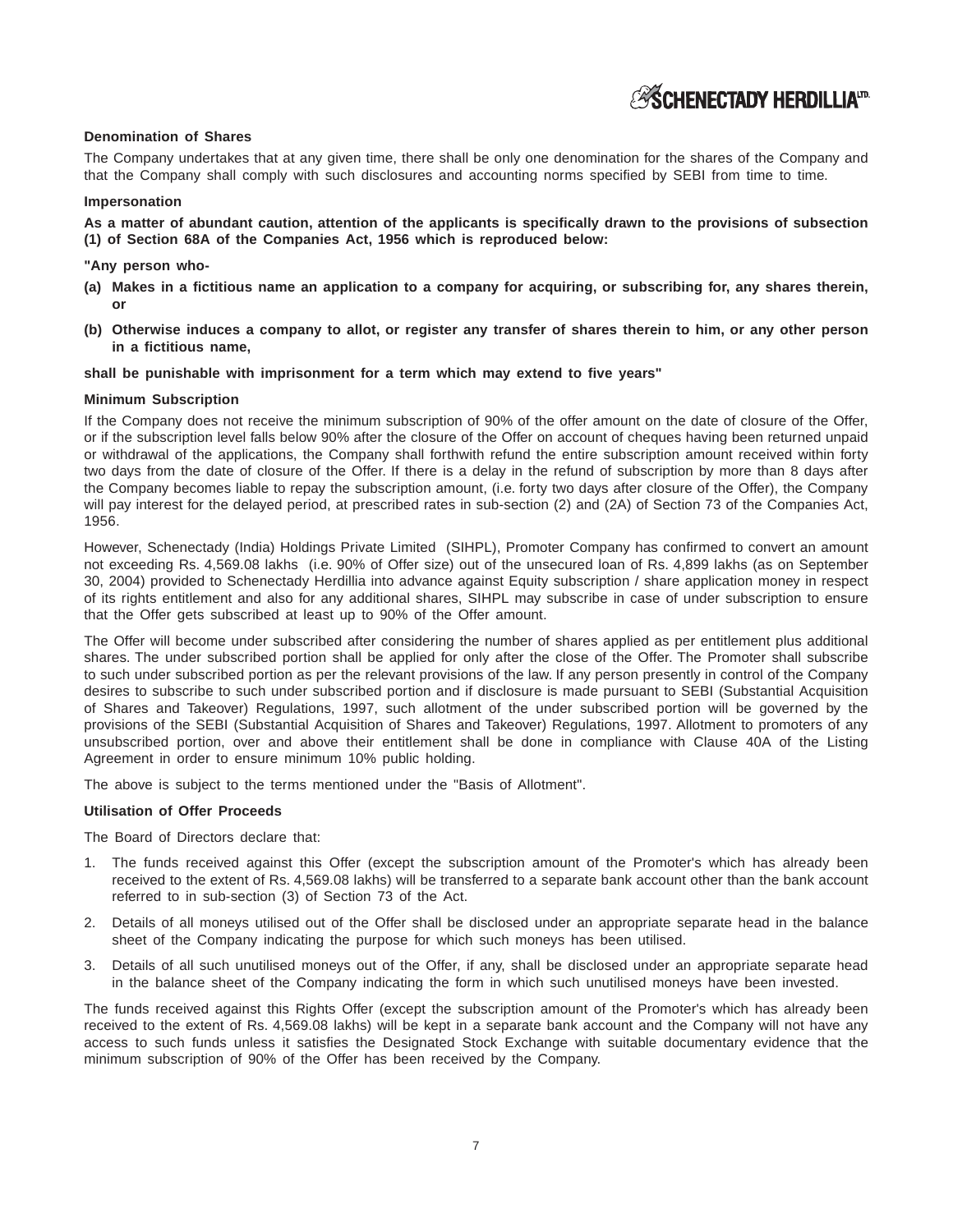## **ESCHENECTADY HERDILLIATD**

### **Undertaking by the Company**

- The complaints received in respect of the captioned Rights Offer shall be attended to by the Company and the Registrars to the Offer expeditiously and satisfactorily.
- All steps for completion of the necessary formalities for listing and commencement of trading at all stock exchanges where the securities are to be listed will be taken within 7 working days of finalisation of basis of allotment.
- The funds required for despatch of refund orders/ allotment letters/ certificates by registered post shall be made available to the Registrar to the Offer.
- The certificates of the securities/ refund orders to the non-resident Indians shall be despatched within the specified time.
- No further Offer of securities affecting equity capital of the Company shall be made till the securities issued/ offered through the captioned Rights Offer are listed or till the application moneys are refunded on account of non-listing, under-subscription etc.

All information shall be made available by the Lead Manager and the Offerer to the public and investors at large and no selective or additional information would be available for a section of the investors in any manner whatsoever including at road shows, presentations, in research or sales reports etc.

The Lead Manager and the Offerer shall update the offer document and keep the public informed of any material changes till the listing and trading commences.

All the legal requirements as applicable till the filing of the Letter of Offer with the NSE, Designated Stock Exchange and BSE have been complied with.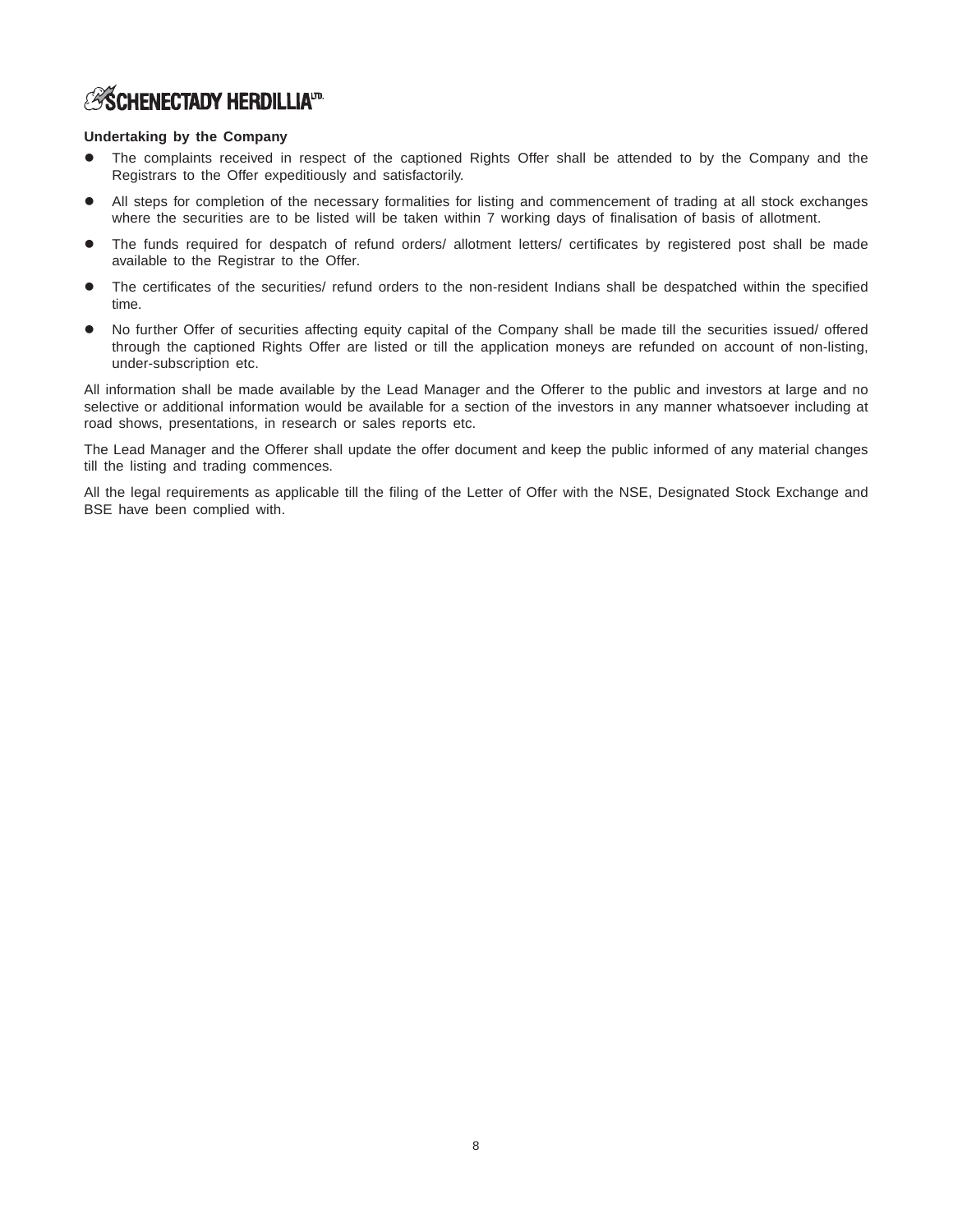## *ESCHENECTADY HERDILLIA<sup>ID</sup>*

## **CAPITAL STRUCTURE**

|                                 |                                                                                              |                                | <b>Nominal</b><br>Amount (Rs.) |
|---------------------------------|----------------------------------------------------------------------------------------------|--------------------------------|--------------------------------|
| Authorised share capital        |                                                                                              |                                |                                |
|                                 | 6,00,00,000 Equity shares of Rs. 10/- each                                                   |                                | 60,00,00,000                   |
|                                 | Issued, Subscribed and paid-up share capital                                                 |                                |                                |
|                                 | $2,41,75,000$ Equity shares of Rs. 10/- each                                                 |                                | 24,17,50,000                   |
| through this Letter of Offer    | Present Offer being offered to the Equity Shareholders                                       | <b>Nominal</b><br>Amount (Rs.) | <b>Premium</b><br>(Rs)         |
|                                 | 1,81,31,250 Equity Shares of Rs. 10/- each at a premium of<br>Rs. 18/- each                  | 18, 13, 12, 500                | 32,63,62,500                   |
| Paid up capital after the Offer |                                                                                              |                                | <b>Nominal</b>                 |
|                                 | 4,23,06,250 Equity shares of Rs. 10/- each<br>(Assuming Equity Shareholders subscribe to all |                                | Amount (Rs.)                   |
|                                 | the Equity Shares offered)                                                                   |                                | 42,30,62,500                   |
| <b>Share Premium Account</b>    |                                                                                              |                                | Premium (Rs)                   |
| Existing share premium account  |                                                                                              |                                | 12,37,94,000                   |
| Shares offered                  | Share premium account after the Offer assuming allotment of all Equity                       |                                | 45,01,56,500                   |

### **Notes to the Capital Structure:**

- 1. The equity shareholders do not hold any warrant, option or convertible loan or any debenture, which would entitle them to acquire further equity shares.
- 2. 1,20,00,000 shares of Promoter are subject to a lock-in up to March 31, 2005 pursuant to the Preferential Allotment made in the year 2002 in line with SEBI Guidelines for Preferential Issues. The shares of the face value of Rs. 10/- per share have been allotted at Rs. 20/- per share.
- 3. All shares issued since the date of incorporation of the Company are fully paid up.
- 4. In 1999, the Company made a Rights Offer of 36,75,000 Equity shares of Rs. 10/- each at a price of Rs. 15/- per share.
- 5. There has been no revaluation of assets of the Company in the last 5 FYs.

### **Build up of Equity Capital**

Details of Capital structure of the Company since incorporation is as follows:

| Year     | Number of<br><b>shares</b> | Paid up<br>Capital<br>(Rs.) | Face<br>Value<br>(Rs) | <b>Offer</b><br><b>Price</b><br>(Rs) | $%$ of<br><b>Pre-Offer</b><br>Capital | <b>Consi-</b><br>deration | <b>Remarks</b>                                                           |
|----------|----------------------------|-----------------------------|-----------------------|--------------------------------------|---------------------------------------|---------------------------|--------------------------------------------------------------------------|
| 03.07.63 | 2,900                      | 29,000                      | 10                    | 10                                   | 0.01%                                 | Cash                      | Subscription to Memorandum and<br>Articles of Association                |
| 28.08.63 | 300                        | 3.000                       | 10 <sup>1</sup>       | 10                                   | 0.001%                                | Cash                      | Shares allotted to the Directors                                         |
| 27.11.63 | 3,75,794                   | 37,57,940                   | 10                    | 10                                   | 1.55%                                 | Cash                      | Shares allotted to friends and<br>associates of the Indian<br>Promoters. |
| 28.07.65 | 40,21,006                  | 4,02,10,060                 | 10                    | 10                                   | 16.63%                                | Cash                      | Initial Public Issue <sup>(1)</sup>                                      |
| 24.11.67 | 5,00,000                   | 50,00,000                   | 10                    | 10                                   | 2.07%                                 | Cash                      | Shares allotted to the then<br>Promoter Companies                        |
| 08.03.78 | 24,50,000                  | 2,45,00,000                 | 10                    | 10                                   | 10.13%                                | Cash                      | Bonus Issue in the ratio of 1:2                                          |
| 10.08.99 | 36,75,000                  | 3,67,50,000                 | 10 <sup>1</sup>       | 15                                   | 15.20%                                | Cash                      | Rights Offer in the ratio of 1:2                                         |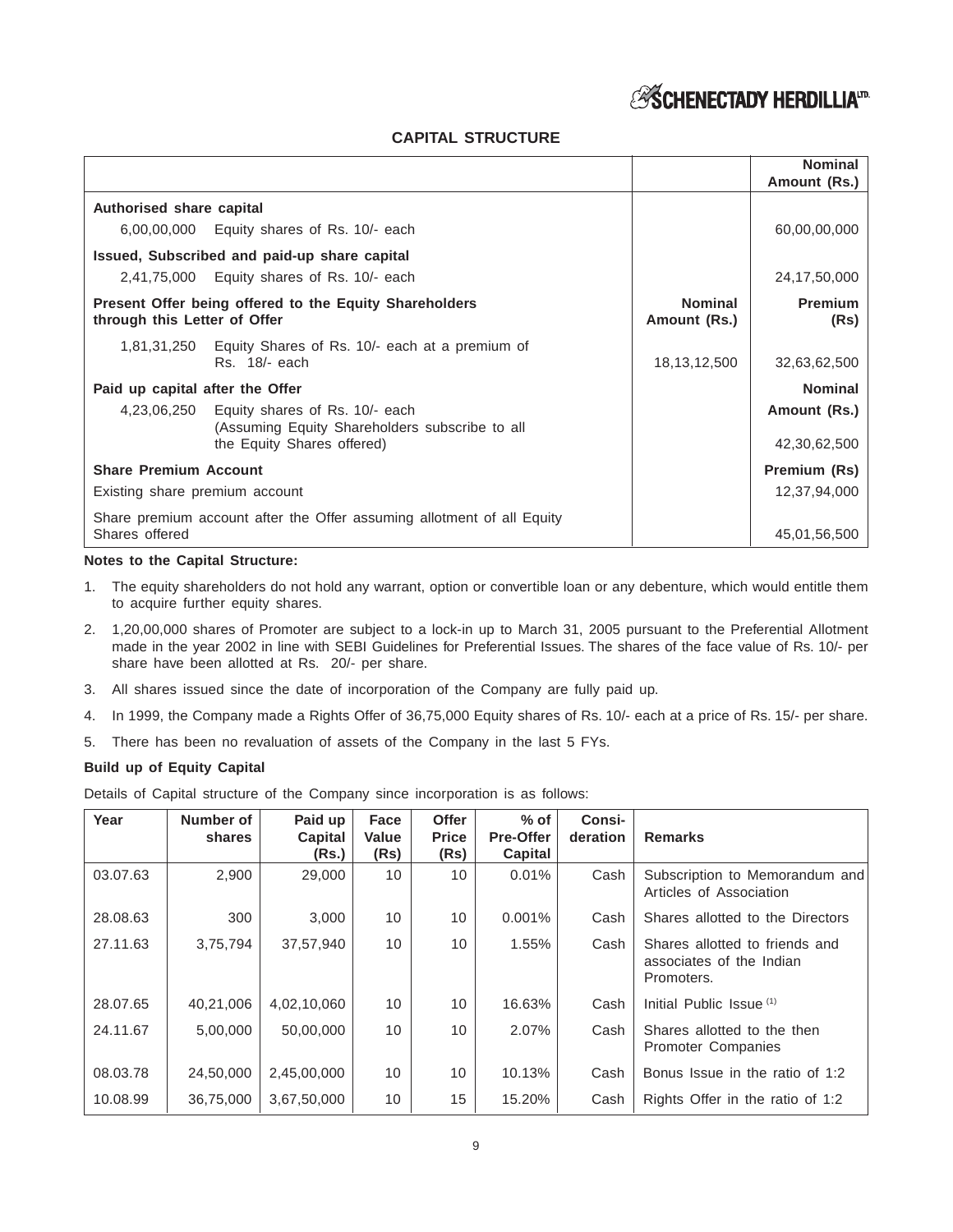# **ASCHENECTADY HERDILLIATD**

| Year         | Number of<br>shares | Paid up<br>Capital<br>(Rs.) | Face<br>Value<br>(Rs) | <b>Offer</b><br><b>Price</b><br>(Rs) | % of<br><b>Pre-Offer</b><br>Capital | <b>Consi-</b><br>deration | <b>Remarks</b>                                                                                      |
|--------------|---------------------|-----------------------------|-----------------------|--------------------------------------|-------------------------------------|---------------------------|-----------------------------------------------------------------------------------------------------|
| 31.03.02     | 1,20,00,000         | 12,00,00,000                | 10                    | 20                                   | 49.64%                              | Cash                      | Preferential Issue of Equity<br>shares to Promoters (SIHPL) (2)                                     |
| 18.12.02     | 11,50,000           | 11.500.000                  | 10                    | 10                                   | 4.76%                               | Kind                      | Issued to the shareholders of<br>Schenectady Specialities Asia (P)<br>Limited upon amalgamation (3) |
| <b>TOTAL</b> |                     | 2,41,75,000   24,17,50,000  |                       |                                      | 100.00%                             |                           |                                                                                                     |

In the year 1965, the Company (formerly Herdillia Chemicals Limited), made an Initial Public Issue of its equity shares. The post issue public shareholding was approximately 44.63% of the then paid up capital.

(2) Pursuant to a Share Purchase Agreement dated July 3, 2001, entered into between SII and Duncans Goenka, SIHPL along with SII, ultimate promoter, acquired controlling interest in the Company by acquiring 55,21,723 fully paid Equity Shares of Rs. 10/- each representing approximately 50.08% of the outstanding equity share capital of the Company at a price of Rs. 20/- per fully paid equity share payable in cash and also acquired 11,73,316 shares representing 10.64% of the then paid up capital pursuant to an open offer under the SEBI (SAST) Regulations, 1997 and in compliance with clause 40A of the Listing Agreement.

Subsequently, the Company made a preferential allotment of shares to the Promoter, SIHPL, pursuant to the guidelines issued by SEBI (DIP) Guidelines, 2000 for Preferential Issues. SIHPL made the necessary disclosures to SEBI under Regulation 3(4) of the SEBI (SAST) Regulations, 1997 in respect of this preferential issue.

### **Purpose/object and reasons for preferential allotment:**

Subsequent to the acquisition of controlling interest in the Company, the Promoters, in order to strengthen the financial position of the Company, initiated a process of re-aligning the Company's outstanding debt. Accordingly, in order to improve the Net Worth of the Company, SIHPL agreed to inject equity through a preferential allotment. Accordingly, 1,20,00,000 Equity shares were allotted on a preferential basis at Rs. 20/- per share.

In the year 2002, the Company issued 11,50,000 equity shares for consideration in kind, to the shareholders of Schenectady Specialities Asia Private Limited upon a Scheme of Amalgamation approved by the Bombay High Court.

### **Salient terms of the amalgamation are as under:**

In the terms of the Scheme of Amalgamation between the Company and Schenectady Specialities Asia Private Limited (SSAPL) which was sanctioned by an order of the Hon'ble Bombay High Court dated November 28, 2002, all the assets and liabilities of SSAPL were transferred to and vested with the Company w.e.f. the Appointed date i.e., September 27, 2002.

- 1. The shareholders of SSAPL were allotted 1 equity share of the Company of Rs. 10/- each for every 10 equity shares of Rs. 10/- each held by them in SSAPL
- 2. No adjustments were intended to be made to the book values of the assets and liabilities of the Transferor Company when they were incorporated in the books of accounts of the Transferee Company except that the Transferor Company may dispose off or part with any items(s) forming part of its fixed assets, by way of sale if the Board of Directors have already taken a decision to sell or otherwise dispose off the same.
- 3. The difference between the value of net assets recorded and the aggregate of Reserves and the paid up value of shares issued is treated as goodwill.
- 4. Changes in accounting policies is dealt as extra ordinary items.
- 5. All the employees in the employment of the Transferor Company on the Effective Date, shall become the employees of the Transferee Company on the basis that their services have not been interrupted due to the vesting of the Undertaking of the Transferor Company in the Transferee Company.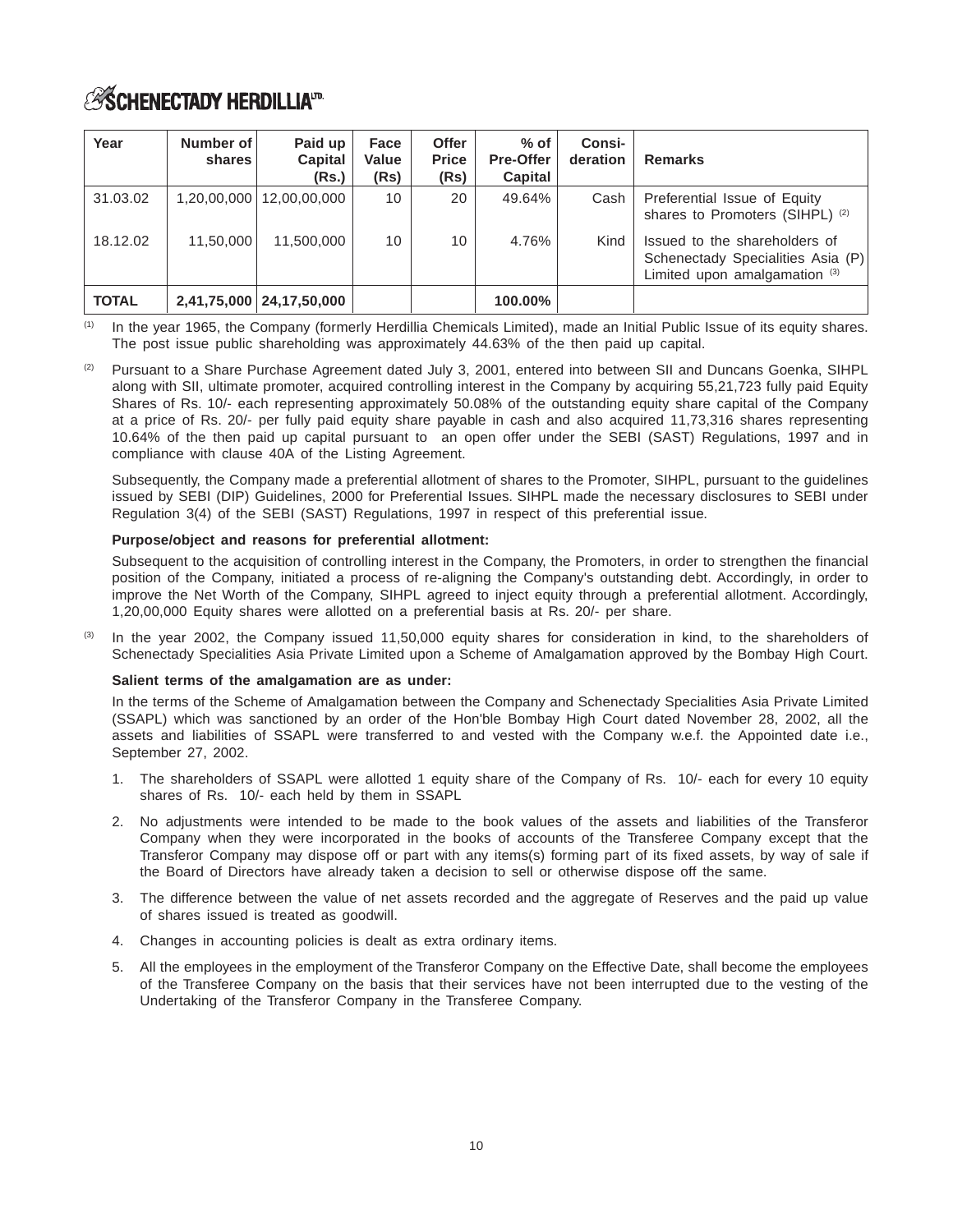

### **Current shareholding pattern of the Company (as on October 15, 2004)**

Shareholding pattern of the Company including details of holdings of Promoter Group and the subscription by the Promoters is as follows:

| Category                         | Pre-Issue                |                            | <b>Post Offer capital</b><br>assuming all shares<br>offered are allotted |                            |
|----------------------------------|--------------------------|----------------------------|--------------------------------------------------------------------------|----------------------------|
|                                  | Number of<br>shares held | % age of<br>issued capital | Number of<br>shares held                                                 | % age of<br>issued capital |
| Promoters Holdings               | 1,98,45,039              | 82.09                      | 3,47,28,818                                                              | 82.09                      |
| Sub total (a)                    | 1,98,45,039              | 82.09                      | 3,47,28,818                                                              | 82.09                      |
| Non-promoters Holding            |                          |                            |                                                                          |                            |
| Banks/ Fls / Insurance companies | 24,91,357                | 10.31                      | 43,59,875                                                                | 10.31                      |
| Mutual Funds and UTI             | 8,000                    | 0.03                       | 14,000                                                                   | 0.03                       |
| Foreign Nationals / NRIs         | 18,465                   | 0.08                       | 32,314                                                                   | 0.08                       |
| Public/others                    | 18, 12, 139              | 7.50                       | 31,71,243                                                                | 7.50                       |
| Sub Total (b)                    | 43,29,961                | 17.91                      | 75,77,432                                                                | 17.91                      |
| <b>GRAND TOTAL (a+b)</b>         | 2,41,75,000              | 100.00                     | 4,23,06,250                                                              | 100.00                     |

Note: Post Offer Promoters shareholding is based on the assumption that all shareholders including promoters will subscribe to their entire Rights entitlement.

**Promoters' Contribution and lock-in provisions:** The provisions relating to promoters contribution and lock in period are not applicable to Rights Issues as per clause 4.10 (c) of SEBI DIP Guidelines 2000.

#### **Promoters' intention to subscribe to their entire rights entitlement:**

Schenectady (India) Holdings Pvt. Limited. (SIHPL), as a Promoter of the Company, has confirmed that it intends to subscribe to the full extent of its entitlement in the Offer. SIHPL intends to apply additional equity shares in the Offer such that at least 90% of the Offer size is subscribed. As a result of this subscription and consequent allotment, SIHPL may acquire equity shares over and above their entitlement in the Offer, which may result in their shareholding in the Company being above their current shareholding. Since SIHPL is a wholly owned subsidiary of SII, USA, it has obtained the approval from FIPB, vide its letter dated August 12, 2004, for increase in foreign equity participation in the equity capital up to 90% of Schenectady Herdillia.

### **Top Ten Shareholders of the Company as on the date of Letter of Offer i.e. as on October 15, 2004.**

| Name of the shareholder                       | <b>Shares</b> | % age |
|-----------------------------------------------|---------------|-------|
| Schenectady (India) Holdings Private Limited. | 1,98,45,039   | 82.09 |
| Life Insurance Corporation of India           | 9,16,129      | 3.79  |
| The New India Assurance Company Limited       | 5,59,055      | 2.31  |
| United India Insurance Company Limited        | 4,94,550      | 2.05  |
| General Insurance Corporation of India        | 2,79,335      | 1.16  |
| The Oriental Insurance Company Limited        | 1,83,392      | 0.76  |
| Mega Resources Limited                        | 1,09,150      | 0.45  |
| India Syntans Investments Private Limited     | 88,574        | 0.37  |
| National Insurance Company Limited            | 53,075        | 0.22  |
| Mr. Kewal Kumar Vohra                         | 29,823        | 0.12  |
| <b>Total Shares</b>                           | 2,25,28,122   | 93.31 |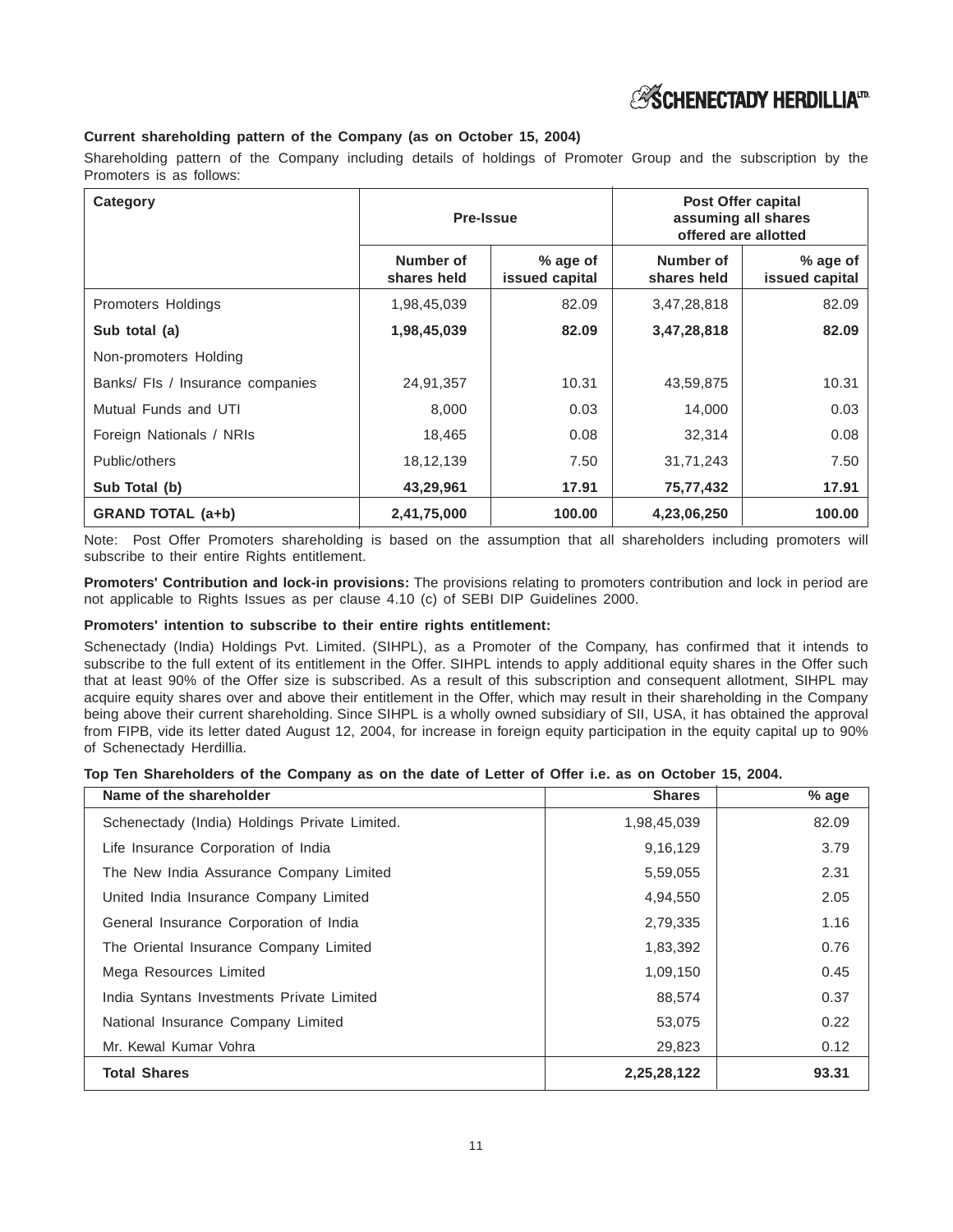## **ESCHENECTADY HERDILLIAID**

**Top Ten Shareholders of the Company 10 days before the Letter of Offer, i.e., as on October 5, 2004.**

| Name of the shareholder                       | <b>Shares</b> | % age |
|-----------------------------------------------|---------------|-------|
| Schenectady (India) Holdings Private Limited. | 1,98,45,039   | 82.09 |
| Life Insurance Corporation of India           | 9,17,029      | 3.79  |
| The New India Assurance Company Limited       | 5,59,055      | 2.31  |
| United India Insurance Company Limited        | 4,94,550      | 2.05  |
| General Insurance Corporation of India        | 2,79,435      | 1.16  |
| The Oriental Insurance Company Limited        | 1,83,392      | 0.76  |
| Mega Resources Limited                        | 1,09,150      | 0.45  |
| India Syntans Investments Private Limited     | 88,574        | 0.37  |
| National Insurance Company Limited            | 48,075        | 0.20  |
| Mr. Kewal Kumar Vohra                         | 29,823        | 0.12  |
| <b>Total Shares</b>                           | 2,25,54,122   | 93.30 |

**Top Ten Shareholders of the Company two years before the Letter of Offer, i.e., as on October 15, 2002**

| Name of the shareholder                | <b>Shares</b>  | % age |
|----------------------------------------|----------------|-------|
| Schenectady (India) Holdings Pvt. Ltd  | 1,86,95,039    | 81.19 |
| Life Insurance Corporation of India    | 13,16,464      | 5.72  |
| The New India Assurance Company Ltd    | 5,59,055       | 2.43  |
| United India Insurance Company Limited | 4,94,550       | 2.15  |
| General Insurance Corporation of India | 3,11,321       | 1.35  |
| The Oriental Insurance Company Limited | 1,83,392       | 0.80  |
| National Insurance Company Limited     | 1,53,075       | 0.66  |
| Mega Resources Limited                 | 1,09,150       | 0.47  |
| Anurag Commercials Pvt. Ltd.           | 16,150         | 0.07  |
| Mr. Santosh Goenka                     | 15,950         | 0.07  |
| <b>Total Shares</b>                    | 2, 18, 54, 146 | 94.87 |

**Details of the equity shares held by the Promoters, Persons acting in Concert and the Directors are as follows:**

| Sr.<br>No.     | <b>Particulars</b>                                                                                  | Party                                         | <b>No. of Shares</b> | % of total<br>share capital |
|----------------|-----------------------------------------------------------------------------------------------------|-----------------------------------------------|----------------------|-----------------------------|
| $\mathbf{1}$ . | Promoter in active Control of the Company<br>and responsible for formation of the<br>business plans | Schenectady (India)<br>Holdings Pvt. Limited. | 1,98,45,033          | 82.09                       |
| $^{\prime}$ 2. | Persons in Concert with person as                                                                   | Mr. R.M. Pandia*                              |                      | 0.001                       |
|                | mentioned in point (a) (Jointly with                                                                | Mr. G. C. Vasudeo*                            |                      | 0.001                       |
|                | person mentioned in (a))                                                                            | Mr. Dinesh Shetty                             |                      | 0.001                       |
|                |                                                                                                     | Mr. S.V. Sarma                                |                      | 0.001                       |
|                |                                                                                                     | Mr. S.A. Padhye                               |                      | 0.001                       |
|                |                                                                                                     | Mr. P.S. Paradkar                             |                      | 0.001                       |
|                |                                                                                                     | <b>Sub Total</b>                              | 1,98,45,039          | 82.09                       |
| 3.             | <b>Directors</b>                                                                                    | Mr. R.M. Pandia                               | 3,100                | 0.01                        |
|                |                                                                                                     | <b>Grand Total</b>                            | 1,98,48,139          | 82.10                       |

**\*Are common Directors of SIHPL (Promoter Company) and Schenectady Herdillia. Their shareholding in Schenectady Herdillia is as mentioned in the above table.**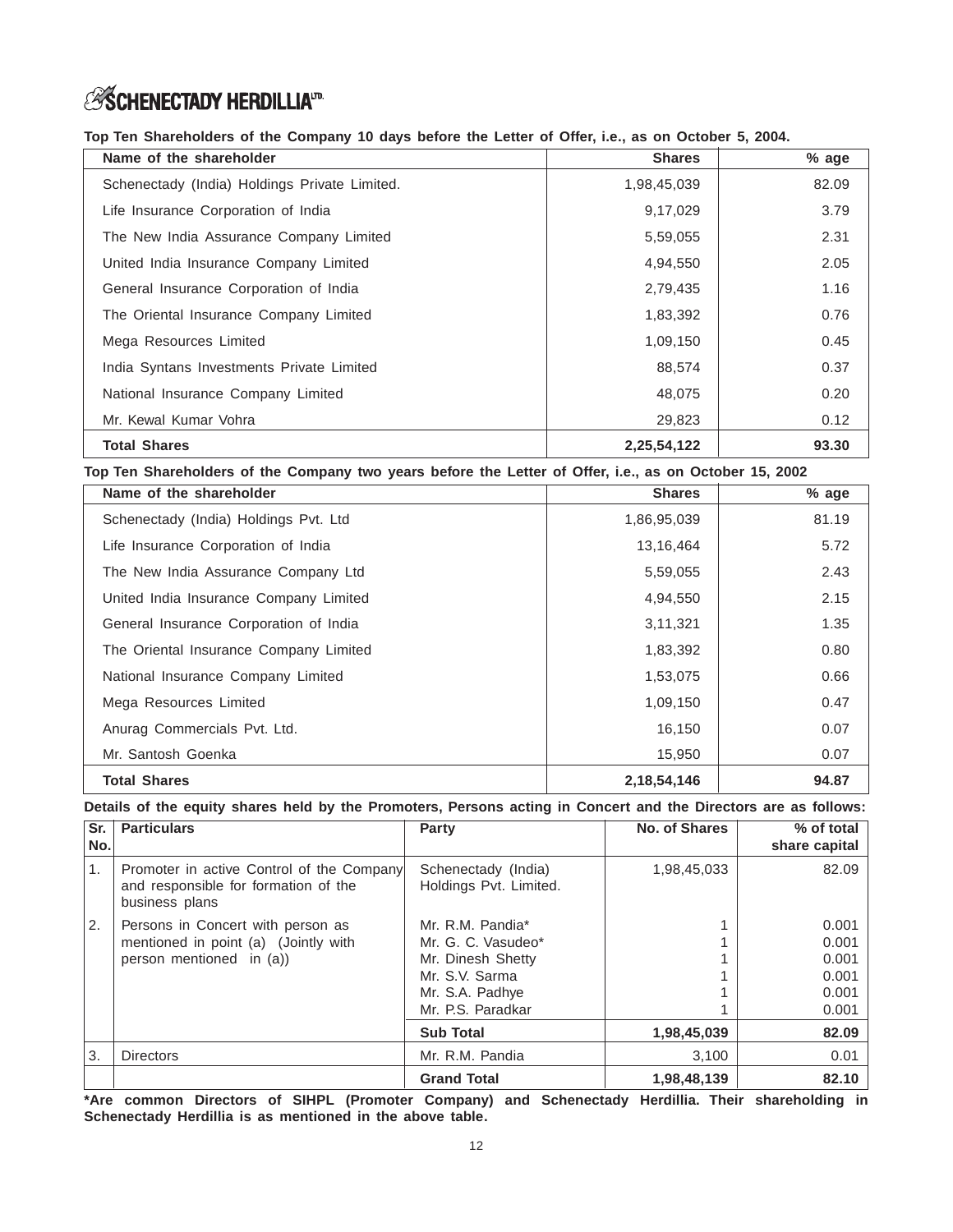

The total number of members of the Company as on September 30, 2004 is **8106.**

- 1. The present Offer being a Rights Offer, as per clause 4.10.1 (c) of extant SEBI guidelines, the requirement of promoters' contribution is not applicable
- 2. The Company has not availed of Bridge Loans to be repaid from the proceeds of the Offer, for incurring expenditure on the Objects of the Offer.
- 3. The Company, Promoters, Directors and Lead Managers to the Offer have not entered into any buy-back, standby or similar arrangements for any of the securities being offered through this Letter of Offer.
- 4. The terms of Offer to Non-Resident Equity Shareholders / Applicants have been presented under the "Terms of the Offer" Section of this Letter of Offer.
- 5. At any given time, there shall be only one denomination of the equity shares of the Company. The Company shall comply with such disclosure and accounting norms as may be specified by SEBI from time to time.
- 6. The Directors, Promoters and Promoter Group of the Company have not entered into any purchase or sale transactions of the Company's shares in the last six months.
- 7. No further issue of capital by way of issue of bonus shares, preferential allotment, rights issue or public issue or in any other manner which will affect the capital of the Company, shall be made during the period commencing from the filing of the Letter of Offer with the SEBI till the Equity Shares issued under this Letter of Offer have been listed or application moneys are refunded on account of the failure of the Offer.
- 8. Further, presently the Company does not have any proposal, intention, negotiation or consideration to alter the capital structure by way of split / consolidation of the denomination of the shares / issue of shares on a preferential basis or issue of bonus or rights or public issue of shares or any other securities within a period of six months from the date of opening of the present Offer. However, subject to the condition in Note 7 above, if business needs of the Company so require, the Company may alter the capital structure by way of split / consolidation of the denomination of the shares / issue of shares on a preferential basis or issue of bonus or rights or public issue of shares or any other securities during the period of six months from the date of listing of the shares issued under this Letter of Offer or from the date the application moneys are refunded on account of failure of the Offer, after seeking and obtaining all the approvals which may be required for such alteration.
- 9. The Promoters have confirmed that they intend to subscribe to the full extent of their entitlement in the Offer. The Promoters intend to apply for additional shares in the Offer such that at least 90% of the Offer size is subscribed. As a result of this subscription and consequent allotment, the promoters may acquire shares over and above their entitlement in the Offer, which may result in their shareholding in the Company being above their current shareholding. This subscription and acquisition of additional shares by Promoters, if any, will not result in change of control of the management of the Company and shall be exempt in terms of proviso to Regulation 3(1)(b)(ii) of the SEBI (Substantial Acquisition of Shares and Takeover) Regulations, 1997. As such, other than meeting the requirements indicated in Use of Funds, Objects of the Offer (refer "Particulars of the Offer", page no. 28 of the Letter of Offer), there is no other intention / purpose for this Offer, including any intention to delist the Company, even if, as a result of allotments to the Promoters in this Offer, the Promoter shareholding in the Company exceeds their current shareholding. However, Promoter has confirmed that in case the Rights Offer of the Company is completed with the promoters subscribing to equity shares over and above their entitlement and as a result, if the public shareholding in the Company after the Rights Offer falls below the "permissible minimum level" i.e. 10% as specified in the current listing condition or listing agreement, they will either individually or jointly with other promoters make an offer for sale of their holdings so that the public shareholding is raised to the "permissible minimum level" within a period of 3 months from the date of allotment in the proposed Offer, as per the requirements of sub-clause 17.1 and 17.2 of SEBI (Delisting of Securities) Guidelines, 2003 or as per any amendment thereto or any other period as may be directed by SEBI or any appropriate authority.

In this context, the promoters of Schenectady Herdillia Limited have provided following undertaking:

"We hereby undertake that, in case the Rights Offer of Schenectady Herdillia Limited is completed with the Promoters subscribing to equity shares over and above their entitlement and as a result, if the public shareholding in the Company after the Rights Offer falls below the "permissible minimum level" i.e. 10% as specified in the current listing condition or listing agreement, we will either individually or jointly with other promoters make an offer for sale of our holdings so that the public shareholding is raised to the "permissible minimum level" within a period of 3 months from the date of allotment in the proposed Offer, as per the requirements of sub-clause 17.1 and 17.2 of SEBI (Delisting of Securities) Guidelines, 2003 or as per any amendment thereto or any other period as may be directed by SEBI or any appropriate authority."

Further, Schenectady (India) Holdings Private Limited (SIHPL) has agreed to convert an amount not exceeding Rs. 4,569.08 lakhs (i.e. 90% of Offer size) out of the unsecured loan of Rs. 4,899 lakhs (as on September 30, 2004) provided to Schenectady Herdillia into advance against equity subscription / share application money in respect of their rights entitlements and also for additional shares, SIHPL may subscribe to ensure 90% subscription of the Rights Offer.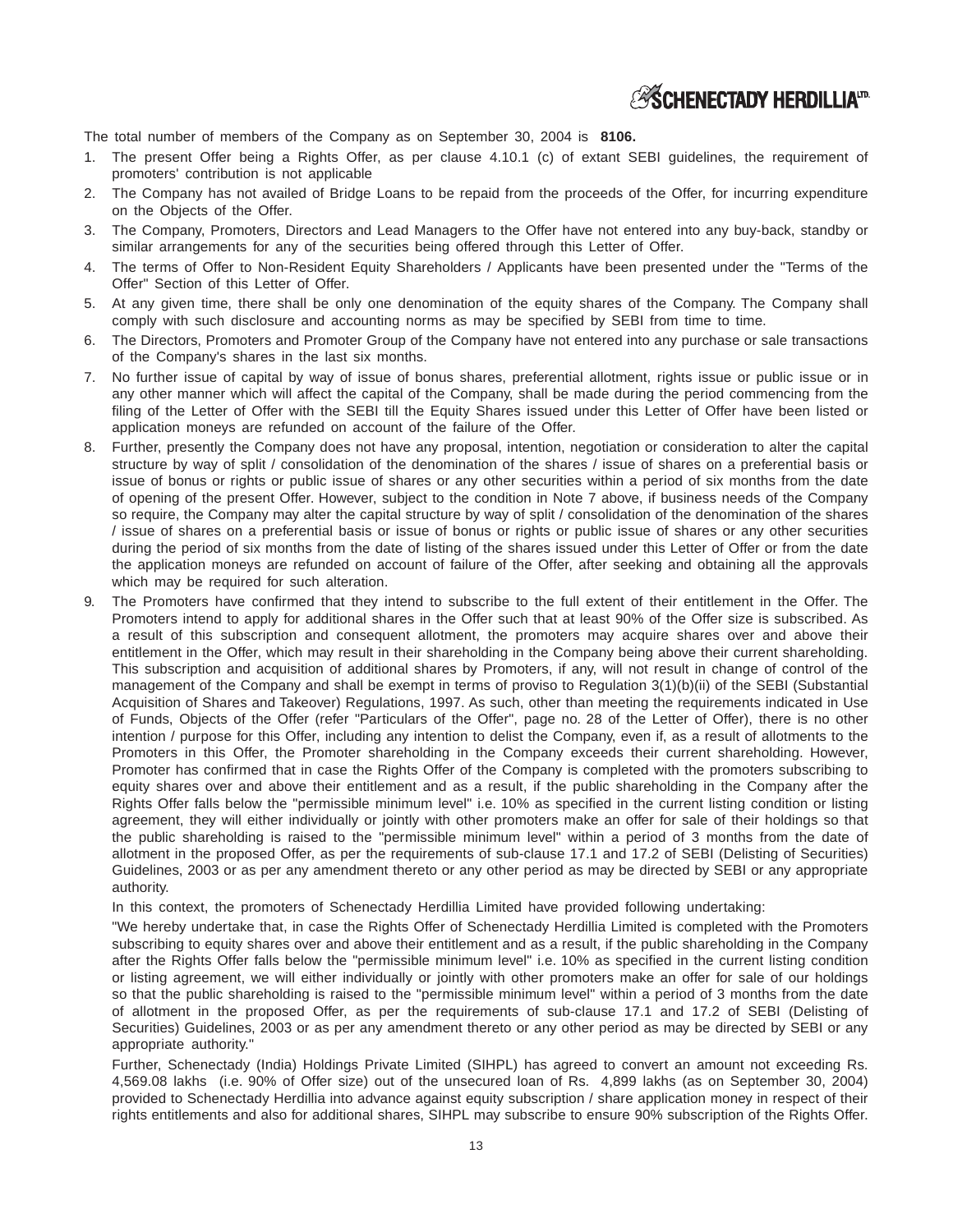## **ESCHENECTADY HERDILLIAID**

### **TERMS OF THE OFFER**

The Equity Shares, now being offered, are subject to the terms and conditions of this Letter of Offer, the enclosed Composite Application Form ("CAF"), the Memorandum & Articles of Association of the Company, the approvals from the GoI, FIPB and RBI, if applicable, the provisions of the Companies Act, 1956, guidelines issued by SEBI, guidelines, notifications and regulations for Offer of capital and for listing of securities issued by Government of India and / or other statutory authorities and bodies from time to time, terms and conditions as stipulated in the allotment advice or letter of allotment or security certificate and rules as may be applicable and introduced from time to time.

### **Authority of the Offer**

The Offer is being made pursuant to the resolutions passed by the Board of Directors of the Company at its meeting held on May 29, 2004 & the Committee of Directors of the Board at its meeting held on July 12, 2004 and the approval of the Equity Shareholders in the 42nd Annual General Meeting held on June 28, 2004.

### **Basis of the Offer**

The Equity Shares are being offered for subscription for cash to those existing Equity Shareholders whose names appear as beneficial owners as per the list to be furnished by the depositories in respect of the shares held in electronic form and on the Register of Members of the Company in respect of shares held in physical form at the close of business hours on the Record Date i.e., October 15, 2004 fixed in consultation with the NSE (Designated Stock Exchange). The Equity Shares are being offered for subscription in the ratio of three Equity Shares for every four Equity Shares held by the Equity Shareholders.

### **Rights Entitlement**

As you were an Equity Shareholder on the Record Date, you are being made this Offer as shown in part A of the enclosed Composite Application Form.

### **Fractional entitlement**

If the shareholding of any of the Equity Shareholders is not in multiple of four then the fractional entitlement of such equity shareholders shall be rounded up to the next higher integer. Shareholders holding one share will be offered one new equity share.

### **Nomination facility**

In terms of Section 109A of the Act, nomination facility is available in case of equity shares in the physical form. The applicant can nominate any person by filling the relevant details in the CAF in the space provided for this purpose. In the case shares in electronic form the facility applies to the beneficiary account maintained with any depository participant.

### **Offer to Non-Resident Equity Shareholders / Applicants**

Applications received from NRIs and non-residents for Allotment of Equity Shares shall be inter-alia, subject to the conditions imposed from time to time by the RBI under the Foreign Exchange Management Act, 1999 (FEMA) in the matter of refund of application moneys, Allotment of Equity Shares, Issue of Letter of Allotment / share certificates, payment of interest, dividends, etc. General permission has been granted to any person resident outside India to apply shares offered on rights basis by an Indian Company in terms of FEMA and the Rules and regulations thereunder.

The rights shares purchased by non-residents shall be subject to the same conditions including restrictions in regard to the repatriability as are applicable to the original shares against which rights shares are issued.

Further the NR shareholders (except OCB's) may apply for issue of additional Equity shares under the Rights Offer.

### **Principal Terms and Conditions of the Offer**

### **Equity Shares**

-Face value

Each Equity Share shall have the face value of Rs. 10/-

-Offer Price

Each Equity Share is being offered at a price of Rs. 28/- (including a premium of Rs. 18/-)

-Entitlement Ratio

> The Equity Shares are being offered on rights basis to the existing Equity Shareholders of the Company in the ratio of three equity shares for every four equity shares held as on the Record Date.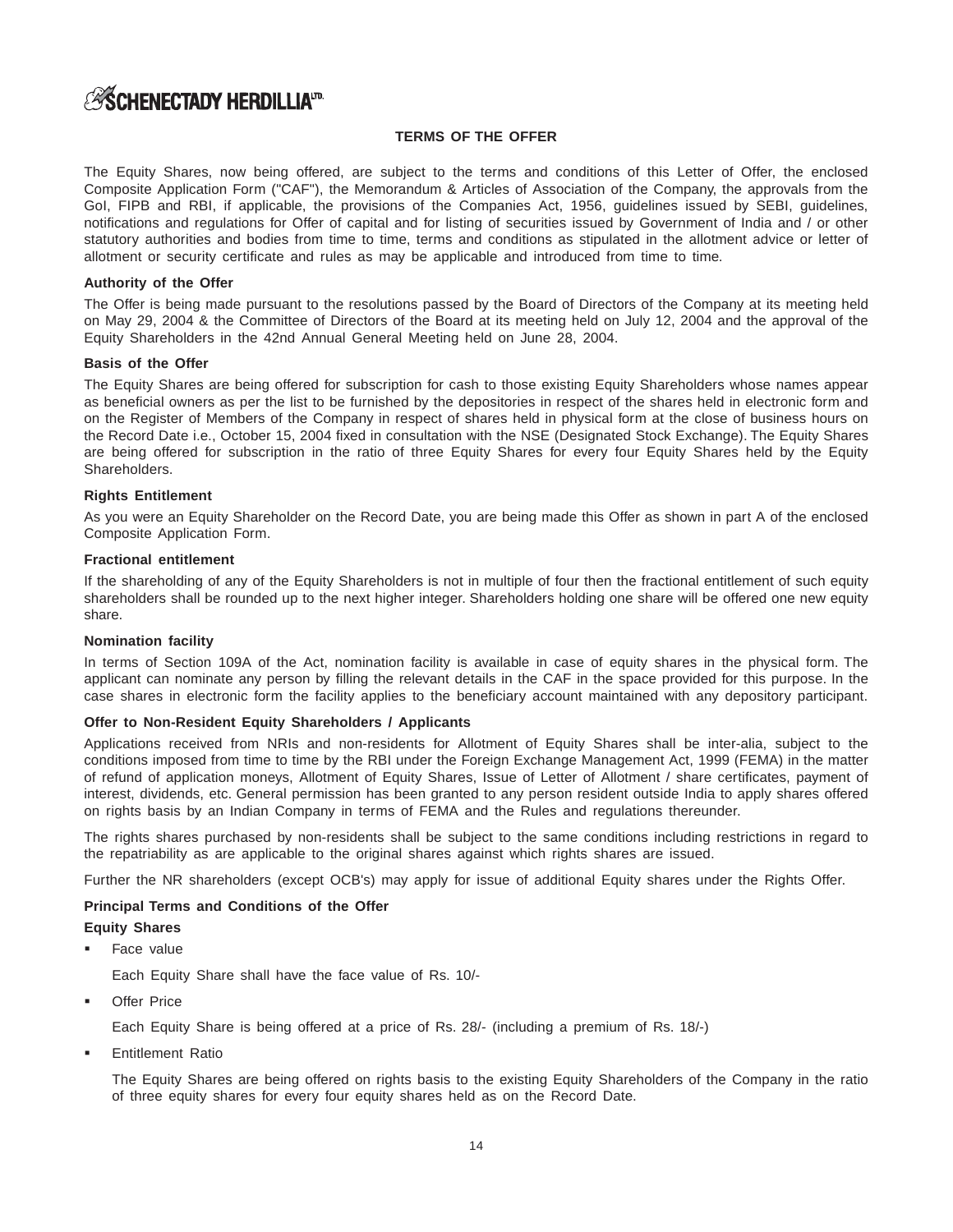## **ASCHENECTADY HERDILLIATD**

#### -Market lot

The market lot for the equity shares in dematerialised mode is one. In case of physical certificates, the Company would issue one certificate for the equity shares allotted to one folio ("Consolidated Certificate")

-Terms of payment

The Offer price per Equity Share shall be payable as follows:

100% of the Offer price (i.e. Rs. 28/-) per Equity Share on Application

-Ranking of the Equity Shares

> The Equity Shares shall be subject to the Memorandum and Articles of Association of the Company and shall rank pari passu in all respects including dividends, with the existing equity shares of the Company.

### **Option available to the Equity Shareholders**

The Composite Application Form clearly indicates the number of Equity Shares that the Equity Shareholder is entitled to. If the Equity Shareholder applies for an investment in Equity Shares, then he can:

- Apply for his entitlement in part
- Apply for his entitlement in part and renounce the other part
- Apply for his entitlement in full
- Apply for his entitlement in full and apply for additional Equity Shares

Renouncees for Equity Shares can apply for the Equity Shares renounced to them and also apply for additional Equity Shares.

### **How to Apply**

### **Resident Equity Shareholders**

Application should be made only on the enclosed CAF provided by the Company. The enclosed CAF should be completed in all respects, as explained in the instructions indicated in the CAF. Applications will not be accepted by the Lead Manager or by the Registrar to the Offer or by the Company at any offices except in the case of postal applications as per instructions given on page no. 20 in the Letter of Offer.

#### **Non-resident Equity Shareholders**

Applications received from the Non-Resident Equity Shareholders for the allotment of Equity Shares shall, inter alia, be subject to the conditions as may be imposed from time to time by the Reserve Bank of India, in the matter of Refund of application moneys, allotment of Equity Shares, issue of Letters of Allotment / certificates / payment of dividends etc.

#### **The CAF consists of four parts:**

Part A: Form for accepting the Equity Shares offered and for applying for additional Equity Shares

Part B: Form for renunciation

Part C: Form for application for renouncees

Part D: Form for request for split application forms

#### **Acceptance of the Rights Offer**

You may accept the Offer and apply for Equity Shares offered, either in full or in part by filling Block III of Part "A" of the enclosed CAF and submit the same along with the application money payable to the "Bankers to the Offer " or any of the branches as mentioned on the reverse of the CAF before the close of the banking hours on or before the Offer Closing Date or such extended time as may be specified by the Board thereof in this regard. Applicants at centers not covered by the branches of collecting banks can send their CAF together with the cheque drawn on a local bank at Mumbai / demand draft payable at Mumbai to the Registrar to the Offer by registered post. Such applications sent to anyone other than the Registrar to the Offer are liable to be rejected.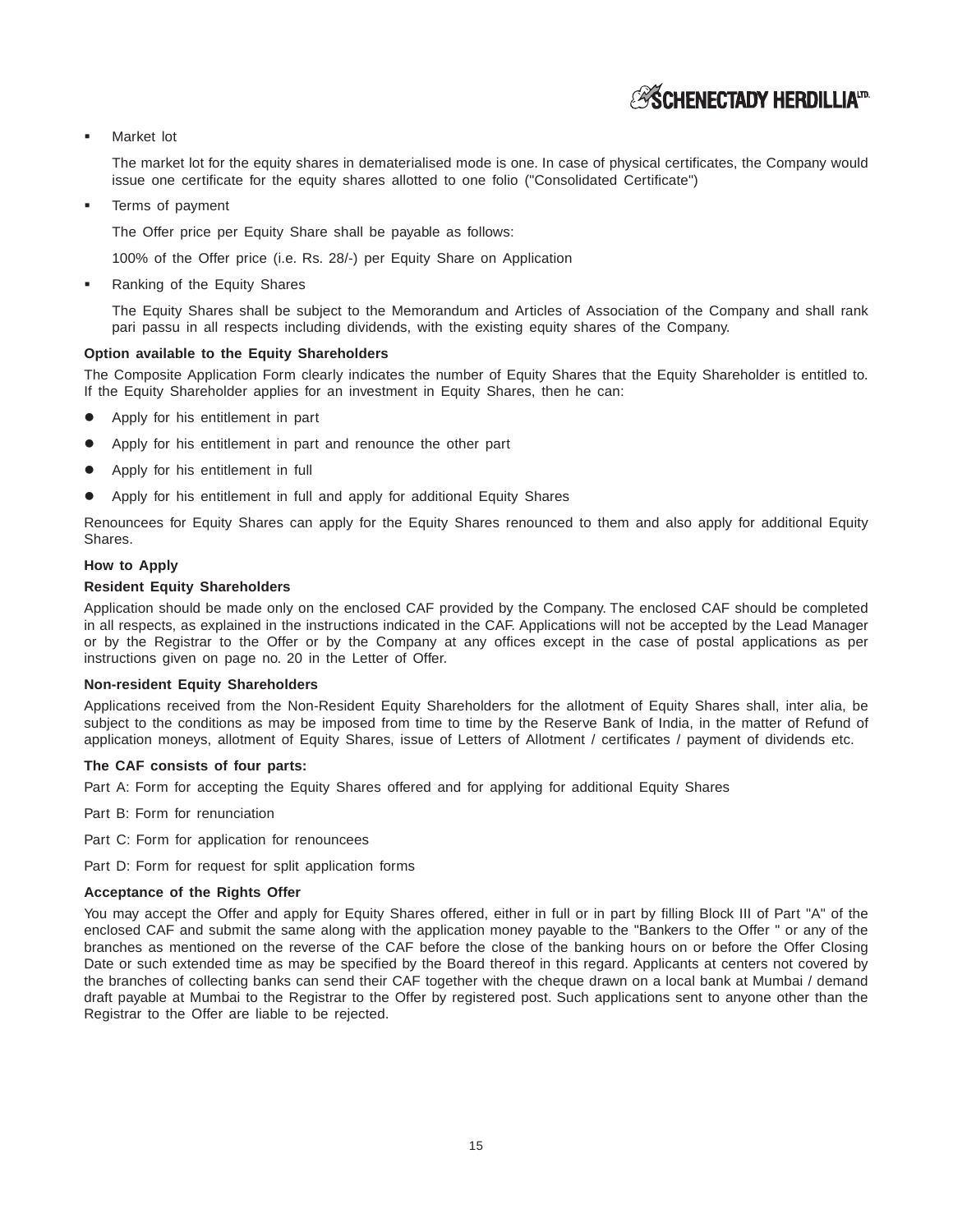## **ASCHENECTADY HERDILLIAT**

### **Renunciation**

As an Equity Shareholder, you have the right to renounce your entitlement for the Equity Shares in full or in part in favour of one or more person(s). Your attention is drawn to the fact that the Company shall not allot and / or register any Equity Shares in favour of:

- More than three persons including joint holders
- Partnership firm(s) or their nominee(s)
- Minors
- Hindu Undivided Family
- Any Trust or Society (unless the same is registered under the Societies Registration Act, 1860 or any other applicable Trust laws and is authorized under its Constitutions to hold Equity Shares of a Company)

The right of renunciation is subject to the express condition that the Board / Committee of Directors shall be entitled in its absolute discretion to reject the request for allotment to renouncee(s) without assigning any reason thereof.

### **Procedure for renunciation**

### **To renounce the whole offer in favour of one renouncee**

If you wish to renounce the offer indicated in Part A, in whole, please complete Part B of the CAF. In case of joint holding, all joint holders must sign Part B of the CAF. The person in whose favour renunciation has been made should complete and sign Part C of the CAF. In case of joint renouncees, all joint renouncees must sign this part of the CAF.

### **To renounce in part or renounce the whole to more than one person(s)**

If you wish to either accept this offer in part and renounce the balance or renounce the entire offer in favour of two or more renouncees, the CAF must be first split into requisite number of forms. Please indicate your requirement of split forms in the space provided for this purpose in Part D of the CAF and return the entire CAF to the Registrar to the Offer so as to reach them latest by the close of business hours on the last date of receiving requests for split forms. On receipt of the required number of split forms from the Registrar, the procedure as mentioned in paragraph above shall have to be followed.

In case the signature of the Equity Shareholder(s), who has renounced the Equity Shares, does not agree with the specimen registered with the Company, the application is liable to be rejected.

### **Renouncee(s)**

The person(s) in whose favour the Equity Shares are renounced should fill in and sign Part C of the Application Form and submit the entire Application Form to the Bankers to the Offer on or before the Offer Closing Date along with the full application money.

### **Change and/ or introduction of additional holders**

If you wish to apply for Equity Shares jointly with any other person or persons, not more than three, who is/are not already joint holder with you, it shall amount to renunciation and the procedure as stated above for renunciation shall have to be followed. Even a change in the sequence of the name of joint holders shall amount to renunciation and the procedure, as stated above shall have to be followed.

However, this right of renunciation is subject to the express condition that the Board of Directors of the Company shall be entitled in its absolute discretion to reject the request for allotment from the renouncee(s) without assigning any reason thereof.

### **Please note that:**

- (a) Part A of the CAF must not be used by any person(s) other than those in whose favour this offer has been made. If used, this will render the application invalid.
- (b) Request for split form should be made for a minimum of 50 Equity Shares or in multiples thereof and one Split Application Form for the balance Equity Shares, if any.
- (c) Only the person to whom this Letter of Offer has been addressed to and not the renouncee(s) shall be entitled to renounce and to apply for Split Application Forms. Forms once split cannot be split again.
- (d) Split form(s) will be sent to the applicant(s) by ordinary post at the applicant's risk.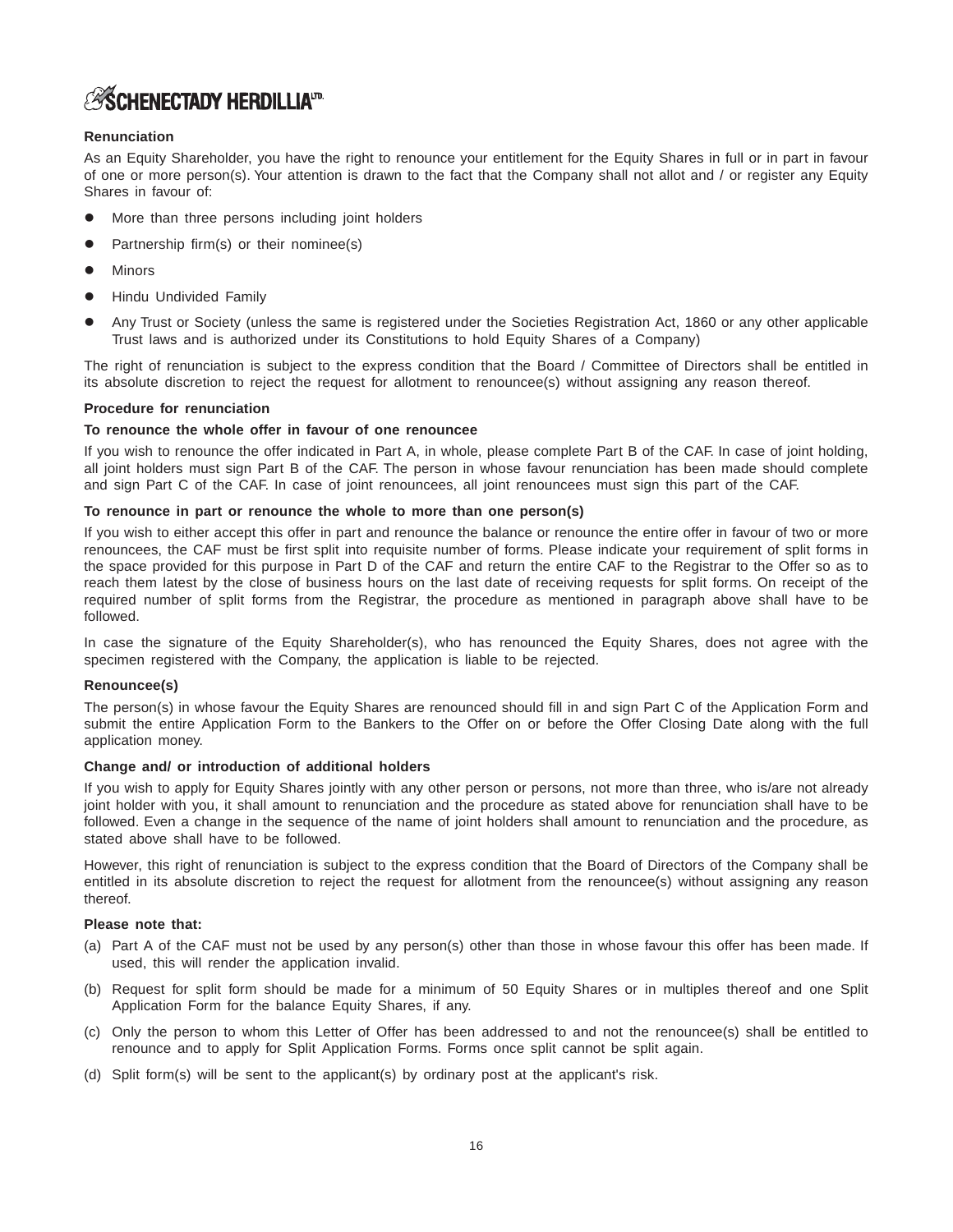## **ASCHENECTADY HERDILLIATE**

### **Additional Equity Shares**

You are eligible to apply for additional Equity Shares over and above the number of equity shares you are entitled to, provided you have applied for all the equity shares offered without renouncing them in whole or in part in favour of any other person(s). Applications for additional equity shares shall be considered and allotment shall be made in the manner prescribed on page no. 18 in the Letter of Offer under the "Basis of Allotment". The renouncees applying for all the equity shares renounced in their favour may also apply for additional Equity Shares. In case of application for additional equity shares by non-resident equity shareholders, the allotment of additional securities will be subject to the permission of the RBI. Where the number of additional equity shares applied for exceeds the number available for allotment, the allotment would be made on a fair and equitable basis in consultation with NSE (Designated Stock Exchange). The summary of options available to the equity shareholder is presented below. You may exercise any of the following options with regard to the equity shares offered, using the enclosed CAF:

| No. | <b>Sr. Option Available</b>                                                                               | <b>Action Required</b>                                                                                                                                                                                                                                                                                                                           |  |  |
|-----|-----------------------------------------------------------------------------------------------------------|--------------------------------------------------------------------------------------------------------------------------------------------------------------------------------------------------------------------------------------------------------------------------------------------------------------------------------------------------|--|--|
|     | 1. Accept whole or part of your entitlement without<br>renouncing the balance.                            | Fill in and sign Part A (All joint holders must sign)                                                                                                                                                                                                                                                                                            |  |  |
|     | 2. Accept your entitlement in full and apply for<br>additional Equity Shares                              | Fill in and sign Part A including Block III relating to the<br>acceptance of entitlement and Block IV relating to additional<br>Equity Shares (All joint holders must sign)                                                                                                                                                                      |  |  |
|     | 3. Renounce your entitlement in full to one person<br>(Joint renouncees are considered as one).           | Fill in and sign Part B (all joint holders must sign) indicating<br>the number of Equity Shares renounced and hand it over to<br>the renouncee. The renouncees must fill in and sign<br>Part C. (All joint renouncees must sign)                                                                                                                 |  |  |
|     | 4. Accept a part of your entitlement and renounce<br>the balance to one or more renouncee(s)<br><b>OR</b> | Fill in and sign Part D (all joint holders must sign)<br>requesting for Split Application Forms. Send the CAF to the<br>Registrar to the Offer so as to reach them on or before the<br>last date for receiving requests for Split Forms.<br>Splitting will be permitted only once.                                                               |  |  |
|     | Renounce your entitlement to all the<br>Equity Shares offered to you to more<br>than one renouncee        | On receipt of the Split Form take action as indicated below.                                                                                                                                                                                                                                                                                     |  |  |
|     |                                                                                                           | For the Equity Shares you wish to accept, if any, fill in and<br>sign Part A. For the Equity Shares you wish to renounce, fill<br>in and sign Part B indicating the number of Equity Shares<br>renounced and hand it over to the renouncees. Each of the<br>renouncees should fill in and sign Part C for the Equity<br>Shares accepted by them. |  |  |
|     | 5. Introduce a joint holder or change the sequence<br>of joint holders                                    | This will be treated as a renunciation. Fill in and sign<br>Part B and the renouncees must fill in and sign Part C.                                                                                                                                                                                                                              |  |  |

### **Availability of duplicate CAF**

In case the original CAF is not received, or is misplaced by the applicant, the Registrar to the Offer will issue a duplicate CAF on the request of the applicant who should furnish the registered folio number/ DP and Client ID no. and his / her full name and address to the Registrar to the Offer. Please note that those who are making the application in the duplicate form should not utilize the original CAF for any purpose including renunciation, even if it is received/ found subsequently. If the applicant violates any of these requirements he/ she shall face the risk of rejection of both the applications.

### **Application on Plain Paper**

An Equity Shareholder who has neither received the original CAF nor is in a position to obtain the duplicate CAF may make an application to subscribe to the Rights Offer on plain paper, along with an Account Payee Cheque drawn on a local bank at Mumbai / Demand Draft payable at Mumbai which should be drawn in favour of the Company and send the same by registered post directly to the Registrar to the Offer.

The application on plain paper, duly signed by the applicants including joint holders, in the same order as per specimen recorded with the Company, must reach the office of the Registrar to the Offer before the Date of Closure of the Offer and should contain the following particulars: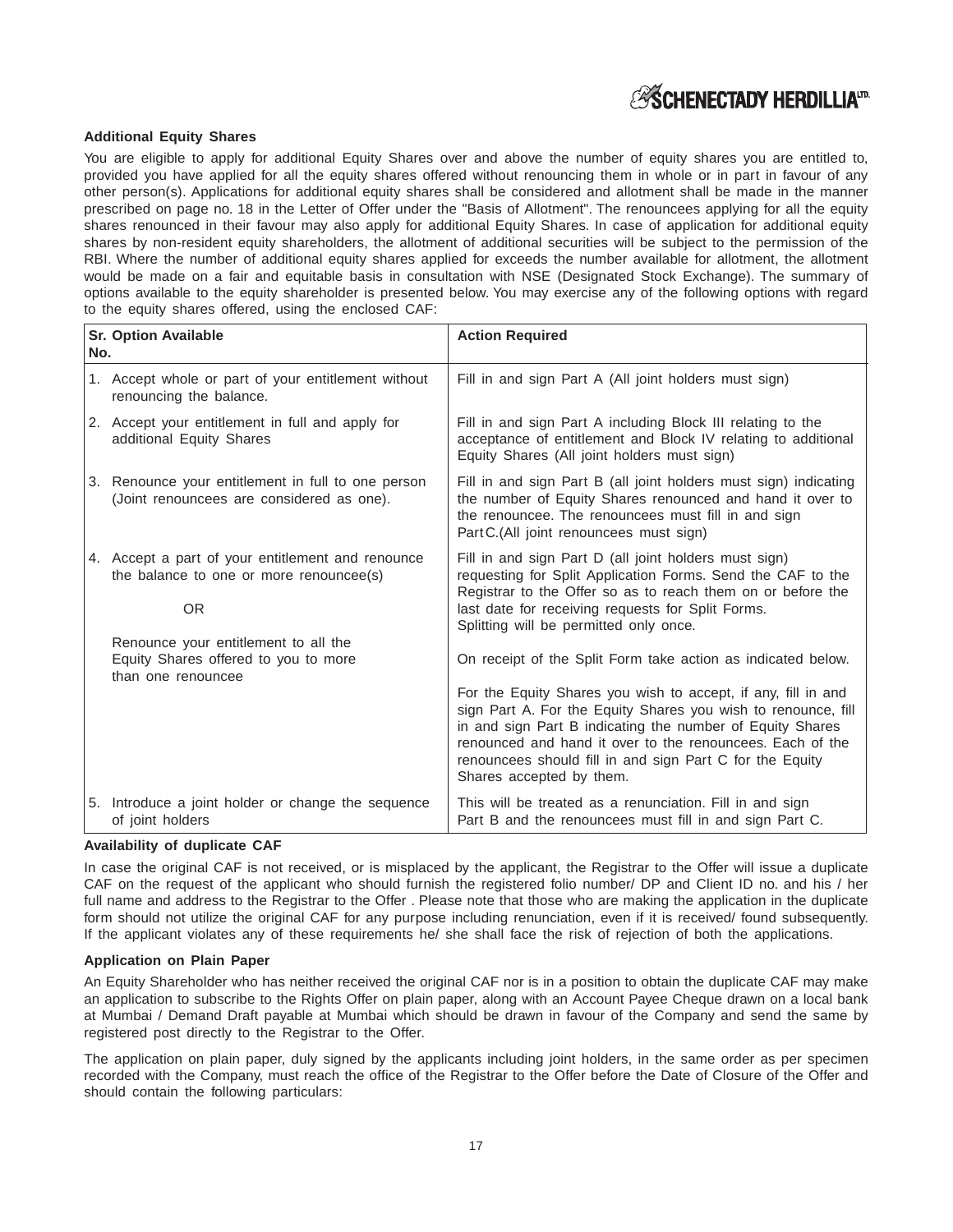## **ASCHENECTADY HERDILLIATD.**

- Name of Offerer
- Name and address of the Equity Shareholder including joint holders
- Registered Folio Number/ DP and Client ID no.
- Number of shares held as on Record Date
- Number of Rights Equity Shares entitled
- Number of Rights Equity Shares applied for
- Number of additional Equity Shares applied for, if any
- Total number of Equity Shares applied for
- Total amount paid @ Rs. 28/- per Equity Share
- Particulars of cheque/ Draft
- Savings/Current Account Number and name and address of the bank where the Equity shareholder will be depositing the refund order
- PAN/GIR number and Income Tax Circle/Ward/District where the application is for Equity Shares of a total value of Rs. 50,000 or more for the applicant and for each applicant in case of joint names, and
- Signature of equity shareholders to appear in the same sequence and order as they appear in the records of the Company. Payments in such cases, should be through a cheque/ demand draft payable at Mumbai, drawn in favour of the Bankers to the Offer marked "A/c Payee" and marked **"HDFC Bank - A/c Schenectady Herdillia Limited - Rights Issue".**

Please note that those who are making the application otherwise than on original CAF shall not be entitled to renounce their Rights and should not utilize the original CAF for any purpose including renunciation even if it is received subsequently. If the applicant violates any of these requirements, he/she shall face the risk of rejection of both the applications as well as forfeiture of amounts remitted along with the applications.

### **Last date of Application**

The last date for submission of CAF is December 2, 2004. The Board will have the right to extend the said date for such period as it may determine from time to time but not exceeding sixty days from the date the Offer opens.

If the CAF together with the amount payable is not received by the Bankers to the Offer / Registrar on or before the close of banking hours on the aforesaid last date or such date as may be extended by the Board/ Committee of Directors, the offer contained in this Letter of Offer shall be deemed to have been declined and the Board/ Committee of Directors shall be at liberty to dispose off the Equity Shares hereby offered, as provided under the heading "Basis of Allotment".

### **INVESTORS MAY PLEASE NOTE THAT THE EQUITY SHARES OF THE COMPANY CAN BE TRADED ON THE STOCK EXCHANGES ONLY IN DEMATERIALISED FORM.**

### **Basis of Allotment**

- 1. Subject to provisions contained in this Letter of Offer, the Articles of Association of the Company and approval of the Designated Stock Exchange, the Board will proceed to allot the Equity Shares in the following order of priority:
	- (a) Full allotment to those Equity Shareholders who have applied for their rights entitlement either in full or in part and also to the renouncee(s) who has/ have applied for Equity Shares renounced in their favour, in full or in part.
	- (b) Allotment to the Equity Shareholders who having applied for all the Equity Shares offered to them as rights and have also applied for additional Equity Shares. The allotment of such additional Equity Shares will be made as far as possible on an equitable basis having due regard to the number of Equity Shares held by them on the Record Date, provided there is an under-subscribed portion after making full allotment in (a) above. The allotment of such Equity Shares will be at the sole discretion of the Board/Committee of Directors in consultation with the Designated Stock Exchange, as a part of the rights Offer and not preferential allotment.
	- (c) Allotment to the renouncees who having applied for the Equity Shares renounced in their favour have also applied for additional Equity Shares, provided there is an under-subscribed portion after making full allotment in (a) and (b) above. The allotment of such additional Equity Shares will be made on a proportionate basis at the sole discretion of the Board/Committee of Directors but in consultation with the Designated Stock Exchange, as a part of the rights Offer and not preferential allotment.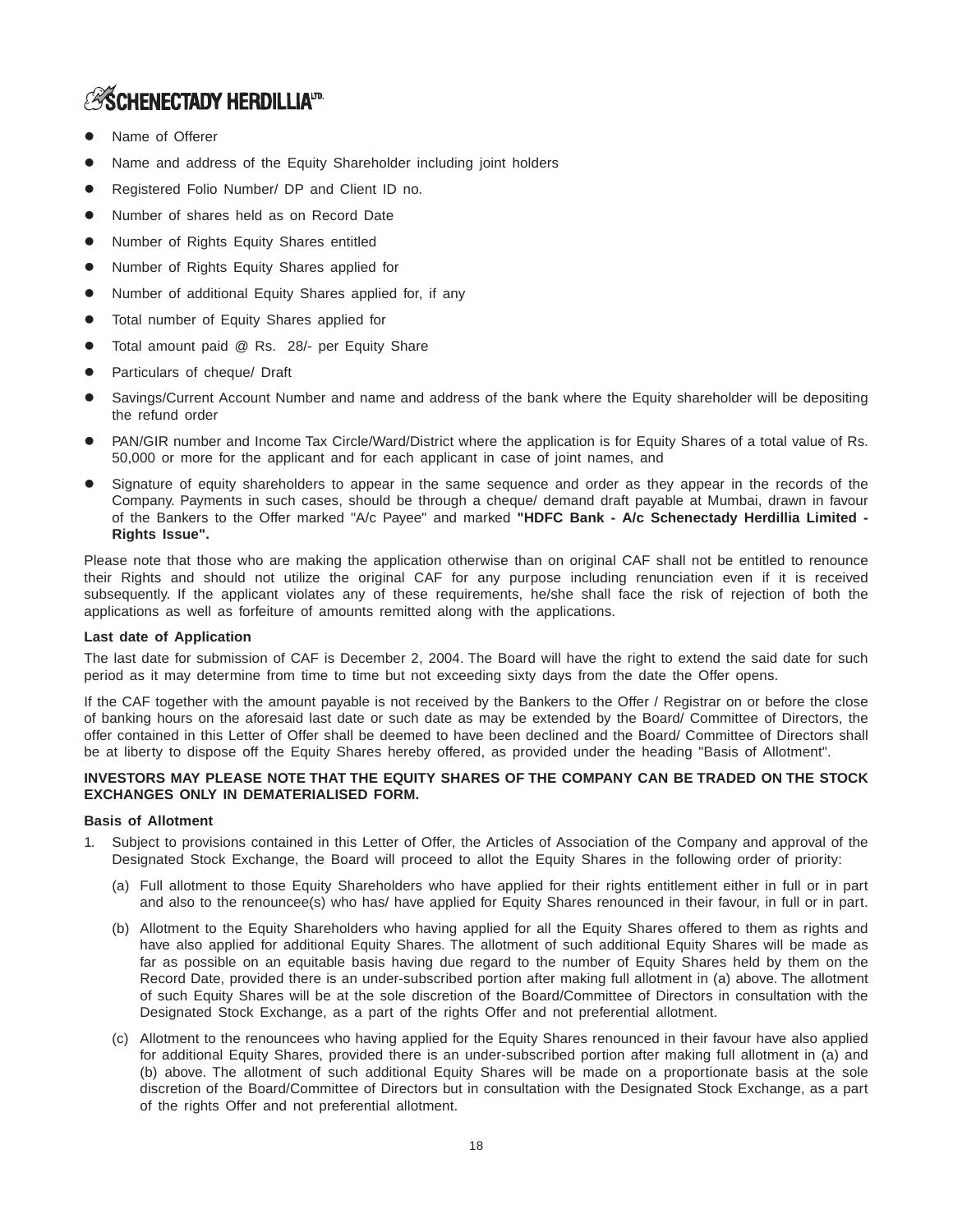## **ASCHENECTADY HERDILLIATD**

- 2. The Company shall retain no over subscription.
- 3. The Offer will become undersubscribed after considering the number of shares applied as per entitlement plus additional shares. The undersubscribed portion shall be applied for only after the close of the Offer. The promoters shall subscribe to such undersubscribed portion as per the relevant provisions of the law. If any person presently in control of the company desires to subscribe to such undersubscribed portion and if disclosure is made pursuant to SEBI (Substantial Acquisition of Shares and Takeover) Regulations, 1997, such allotment of the undersubscribed portion will be governed by the provisions of the SEBI (Substantial Acquisition of Shares and Takeover) Regulations, 1997.
- 4. After taking into account the allotments made under 1(a), 1(b) and 1(c) above, if there is still any under subscription, the unsubscribed portion shall be disposed off by the Board or Committee of Directors authorised in this behalf by the Board upon such terms and conditions, through such securities (Equity Shares) and to such person / persons and in such manner as the Board/ Committee of Directors may in its absolute discretion deem fit, as a part of the rights Offer and not preferential allotment.

Allotment to promoters of any unsubscribed portion, over and above their entitlement shall be done in compliance with Clause 40A of the Listing Agreement in order to ensure minimum 10% public shareholding.

### **Underwriting**

The present Offer is not underwritten.

#### **Allotment / Refund**

The Company will issue and despatch letters of allotment/ securities certificates and/ or letters of regret along with refund order or credit the allotted securities to the respective beneficiary accounts, if any within a period of six weeks from the Date of Closure of the Offer. If such money is not repaid within 8 days from the day the Company becomes liable to pay it, the Company shall pay that money with interest as stipulated under Section 73(2)(2A) of the Act.

Letters of allotment/ securities certificates/ refund orders above the value of Rs. 1,500 will be despatched by Registered Post/ Speed Post to the sole/ first applicant's registered address. However, refund orders for value not exceeding Rs. 1,500 shall be sent to the applicants under Postal Certificate. Such cheques or pay orders will be payable 'at par' at all the centres where the applications were originally accepted and will be marked "A/c payee" and would be drawn in the name of the sole/ first applicant. Adequate funds would be made available to the Registrar to the Offer for the despatch of Letters of allotment/ securities certificates / refund orders.

In case the Company issues Letters of allotment, the corresponding Security Certificates will be kept ready within three months from the date of allotment thereof or such extended time as may be approved by the Company Law Board under Section 113 of the Companies Act, 1956 or other applicable provisions, if any. Allottees are requested to preserve such Letters of Allotment, which would be exchanged later for the Security Certificates.

As regards allotment/ refund to Non - Residents, the following further conditions shall apply. In case of non-residents, who remit their application monies from funds held in NRE/ FCNR accounts, refunds and/ or payment of interest/ dividend and other disbursement, if any, shall be credited to such accounts, details of which should be furnished in the CAF. Subject to the approval of the RBI, in case of non-residents, who remit their application monies through Indian Rupee draft purchased from abroad, refund and/ or payment of dividend/ interest and any other disbursement, shall be credited to such accounts (details of which should be furnished in the CAF) and will be made net of bank charges/ commission in US Dollars, at the rate of exchange prevailing at such time. The Company will not be responsible for any loss on account of exchange fluctuations for converting the Indian Rupee amount into US Dollars. The equity share certificate(s) will be sent by registered post at the Indian address of the non-resident applicant.

#### **Letters of Allotment / Equity Share certificates**

Letter(s) of Allotment/ Equity Share certificates or Letters of Regret will be despatched to the registered address of the first named applicant or respective beneficiary accounts will be credited within six weeks, from the date of closure of the subscription list. In case the Company issues Letters of Allotment, the relative Equity Share certificates will be despatched within three months from the date of allotment. Allottees are requested to preserve such Letters of allotment (if any) to be exchanged later for Equity Share certificates. Export of Letters of Allotment (if any)/ Equity Share certificates to nonresident allottees will be subject to the approval of RBI.

### **Arrangement for odd lot Equity Shares**

The Company has not made any arrangements for the disposal of odd lot Equity Shares arising out of this Offer. The Company will issue certificates of denomination equal to the number of shares being allotted to the Equity Shareholder.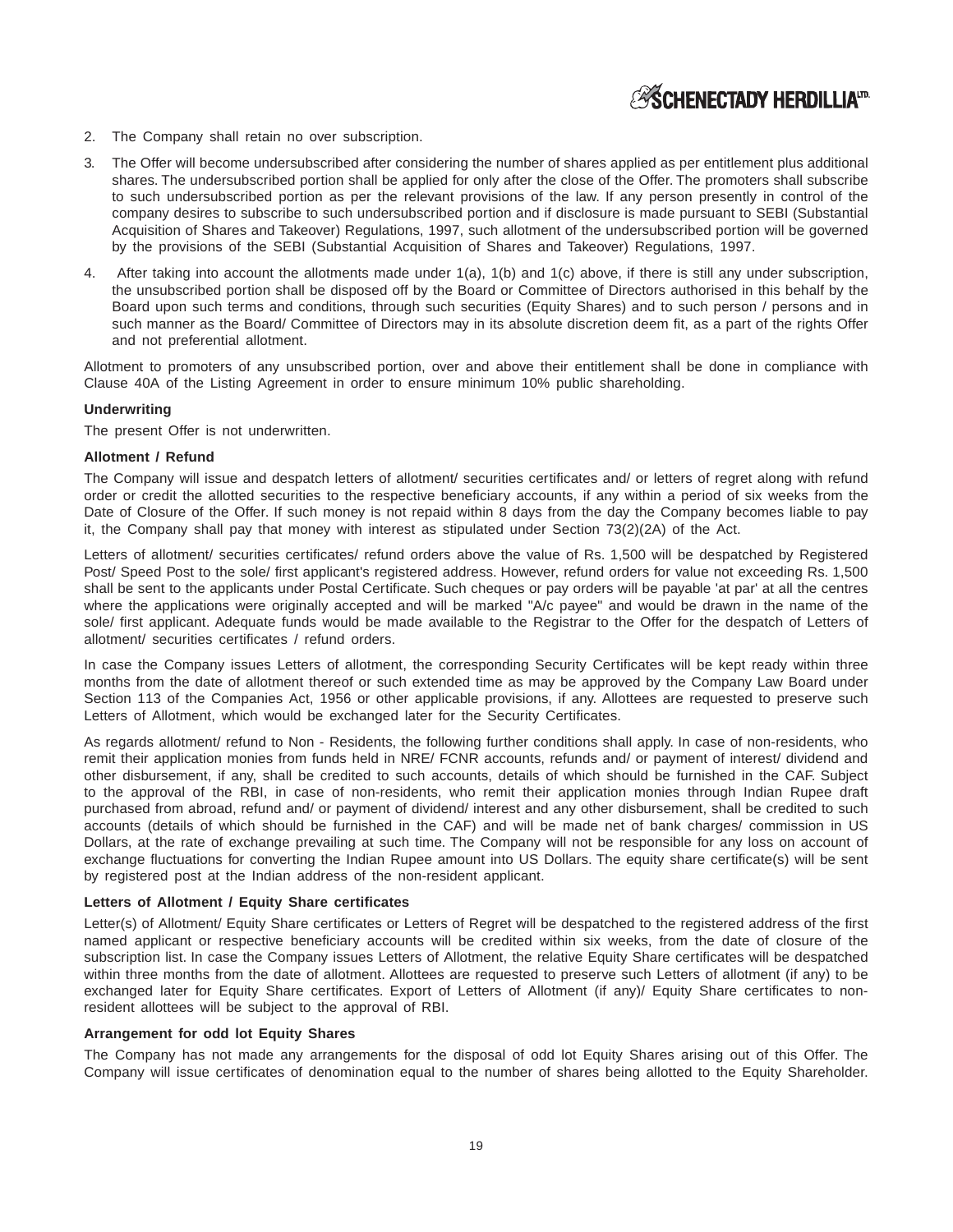## **ASCHENECTADY HERDILLIATD**

### **Option to receive Equity Shares in Dematerialised Form**

Applicants to the Equity Shares of the Company offered through this Rights Offer shall be allotted the securities in dematerialised (electronic) form at the option of the applicant. The Company and the Registrar to the Company - Tata Consultancy Services Limited have signed a tripartite agreement with National Securities Depository Limited (NSDL) on April 30, 2001, and with Central Depository Services (India) Limited (CDSL) on April 24, 2001 which enables the investors to hold and trade in securities in a dematerialised form, instead of holding the securities in the form of physical certificates.

In this Rights Offer, the allottees who have opted for Equity Shares in dematerialised form will receive their Equity Shares in the form of an electronic credit to their beneficiary account with a Depository Participant. Investor will have to give the relevant particulars for this purpose in the appropriate place in the CAF. Applications, which do not accurately contain this information, will be given the securities in physical form. No separate applications for securities in physical and dematerialised form should be made. If such applications are made, the application for physical securities will be treated as multiple applications and is liable to be rejected.

The Equity Shares of the Company will be listed on The Stock Exchange, Mumbai and the National Stock Exchange of India Limited. Procedure for availing this facility for allotment of Equity Shares in this Offer in the electronic form is as under:

- 1. Open a Beneficiary Account with any Depository Participant (care should be taken that the Beneficiary Account should carry the name of the holder in the same manner as is exhibited in the records of the Company. In case of joint holding, the Beneficiary Account should be opened carrying the names of the holders in the same order as with the Company). In case of Investors having various folios in the Company with different joint holders, the investors will have to open separate accounts for such holdings. Those Equity Shareholders who have already opened such Beneficiary Account (s) need not adhere to this step.
- 2. For Equity Shareholders already holding equity shares of the Company in dematerialised form as on Record Date, the beneficial account number shall be printed on the CAF. For those who open accounts later or those who change their accounts and wish to receive their Rights Equity Shares by way of credit to such account, the necessary details of their beneficiary account should be filled in the space provided in the CAF. It may be noted that the allotment of securities arising out of this Offer may be made in dematerialised form even if the original equity shares of the Company are not dematerialised. Nonetheless, it should be ensured that the Depository Account is in the name(s) of the Equity Shareholders and the names are in the same order as in the records of the Company.
- 3. Responsibility for correctness of applicant's age and other details given in the CAF vis-à-vis those with the applicant's Depository Participant would rest with the applicant. Applicants should ensure that the names of the applicants and the order in which they appear in CAF should be same as registered with the applicant's Depository Participant.
- 4. If incomplete / incorrect Beneficiary Account details are given in the CAF the applicant will get Equity Shares in physical form.
- 5. The Rights Equity Shares allotted to investors opting for dematerialised form, would be directly credited to the Beneficiary Account as given in the CAF after verification. Allotment advice, Refund Order (if any) would be sent directly to the applicant by the Registrar to the Offer but the applicant's Depository Participant will provide to him the confirmation of the credit of the Rights Equity Shares to the applicant's Depository Account.
- 6. Renouncees will also have to provide the necessary details about their Beneficiary Account for allotment of securities in this Offer. In case these details are incomplete or incorrect, the application is liable to be rejected.

### **Utilisation of Proceeds**

The funds received against this Rights Offer (except the subscription amount of the Promoter's which has already been received to the extent of Rs. 4,569.08 lakhs) will be kept in a separate bank account and the Company will not have any access to such funds unless it satisfies the Designated Stock Exchange with suitable documentary evidence that the minimum subscription of 90% of the Offer has been received by the Company.

### **General instructions for applicants**

- a) Please read the instructions printed on the enclosed CAF carefully.
- b) Application should be made on the printed CAF, provided by the Company and should be completed in all respects. The CAF found incomplete with regard to any of the particulars required to be given therein, and/ or which are not completed in conformity with the terms of this Letter of Offer are liable to be rejected and the money paid, if any, in respect thereof will be refunded without interest and without deduction of bank commission and other charges. The CAF must be filled in English and the names of all the applicants, details of occupation, address, and father's / husband's name must be filled in block letters.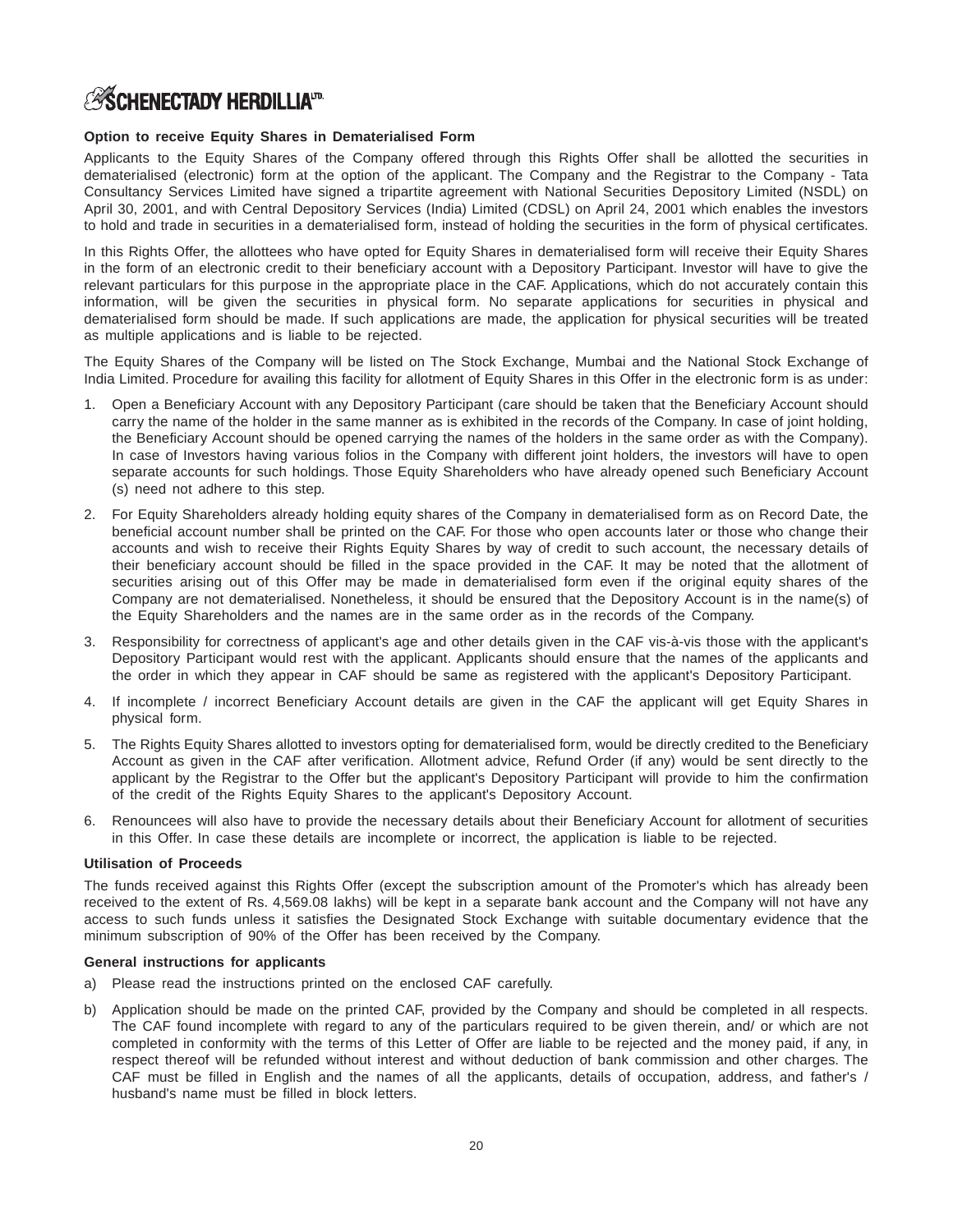## **ESCHENECTADY HERDILLIATD**

- c) The CAF together with cheque / demand draft should be sent to the Bankers to the Offer / Collecting Bank or to the Registrar and not to the Company or Lead Managers to the Offer . Applicants residing at places other than cities where the branches of the Bankers to the Offer have been authorised by the Company for collecting applications, will have to make payment by Demand Draft payable at Mumbai and send their application forms to the Registrar to the Offer by REGISTERED POST. If any portion of the CAF is / are detached or separated, such application is liable to be rejected.
- d) Applications for a total value of Rs. 50,000 or more, i.e. where the total number of securities applied for multiplied by the Offer price, is Rs. 50,000 or more the applicant or in the case of application in joint names, each of the applicants, should mention his/ her permanent account number allotted under the Income-Tax Act, 1961 or where the same has not been allotted, the GIR number and the Income-Tax Circle / Ward / District. In case where neither the permanent account number nor the GIR number has been allotted, the fact of non-allotment should be mentioned in the CAFs. Forms without this information will be considered incomplete and are liable to be rejected.
- e) Applicants are advised to provide information as to their savings/current account number and the name of the Bank with whom such account is held in the CAF to enable the Registrar to print the said details in the Refund Orders, if any, after the names of the payees. Application not containing such details is liable to be rejected.
- f) The payment against the application should not be effected in cash if the amount to be paid is Rs. 20,000 or more. In case payment is effected in contravention of this, the application may be deemed invalid and the application money will be refunded and no interest will be paid thereon. Payment against the application if made in cash, subject to conditions as mentioned above, should be made only to the Bankers to the Offer.
- g) Signatures should be either in English or Hindi or in any other language specified in the 8th Schedule of the Constitution of India. Signatures other than in English or Hindi and thumb impression must be attested by a Notary Public or a Special Executive Magistrate under his/ her official seal. The Equity Shareholders must sign the CAF as per the specimen signature recorded with the Company.
- h) In case of an application under Power of Attorney or by a body corporate or by a society, a certified true copy of the relevant Power of Attorney or relevant resolution or authority to make investment and sign the application along with a copy of the Memorandum & Articles of Association and / or bye laws must be lodged with the Registrar to the Offer giving reference of the serial number of the CAF. In case these papers are sent to any other entity besides the Registrar to the Offer or are sent after the Offer Closure Date, then the application is liable to be rejected.
- i) In case of joint holders, all joint holders must sign the relevant part of the CAF in the same order and as per the specimen signature(s) recorded with the Company. Further, in case of joint applicants who are renouncees, the number of applicants should not exceed three. In case of joint applicants, reference, if any, will be made in the first applicant's name and all communication will be addressed to the first applicant.
- j) Application(s) received from Non-Resident / NRIs, or persons of Indian origin residing abroad for allotment of Equity Shares shall, inter alia, be subject to conditions, as may be imposed from time to time by the RBI under FEMA in the matter of refund of application money, allotment of Equity Shares, subsequent offer and allotment of Equity Shares, interest, export of Equity Share certificates, etc. In case a Non-Resident or NRI Equity Shareholder has specific approval from the RBI, in connection with his shareholding, he should enclose a copy of such approval with the CAF.
- All communication in connection with application for the Equity Shares, including any change in address of the Equity Shareholders should be addressed to the Registrar to the Offer prior to the date of allotment in this Offer quoting the name of the first / sole applicant Equity Shareholder, folio numbers and CAF number. Please note that any intimation for change of address of Equity Shareholders, after the date of allotment, should be sent to the Registrar and Transfer Agents of the Company (i.e., Tata Consultancy Services Limited) in the case of equity shares held in physical form and to the respective DP, in case of equity shares held in dematerialised form.
- l) Split forms cannot be re-split.
- m) Only the person or persons to whom Equity Shares have been offered and not renouncee(s) shall be entitled to obtain split forms.
- n) Applicants must write their CAF number at the back of the cheque / demand draft.
- o) Only one mode of payment per application should be used. The payment must be either in cash or by cheque / demand draft drawn on any of the banks, including a co-operative bank, which is situated at and is a member or a sub member of the Bankers Clearing House located at the centre indicated on the reverse of the CAF where the application is to be submitted.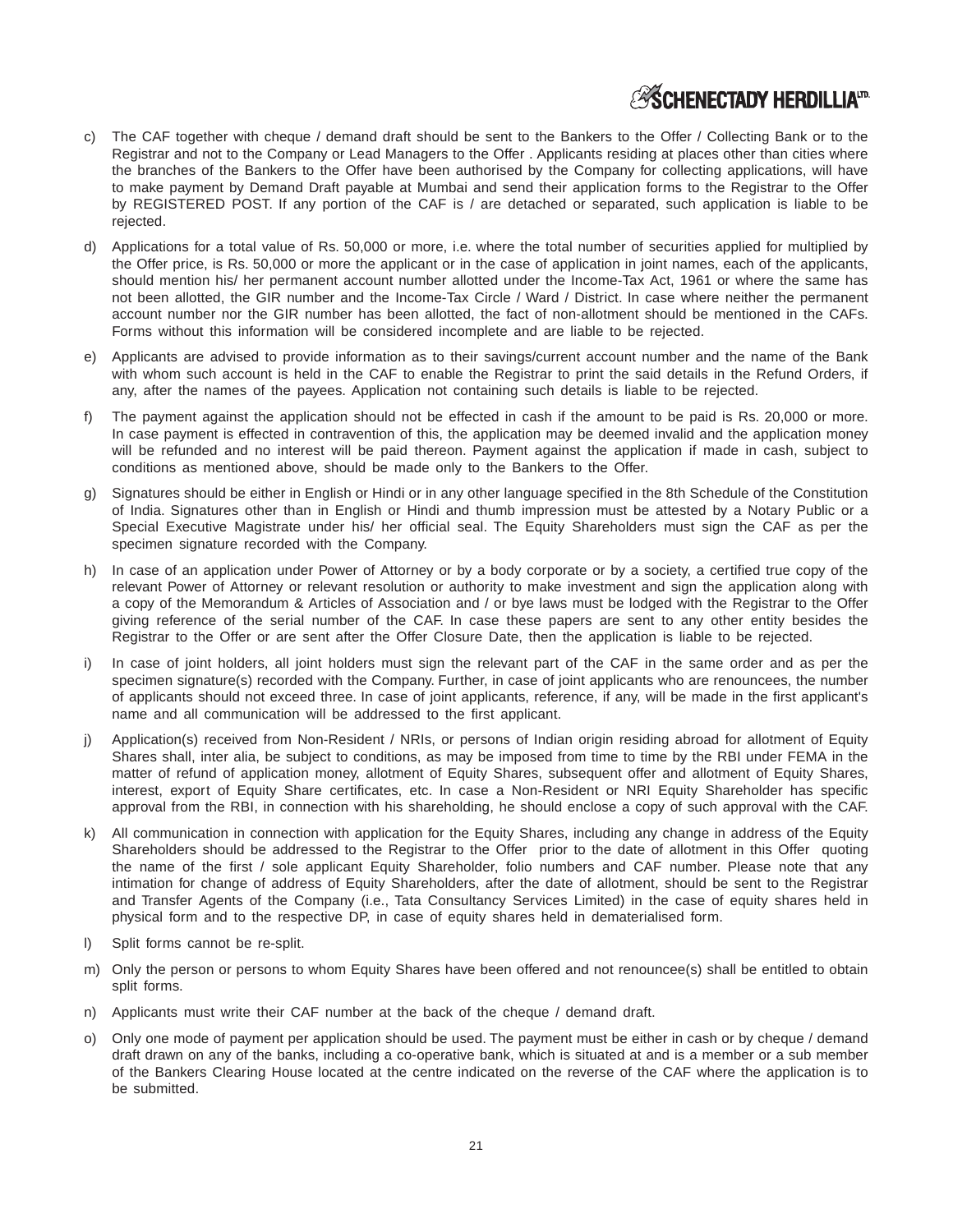## **ASCHENECTADY HERDILLIATD.**

- p) A separate cheque / draft must accompany each CAF. Outstation cheques / demand drafts or post-dated cheques and postal / money orders will not be accepted and applications accompanied by such cheques / demand drafts / money orders or postal orders will be rejected. The Registrar will not accept payment against application if made in cash. (For payment against application in cash please refer point (f) above)
- q) No receipt will be offered for application money received. The Bankers to the Offer / Collecting Bank/ Registrar will acknowledge receipt of the same by stamping and returning the acknowledgment slip at the bottom of the CAF.

### **r) Mode of payment for Resident Equity Shareholders/ Applicants:**

All cheques / drafts accompanying the CAF should be drawn in favour of the Collecting Bank (specified on the reverse of the CAF), crossed "A/c Payee only" and marked **"HDFC Bank - A/c Schenectady Herdillia Limited - Rights Issue"** Applicants residing at places other than places where the bank collection centres have been opened by the Company for collecting applications, are requested to send their applications together with Demand Draft for the full application amount favoring the Bankers to the Offer, crossed "A/c Payee only" and marked **"HDFC Bank- A/c Schenectady Herdillia Limited - Rights Issue"** payable at Mumbai directly to the Registrar to the Offer by registered post so as to reach them on or before the Offer Closing Date. The Company or the Registrar will not be responsible for postal delays or loss of applications in transit, if any.

- **Mode of payment for Non-Resident Equity Shareholders/ Applicants:** As regards the application by non-resident Equity Shareholders, the following further conditions shall apply: Payment by non-residents must be made by demand draft / cheque payable at Mumbai or funds remitted from abroad in any of the following ways:
- 1. Application with repatriation benefits
	- a) By Indian Rupee drafts purchased from abroad and payable at Mumbai or funds remitted from abroad (submitted along with Foreign Inward Remittance Certificate); or
	- b) By cheque / draft on a Non-Resident External Account (NRE) or FCNR Account maintained in Mumbai; or
	- c) By Rupee draft purchased by debit to NRE/ FCNR Account maintained elsewhere in India and payable in Mumbai or
	- d) FIIs registered with SEBI must remit funds from special non-resident rupee deposit account.
- 2. Application without repatriation benefits

As far as non-residents holding shares on non-repatriation basis is concerned, in addition to the modes specified above, payment may also be made by way of cheque drawn on Non-Resident (Ordinary) Account maintained in Mumbai or Rupee Draft purchased out of NRO Account maintained elsewhere in India but payable at Mumbai. In such cases, the allotment of Equity Shares will be on non-repatriation basis. All cheques/drafts submitted by non-residents should be drawn in favour of the Bankers to the Offer and marked "HDFC Bank - A/c Schenectady Herdillia Limited - Rights Issue -NR" payable at Mumbai and must be crossed "A/c Payee only" for the amount payable. The CAF duly completed together with the amount payable on application must be deposited with the Collecting Bank indicated on the reverse of the CAF before the close of banking hours on the Offer Closing Date. A separate cheque or bank draft must accompany each CAF.

Applicants may note that where payment is made by drafts purchased from NRE/ FCNR/ NRO accounts as the case may be, an Account Debit Certificate from the bank issuing the draft confirming that the draft has been issued by debiting the NRE/ FCNR/ NRO account should be enclosed with the CAF. Otherwise the application shall be considered incomplete and is liable to be rejected.

### **Note:**

In case where repatriation benefit is available, interest, dividend, sales proceeds derived from the investment in Equity Shares can be remitted outside India, subject to tax, as applicable according to Income Tax Act, 1961.

In case Equity Shares are allotted on non-repatriation basis, the dividend and sale proceeds of the Equity Shares cannot be remitted outside India.

The CAF duly completed together with the amount payable on application must be deposited with the Collecting Bank indicated on the reverse of the CAF before the close of banking hours on the aforesaid Offer Closing Date. A separate cheque or bank draft must accompany each CAF.

In case application received from Non-Residents, allotment, refunds and other distribution, if any, will be made in accordance with the guidelines/ rules prescribed by RBI as applicable at the time of making such allotment, remittance and subject to necessary approvals.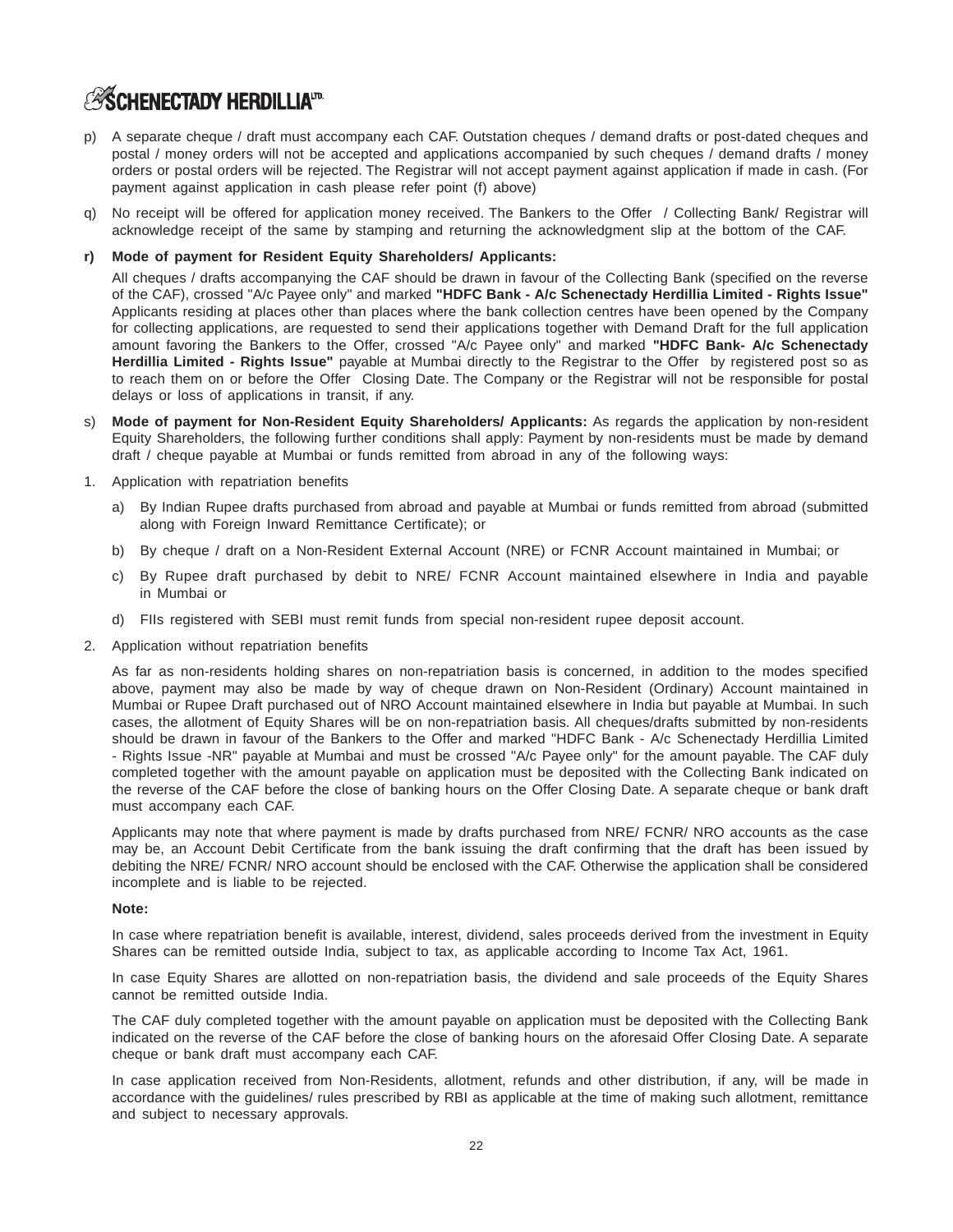# **Disposal of application and application money**

No acknowledgment will be issued for the application moneys received by the Company. However, the Bankers to the Offer/ Registrar to the Offer receiving the CAF will acknowledge its receipt by stamping and returning the acknowledgment slip at the bottom of each CAF.

The Board reserves its full, unqualified and absolute right to accept or reject any application, in whole or in part, and in either case without assigning any reason thereto.

In case an application is rejected in full, the whole of the application money received will be refunded. Wherever an application is rejected in part, the balance of application money, if any, after adjusting any money due on Equity Shares allotted, will be refunded to the applicant within six weeks from the close of the Offer.

# **For further instructions, please read the Composite Application Form carefully.**

# **Important**

- 1. Please read this Letter of Offer carefully before taking any action. The instructions contained in the accompanying Composite Application Form (CAF) are an integral part of the conditions of this Letter of Offer and must be carefully followed; otherwise the application is liable to be rejected.
- 2. All enquiries in connection with this Letter of Offer or accompanying Composite Application Form and requests for Split Application Forms must be addressed (quoting the Registered Folio Number/ DP and Client ID no., the CAF number and the name of the first Equity Shareholder as mentioned on the CAF and superscribed "Schenectady Herdillia - Rights Offer " on the envelope) to the Registrar to the Offer at the following address:

**Tata Consultancy Services Limited** Unit Schenectady Herdillia Limited Park West - II, Raheja Estate Kulupwadi Road, Borivali (East) Mumbai 400 066 Tel: 91-022-5668 9898 Fax: 91-022-5668 9799 Email: tcssharac@mumbai.tcs.co.in

- 3. It is to be specifically noted that this Offer of Equity Shares is subject to Risk Factors appearing on page no. i of this Letter of Offer.
- 4. The Rights Offer will not be kept open for more than 30 days unless extended, in which case it will be kept open for a maximum 60 days.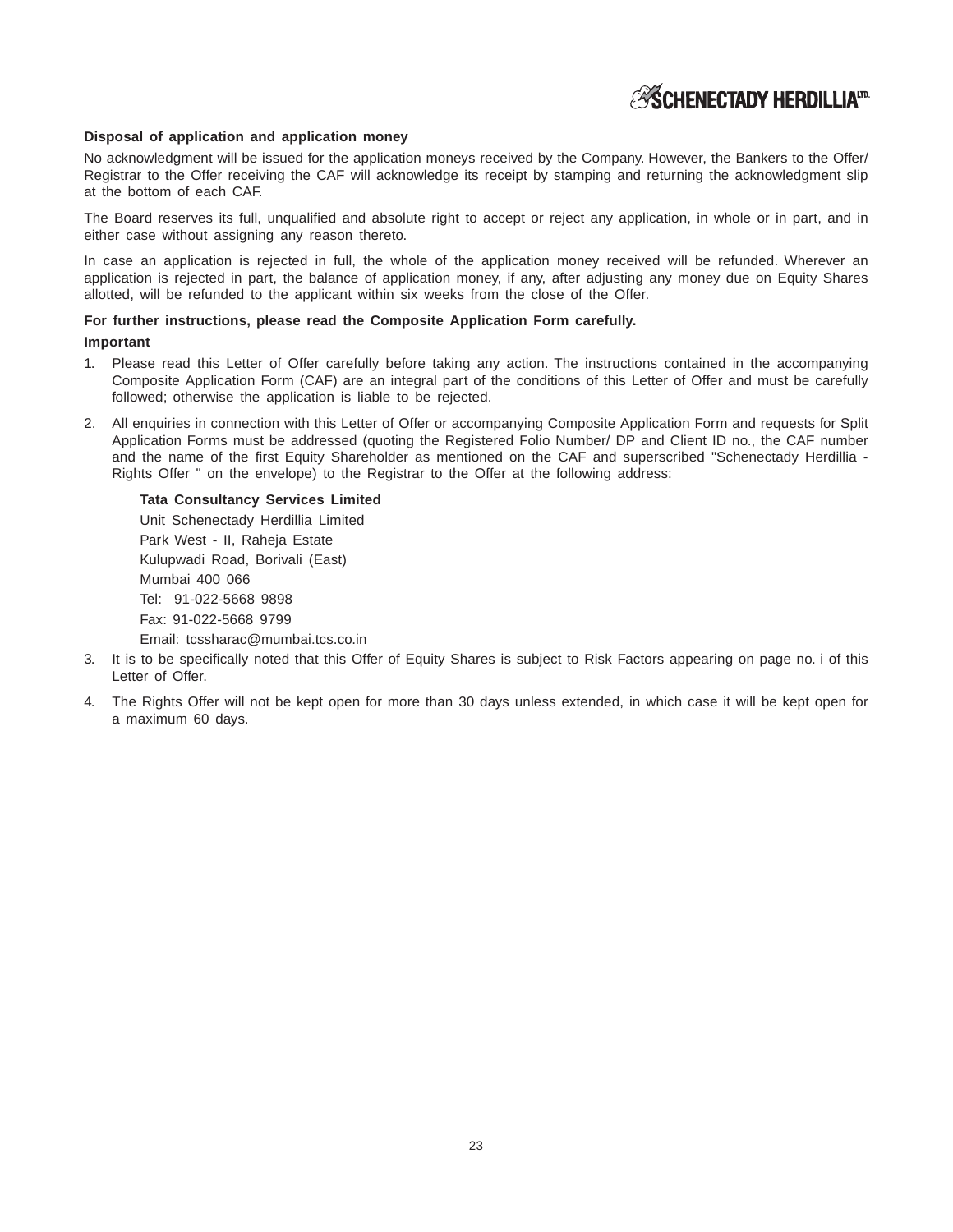# **TAX BENEFITS**

The Auditors of the Company, BSR and Co. have advised the Company vide their letter dated October 8, 2004 that under the current direct tax law, the following tax benefits interalia will be available to the Company and the shareholders of the Company. A shareholder is advised to consider in his own case the tax implication of an investment in the shares.

The tax benefits listed below are the possible benefits available under the current tax laws in India. Several of these benefits are dependent on the Company or its Shareholders fulfilling the conditions prescribed under the relevant tax laws, Hence the ability of the Company or its shareholders to derive the tax benefits is dependent upon fulfilling such conditions, which are based on business imperatives it faces in the future, it may not choose to fulfill.

### **1. Benefits available to the Company**

# **1.1 Direct Tax - The Income-tax Act 1961 ('the Act')**

- a) Scientific Research: The Company is entitled to claim deduction as per and in accordance with Section 35 of the Act in respect of the revenue and capital expenditure (other than on acquisition of any land) incurred on Scientific Research related to its business in the year in which it is incurred
- b) Voluntary Retirement Scheme of Employees: The Company is entitled to claim by way of amortization over five years, the expenditure incurred for payment of any sum to the employees at the time of their voluntary retirement, as per and in accordance with Section 35DDA of the Act.
- c) Amalgamation / Demerger Expenses: The Company is eligible to amortized expenses incurred for amalgamation of Schenectady Specialties Asia Private Limited (effective date 27 September 2002) with it over a period of five years commencing from the financial year 2002-03 as per and in accordance with Section 35DD of the Act.
- d) Set-off of losses and its carry forward: The Company is entitled to carry forward and set-off unabsorbed losses (business loss, depreciation and capital losses to be computed in accordance with and subject to the various provisions of the Act), under Section 72A of the Act, of Schenectady Specialties Asia Private Limited, which merged with it with effect from 27 September 2002.
- e) Dividend income: Dividend income, if any, received by the Company from its investment in shares of another Domestic Company will be tax-exempt under Section 10(34) read with Section 115O of the Act. Income received on units of Mutual Funds specified under Section 10(23D) of the Act will be tax-exempt under Section 10(35) of the Act.
- f) Capital gains: Capital assets are to be categorized into short term capital assets and long term capital assets based on the period of holding. All capital assets (except shares held in a Company or any other listed securities or units of UTI or Mutual Fund units) are considered to be long-term capital assets if they are held for a period in excess of 36 months. Shares held in a Company or any other listed securities or units of UTI and Mutual Fund units are considered as long term capital assets if these are held for a period exceeding 12 months.

Section 48 of the Act, which prescribes the mode of computation of capital gains, provides for deduction of cost of acquisition / improvement and expenses incurred in connection with the transfer of a capital asset, from the sale consideration to arrive at the amount of capital gains. However, in respect of long term capital gains, for resident shareholders it offers a benefit by permitting substitution of cost of acquisition / improvement with the indexed cost of acquisition / improvement, which adjusts the cost of acquisition / improvement by a cost inflation index, as prescribed from time to time.

Under the provisions of Section 112 of the Act, long-term gains are subject to tax at a rate of 20.91 percent (basic rate of 20% to be increased by a surcharge of 2.50 percent and the total to be increased by an additional surcharge by way of education cess at the rate of 2 percent).

Under the proviso to Section 112(1), the long term capital gains arising on transfer of listed securities or units is restricted to 10.45 percent (basic rate of 10%to be increased by a surcharge of 2.50 percent and the total to be increased by an additional surcharge by way of education cess at the rate of 2 percent) of gains without indexation benefit.

From 1 October 2004, long-term capital gains arising on sale of equity shares and units of equity oriented mutual fund (as defined) under Section 10(23D) on a recognized stock exchange are exempt from tax under Section 10(38) of the Act on being subject to Securities Transaction Tax levied under Chapter VII of the Finance (No. 2) Act of 2004.

From 1 October 2004, Short-term capital gains arising on sale of equity shares and units of equity oriented mutual fund (as defined) under Section 10(23D) on recognized stock exchange are subject to tax at the rate of 10.45 per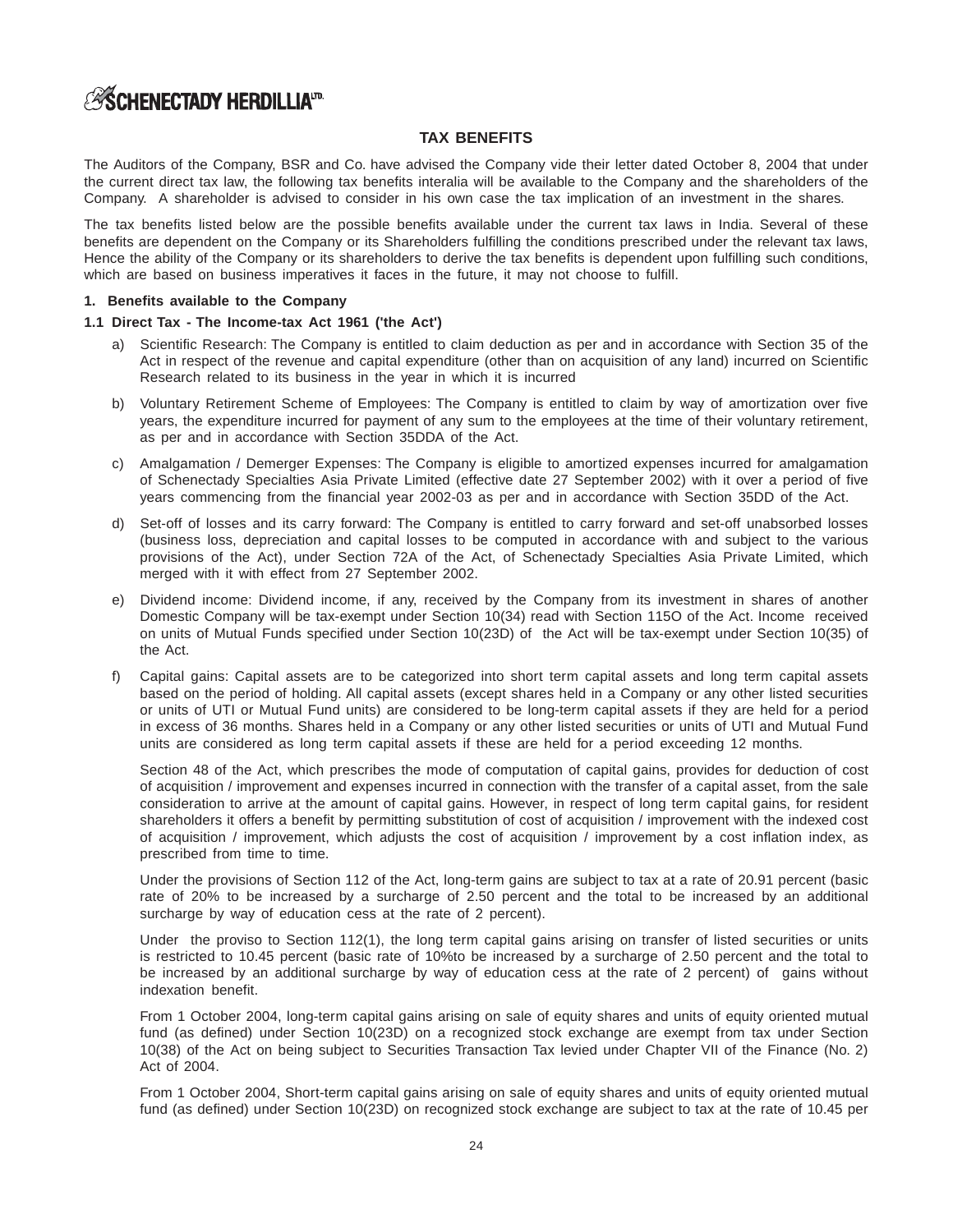# **ESCHENECTADY HERDILLIAID**

cent (basic rate of 10% to be increased by a surcharge of 2.50 per cent and the total to be increased by an additional surcharge by way of education cess at the rate of 2 per cent), provided the transfer is chargeable to Securities Transaction Tax being levied under Chapter VII of the Finance (No. 2) Act of 2004.

g) Exemption of capital gains from income tax: As per Section 54EC of the Act and subject to conditions specified therein, taxable long-term capital gains are not chargeable to tax to the extent they are invested in certain notified bonds within six months from the date of transfer. If the Company transfers or converts the notified bonds into money (as stipulated therein) within a period of three years from the date of their acquisition, the amount of gain exempted earlier would become chargeable in such year. The bonds specified for this Section are bonds issued by National Bank for Agriculture and Rural Development (NABARD), the National Highway Authority of India (NHAI), the National Housing bank (NHB), the Rural Electrification Corporation Ltd. (REC) and Small Industrial Development Bank of India (SIDBI).

As per Section 54ED of the Act and conditions specified therein, long term capital gains arising on listed securities or units are not be chargeable to tax to the extent such gains are invested in acquiring equity shares forming part of an "eligible issue of share capital". The investment needs to be within six months from the relevant date of transfer. Eligible Issue of capital means an issue of equity shares that satisfied the following conditions:

- The issue is made by a public company formed and registered in India; and
- The shares forming part of the issue are offered for subscription to the public.

There is a legal uncertainty over whether the benefit under this Section can be extended to shares forming part of the offer for sale by the selling shareholders. At this stage, it may be relevant to note that under Section 10(36) of the Act, the Central Board of Direct Taxes ('CBDT') has clarified vide Circular no.7/2003 dated 5 September 2003, that 'public issue' shall include the offer of equity shares in a company to the public through a prospectus, whether by the company or by the existing shareholders of the company.

# **1.2 Indirect Tax**

- a) Customs duty: The Company is eligible to import goods duty free as per Duty Exemption Entitlement Certificate (DEEC) Advance Licence Scheme in accordance with conditions specified therein.
- b) Excise duty: The Company is eligible to avail CENVAT credit on all its inputs and capital goods used in capital goods purchased from local market or imported and used in the process of manufacture. The Company is also eligible to export its goods without payment of excise duty. The Company is also eligible (effective 10 September 2004) to claim CENVAT credit in respect of Service-tax paid on input services used for manufacture and clearance of goods.
- c) Sales tax: The manufacturing units of the Company located at 'Lote' in the State of Maharashtra is entitled to incentives in the form of sales tax deferral for a period 10 years under the Packaged Scheme of Incentives 1993 of the Government of Maharashtra. The unit is entitled to retain sales tax collected during the period October 2002 to March 2014 or up to the ceiling of Rs. 56.86 mn of sales tax collected whichever is earlier. The sales tax collected in the eligibility period/ ceiling can be retained for a period of ten years thereafter and would need to repaid in five equal annual installments.

### **2. Benefits available to resident shareholders**

- a) **Dividend income:** As outlined in item (e) of paragraph 1.1 above.
- b) **Capital gains:** As outlined in item (f) of paragraph 1.1 above.
- c) **Exemption of capital gains from income tax:** As outlined in item (g) of paragraph 1.1 above. Further, as per the provisions of Section 54F of the Act and subject to conditions specified therein, any taxable long term capital gains (other than residential house but including those on shares) other than residential house interest to an individual or Hindu Undivided Family are exempt from capital gains tax if the net sales consideration is utilized, within a period of one year before, or two years after the date of transfer, in purchase of a new residential house, or for construction of residential house within three year from the date of transfer.

If the residential house in which the investment has been made is transferred within a period of three years from the date of its purchase or construction, the amount of capital gains tax exempted earlier would become chargeable to tax as long term capital gains in the year in which such residential house is transferred.

Similarly, if the shareholder purchases within a period of two years or constructs within a period of three years after the date of transfer of capital asset, another residential house, then the original exemption will be taxed as capital gains in the year in which the additional residential house is required.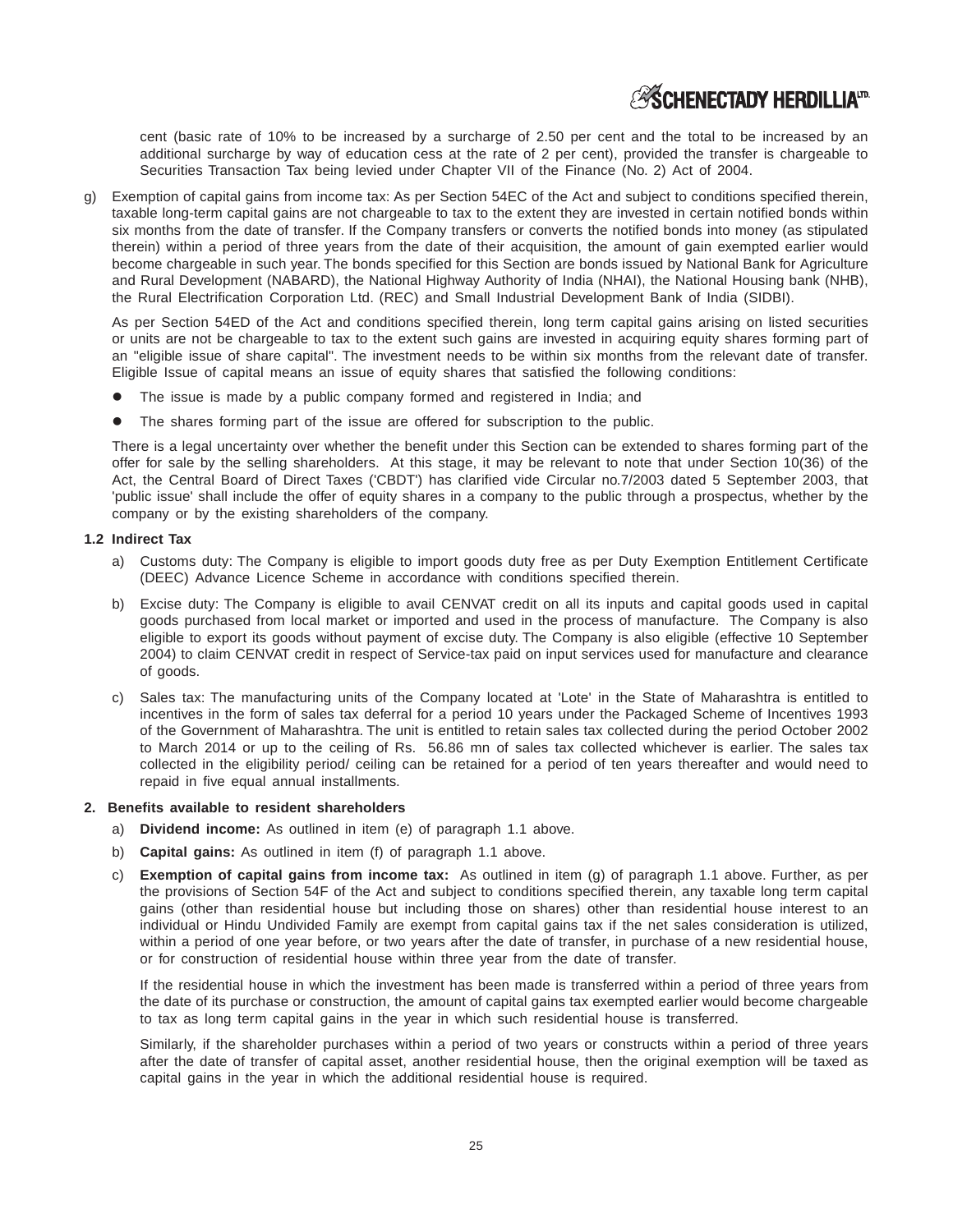# **3. Benefits available to Non-Resident Shareholders**

- a) **Dividend income:** As outlined in item (e) of paragraph 1.1 above.
- b) **Capital gains:** As outlined in item (f) of paragraph 1.1 above except that under first proviso to Section 48 of the Act, the taxable capital gains arising on transfer of capital assets being shares or debentures of an Indian Company need to be computed by converting the cost of acquisition, expenditure on connection with such transfer and full value of the consideration received or accruing as a result of the transfer into the same foreign currency in which the shares were originally purchased. The resultant gains thereafter need to be reconverted into Indian currency. The conversion needs to be at the prescribed rates prevailing on dates stipulated. In view of this mechanism, in computing such gains, the benefit of indexation is not available to non-resident shareholders. In case of a non-resident individual, the applicable surcharge is 10 per cent if the total income exceeds Rs. 850,000 and needs to be factored in before levy of additional surcharge of 2 per cent. In other cases the applicable surcharge is nil and additional surcharge of 2 per cent.
- c) Exemption of capital gains from income tax: Benefits outlined in item (g) of paragraph 1.1 and benefits available to resident shareholders in item (c) of paragraph 2 above are also available to non-resident shareholders.
- d) Tax Treaty Benefits: As per Section 90(2) of the Act, the provisions of the Act would prevail over the provisions of the tax treaty to the extent they are more beneficial to the non-resident. Thus, a non-resident can opt to be governed by the beneficial provisions of an applicable tax treaty.

# **4. Benefits available to Non-Resident Indian shareholders**

- a) **Dividends:** As outlined in item (e) of paragraph 1.1 above.
- b) **Capital gains:** Under Section 115I of the Act, a Non-resident Indian (NRI) as defined therein has the option to be governed by the normal provisions of the Act as outlined in item (f) of paragraph 1.1 and item (b) of paragraph 2 or the provisions of Chapter XII-A of the Act through appropriate declaration in the return of income. The said Chapter inter alia entitles NRI to the benefits stated hereunder in respect of income from shares of an Indian company acquired, purchased or subscribed in convertible foreign exchange

As per the provisions of Section 115D read with Section 115E of the Act and subject to the conditions specified therein, taxable long term capital gains arising on transfer of an Indian company's shares, will be subject to tax at the rate of 10.2 percent (basic rate of 10 per cent to be increased by additional surcharge of 2 per cent toward education cess) (if the total income exceeds Rs. 850,000 then a surcharge of 10% needs to be factored before levy of additional surcharge).

As per the provisions of Section 115F of the Act and subject to the conditions specified therein, gains arising on transfer of a long-term capital asset being shares in an Indian Company would not be chargeable to tax. To avail this benefit the entire net consideration received on such transfer needs to be invested within the prescribed period of six months in any specified asset or savings certificates referred to in Section 10(4B) of the Act.

If part of such net consideration is invested within the prescribed period of six months in any specified asset or savings certificates referred to in Section 10(4B) of the Act then such gains would not be chargeable to tax on a proportionate basis. For this purpose, net consideration means full value of the consideration received or accrued as a result of the transfer of the capital asset as reduced by any expenditure incurred wholly and exclusively in connection with such transfer.

The specified asset or savings certificates in which the investment has been made are restricted from being transferred within a period of three years from the date of investment. In the event of such a transfer the amount of capital gains tax exempted earlier would become chargeable to tax as long-term capital gains in the year in which such specified asset or savings certificates are transferred.

As per the provisions of Section 115G of the Act, Non-Resident Indians are not obliged to file a return of income under Section 139(1) of the Act, if:

- Their only source of income is income from investments or long term capital gains earned on transfer of such investments or both; and
- The tax has been deducted at source from such income as per the provisions of Chapter XVII-B of the Act.

As per Section 115H of the Act, when a NRI becomes a resident in India, the provisions of the Chapter XII-A can continue to apply in relation to investment made when he was a NRI. Towards this, the NRI needs to furnish a declaration in writing to the Assessing Officer along with his return of income.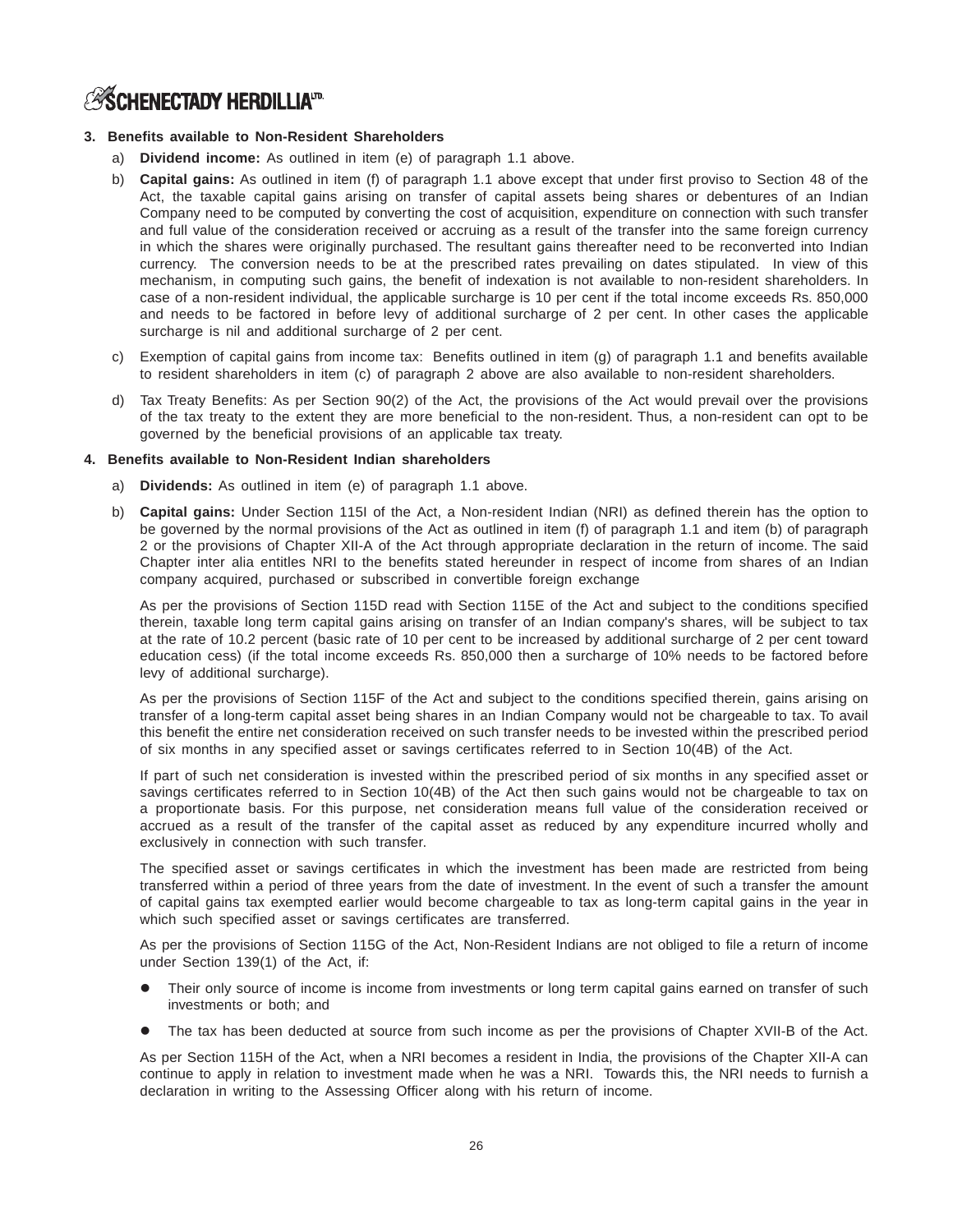c) Tax Treaty Benefits: As per Section 90(2) of the Act, the provisions of the Act would prevail over the provisions of the tax treaty to the extent they are more beneficial to the non-resident. Thus, a non-resident (including NRIs) can opt to be governed by the beneficial provisions of an applicable tax treaty.

# **5. Special benefits available to Foreign Institutional Investors ('FIIs')**

- a) Dividend income: As outlined in item (e) of paragraph 1.1 above.
- b) Capital gains: As per the provisions of Section 115AD of the Act, FIIs are taxed on the capital gains income at the following rates:

| Nature of income         | Rate of tax $(\%)$ |
|--------------------------|--------------------|
| Long-term capital gains  |                    |
| Short-term capital gains | 30                 |

The above tax rates would need to be increased by the applicable surcharge of 2.5 per cent and the total to be increased by an additional surcharge of 2 per cent towards education cess. In case of Non-corporate FIIs (e.g. trusts) the surcharge is 10% if their total income exceeds Rs. 850,000, otherwise it is Nil. This has to be increased by additional surcharge of 2%. The benefits of indexation and foreign currency fluctuation protection as provided by Section 48 of the Act are NOT available to a FII.

From 1 October 2004, long-term capital gains arising on sale of equity shares and units of equity oriented mutual fund (as defined) under Section 10(23D) on the recognized stock exchange are exempt from tax under Section 10(38) of the Act on being subject to Securities Transaction Tax as levied under Chapter VII of the Finance (No. 2) Act of 2004.

From 1 October 2004, Short-term capital gains arising on sale of equity shares and units of equity oriented mutual fund (as defined) under Section 10(23D) on the recognized stock exchange to Corporate FIIs are subject to tax at the rate of 10.45 per cent (basic rate of 10% to be increased by a surcharge of 2.50 per cent and the total to be increased by an additional surcharge of 2 per cent by way of education cess) on being subject to Securities Transaction Tax levied under Chapter VII of the Finance (No. 2) Act of 2004. In case of Non-corporate FIIs (e.g. FII), the applicable surcharge is 10% if their total income exceeds Rs. 850,000.

c) Tax Treaty Benefits: As outlined in paragraph 4(c) above.

### **6. Benefits available to Mutual Funds**

**Dividend income:** As outlined in item (e) of paragraph 1.1 above.

As per the provisions of Section 10(23D) of the Act, any income of Mutual Funds registered under the Securities and Exchange Board of India Act, 1992 or Regulations made thereunder, Mutual Funds set up by public sector banks or public financial institutions and Mutual Funds authorized by the Reserve Bank of India, would be exempt from income tax, subject to the prescribed conditions.

# **7. Benefits available to Venture Capital Companies / Funds**

**Dividend income:** As outlined in item (e) of paragraph 1.1 above.

As per the provisions of Section 10(23FB) of the Act, any income of Venture Capital Companies / Funds registered with the Securities and Exchange Board of India, would be exempt from income tax, subject to the conditions specified.

# **8. Benefits available under the Wealth-tax Act, 1957**

Asset as defined under Section 2(ea) of the Wealth Tax Act, 1957 does not include shares in companies and hence, shares are not liable to wealth tax.

# **9. Benefits available under the Gift-tax Act**

Gift tax is not leviable in respect of any gifts made on or after October 1, 1998. Therefore, any gift of shares will not attract gift tax.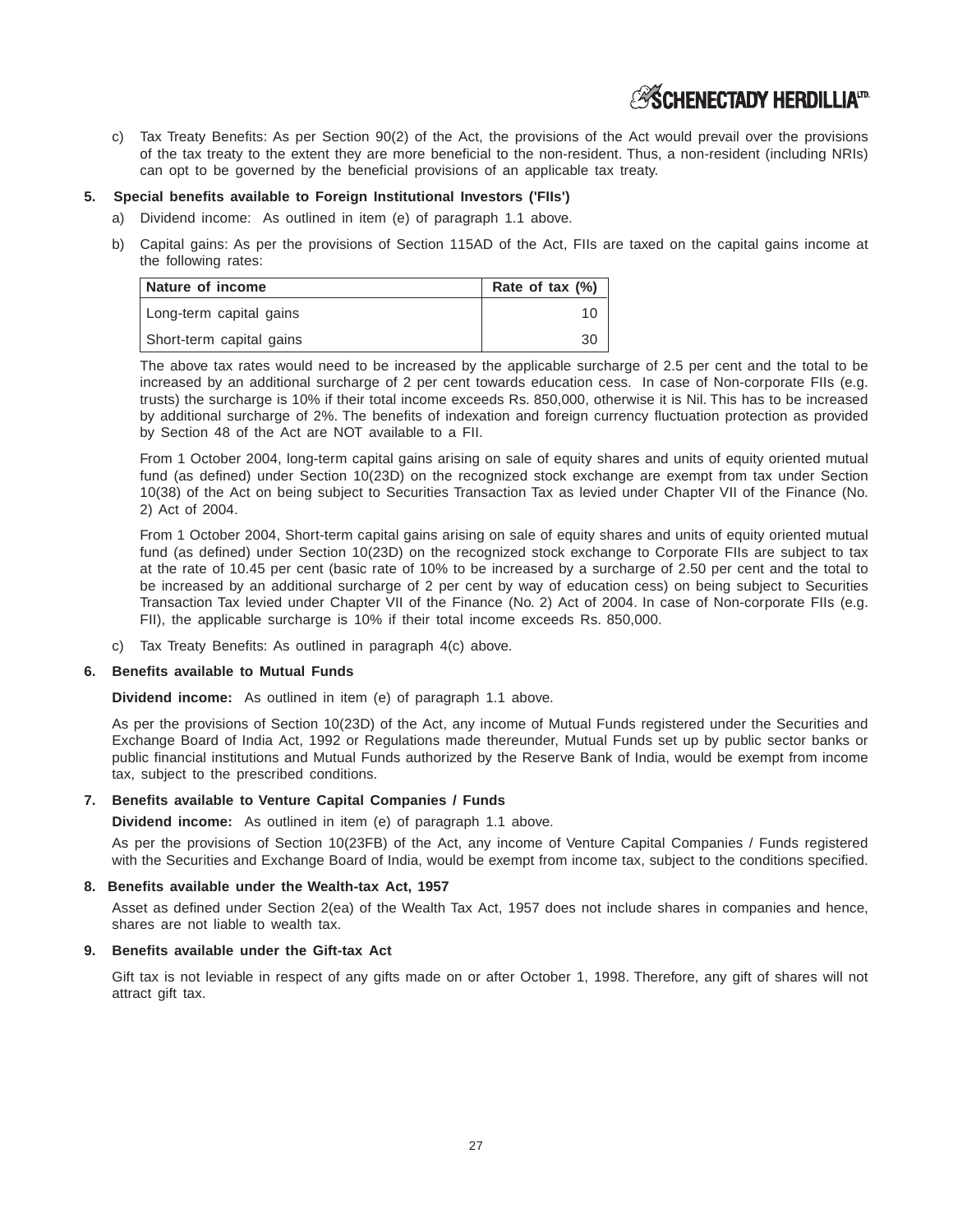# **PARTICULARS OF THE OFFER**

# **I. Objects of the Offer**

The present Offer of equity shares is being made:

- 1. To inject long term funds to replace:
	- a. The debt raised by the Company from its Promoters at the time of pre-payment of high cost debts as well as for injection of long term working capital requirements; and
	- b. Funds borrowed by the erstwhile Schenectady Specialties Asia Pvt. Limited (now amalgamated with Schenectady Herdillia), for its initial capital projects which have already been implemented and working capital requirements.
- 2. To augment long-term working capital requirements of the Company by replacing / reducing the existing working capital facilities / loans.

The expenses for the Rights Offer will be met out of the proceeds of the Offer.

In addition to the above, the proposed Rights Offer will also improve the debt-equity structure of the Company.

The objects for which the Rights Offer is being made have not been appraised by any agency.

# **II. Fund Requirements**

The total requirements of the funds on account of the above, as estimated by the Company, are as below:

(Rupees in Lakhs)

| <b>Particulars</b>                            | Amount |
|-----------------------------------------------|--------|
| Replacement / Adjustment of Debt              | 4.568  |
| Replacement of existing working capital loans | 475    |
| Offer expenses                                | 33     |
| <b>TOTAL</b>                                  | 5.076  |

# **III. Sources of Funds**

(Rupees in Lakhs)

| <b>Particulars</b>    | Amount |
|-----------------------|--------|
| Rights Offer proceeds | 5,076  |
| <b>TOTAL</b>          | 5,076  |

# **1. Unsecured Loans from the Promoters**

During January 2002, Schenectady International Inc. USA (SII), through its wholly owned subsidiary, Schenectady (India) Holdings Pvt. Limited., (SIHPL), acquired controlling interest in the Company. Immediately after the acquisition of the controlling interest, the Promoters initiated a financial restructuring of the Company through swapping of high interest bearing term loans, cash credit facility with low interest bearing loans and also infused fresh equity by way of preferential allotment. For the purpose of swapping of these loans, SIHPL had advanced unsecured loans in the form of inter-corporate deposits amounting to Rs. 1806 lakhs and the same were utilized for the pre-payment of various term loans/working capital loans availed from banks and financial institutions. This resulted in substantial savings in the interest cost to the Company and consequent improvement in operating profits. Out of the above loan, the Company had repaid Rs. 448 lakhs and accordingly Rs. 1358 lakhs are outstanding on this account to SIHPL.

During September 2002, Schenectady Specialities Asia Private Limited., (SSAPL), a subsidiary company of SIHPL, was amalgamated with the Company pursuant to the order dated November 28, 2002 of the Hon'ble Bombay High Court with the Company in order to align SII's business activities in India. Consequent upon this merger, Rs. 1780 lakhs that were outstanding from SSAPL to SIHPL got transferred to the Company. SSAPL had borrowed these loans from SIHPL during its initial stages of project implementation for its projects relating to manufacture of Nonyl Phenol, Dodecyl Phenol and Para Tertiary Butyl Phenol at Rasal Unit and working capital requirements.

During August 2003, the Company acquired the Performance Resins Business of SII in India alongwith the fixed assets relating to the said business. In order to fund the said acquisition, the Company had borrowed a sum of Rs. 1006 lakhs from SIHPL as unsecured loans in the form of inter-corporate deposits. The said amount is still outstanding.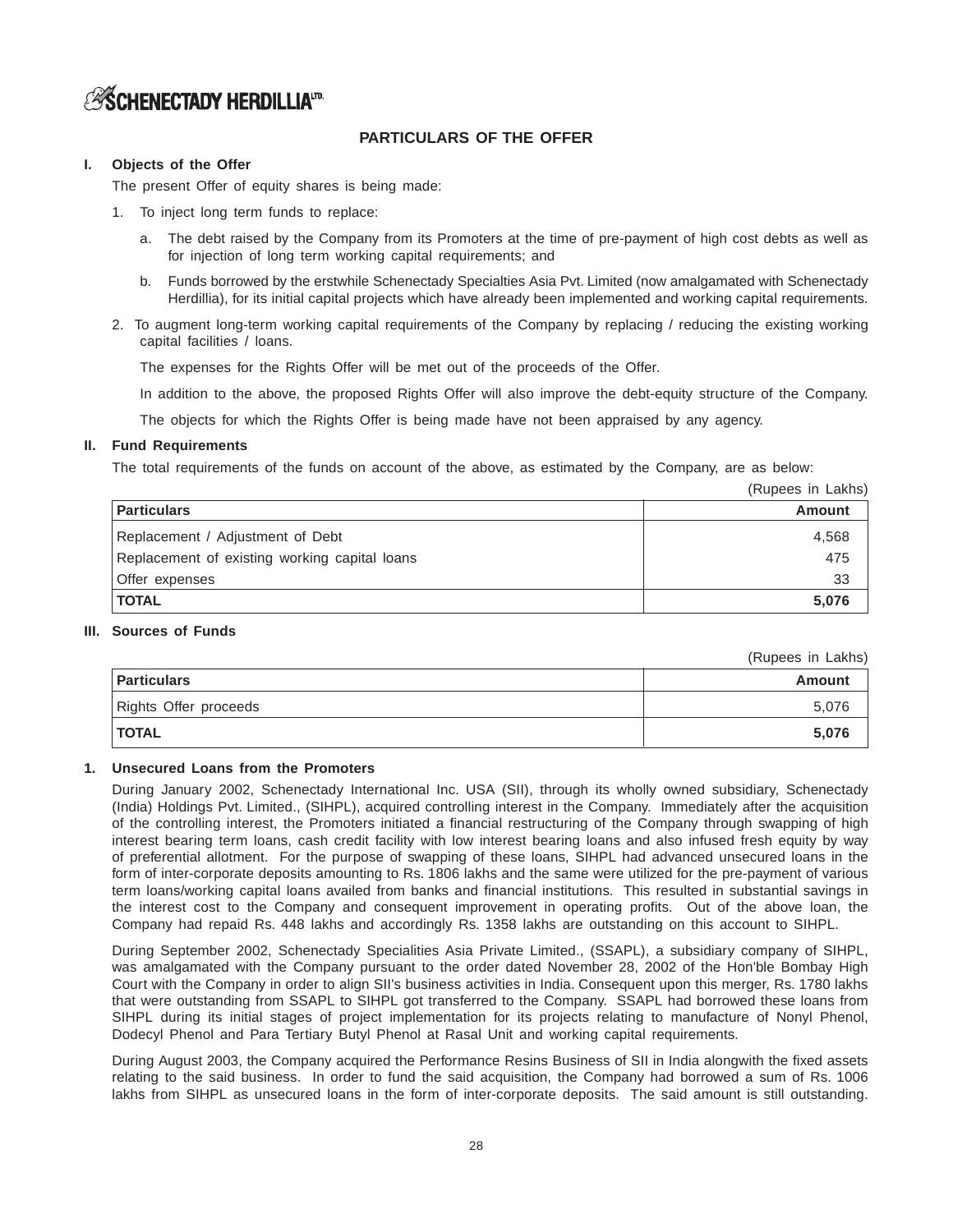During June 2004, in order to bridge the gap for the working capital requirements of the Company, SIHPL had lent unsecured loans in the form of inter-corporate deposits amounting to Rs. 755 lakhs out of which Rs. 324 lakhs was repaid during August 2004. Subsequently, additional loan of Rs. 324 was borrowed during September 2004 and the said loan is still outstanding.

The details of the above outstanding unsecured loans are as follows:

|                   |                                      |                                        | (Rupees in Lakhs)    |
|-------------------|--------------------------------------|----------------------------------------|----------------------|
| Date of Receipt   | Amount (as on<br>September 30, 2004) | <b>Current Rate</b><br>of Interest (%) | <b>Maturity Date</b> |
| Dec'98 to Feb'02  | 1,780                                | 7                                      | $01 - 01 - 2005$     |
| Jan' 02 to Sep'02 | 1,358                                | 7                                      | 01-01-2005           |
| Aug'03 to Oct'03  | 1,006                                | 7                                      | 01-01-2005           |
| June 2004         | 431                                  | 7                                      | 01-01-2005           |
| September 2004    | 324                                  | 7                                      | 01-01-2005           |
| <b>Total</b>      | 4,899                                |                                        |                      |

Accordingly, after considering the present debt-equity ratio and in order to re-align the same, it was contemplated that a Rights Offer be considered with the objective of converting the interest bearing unsecured loans from the Promoter into long-term interest free funds by way of equity shares.

The Board of Directors have proposed that a Rights Offer be floated through which the Promoters alongwith the existing shareholders will have the right to subscribe to their entitlement and applying the above unsecured loan towards subscription amount.

Accordingly, an amount not exceeding Rs. 4,569.08 lakhs (i.e., 90% of Offer size) out of the above unsecured loans of Rs. 4,899 lakhs (as on September 30, 2004) provided by SIHPL would be treated as advance subscription amount / share application money towards equity shares to be subscribed by SIHPL as per their Rights entitlement and also for any additional shares that SIHPL may subscribe in order to ensure minimum 90% subscription.

# **2. Reduction of debt**

The Company currently has various short-term loans / cash credit facilities in the nature of working capital loans from its Bankers carrying various maturity dates, the average interest rate on which works out 6.02% per annum. Accordingly, the Company is proposing to repay / reduce part of the working capital loans out of the Offer proceeds. The final aggregate repayment amount of the debt shall be subject to the prevailing interest rate and the decision taken by the Board / Management.

**Note**: The funds are being used to replace the debt raised by the Company from its Promoters at the time of prepayment of high cost debts as well as for injection of long-term working capital requirements, but any Bank/ Financial Institution has not appraised the requirement. Thus, there will be no monitoring of the funds raised through the Offer and the deployment of funds will be left entirely to the Company.

The Company undertakes to make proper utilization of the funds raised out of this Rights Offer.

### **3. Estimated Offer expenditure**

The total expenses of the Offer payable by the Company are estimated at Rs. 33 lakhs (0.65 % of the Offer size) and the entire costs would be borne out of the Offer proceeds. The Offer expenses consists of fees payable to the Lead Managers to the Offer (Rs. 10.80 lakhs), Registrars to the Offer, Bankers, Auditors and the Legal Advisors (Rs. 13 lakhs), printing and stationery (Rs. 2.00 lakhs), Advertising and Marketing (Rs. 4.00 lakhs) and other expenses and contingencies (Rs. 3.20 lakhs).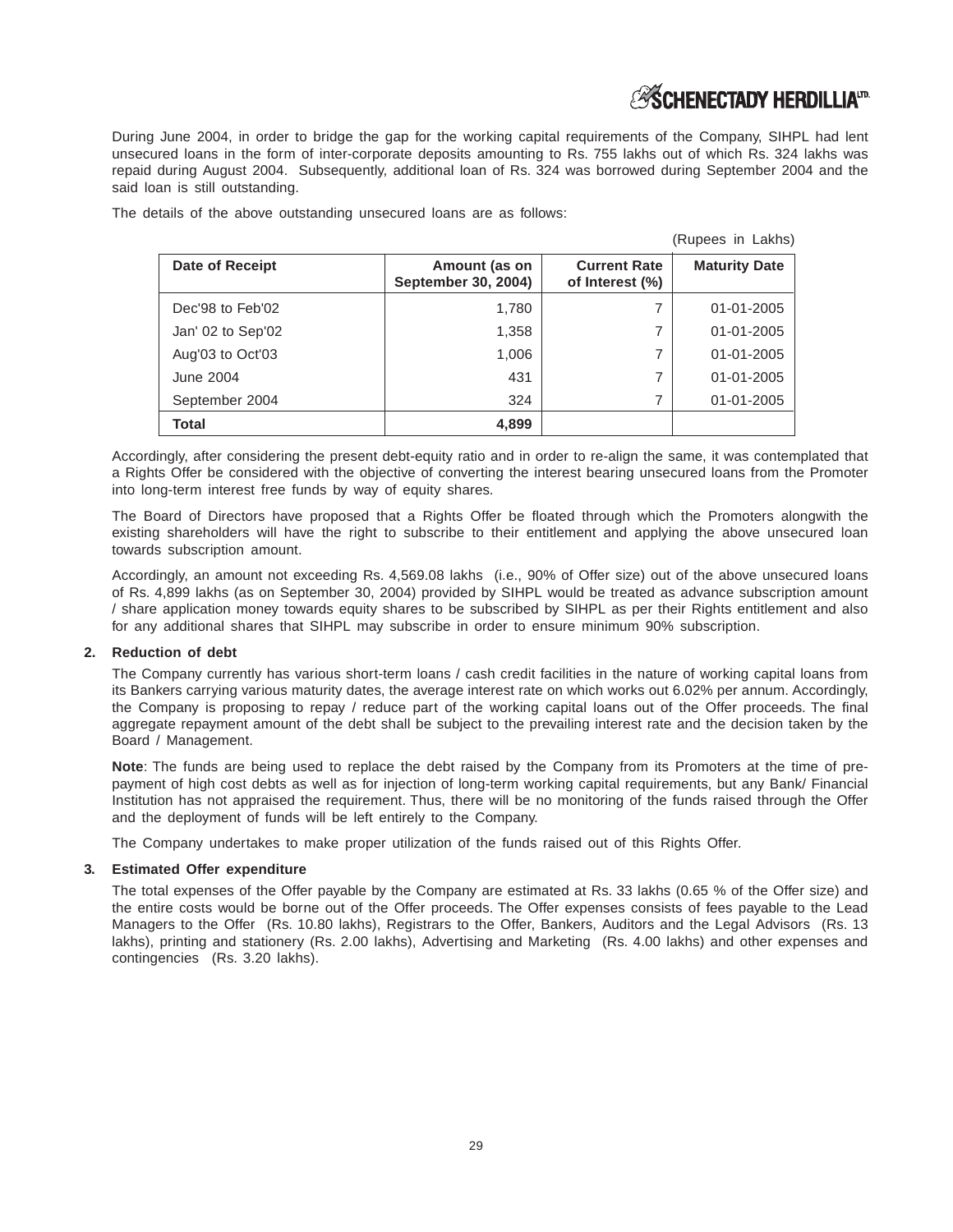# **HISTORY, MAIN OBJECTS AND PRESENT BUSINESS OF THE COMPANY**

# **Brief History**

Schenectady Herdillia Limited, formerly known as Herdillia Chemicals Limited, was promoted in 1965 by Hercules Inc., USA and Distillers Company Limited, UK for the manufacture of organic chemicals with a manufacturing facility at Navi Mumbai. Presently the Company is a part of the Schenectady International Inc., USA and renamed as Schenectady Herdillia Limited, on April 8, 2002. Mr. Charles G. Griswold is the Chairman, while Mr. R M. Pandia is the Vice Chairman & Managing Director of the Company.

The Company's plants for Cumene, Phenol, Acetone, Diacetone Alcohol, Phthalic Anhydride, and Phthalate plasticisers were set up at Thane-Belapur, Navi Mumbai, with technological support from leading international licensors such as UOP, BP Chemicals, Hercules Inc., U.S.A. and Scientific Design. The Company commenced operations in 1968 with the production of commodity chemicals, viz., Cumene, Phenol, Acetone, Phthalic Anhydride (PAN), Phthalate Plasticisers and Diacetone Alcohol. Apart from substantial expansion of capacity of these products, the Company has been able to launch a number of value-added Speciality products such as Fumaric Acid, Alkyl Phenols, Isobutyl Benzene, Diphenyl Oxide, Acetophenone, Alpha Methyl Styrene, Heat Transfer Fluids and Isophorone.

The initial capacity of Phenol and Acetone at 10,000 MT per annum and 6,000 MT per annum was enhanced over the years to 34,200 MT per annum and 20,860 MT per annum respectively. Apart from this, the respective capacities of PAN, Phthalates and Diacetone Alcohol plants were also augmented through in-house process engineering.

Schenectady Herdillia identified several new areas for investment and growth. The Company capitalised its strong R&D base and commercial plants for recovery of Cumene by trans-alkylation of Cumene bottoms and Fumaric Acid from the vent gases of Phthalic Anhydride went on stream. Later on, the processes for the manufacture of Dodecyl and other Alkyl Phenols were developed in the Company's R&D centre and successfully commercialised in 1986-88.

The Company has a strong and proven R&D base which has enabled it to commercialise six products from pilot level plants and widen the spectrum of its product line. In fact, the Company was awarded the coveted Acharya P. C. Ray award instituted by Indian Chemicals Manufacturers Association (ICMA) for excellence in indigenously developing technologies during 1992.

In keeping with the thrust areas of Speciality chemicals and exports, the Company had commercialised its own R&D based products, viz. Di-Phenyl Oxide and Isobutyl Benzene during 1992-93. In fact, the Isobutyl Benzene technology was a closely guarded secret of the select few global players in this line. During the years 1993-95, projects for the production of value added products Isophorone and Heat Transfer Fluids were commissioned successfully by the technical team of Schenectady Herdillia.

Over the years the Company's Safety and Environmental efforts have been recognized by a number of statutory as well as non-government agencies. During the year 1998, the Company received the Award for Excellence in Management of Health/Safety/Environment /At Source Reduction in Waste Generation at manufacturing site of the Company by ICMA.

During the year 1998, while expanding the Phenol/Acetone capacities, the Company absorbed state of the art technology from M.W.Kellogg of U.S.A to improve the production yields. Further, the Company also installed a captive co-generation power plant, which is designed to generate 4.5 M.W. of power and 38 TPH of steam at competitive cost.

During January 2002, Schenectady International Inc., USA, a leading producer of Alkyl Phenols in the world, took controlling interest in the Company through its Indian wholly owned subsidiary SIHPL from Duncans Goenka Group. Consequent upon the acquisition of controlling interest in the Company, the name of the Company was changed to Schenectady Herdillia Limited with effect from April 8, 2002. In order to align SII's business activities in India, Schenectady Specialities Asia Private Limited, a subsidiary Company of SIHPL, was amalgamated with Schenectady Herdillia Limited with effect from September 27, 2002 after obtaining the approval of the Hon'ble Bombay High Court. With this amalgamation, SSAPL's manufacturing site for the manufacture of Nonyl Phenol, Dodecyl Phenol and Para Tertiary Butyl Phenol at Rasal became part of Schenectady Herdillia.

As a part of the global sale of Electrical Insulation Business by SII in April 2003, and after considering the various synergies available, the Company acquired, on a going concern basis, the Phenolic Resins (PR) business of SII in India along with a manufacturing site at Lote and related properties in respect of Phenolic Resins business during August 2003.

The current range of products includes a mix of commodity and speciality chemicals, including Cumene, Phenol, Acetone, Diacetone Alcohol, Phthalic Anhydride, Isophorone, Isobutyl Benzene, Diphenyl Oxide, several Alkyl Phenols, Acetophenone, Alpha Methyl Styrene, Resins and unsaturated dimers of Alpha Methyl Styrene.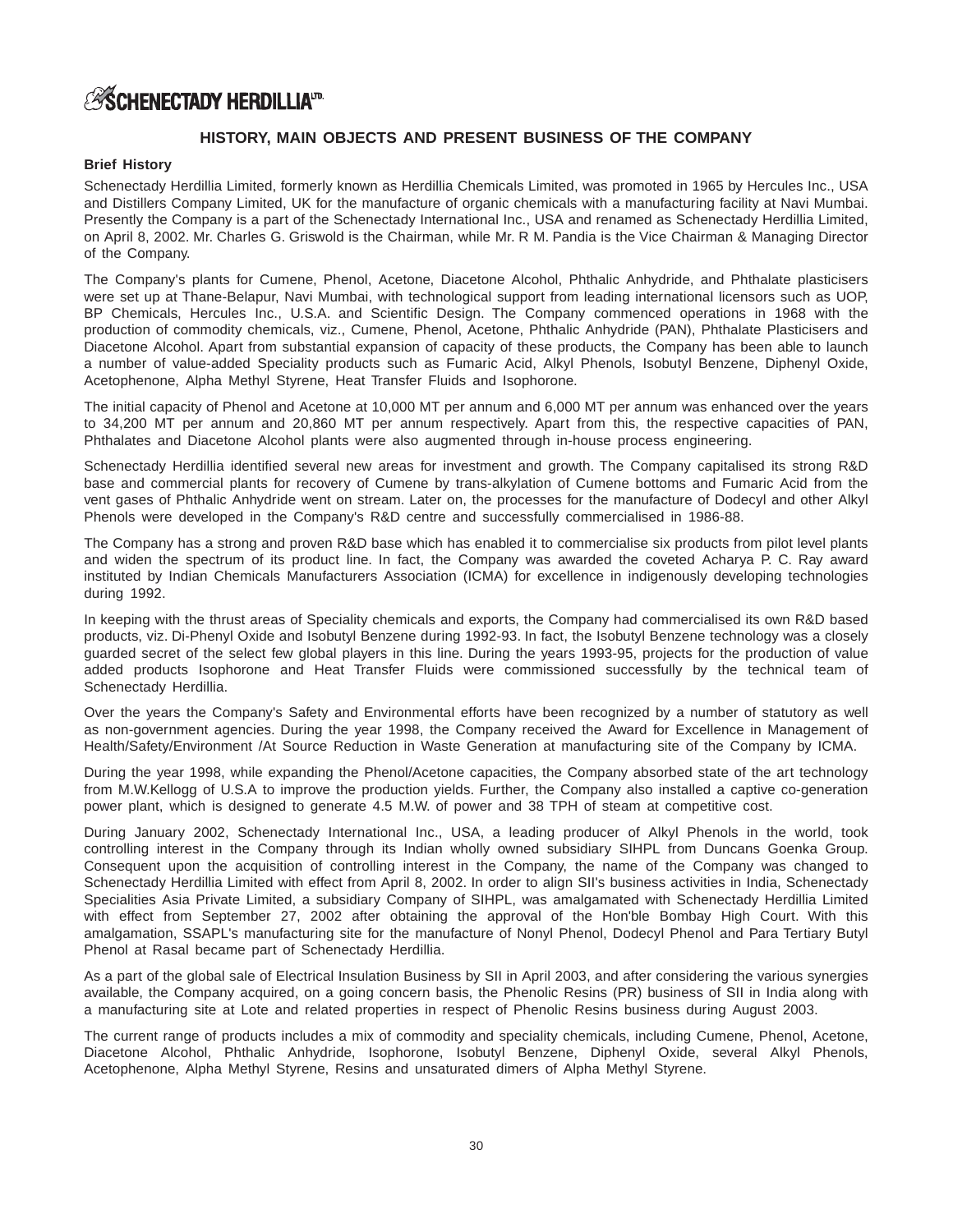

# **Objects of the Company**

The main objects of the Company as set out in the Memorandum and Articles of Association and include inter alia:

- 1. To carry on business as manufacturers, producers, importers, exporters, merchants, distributors, commission agents, and brokers of, and wholesale and retail dealers in, Phenol, Cumene, Acetone, Diacetone Alcohol, Ethyl Alcohol, Phthalic Anhydride, Phthalates, Titanium dioxide and its pigments, their derivatives, by-products, co-products and compounds, and other heavy and fine chemicals, and of and in all kinds of chemical preparations, industrial, agricultural, medicinal, pharmaceutical, toilet, and otherwise and allied and auxiliary products and intermediates thereof.
- 2. To carry on business as manufacturers, producers, importers, exporters, merchants, distributors, commission agents, brokers of, and wholesale and retail dealers in steel drums and other drums, and of and in all kinds of containers, crates, cases, tanks, casks, cisterns, receptacles, carboys, jars, bottles, bags, boxes, cartons, and all other articles which may be used for the purpose of packing.
- 3. To manufacture, produce, import, export, buy, sell and deal in benzene, propylene, naphthalene, xylenes, and all other paraffinic, naphthenic, olefinic and aromatic compounds, alcohols, organic acids, suphuric acid, oleum, other inorganic acids, alkalis, ilmenite, and all residual and intermediate products resulting from the manufacture or use of such chemicals, and all forms of thermoplastic and thermosetting resins and plastic and their components, plasticisers, caprolactam, terephathalic acid and its esters, isophthalic acid and its esters, all forms of synthetic fibres, synthetic detergents, all forms of polymerised olefines, organic solvents, vinyl compounds, explosives, paints, colours, pigments, dyes, dyestuffs, dye-intermediates, gums, varnishes, lacquers, artificial leather, cosmetics, and rubber goods.

The main Object Clause of the Memorandum of Association of the Company enables the Company to undertake the activities, which the Company has been carrying on till date.

### **PRESENT BUSINESS ACTIVITIES**

The Company is a leading and diversified organic chemical manufacturing company in India, which is committed to support continuing efforts in improving responsible management of chemicals. It pledges itself to manage the business with great emphasis on safety, health and environmental standards, energy conservation, community service, human resource development and focused customer orientation. It has received several prestigious national awards for its contribution in these areas. Schenectady Herdillia is the first chemical company in India to be bound by the principles of Responsible Care® and having certification under ISO 9001 and ISO 14001.

The Company is engaged in the manufacture and sale of organic chemicals such as Phenol, Acetone, Diacetone Alcohol, Phthalic Anhydride, Fumaric Acid, Phthalates, Resins, Alkyl Phenols and their derivatives, several Speciality Chemicals, byproducts etc.

# **Location, Land and Building**

### **The Company has 3 manufacturing units at the following address:**

| Navi Mumbai Unit  | 2/1, TTC Industrial Area, Thane Belapur Road, Navi Mumbai - 400 703             |
|-------------------|---------------------------------------------------------------------------------|
| <b>Lote Unit</b>  | Plot No. D-1/3, MIDC, Lote Parshuram, Taluka, Khed, District Ratnagiri - 415722 |
| <b>Rasal Unit</b> | Village Rasal, P.O. Pali, Taluka Sudhagad, District Raigad - 410 205            |

# **A. NAVI MUMBAI UNIT**

The manufacturing site at Navi Mumbai is certified by BVQI for the following systems:

ISO 9001:2000 - Quality Management System

ISO 14001 - Environmental Management System &

OSHAS 18001 - Occupational Health and Safety Assessment Specifications.

#### **Plant and Machinery**

Schenectady Herdillia's plant located at Navi Mumbai is an integrated petrochemical complex with several stateof-art plants. These plants produce a wide spectrum of 14 products, which range from commodity to Speciality chemicals, some of which are the first and only plants in India.

The plants are automatic and controlled by electronic instrumentation with computerized Distributed Control Systems. The machinery and equipment consists broadly of:

(a) Various types of reactors, distillation columns and other heat and mass transfer equipment.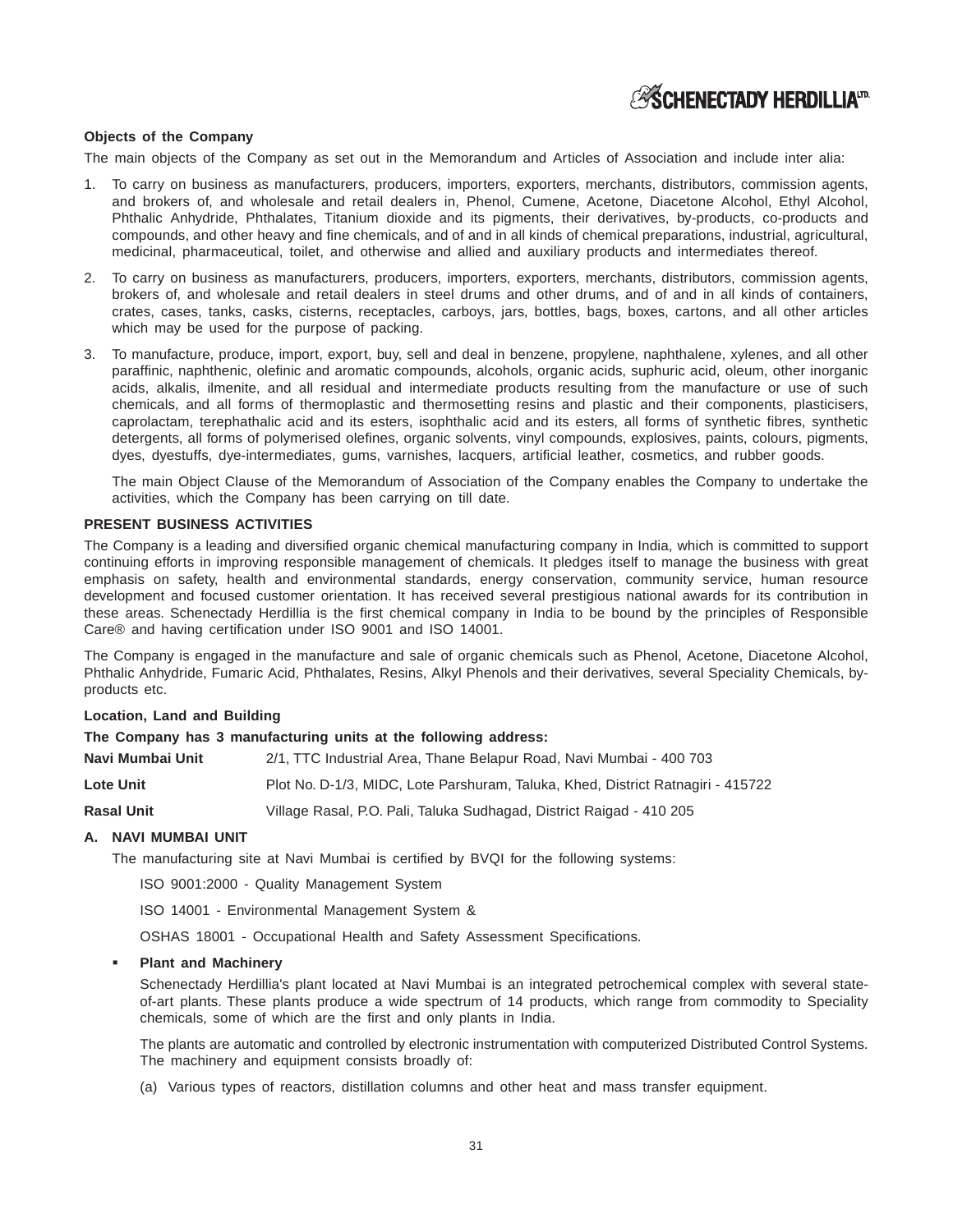- (b) Storage vessels, tanks, pumps and piping
- (c) Supporting utilities such as cooling towers, D.M. water plant, refrigeration units etc.
- (d) Loading, unloading and drum filling facilities

# **Manufacturing Processes**

Phenol, Acetone and Phthalic Anhydride are the main commodity chemicals manufactured by Schenectady Herdillia.

In order to gain competitive market edge, Schenectady Herdillia has gone for forward integration, whereby Phenol and Acetone are further processed to manufacture value added speciality products. Dodecyl, Nonyl, Para Octyl and some other Alkyl phenols as well as Diphenyl Oxide are manufactured from phenol. Diacetone Alcohol and Isophorone are manufactured from Acetone.

Some of the normal waste streams emanating out of above plants are converted to value added products. Alpha methyl styrene, Fumaric acid and Woodytol are examples of such waste stream conversion.

A brief outline of various processes is given below:

Phenol/Acetone: These are manufactured from oxidation of Cumene and cleavage of Cumene hydroperoxide.

Cumene: Cumene is manufactured by alkylation of benzene by propylene over a catalyst.

Phthalic Anhydride: Phthalic Anhydride is manufactured by oxidation of orthoxylene over a catalyst.

Diacetone Alcohol: Acetone is condensed in presence of a catalyst to manufacture Diacetone alcohol.

Isophorone: A high pressure process is used to condense acetone to manufacture Isophorone.

Diphenol Oxide (DPO): DPO is manufactured by catalytic dehydration of phenol.

Isobutyl Benzene (IBB): IBB is manufactured by alkali metal catalysed reaction of toluene with propylene.

# **Technology**

The technologies for Schenectady Herdillia's plants are from reputed process licensors, which include UOP, USA for Cumene, Kellogg Brown Root, USA for Phenol/Acetone, British Petroleum/Costain, U.K. for Isophorone, BASF, Germany for Phthalic Anhydride catalyst. In addition, the Company has built a strong R&D Centre recognised by the DSIR, which has also received several prestigious awards. The R&D Centre has developed and successfully commercialised some of the speciality chemical processes for Diphenyl Oxide, Alkyl Phenols, Iso Butyl Benzene etc. The products meet stringent international specifications of U.S.A., Europe and Japan.

### **Power And Water**

The power required is around 5 M.W. This requirement was earlier met by MSEB. However, to ensure stable power supply to some of the process units, Schenectady Herdillia successfully commissioned its own gas turbine generator during 1998, which suffices for most of its requirement. The balance is supplied by Maharashtra State Electricity Board (MSEB).

Maharashtra Industrial Development Corporation (MIDC) has been supplying water to Schenectady Herdillia since its inception. The water supply is adequate, consistent and of good quality.

### **Steam And Compressed Air**

Schenectady Herdillia sources its steam requirements mainly from a heat recovery steam generator (HRSG) boiler of its gas turbine power generation unit.

However, five numbers of high-pressure boilers which were the erstwhile steam sources are also available as standby for the HRSG unit.

Compressed air is supplied by highly efficient centrifugal compressors supplied by KKK AG, Eliot, USA etc.

### **Environment Clearance**

Schenectady Herdillia has always kept environmental impact reduction as a primary objective. The effluent water has been constantly improved ahead of statutory norms.

Schenectady Herdillia is a signatory to the Responsible Care movement and certified by BVQI for the ISO 14001 Environmental Management System and OHSAS 18001 - Occupational Health and Safety Assessment Specifications. The Company has won the ICMA Award for 'Excellence in Management of Health, Safety and Environment/At source reduction in waste generation in 1998. The Company has the necessary consent to operate from Maharashtra Pollution Control Board.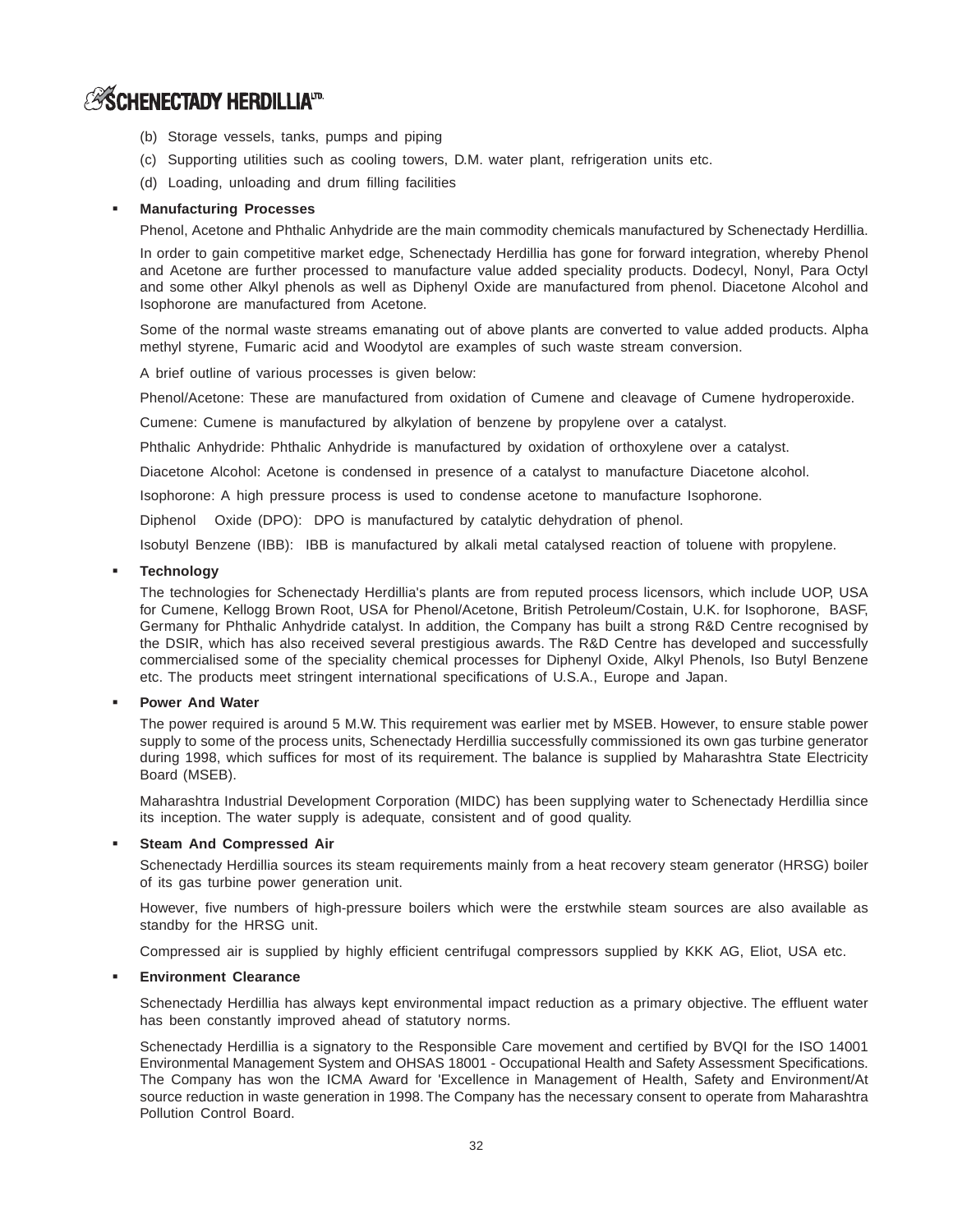# **ESCHENECTADY HERDILLIAID**

# **B. RASAL UNIT**

# **Plant and Machinery**

The plant located at Rasal is a speciality Alkyl Phenol manufacturing unit. Presently, Rasal Unit manufactures Para Nonyl Phenol, Para Dodecyl Phenol and Para Tertiary Octyl Phenol. A project for producing other Butyl Phenols is in progress.

The plants are automatic and controlled by electronic instrumentation with computerized Distributed Control System. The machinery and equipment consists broadly of:

- (a) Various types of reactors, distillation columns and other heat and mass transfer equipment.
- (b) Storage vessels, tanks, pumps and piping.
- (c) Supporting utilities such as cooling towers, softener unit, N2 plant etc.
- (d) Loading, unloading and drum filling facilities

All the plants and processes have been certified under the ISO 9001 Quality Management System.

# **Manufacturing Processes**

Para Nonyl Phenol, Para Dodecyl Phenol and Para Tertiary Octyl Phenol are the main speciality chemicals manufactured in Rasal. In order to gain competitive market edge, Rasal Unit has gone for backward integration whereby Phenol is manufactured in Navi Mumbai.

A brief outline of various processes is given below:

Para Nonyl Phenol/Para Dodecyl Phenol: These are manufactured from Phenol, Propylene Trimer and Tetramer respectively.

Para Tertiary Octyl Phenol: This is manufactured from Phenol and DIB.

Butyl Phenols are manufactured from Phenol and Isobutylene / C4.

All the Alkyl phenols are produced by catalytic alkylation of phenol with the respective olefin. All the above processes involve several stages of refining and other separation processes to manufacture high purity products.

# **Technology**

The technologies for Rasal's plants are from SII. The R&D Centre located at Navi Mumbai Unit is involved in the development of new products and processes relating to Rasal Unit.

# **Power and Water**

The power required is around 800 KVA. This 800 KVA requirement is met by Maharashtra State Electricity Board (MSEB). However, to ensure stable power supply to the process unit Diesel Generating Sets have been put up.

Irrigation Department of Maharashtra is supplying adequate, consistent and good quality water to the Unit.

### **Steam and Compressed Air**

Rasal Unit sources its steam requirements mainly from a boiler unit (SM-80). Compressed air is supplied by reciprocating compressors supplied by Ingersoll Rand and Kirloskar.

# **Environment Clearance**

Rasal Unit has kept environmental impact reduction as a primary objective. The quality of effluent water is below the maximum limits set by statutory agencies. Further, it is a signatory to the Responsible Care movement and certified by BVQI for the ISO 14001 -Environmental Management Systems. This manufacturing site was earlier certified by M/s DNV for ISO 9001, ISO 14001 and OHSAS 18001 systems. Process of integrating their certification with our Navi Mumbai unit for ISO 14001 through a common certifying agency, i.e., BVQI has been completed. The process of integrating its certification of ISO 9001 and OHSAS 18001 on the same lines is in progress.

The Rasal Unit has won the SIGI President's Award for 'Excellence in Management of Health, Safety and Environment' for last 3 years. The Unit has the necessary consent to operate from Maharashtra Pollution Control Board.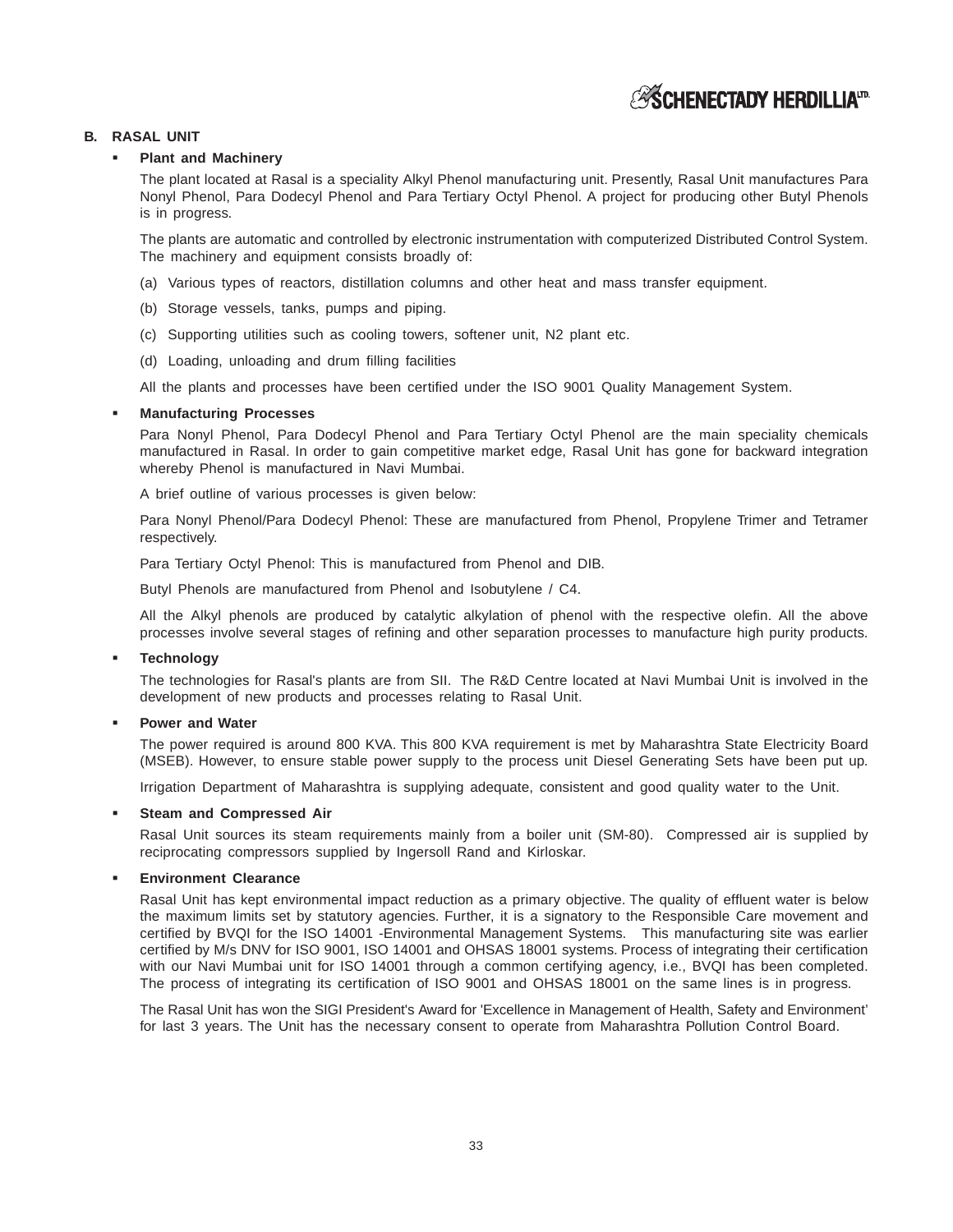# **ESCHENECTADY HERDILLIAID**

# **C. LOTE UNIT**

# **Plant and Machinery**

Lote Unit comprises typically of multipurpose batch type SS reactors. These have been specially designed for manufacture of synthetic resins and related specialty chemicals and their formulations.

The larger units are automatic and controlled by electronic instrumentation with computerized Distributed Control Systems. The machinery and equipment consists broadly of:

- (a) SS reactors with overhead columns, condensers and other heat and mass transfer equipment,
- (b) Storage vessels, tanks, pumps and piping,
- (c) Supporting utilities such as cooling towers, thermic fluid heater, steam boilers, refrigeration units, nitrogen plant tc.,
- (d) Loading, unloading and drum filling facilities, and
- (e) Sandvik make state of the art belt flaker cum Pastillator and a floor pan for solid products.

# **Manufacturing Processes**

Currently the facility manufactures mainly high performance Phenol and Alkyl Phenols - Formaldehyde resins of Novolac and Resole types for tire, adhesive, electronics and other specialty applications.

# **Technology**

Technology for these resins is obtained from world wide network of SII and its group companies and consists of the latest state of the art processes and equipments comparable to the best available.

# **Power and Water**

The power requirement is met by Maharashtra State Electricity Board (MSEB). However, to ensure stand-by power supply incase of MSEB power failure, the site has a diesel generating set of its own. Water is supplied to the unit by Maharashtra Industrial Development Corporation (MIDC) and is of good quality.

# **Steam and Compressed Air**

Steam requirements of the unit are met by a couple of non-IBR boilers of Thermax make. High Temperature reactions are carried out by using Thermic Fluid heater also supplied by Thermax.

Compressed air is supplied by highly efficient centrifugal compressor supplied by CP Tools & Co.

# o **Environment Clearance**

The Lote Unit has had a strong Environment Health and Safety initiative right from its inception. The effluent water has been constantly monitored and maintained well within statutory norms. The unit has not had any major Accident / Incident over last 15 years of its existence.

The unit is certified for ISO 14001 - Environmental Management Systems and OHSAS 18001 - Occupational Health and Safety Assessment Specifications. The Unit was earlier certified by TUV for the ISO 9001-2000 and ISO 14001. Process of integrating their certification with Navi Mumbai unit for ISO 14001 and OHSAS 18001 through a common certifying agency i.e., BVQI has been completed. The process of integrating its certification of ISO 9001 on the same lines is in progress. The Unit has the necessary consent to operate from Maharashtra Pollution Control Board.

# o **Raw Materials**

The main raw materials of the Company are Propylene, Benzene, Cumene and Orthoxylene etc. The Company has maintained an excellent relationship with its suppliers in India and overseas. The availability of the material is adequate at competitive prices. As regards local sourcing, the Company has supply contracts with the major refineries /suppliers in the country. The requisite material is available at the prevailing market prices in the country based on landed price parity.

# o **Manpower**

Company's manpower consists of Covenanted Management Staff and Non Covenanted Staff. The number of levels in the organisation for Management Cadre is only five, which is relatively flat structure compared to other organisations of the same size. The span of control is large in Schenectady Herdillia mainly because of chemical process plant with all continuous operations. Also, with higher automation in new plant, the span of control has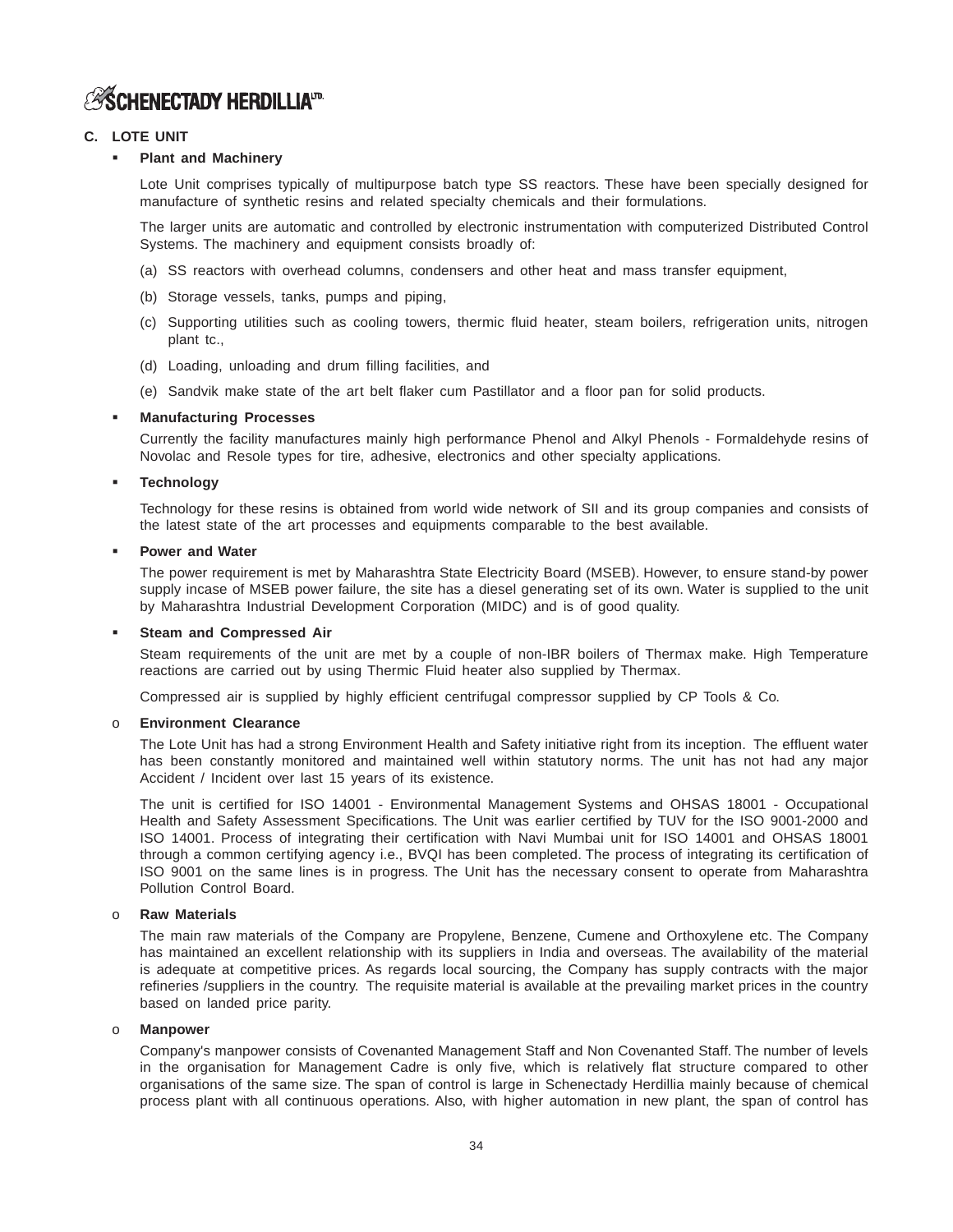increased. For managerial staff, training needs are identified through the appraisal system. As on September 30, 2004 the total number of employees were 642.

# o **Market and Marketing Arrangement**

The Company manufactures organic chemicals, which are mainly industrial raw materials. These products are used by various industries as building blocks for the Value Added Compounds.

The Company's product line is broadly divided into the categories of Commodity Chemicals and Speciality Chemicals. Commodity Chemicals are chemicals which have multiple applications and are sold in large quantities, while Speciality Chemicals can be used for a limited number of end uses and are required in much smaller quantities. The details of end uses, competition as well as various capacities are narrated as follows:

o Phenol: Phenol is one of the basic chemicals used for manufacturing Phenol Formaldehyde Resins which are used in Foundries, Decorative and Industrial Laminates and many other Resin Applications.

Phenol is also used in the production of agro chemicals such as Meta Phenoxy, Benzyldehyde and 24 Dichloro Phenol.

Phenol finds applications in manufacture of bulk drugs such as Aspirin also Phenol is also used in manufacture of Diphenyl Oxide and Alkyl Phenol such as Nonyl Phenol, Dodecyl Phenol, Para Tertiary Butyl Phenol, Para Tertiary Octyl Phenol.

Total production capacity in the country is 87,200 TPA and Schenectady Herdillia is the second largest producer of Phenol in India. In 2003-04, Phenol demand increased by 5-6 percent owing to the increase in the demand from the phenolic resin segment. (Source: CRIS INFAC)

The customer base comprises decorative and industrial laminate producers, major Agro Chemical Industries and Aspirin / Salicylate manufacturers.

o Acetone: Acetone is an important solvent due to its cost effectiveness over other solvents and specific properties, which make it ideally suitable for applications in solvent combination for thinners used in coating applications.

Acetone is an important solvent for pharmaceutical industry and has no substitute in the process of solvent extraction. Acetone is also used for producing Methyl Methacrylate and Diacetone Alcohol and various rubber chemicals where the same is used as a major raw material. Acetone also finds application with various Ordinance factories.

In 2003-04, the demand for acetone increased by only 3 percent, owing to the low demand from the pharmaceutical sector, which accounts for 25 percent of the acetone consumption. (Source: CRIS INFAC)

The major users comprise Pharmaceutical industry, coating industry, Ordnance Factories and Rubber Chemical producers.

- Diacetone Alcohol: Schenectady Herdillia is the only producer of Diacetone Alcohol in the country. The current demand in the domestic market is in the tune of 4000 MT per annum, which is being met, to the satisfaction of the customer. Diacetone Alcohol is an important solvent in the coating industry due to its major properties that help in gloss retention and achieving ideal drying time. Diacetone Alcohol is the preferred solvent in manufacture of coatings based on epoxy and polytoluene. Diacetone Alcohol is also being exported to various countries in South East Asia and Australia.
- o Phthalic Anhydride: Phthalic Anhydride (PAN) is used in production of plasticizers such as Dibutyl Phthalate, Dioctyl Phthalate that are used in polymer processing. PAN also forms the backbone of Alkyd Resins used widely in production of paints. The customer base comprises major plasticizsers producers, paint industries, dyes and dyestuff producers.

In 2003-04, domestic demand for PAN increased by 4-5 per cent with the rise in consumption in the paints and pigments segment (Source: CRIS INFAC)

Nonyl Phenol: Nonyl Phenol is a value added product produced from Phenol and is currently one of the major products exported by Schenectady Herdillia. Nonyl Phenol is used to manufacture Nonyl Phenol Ethoxylates, which in turn find application as surfactants used in Agro Chemicals, Paint and Detergent Industry. Schenectady Herdillia is the only consistent producer of Nonyl Phenol in the country today and caters to the requirements of all Ethoxylaters.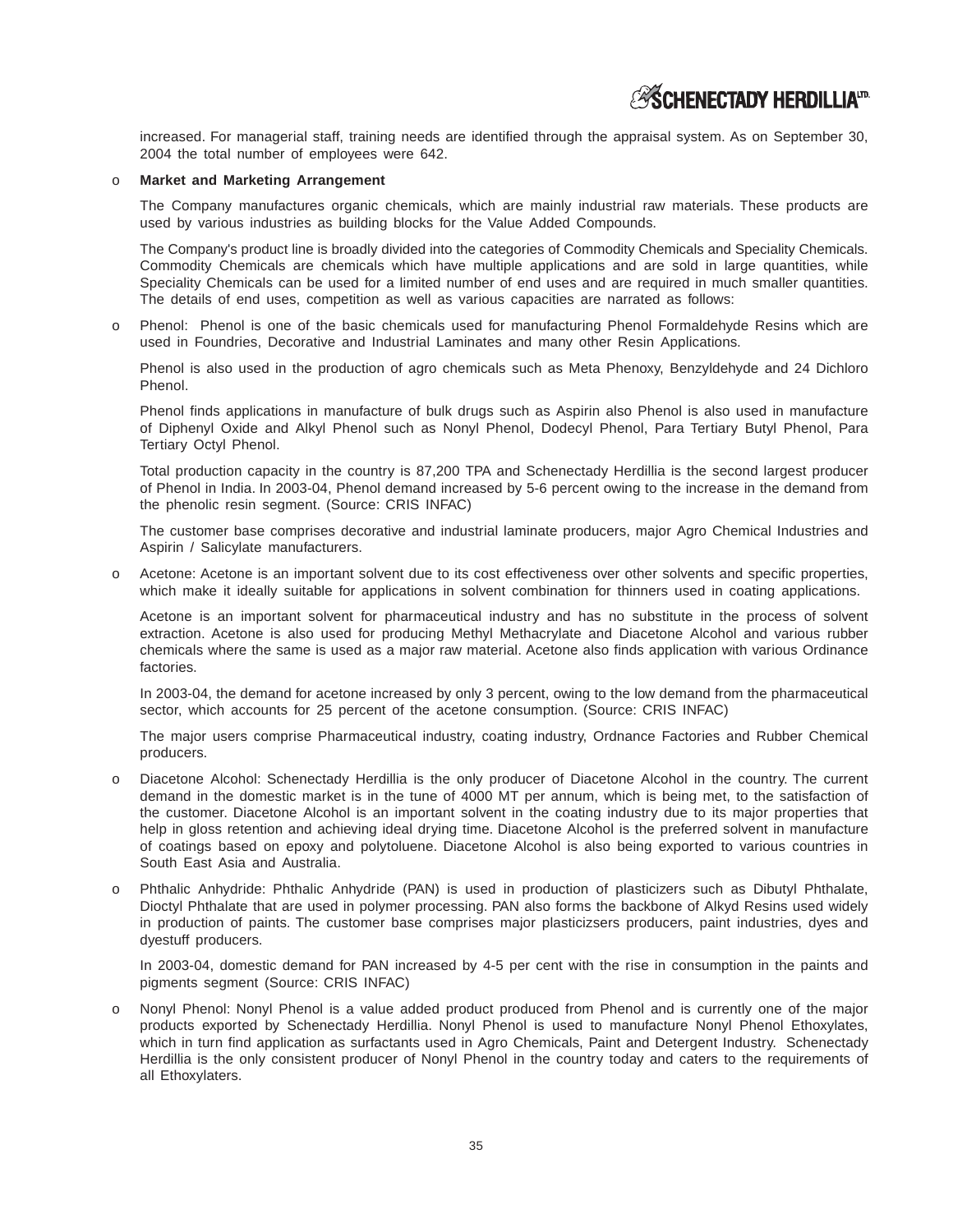Dodecyl Phenol: Dodecyl Phenol is also value addition to Nonyl Phenol. Dodecyl Phenol is used as a raw material for producing Lube Oil Additives and the major domestic users depend exclusively on Schenectady Herdillia for this product.

Both Nonyl Phenol and Dodecyl Phenol also form a limited but important part of resins uses in printing ink industry and this application is likely to have major growth in the next few years.

- o Isophorone: Schenectady Herdillia produces approximately 3000 MT per annum of Isophorone. This is a value addition to Acetone and finds application in printing inks, can coatings and is also raw material for Xylynols and Perfumery Compounds. Presently, 80% of the production is exported and the domestic market potential is likely to grow at the rate of more than 30% p.a. in future from the current base of 350 MT per annum.
- Other products: Apart from these products which form the bulk business, Schenectady Herdillia produces Speciality Chemicals like Diphenyl Oxide which are used in producing Heat Transfer Media. Schenectady Herdillia has a strategic alliance for producing Heat Transfer Media for a major multi- national who market the product in domestic as well as international market.

Schenectady Herdillia also produces Alpha Methyl Styrene, Acetophenone, Hexylene Glycol and Fumaric Acid. These products though low in volume are important from the point of view that the same consume the waste streams produce during the manufacturing process and added value. Schenectady Herdillia has major plans to expand the Alkyl Phenol capacity and to produce solid Alkyl Phenols like PTBP, PTOP. Further, Schenectady Herdillia has also plans to produce 2,4 DTBP, 2,6 DTBP and OTBP which are value additions to Phenol and find applications in Perfumery Chemicals, Resins and Anti Oxidants.

Schenectady Herdillia markets the products directly to the end users to an extent of 60% of the business. The rest of the business are done through a well-knit network of distributors (numbering 5)/ dealers/consignment agents through out India and supported by well-trained and qualified marketing staff. The emphasizes is on actual users contact and the business through distributors is also done necessarily to the actual users segment for most of the products.

# **TECHNOLOGICAL COLLABORATIONS**

Agreement dated February 06, 1997 between Schenectady Herdillia (erstwhile Herdillia Chemicals) and M W Kellogg Technology Company for Advanced Cleavage Technology for the cleavage of Cumene Hydroperoxide to Phenol & Acetone. Salient terms of the agreement are as follows:

- M. W. Kellogg had granted Schenectady Herdillia the right and license to use its technical information to design, engineer and construct the Revamped Unit and the right to practice the Advanced Cleavage Technology in the Revamped Unit, including the right to make and have made for use in operations so licensed for the cleavage of cumene hydroperoxide (CHP) to phenol and acetone and associated reactions including conversion of dimethylbenzyl alcohol (DMBA) to alpha-methylstyrene (AMS) via dicumylhydroperoxide;
- M. W. Kellogg had guaranteed, under this Agreement, performance of the Revamped Unit;
- The confidentiality of this Agreement would be maintained for a period of fifteen (15) years from the Effective Date of this Agreement.

# **RESEARCH AND DEVELOPMENT**

Research & development is being carried out for new products in which customers show active interest and which appear to have profitability potential. The commercial Development Group of the parent company, Schenectady International Inc. is in continued interaction with prospective customers to know their needs.

Several of the existing products of the Company are manufactured based on the technologies developed by R&D in the past. These are being upgraded from time to time. A cost effective, safe, environmentally friendly technology package for a speciality product was developed by R&D during the last year. The technology package is being evaluated for scale up, market seeding etc. with a view to commercialising the technology.

# **EXPORTS**

The Company's export mainly consists of speciality chemicals. The main products of export are Isophorone, Diacetone Alcohol, Diphenyl Oxide, Heat Transfer Media and Alkyl Phenols. The Company's products have been accepted world over for its quality and service. The Company has established distributors/agents/traders in various countries where the Company's products are exported. Currently, the Company exports products to several destinations, including South East Asia, the Far East, the USA, Western Europe, Australia, the Middle East and South Africa. The Company already has the status of a recognized Export House. In addition, some exports are routed through a third party as part of a strategic alliance.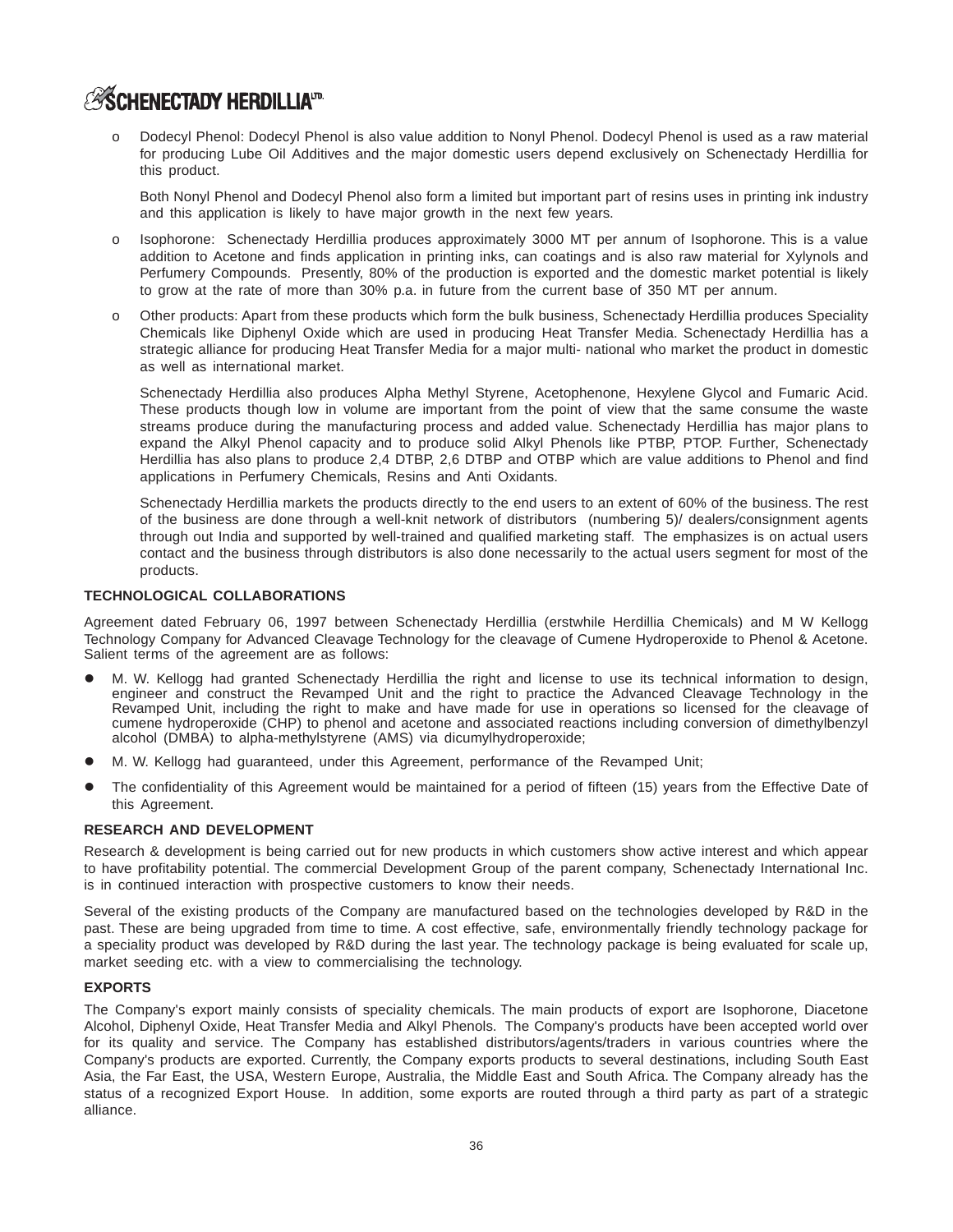

# **INSTALLED CAPACITIES & CAPACITY UITLISATION DURING LAST 3 YEARS**

|                                         |                                                  |                                              |                                       |                                                    |                                             |                              |                   | (Units: MT)                               |
|-----------------------------------------|--------------------------------------------------|----------------------------------------------|---------------------------------------|----------------------------------------------------|---------------------------------------------|------------------------------|-------------------|-------------------------------------------|
| <b>Product</b>                          | <b>Installed</b><br><b>Capacity</b><br>Dec 03/02 | <b>Year Ended</b><br><b>December</b><br>2003 |                                       | <b>Period Ended</b><br>December 2002<br>(9 months) |                                             |                              | <b>March 2002</b> |                                           |
|                                         |                                                  | <b>Production</b>                            | Capacity<br><b>Utilization</b><br>(%) | Production                                         | Capacity<br><b>Utilization</b><br>$(\%)(*)$ | <b>Installed</b><br>Capacity | Production        | Capacity<br><b>Utilization</b><br>$(\% )$ |
| Phenol                                  | 34200                                            | 34676                                        | 101                                   | 25585                                              | 100                                         | 34200                        | 32397             | 95                                        |
| Acetone                                 | 20860                                            | 21127                                        | 101                                   | 15497                                              | 99                                          | 20860                        | 19955             | 96                                        |
| Diacetone Alcohol                       | 9000/7200                                        | 8204                                         | 91                                    | 5561                                               | 103                                         | 7200                         | 7437              | 103                                       |
| PthalicAnhydride                        | 11000/10000                                      | 5778                                         | 53                                    | 6282                                               | 84                                          | 10000                        | 8716              | 87                                        |
| Phthalates                              | 8500                                             |                                              |                                       |                                                    |                                             | 8500                         |                   |                                           |
| Cumene                                  | 29800                                            | 30188                                        | 101                                   | 24355                                              | 109                                         | 29800                        | 29560             | 99                                        |
| AlphaMethylStyrene                      | 900                                              | 483                                          | 54                                    | 460                                                | 68                                          | 900                          | 493               | 55                                        |
| <b>Fumaric Acid</b>                     | 570                                              | 142                                          | 25                                    | 89                                                 | 21                                          | 570                          | 160               | 28                                        |
| <b>Capacitor Fluids</b>                 | 2000                                             |                                              |                                       |                                                    |                                             | 2000                         |                   |                                           |
| Dodecyl & Other<br><b>Alkyl Phenols</b> | 21100                                            | 14129                                        | 67                                    | 4774                                               | 30                                          | 9100                         | 6402              | 70                                        |
| Iso-ButylBenzene                        | 3500                                             | 1553                                         | 44                                    | 1553                                               | 59                                          | 3500                         | 1249              | 36                                        |
| Diphenyl Oxide                          | 3000                                             | 1342                                         | 45                                    | 1171                                               | 52                                          | 3000                         | 1372              | 46                                        |
| Cumyl Phenol                            | 1000                                             |                                              |                                       |                                                    |                                             | 1000                         |                   |                                           |
| <b>Heat Transfer Media</b>              | 3000                                             | 857                                          | 29                                    | 444                                                | 20                                          | 3000                         | 530               | 18                                        |
| Isophorone                              | 3500                                             | 2801                                         | 80                                    | 2083                                               | 79                                          | 2500                         | 2175              | 87                                        |
| <b>Performance Resins</b>               | 2000                                             | 250**                                        | 13                                    |                                                    |                                             |                              |                   |                                           |

\* On annualised basis.

\*\* Business acquired w.e.f August 13, 2003

### **Future outlook**

The products manufactured by Schenectady Herdillia Limited are divided into two categories - Commodity Chemicals and Speciality Chemicals.

The Commodity Chemicals manufactured by the Company are Phenol, Acetone and Phthalic Anhydride. The Company has consistently marketed the entire production of these products in India. The demand for these products in the country has shown an upward trend and it is expected to grow at an average rate of 7-8%. However, large scale of imports of Company's finished products by traders and the volatility in crude oil prices may impact the prices of finished products as well as raw materials.

The Speciality Chemicals manufactured by the Company are largely exported. The Company is making concerted effort to improve its market share in the South East Asian countries.

# **Operating Environment**

The Company is marketing Commodity Chemicals like Phenol and Acetone inspite of which India is a net importer. However, the consistent reduction in Customs Duty has put acute pressure from international suppliers. As regards the raw material availability, Propylene cannot be imported in the country for want of commercial chemical terminals. The Company manages to source its raw materials from the domestic refineries in the country. As regards the speciality chemicals, the Company has a stronger production base and is, therefore, in a position to compete internationally in the South East Asian region.

### **Business Strategy**

As regards the Commodity Chemicals, the Company has been pursuing cost reduction exercises to keep its competitiveness against the international suppliers. The cost reduction programmes include financial restructuring, energy conservation, value engineering and technology up gradation. As regards the speciality chemicals, including Alkyl Phenols,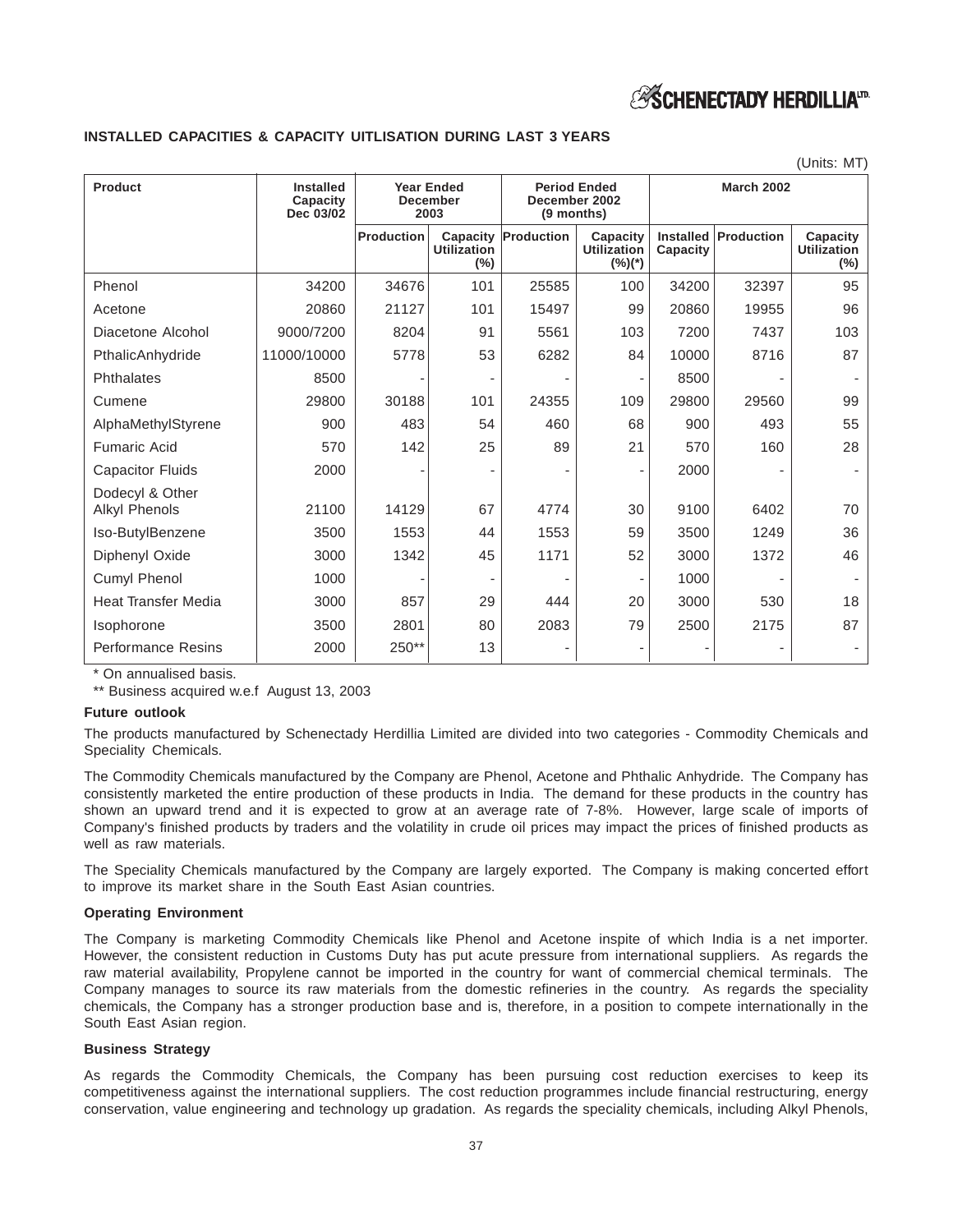the Company has proceeded with higher production rates so as to bring down costs and concurrently capture larger market share in the export market. The R&D activities of the Company have been realigned in line with the SIIs global R&D activities and the Company proposes to commercialise some of the products developed in the lab. The Company proposes to have more versatility in its plants so as to capture markets for those products where there is potential demand growth.

Development work on several high-value products with good potential in domestic and international markets will be pursued. The R&D Centre has plans to commercialise some of the products developed so far through better use of existing assets and as new projects.

# **SWOT Analysis**

|           | <b>Strength</b>                                                                                                            | Weakness                                                                                                |
|-----------|----------------------------------------------------------------------------------------------------------------------------|---------------------------------------------------------------------------------------------------------|
|           | Company is a well established reliable<br>manufacturer of organic chemicals                                                | The Company has a site which is old and needs<br>regular maintenance                                    |
|           | It is a part an American multinational group with<br>presence in 14 countries.                                             | The Company has a large debt to service                                                                 |
|           | It is a multi locational company with operation<br>at 3 sites                                                              |                                                                                                         |
| $\bullet$ | It has received ISO 14001 certification apart<br>from being a signatory to the Responsible<br>Care <sup>®</sup> programme. |                                                                                                         |
|           | The Company is a recognized Export House                                                                                   |                                                                                                         |
|           | The Company has a strong R & D center,<br>which caters to the Global requirement.                                          |                                                                                                         |
|           | <b>Opportunity</b>                                                                                                         | <b>Threat</b>                                                                                           |
|           | It can cater to the growing South East Asian<br>market for specialties.                                                    | The protective tariff would be reduced and international<br>$\bullet$<br>competition would become acute |

# **Financial performance (Adjusted) of Schenectady Herdillia for the last five years**

| (Rupees in lakhs) |  |
|-------------------|--|
|                   |  |

| Year ended                         | March         | March         | March         | <b>Dec</b> | <b>Dec</b>    | June       |  |  |  |
|------------------------------------|---------------|---------------|---------------|------------|---------------|------------|--|--|--|
|                                    | 31, 2000      | 31, 2001      | 31, 2002      | 31, 2002   | 31, 2003      | 30, 2004   |  |  |  |
|                                    | $(12$ months) | $(12$ months) | $(12$ months) | (9 months) | $(12$ months) | (6 months) |  |  |  |
| Sales                              |               |               |               |            |               |            |  |  |  |
| Manufactured                       | 22,997.14     | 27,041.46     | 26,192.89     | 22,564.81  | 37,504.03     | 22,255.30  |  |  |  |
| Traded                             | 24.50         |               | 96.51         | 475.43     | 387.34        | 100.48     |  |  |  |
| Net Profit after tax & adjustments | 1,017.33      | $**$ (171.97) | 493.98        | 1,091.42   | 1,791.40      | 334.81     |  |  |  |
| <b>Equity Share Capital</b>        | 1,102.50      | 1,102.50      | 2,302.50      | 2,417.50   | 2,417.50      | 2,417.50   |  |  |  |
| Reserves                           | 1,425.94      | 1,174.47      | (265.37)      | 1,128.11   | 2,906.98      | 3,236.03   |  |  |  |
| Dividend per equity share (Rs.)    | 2.10          | 0.50          |               |            |               |            |  |  |  |
| EPS (Rs.)                          | 10.48         | (1.56)        | 4.47          | 4.73       | 7.41          | $*1.38$    |  |  |  |
| Book Value (Rs.)                   | 17.64         | 13.42         | 17.37         | 14.89      | 21.63         | *23.02     |  |  |  |

\* EPS and Book Value for the period 1-1-04 to 30-6-04 have not been annualised

\*\* The loss for the year ended March 2001 was consequent upon disinvestment of equity holdings in Herdillia Oxides, Herdillia Unimers and Herdillia Polymers Limited (the then group companies).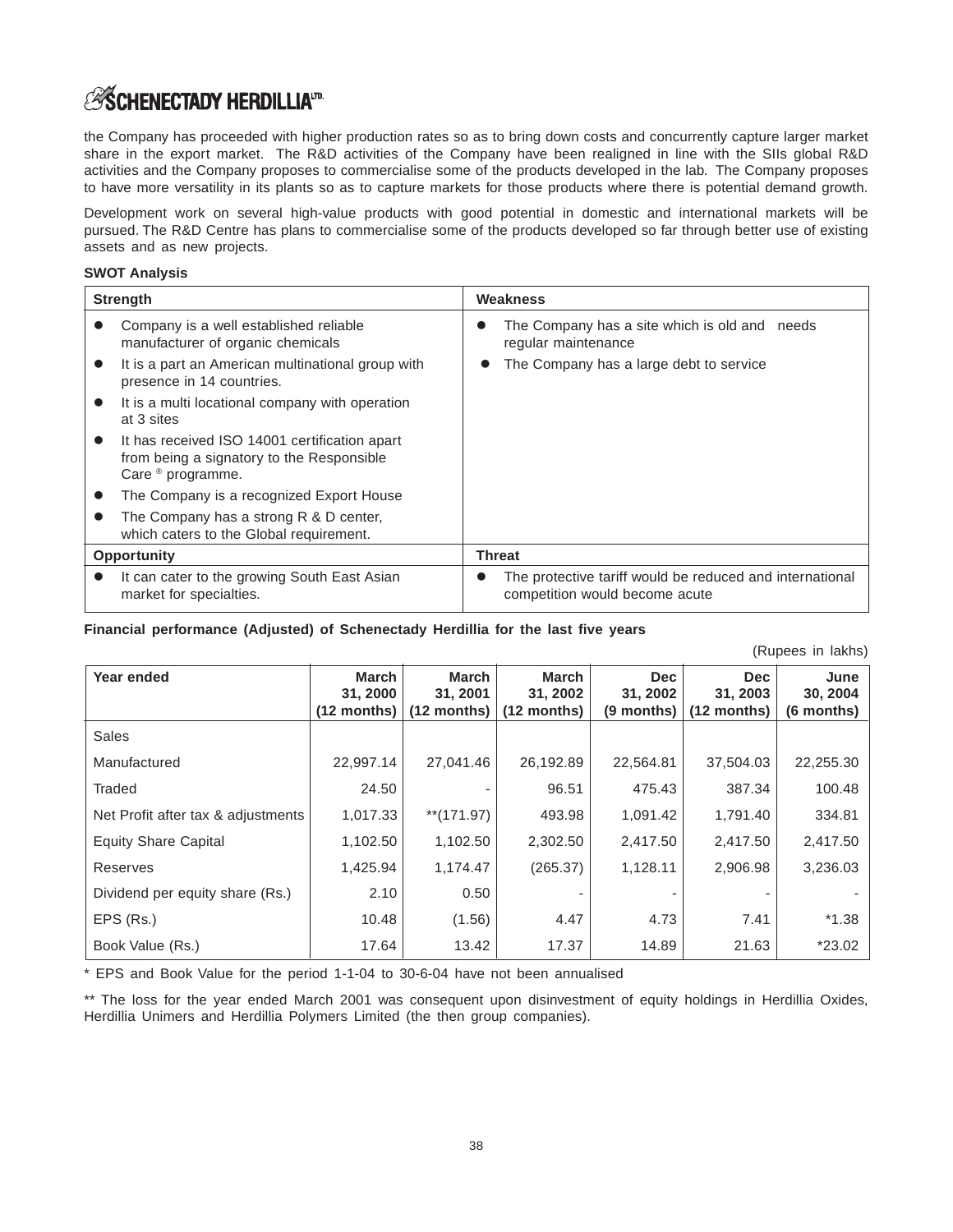# **SUBSIDIARY COMPANY**

Herdillia Investments Limited (HIL)

# **Board of Directors**

Mr. R.M. Pandia

Mr. R.S. Nileshwar

Mr. P.P. Roy

Mr. G.C. Vasudeo

# Date of Incorporation: February 06, 1987

# **Nature of activities:**

Herdillia Investments Limited, subsidiary company, is registered with the Reserve Bank of India as a Non Banking Finance Company vide their certificate No. 13.01197 dated February 26, 1999, under the NBFC Guidelines issued by RBI.

HIL was incorporated to carry on the business of an Investment Company and to undertake and transact all kinds of financial business and for that purpose to lend and to invest money in any form or manner and to buy, sell, deal in shares, debentures, bonds or stocks or any other securities of Unit Trust or securities issued by the government, Public or local authority, company or Corporation whether in India or elsewhere.

Shareholding pattern as on September 30, 2004

|                       | No of shares | <b>Face Value</b> | $\frac{0}{0}$ |
|-----------------------|--------------|-------------------|---------------|
| Individuals           | 60           | $10/-$            | 0.01          |
| Schenectady Herdillia | 70,01,010    | $10/-$            | 99.99         |

# **Financial performance of HIL**

The financial highlights for the year ended March 31, 2002, period ended December 31, 2002, and year ended December 31, 2003 are as follows:

| <b>Particulars</b>                        | <b>Year Ended</b><br><b>March 2002</b> | <b>Period Ended</b><br>(9 months)<br>December 2002 | <b>Year Ended</b><br><b>December</b><br>2003 |  |  |  |  |  |
|-------------------------------------------|----------------------------------------|----------------------------------------------------|----------------------------------------------|--|--|--|--|--|
| Income                                    | 10.43                                  | 10.86                                              | 20.37                                        |  |  |  |  |  |
| <b>PBIDT</b>                              | (572.40)                               | 10.60                                              | 19.89                                        |  |  |  |  |  |
| Interest                                  |                                        |                                                    |                                              |  |  |  |  |  |
| Depreciation                              |                                        |                                                    |                                              |  |  |  |  |  |
| Profit before tax                         | (572.40)                               | 10.60                                              | 19.89                                        |  |  |  |  |  |
| Provision for taxation                    | 3.53                                   | 3.93                                               | 6.70                                         |  |  |  |  |  |
| Profit after tax                          | $*(575.93)$                            | 6.60                                               | 13.20                                        |  |  |  |  |  |
| <b>Equity Capital</b>                     | 700.10                                 | 700.10                                             | 700.10                                       |  |  |  |  |  |
| Reserves (excluding revaluation reserves) |                                        |                                                    | 3.97                                         |  |  |  |  |  |
| Misc. Exp. / P&L debit balance            | 575.66                                 | 568.99                                             | 559.80                                       |  |  |  |  |  |
| Net worth                                 | 124.45                                 | 131.11                                             | 144.27                                       |  |  |  |  |  |
| Earnings per share (EPS)(Rs.)             | (8.226)                                | 0.094                                              | 0.188                                        |  |  |  |  |  |
| Dividend (%)                              |                                        |                                                    |                                              |  |  |  |  |  |
| Book value                                | 1.78                                   | 1.87                                               | 2.06                                         |  |  |  |  |  |

\* In the year 2002, loss of Rs. 579.63 was incurred on account of disinvestment of equity holdings in Herdillia Oxide & Electronic Limited and Herdillia Unimers Limited, the then group companies.

(Rupees in Lakhs)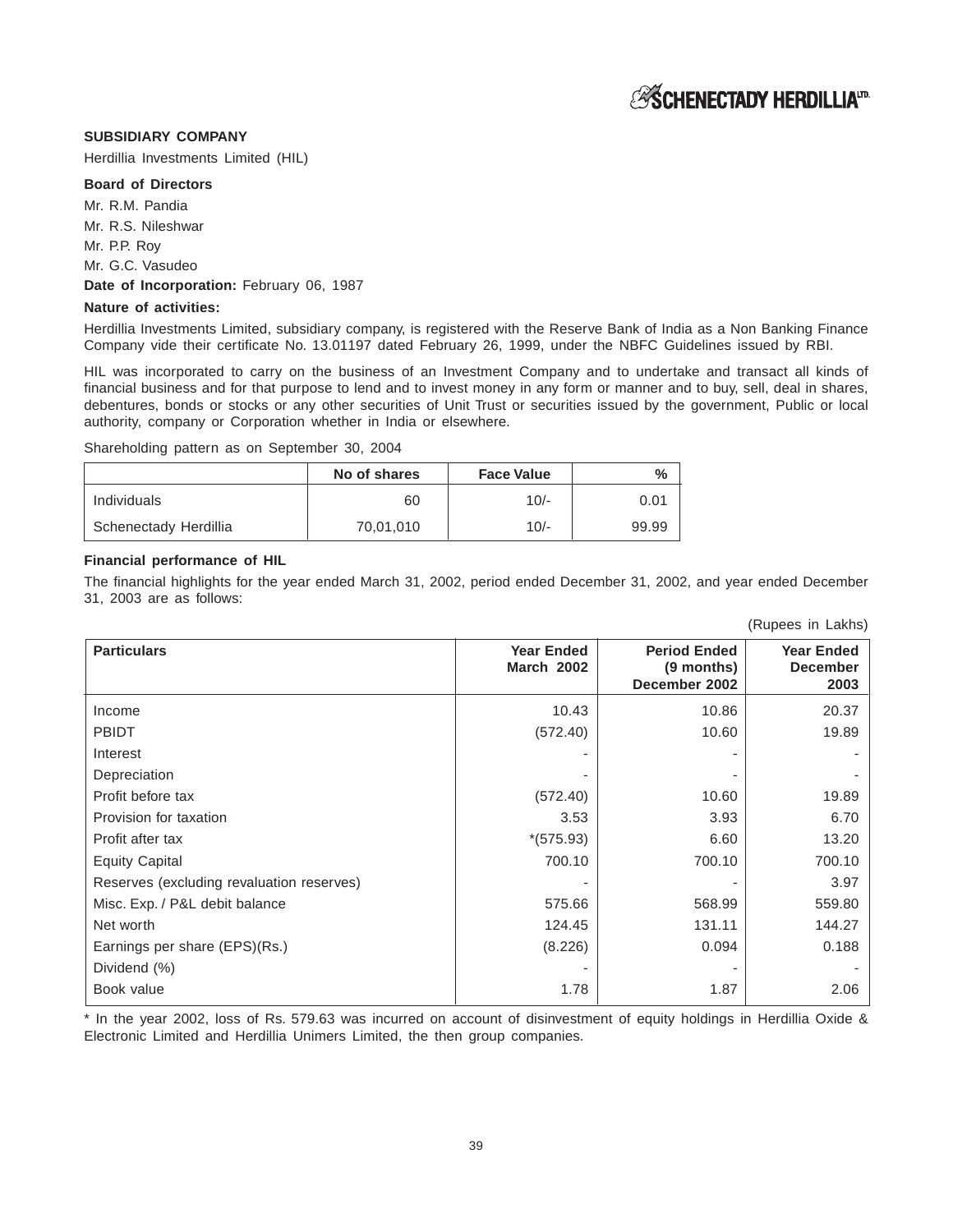# **PROMOTERS**

# **Background of Promoter Company**

**Ultimate Parent:** Schenectady International Inc., USA, (SII), (www.siigroup.com), is a global producer and marketer of alkyl phenols, electronic chemicals, and phenolic resins. After nearly 100 years in business, SII has 21 operations in 14 countries in every major market around the globe. Its four operating divisions, the Chemical, Electronic Speciality Chemicals, Performance Resins and the Speciality Coatings Division supply diverse products to global markets and share a companywide commitment to provide technologically superior, high-quality products to the customers.

**Promoter Company:** In order to make and retain its investments in India, SII floated a wholly owned Indian subsidiary company in the name of Schenectady (India) Holdings Private Limited (SIHPL) during January 1998 after obtaining relevant approvals of the GoI. In line with the said approval, SII took controlling interest in Schenectady Herdillia during January 2002 through SIHPL.

SIHPL is a Non-Banking Financial Company incorporated on January 21, 1998, engaged in the business of investments in financial instruments. The company was incorporated as a deemed public company as per the provisions of the Companies Act, 1956. Subsequently on passing of the Companies (Amendment) Act, 2000, the Company changed its status as a 'Private Limited Company' and received an amended Certificate of Incorporation from the Registrar of Companies, Maharashtra w.e.f January 12, 2001.

# **Permanent Account Number of SIHPL -** AACCS 2571 D

Schenectady (India) Holdings Private Limited is the only company in the Promoter Group in India. The entire share capital of SIHPL is held by SII and its subsidiary companies.

| Shareholding pattern of SIHPL as on September 30, 2004 is as follows: |  |  |  |  |  |  |
|-----------------------------------------------------------------------|--|--|--|--|--|--|
|                                                                       |  |  |  |  |  |  |

| Name of shareholder       | No. of shares held | % of shareholding |
|---------------------------|--------------------|-------------------|
| <b>Equity</b>             |                    |                   |
| SII                       | 1,94,20,378        | 44.74             |
| Schenectady Canada        |                    | 0.01              |
| <b>Preference</b>         |                    |                   |
| Schenectady Prattein GmbH | 2,39,84,977        | 55.26             |
| <b>Total</b>              | 4,34,05,356        | 100.00            |

# **Financial performance of SIHPL**

The financial highlights for the year ended March 31, 2002, period ended December 31, 2002, and year ended December 31, 2003 are as follows:

(Rupees in Lakhs)

| <b>Particulars</b>             | <b>Year Ended</b><br><b>March 2002</b> | <b>Period Ended</b><br>(9 months)<br>December 2002 | <b>Year Ended</b><br><b>December</b><br>2003 |
|--------------------------------|----------------------------------------|----------------------------------------------------|----------------------------------------------|
| Interest & Dividend            | 429.90                                 | 468.58                                             | 371.74                                       |
| Profit on sale of Investments  | 0.06                                   | -                                                  | 1758.81                                      |
| From other sources             | 1.74                                   | -                                                  |                                              |
| <b>Total Income</b>            | 431.70                                 | 468.58                                             | 2130.55                                      |
| <b>PBIDT</b>                   | 303.92                                 | 414.68                                             | 2,036.84                                     |
| Interest                       | 220.66                                 | 198.99                                             | 136.55                                       |
| Depreciation                   | 1.00                                   | 0.79                                               | 0.39                                         |
| Profit/(Loss) before tax       | 82.28                                  | 214.89                                             | 1,899.90                                     |
| Profit/(Loss) after tax        | 82.28                                  | 196.30                                             | 1,648.94                                     |
| <b>Equity Capital</b>          | 1,942.03                               | 1,942.03                                           | 1,942.03                                     |
| <b>Share Application Money</b> | 2,398.50                               | -                                                  |                                              |
| Preference Capital             |                                        | 2,398.50                                           | 2,398.50                                     |
| Reserve                        | 3,956.87                               | 4,088.77                                           | 5,594.68                                     |
| Net Worth                      | 5,898.90                               | 8,429.30                                           | 9,935.21                                     |
|                                |                                        |                                                    |                                              |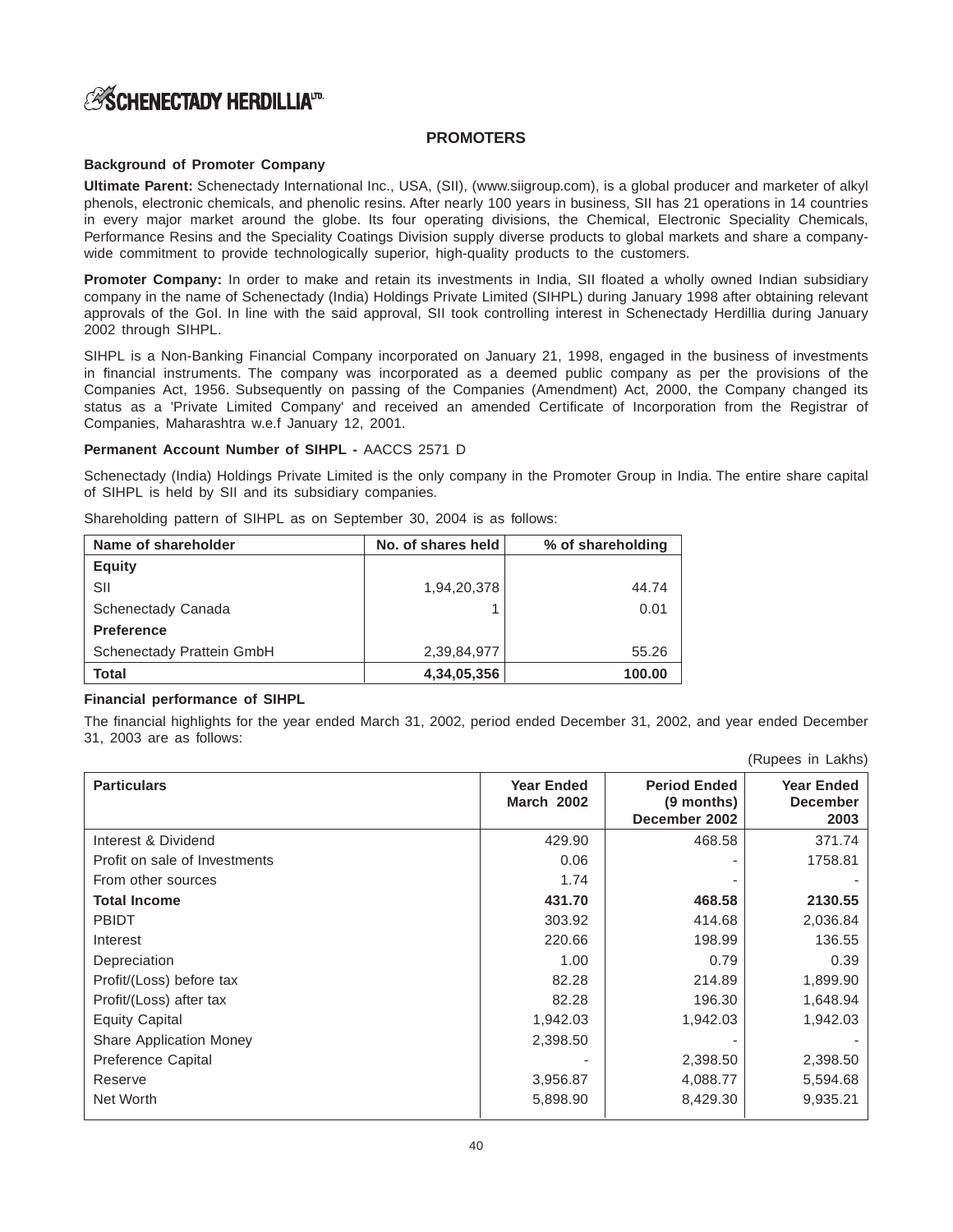

# **MANAGEMENT**

The Company is managed by Vice Chairman & Managing Director and Whole-time Director under the overall supervision, control and direction of the Board of Directors. The Managing Director looks after the day-to-day affairs of the Company with assistance from the other top Management personnel drawn from various functions.

Mr. Rajeev M. Pandia, Vice Chairman & Managing Director is a Chemical Engineer from Indian Institute of Technology (IIT), Mumbai and also has a Master's Degree in Chemical Engineering from Stanford University, California, USA and has been in the Company for last 23 years.

Mr. G.C. Vasudeo, Whole-time Director designated as Director-Finance, is a Chartered Accountant, Cost Accountant, Company Secretary and a Law graduate and has been in the Company for last 11 years.

Other members on the Board are also renowned personalities and having significant expertise in their field and have been actively contributing through their valuable advice and guidance.

#### **Board of Directors**

# **Composition of the Board:**

- o **Mr. Charles Griswold,** a graduate from the University of Illinois, at Champaign, Illinois, with a Bachelor of Science in Microbiology, began his career in the chemical industry as a salesman for BASF. In February 1976, Mr. Griswold joined SII (formerly Schenectady Chemical) as the first salesman for the newly formed Chemical Division. Since then, he has been associated with Schenectady International Inc. (SII) and is currently designated as President & Chief Operating Officer.
- o **Mr. B. V. Bhargava** is a Post Graduate in Commerce and Law Graduate from University of Mumbai. Mr. Bhargava has had a distinguished career in development banking and project finance spanning nearly three decades. He joined ICICI Limited (now ICICI Bank) in 1968 and retired in May 1996 as Vice Chairman and Managing Director.
- o **Mr. Richard Barlow** graduated from the Clarkson University in 1984 with a Bachelor of Science in Accounting & Finance and began his career with KPMG Peat Marwick in 1984. He has been associated with Schenectady International Inc. (SII), USA since 1994 and is currently designated as Vice President - Global Controller of SII.
- o **Mr. B. Chakrabarti** is a Commerce Graduate from Kolkatta University and also a Chartered Accountant. He started his career in 1974 with United India Insurance (UII) and currently he is designated as General Manager and a Member of the Corporate Management Team of UII. He is Nominee Director of General Insurance Corporation Limited.
- o **Mr. A. Malcolm MacCormick** received his Bachelor's degree in Economics from St. Lawrence University, Canton, New York in 1980. He has been associated with Schenectady International Inc. (SII), USA since 1984 and is currently designated as Director-Affiliates.
- o **Ms. Ashley Palm** graduated from the University of North Carolina at Chapel Hill, USA. with a Bachelor of Science degree in Industrial Relations. She has been associated with Schenectady International Inc. (SII), USA since 1988 and is currently designated Vice Chairman of SII.
- o **Mr. R.M. Pandia** obtained the Bachelor's degree in Chemical Engineering from Indian Institute of Technology (IIT), Mumbai and the Master's degree in the same field from Stanford University, California, U.S.A. He started his career in ICICI and handled appraisal studies related to chemical and petrochemical projects. He then managed a Greenfield project for the manufacture of Carbon Black set up in collaboration with Phillips Petroleum Company, U.S.A. His association with project management continued in NOCIL and covered petrochemicals and agrochemicals. Mr. Pandia joined Schenectady Herdillia in 1981 and is currently the Vice Chairman & Managing Director of the Company.
- o **Mr. P.N. Ghatalia** is a commerce graduate from the University of Mumbai and also a member of the Institute of Chartered Accountants of India. Mr. Ghatalia is currently Senior Partner of M/s Price Waterhouse, Chartered Accountants and has been with them for the last 37 years. He is also a member of the Acounting Standards Committee of SEBI and on the Advisory Board of various academic institutions.
- o **Mr. S.N. Talwar** is a Solicitor and Advocate and has done his Bachelor of law (L.L.B.) and Bachelor of Commerce from University of Mumbai. Mr. Talwar is a Partner of Messrs Crawford Bayley & Co., a leading firm of Solicitors, since 1976. He is legal Counsel to numerous Indian companies, multinational corporations, Indian and foreign banks and is an expert in the field of Corporate Laws.
- o **Mr. G.C. Vasudeo** is a graduate in Commerce and Law from the University of Mumbai. Further Mr. Vasudeo is also Fellow member of the Institute of Chartered Accountants of India and Institute of Company Secretaries of India and also Associate member of the Institute of Cost and Works Accountants of India. Mr. Vasudeo has been in the whole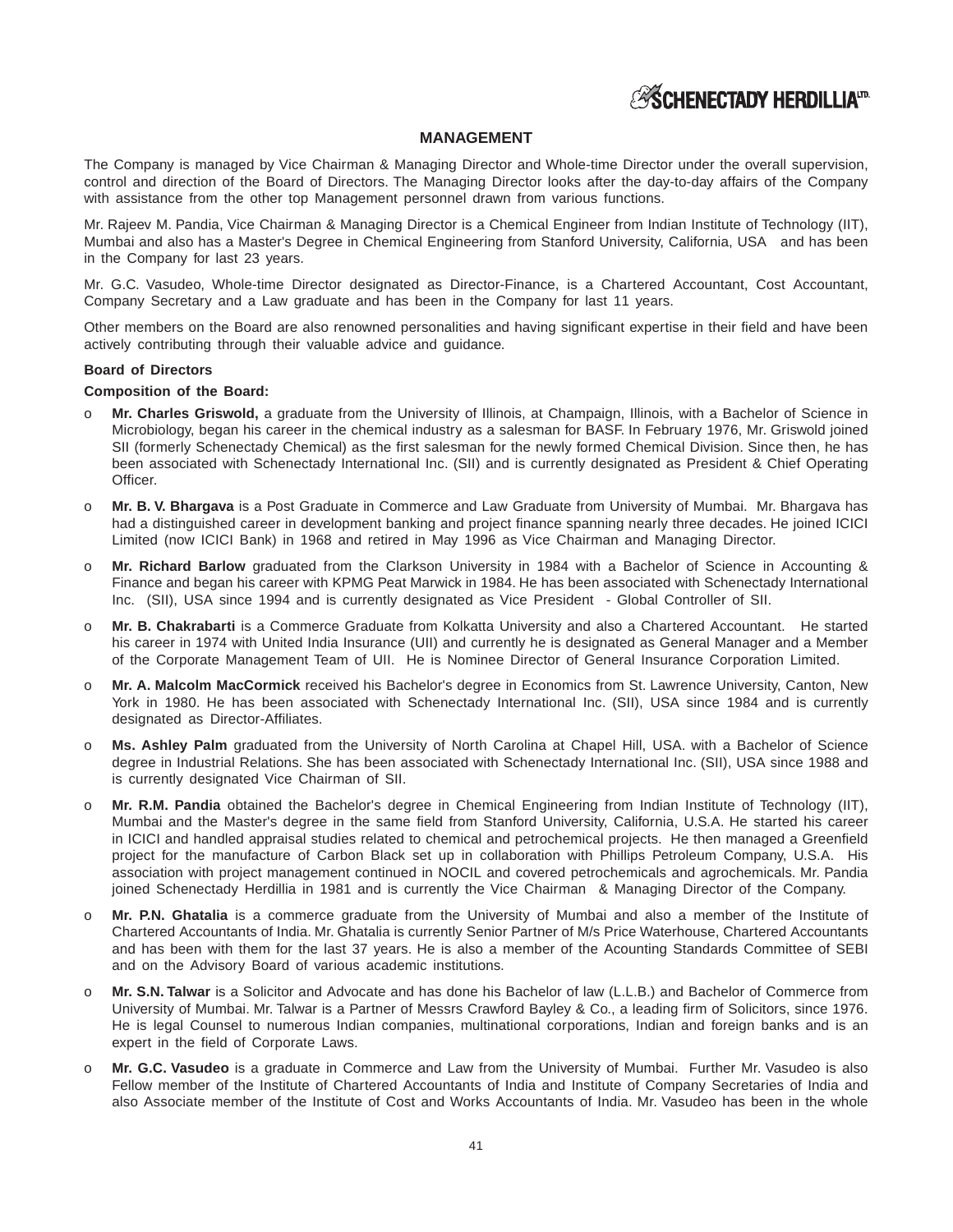# **ESCHENECTADY HERDILLIAID**

 $\Gamma$ 

time employment of the Company since June 1993 and has wide experience of over 23 years. He is in charge of Corporate Finance, Accounts, Materials Sourcing and Information Technology.

o **Ms. Heather Ward** is a graduate from Boston University in 1985. She began her career as a stockbroker at the investment banking firm Bear Stearns and Company in Boston, Massachusetts. She has been associated with Schenectady International Inc. (SII) since 1994 and is currently designated as the Corporate Secretary with responsibility for all Schenectady International Group Companies expense and capital budgets.

The Board meets with the requirements of Corporate Governance as it consists of nine Non-executive Directors out of eleven Directors as on date who account for more than 50% of the total strength of the Board.

| Sr.<br>No. | Name, Address, Qualification,<br><b>Experience, Age, Designation, Occupation</b>                                                                                                                               | <b>Particulars of Other Directorships</b>                                                                                                                                                                                                                                                                                                  |
|------------|----------------------------------------------------------------------------------------------------------------------------------------------------------------------------------------------------------------|--------------------------------------------------------------------------------------------------------------------------------------------------------------------------------------------------------------------------------------------------------------------------------------------------------------------------------------------|
| 1.         | Mr. Charles G. Griswold<br>24, Edgewood drive, Burnt Hills,<br>New York, U.S.A.-12027<br>Qualification: B.Sc. (Microbiology)<br>Experience : 28 years<br>$: 56 \text{ years}$<br>Age<br>Designation : Chairman | Schenectady Korea Limited<br>$\bullet$<br>Yuka Schenectady<br>$\bullet$<br>Schenectady International<br>Shanghai Limited<br>Schenectady Shanghai Trading Limited<br>$\bullet$<br>Schenectady Europe Limited<br>$\bullet$<br>Nisshoku Chemicals Kagaku Inc.                                                                                 |
|            | Category : Non-Executive<br>Occupation : Company Executive                                                                                                                                                     |                                                                                                                                                                                                                                                                                                                                            |
| 2.         | Mr. B. V. Bhargava<br>1201, Gulmohar Apartments,<br>Ceaser Road (Near Filmalaya Studio),<br>Amboli, Andheri West,<br>Mumbai 400058                                                                             | Raymond Limited<br>$\bullet$<br>The Credit Rating Information Services of India Ltd.<br>$\bullet$<br>Cosmo Films Limited<br>$\bullet$<br>Supreme Industries Limited<br>$\bullet$<br><b>Grasim Industries Limited</b><br>$\bullet$<br>J.K. Corporation Limited<br>$\bullet$<br>ICICI Lombard General Insurance Company Limited<br>$\bullet$ |
|            | Qualification: M.Com<br>Experience : 36 years<br>$.68$ years<br>Age                                                                                                                                            | National Commodity and Derivative Exchange Limited<br>$\bullet$<br><b>Excel Crop Care Limited</b>                                                                                                                                                                                                                                          |
|            | Designation : Director<br>Category : Independent, Non-Executive<br>Occupation : Retired                                                                                                                        |                                                                                                                                                                                                                                                                                                                                            |
| 3.         | <b>Mr. Richard Barlow</b><br>Devoe Drive, Cliffton Park,<br>New York, U.S.A. - 12065                                                                                                                           | Schenectady International Inc.<br>$\bullet$<br>Schenectady Europe Limited<br>Schenectady Crios S.A.                                                                                                                                                                                                                                        |
|            | Qualification: B.Sc. (Accounting & Finance)<br>Experience : 20 years<br>Age<br>$: 41$ years                                                                                                                    |                                                                                                                                                                                                                                                                                                                                            |
|            | Designation : Director<br>Category<br>: Non-Executive<br>Occupation : Company Executive                                                                                                                        |                                                                                                                                                                                                                                                                                                                                            |
| 4.         | Mr. B. Chakrabarti<br>Block C, flat 2B, Anugraha Apartments,<br>Nungambakkam High Road,<br>Chennai - 34                                                                                                        | United India Insurance Co. Limited<br>$\bullet$<br>Alfa Laval India Limited                                                                                                                                                                                                                                                                |
|            | Qualification: Chartered Accountant<br>Experience : 30 years<br>$: 55$ years<br>Age                                                                                                                            |                                                                                                                                                                                                                                                                                                                                            |
|            | Designation : Director<br>Category : Independent, Non-Executive<br>Occupation : Company Executive                                                                                                              |                                                                                                                                                                                                                                                                                                                                            |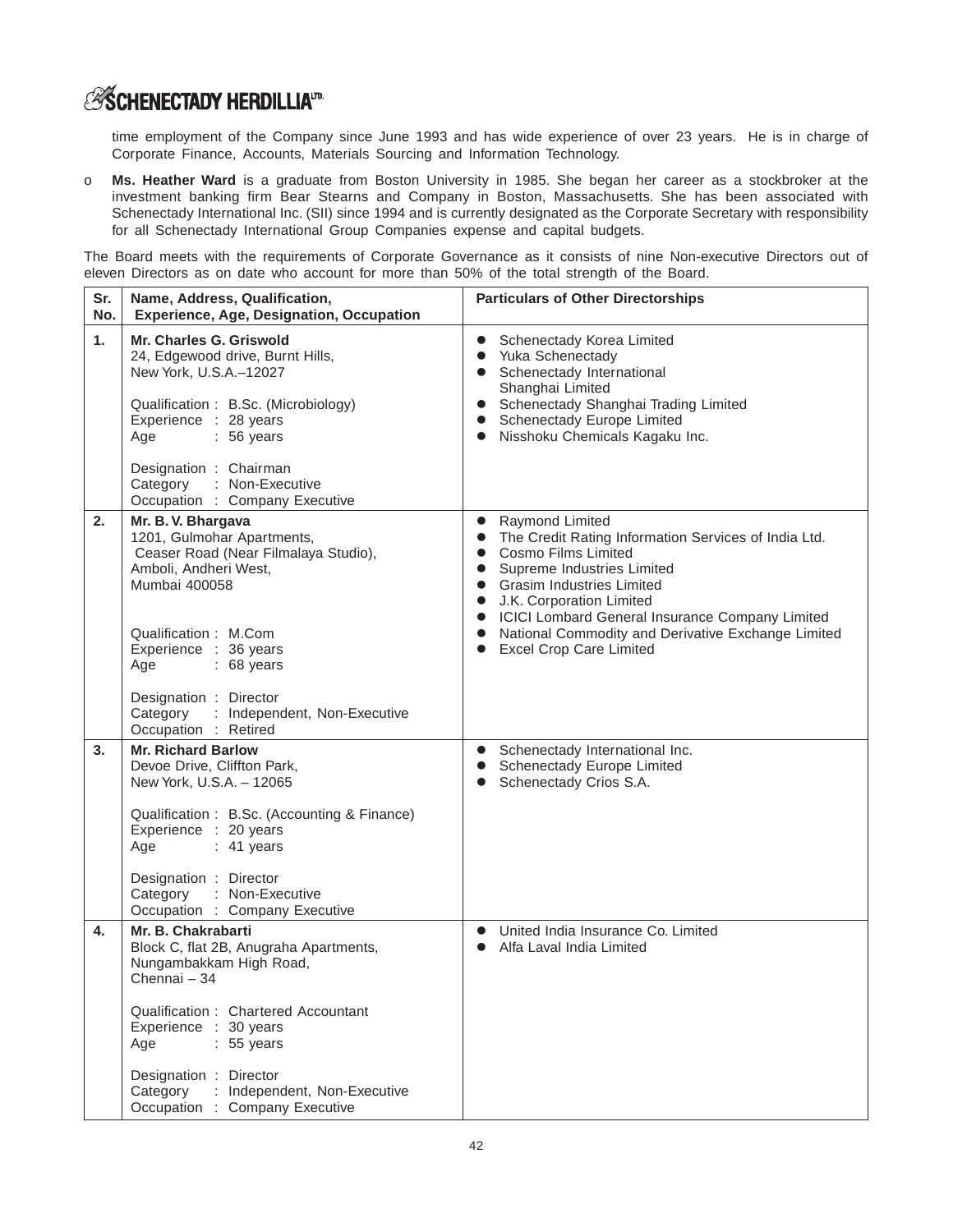| Sr.<br>No.       | Name, Address, Qualification,<br><b>Experience, Age, Designation, Occupation</b>                                                                                                                                                                                                                           | <b>Particulars of Other Directorships</b>                                                                                                                                                                                                                                                                                                                                                                                                                                                                                                                                   |
|------------------|------------------------------------------------------------------------------------------------------------------------------------------------------------------------------------------------------------------------------------------------------------------------------------------------------------|-----------------------------------------------------------------------------------------------------------------------------------------------------------------------------------------------------------------------------------------------------------------------------------------------------------------------------------------------------------------------------------------------------------------------------------------------------------------------------------------------------------------------------------------------------------------------------|
| 5.               | <b>Mr. A. Malcolm MacCormick</b><br>110, White Street, Saratoga Springs,<br>New York, U.S.A. 12866<br>Qualification: Bachelor in Economics<br>Experience : 20 years<br>Age<br>$: 45$ years<br>Designation : Director<br>Category : Non-Executive<br>Occupation : Company Executive                         | Schenectady Mexico S.A. de C.V.<br>Schenectady Australia Pty. Limited<br>Schenectady South Africa (Pty) Limited<br>$\bullet$<br>Schenectady International Shanghai Limited<br>$\bullet$<br>Nisshoku Schenectady Kagaku Inc.<br>$\bullet$<br>Schenectady Crios S.A.<br>$\bullet$<br>Schenectady Shanghai Trading Limited<br>$\bullet$<br>Schenectady Asia Pacific Holdings<br>$\bullet$<br>Schenectady European Holdings<br>$\bullet$<br>Schenectady International Inc.<br>$\bullet$<br>Schenectady International Group Inc.<br>Schenectady (India) Holdings Private Limited |
| 6.               | <b>Ms. Ashley Palm</b><br>14, Vista Court, Burnt Hills,<br>New York, U.S.A. - 12027<br>Qualification : B.Sc.(Industrial Relations)<br>Experience : 16 years<br>Age<br>$: 42$ years<br>Designation : Director<br>Category<br>: Non-Executive<br>Occupation : Company Executive                              | Schenectady Australia Pty. Limited<br>$\bullet$<br>Schenectady Crios S.A.<br>$\bullet$<br>Schenectady International Shanghai Limited<br>$\bullet$<br>Schenectady Asia Pacific Holdings<br>$\bullet$<br>Schenectady India Holdings Private Limited<br>$\bullet$<br>Yuka Schenectady<br>$\bullet$<br>Schenectady Mexico.<br>$\bullet$<br>Schenectady International Inc.                                                                                                                                                                                                       |
| $\overline{7}$ . | Mr. R. M. Pandia<br>701 'Benson', Saibaba Road,<br>Santacruz (West),<br>Mumbai 400 054<br>Qualification: B. Tech (Hons)<br>M.S. (Stanford)<br>Experience : 32 years<br>: 54 years<br>Age<br>Designation: Vice Chairman & Managing Director<br>Category<br>: Executive<br>Occupation : Company Executive    | Herdillia Investments Limited<br>Schenectady (India) Holdings Private Limited                                                                                                                                                                                                                                                                                                                                                                                                                                                                                               |
| 8.               | Mr. P. N. Ghatalia<br>4B Cosmopolis, RD Ruparell Marg,<br>Malabar Hills, Mumbai - 400 006<br>Qualification: Chartered Accountant<br>Experience : 37 years<br>$: 63 \text{ years}$<br>Age<br>Designation : Director<br>Category<br>: Independent, Non-Executive<br>Occupation : Partner of Price Waterhouse | <b>Star Paper Mills Limited</b><br>Foseco India Limited<br><b>Gulf Oil Corporation Limited</b><br><b>NRC Limited</b>                                                                                                                                                                                                                                                                                                                                                                                                                                                        |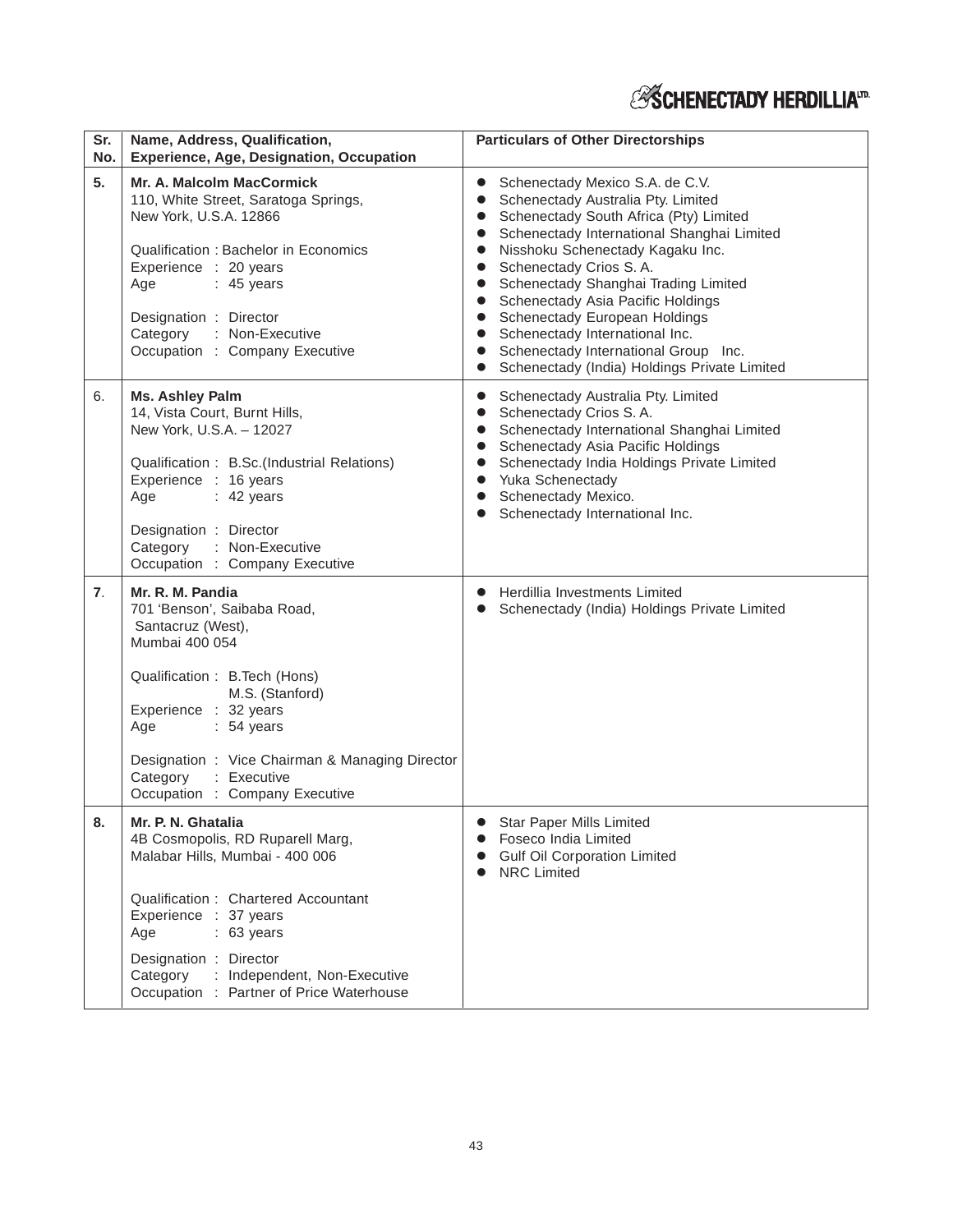# *ESCHENECTADY HERDILLIA*.m.

| Sr.<br>No. | Name, Address, Qualification,<br><b>Experience, Age, Designation, Occupation</b>                                                                                                                                                                                                                                                                    | <b>Particulars of Other Directorships</b>                                                                                                                                                                                                                                                                                                                                                                                                                                                                                                                                                                                                                                                                                                                                                                                                                                                                                                                                                                                                                                                                                                                                                                                                                                                                                                                                                                                                                                                                                                                                                                                                                                                                                                                                                                                                                                                                                                                                                                                                                                                    |
|------------|-----------------------------------------------------------------------------------------------------------------------------------------------------------------------------------------------------------------------------------------------------------------------------------------------------------------------------------------------------|----------------------------------------------------------------------------------------------------------------------------------------------------------------------------------------------------------------------------------------------------------------------------------------------------------------------------------------------------------------------------------------------------------------------------------------------------------------------------------------------------------------------------------------------------------------------------------------------------------------------------------------------------------------------------------------------------------------------------------------------------------------------------------------------------------------------------------------------------------------------------------------------------------------------------------------------------------------------------------------------------------------------------------------------------------------------------------------------------------------------------------------------------------------------------------------------------------------------------------------------------------------------------------------------------------------------------------------------------------------------------------------------------------------------------------------------------------------------------------------------------------------------------------------------------------------------------------------------------------------------------------------------------------------------------------------------------------------------------------------------------------------------------------------------------------------------------------------------------------------------------------------------------------------------------------------------------------------------------------------------------------------------------------------------------------------------------------------------|
| 9.         | Mr. Suresh N. Talwar<br>10, Shiv Shanti Bhuvan,<br>146, Maharshi Karve Road,<br>Churchgate Reclamation,<br>Mumbai 400020<br>Qualification: B.Com, LLB.<br>Experience : 28 years<br>$: 65$ years<br>Age<br>Designation : Director<br>(Alternate to Malcolm MacCormick)<br>Category : Independent, Non-Executive<br>Occupation : Advocate & Solicitor | PZ Cussons India Private Limited<br>$\bullet$<br><b>FCI OEN Connectors Ltd</b><br>$\bullet$<br><b>Trans Warranty Finance</b><br>$\bullet$<br>Armstrong World Industries (India) Pvt Limited<br>Moly Colloids Pvt Limited<br>Merck Ltd<br>$\bullet$<br>Romi Finance & Investments Pyt Limited<br>$\bullet$<br>Sidham Finance & Investments Pvt Limited<br>$\bullet$<br>20 <sup>th</sup> Century Fox Corpn ( I) Pvt Ltd<br>ACNielson ORG-Marg Pvt Ltd<br>Non Global Insurance Services Pvt.Limited<br>$\bullet$<br><b>Biocon Limited</b><br>$\bullet$<br>Birla Sun Life Insurance Co. Limited<br>$\bullet$<br><b>Blue Star Limited</b><br><b>Blue Star Infotech limited</b><br>Cadbury India Limited<br>$\bullet$<br>Carborundum Universal Ltd<br>$\bullet$<br>Cholamandalam MS General Insurance Co. Limited<br>$\bullet$<br>Chowgule & Company Ltd<br>$\bullet$<br>Decagon Investments Pvt Ltd<br>Emerson Process Management (India) Pvt Limited<br>$\bullet$<br>India Value Fund Trustee Co Pyt Limited<br>$\bullet$<br>• IVF (Mauritius) PCC<br>JM Morgan Stanley Retail Services Pvt Limited<br>JM Morgan Stanley Securities Pvt Limited<br>Madura Coats Pvt Ltd.<br>$\bullet$<br>Renfro India Pyt Limited<br>$\bullet$<br>Rishabh Instruments Pvt Limited<br>$\bullet$<br>Refco (India) Private Limited<br>$\bullet$<br>Reva Electric Car Company Pvt Limited<br>$\bullet$<br>Rediffusion-Dentsu, Young & Rubicam Pvt Limited<br>$\bullet$<br><b>RCI India Pyt Limited</b><br>$\bullet$<br>Sandvik Asia Limited<br>$\bullet$<br>Shrenuj & Co Limited<br>Solvay Pharma India Ltd<br>Swiss Re Shared Services ( India) Pvt Limited<br>$\bullet$<br>Sonata Software Limited<br>Albright & Wilson Chemicals India Limited<br>Beck India Limited<br>Esab India Limited<br>Garware-Wall Ropes Limited<br>Greaves Morganite Crucible Limited<br>Johnson & Johnson Ltd<br>John Fowler (India) Pvt. Ltd<br>Schenectady (India) Holdings Pvt Limited<br>Uhde India Limited<br><b>Wyeth Limited</b><br>Larsen & Toubro Limited<br>Showdiff World Wide Pyt. Limited<br><b>Greaves Cotton Limited</b> |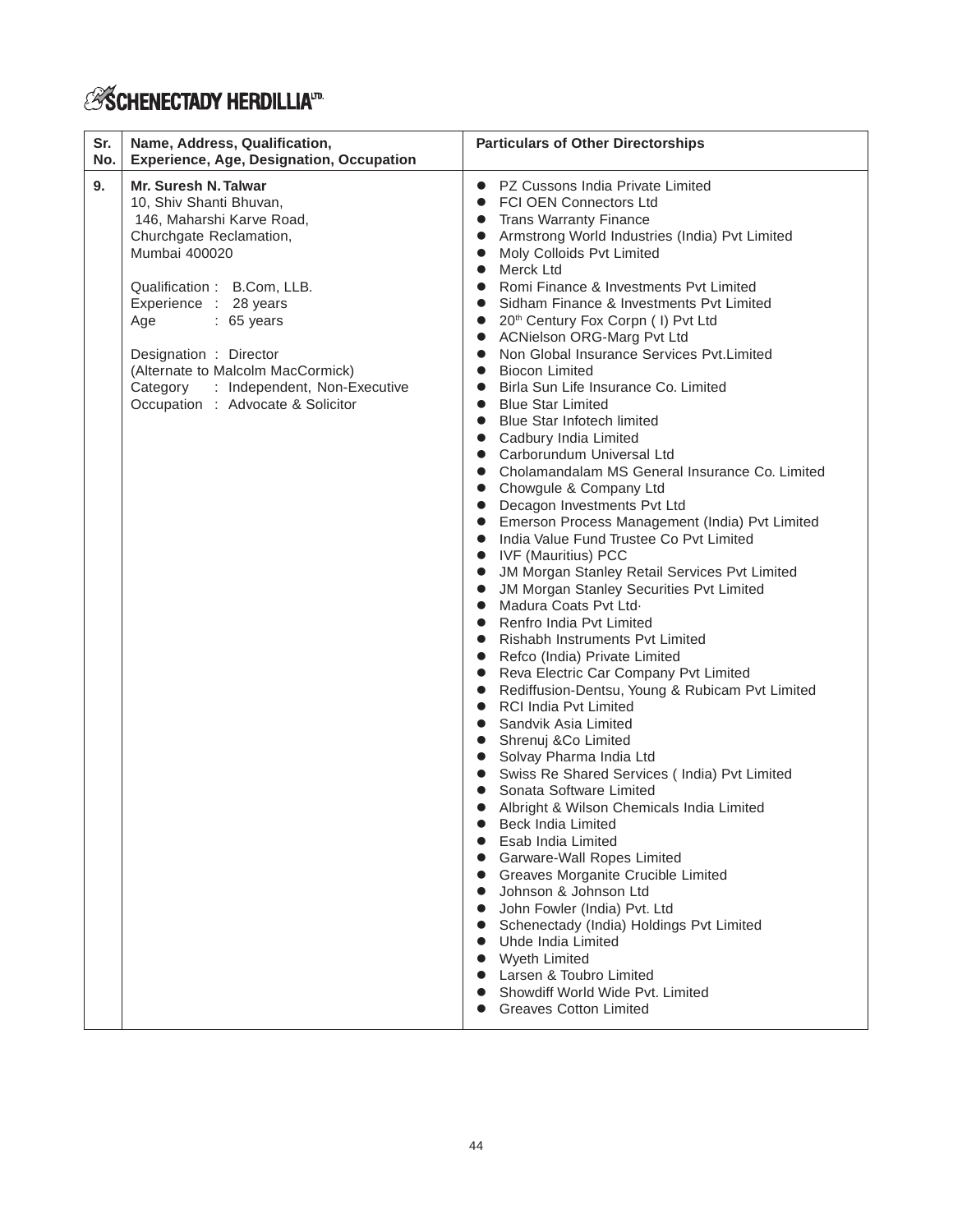| Sr.<br>No. | Name, Address, Qualification,<br><b>Experience, Age, Designation, Occupation</b>                                                                                                                                                                                                                    | <b>Particulars of Other Directorships</b>                                                                                              |
|------------|-----------------------------------------------------------------------------------------------------------------------------------------------------------------------------------------------------------------------------------------------------------------------------------------------------|----------------------------------------------------------------------------------------------------------------------------------------|
| 10.        | Mr. G. C. Vasudeo<br>358-A, Gangaram Khatri Wadi, 2 <sup>nd</sup> Floor,<br>J.S. Road.<br>Mumbai 400 002<br>Qualification: B.Com, ACA, FCS,<br>AICWA, LLB<br>Experience : 25 years<br>$: 49$ years<br>Age<br>Designation: Director-Finance<br>(Alternate to Ashley Palm)<br>Category<br>: Executive | Herdillia Investments Limited<br>Schenectady (India) Holdings Private Limited                                                          |
| 11.        | Occupation : Company Executive<br>Ms. Heather Ward<br>25, Featherbeed Lane,<br>Ballstan Spa, New York<br>U.S.A.                                                                                                                                                                                     | Bellevue Woman's Hospital<br>Schenectady International Inc.<br>Schenectady International Group Inc.<br>Schenectady Mexico S.A. de C.V. |
|            | Qualification: Bachelor (Boston University)<br>Experience : 13 years<br>Age<br>$: 40$ years                                                                                                                                                                                                         | Schenectady (India) Holdings Pvt. Limited<br>Schenectady Asia Pacific Holdings Inc.<br>Schenectady Luxembourg S.a.r.l                  |
|            | Designation : Director                                                                                                                                                                                                                                                                              | Schenectady Australia Private Limited                                                                                                  |
|            | : Non-Executive<br>Category<br>Occupation : Company Executive                                                                                                                                                                                                                                       |                                                                                                                                        |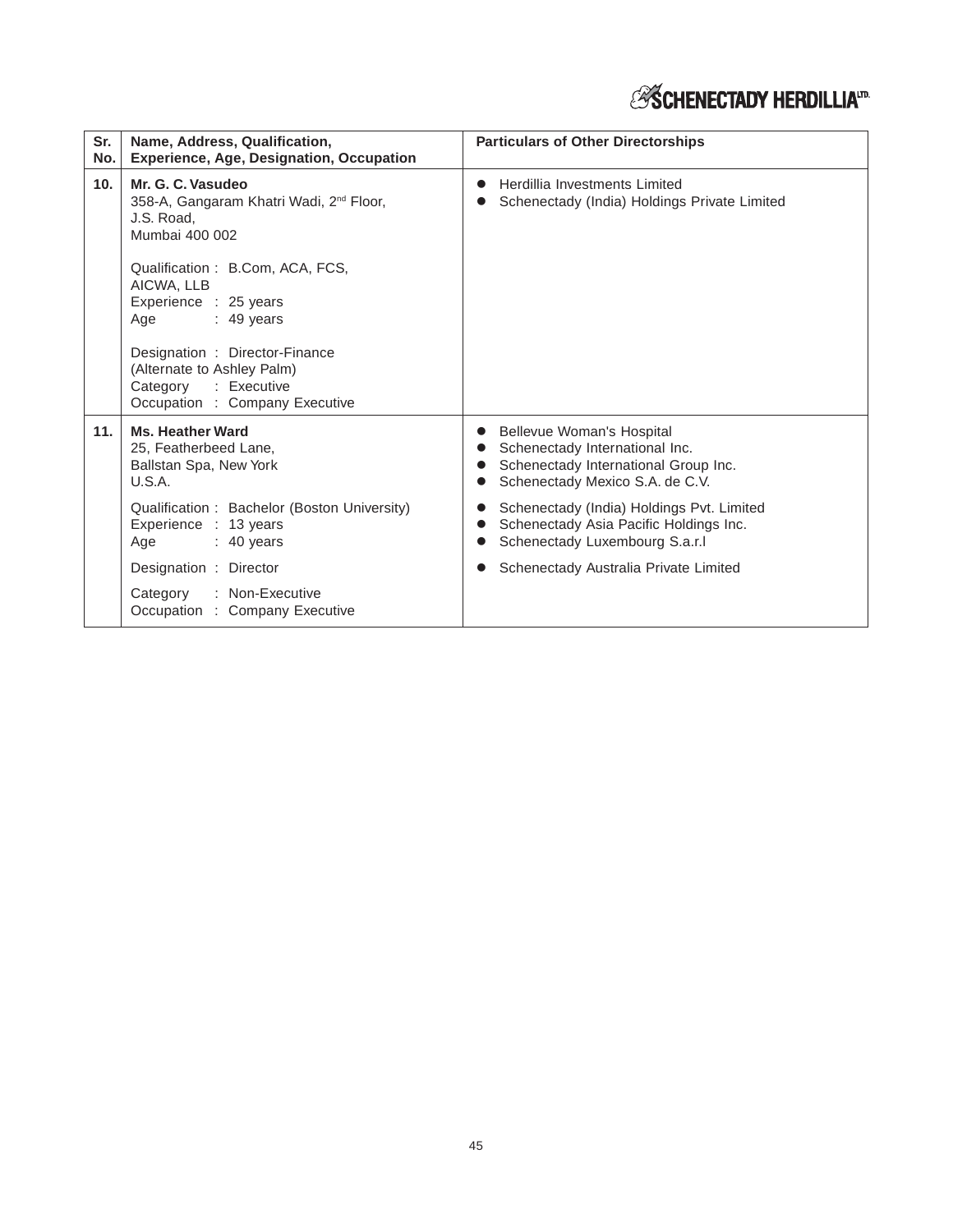# **Changes in the Directors in the last three years:**

| Year & Date of Change | <b>Name of Director</b>   | Reasons of change |
|-----------------------|---------------------------|-------------------|
| January 08, 2002      | Mr. G.P. Goenka           | Resigned          |
| January 08, 2002      | Mr. J.N. Guzder           | Resigned          |
| January 08, 2002      | Mr. V.C. Vaidya           | Resigned          |
| January 08, 2002      | Mr. G.V. Kapadia          | Resigned          |
| January 08, 2002      | Mr. A. Ghosh              | Resigned          |
| January 08, 2002      | Mr. P. Murari             | Resigned          |
| January 08, 2002      | Mr. P.K. Lahiri           | Resigned          |
| January 08, 2002      | Mr. H.V. Lodha            | Resigned          |
| January 08, 2002      | Mr. S.K. Diwanji          | Resigned          |
| May 10, 2002          | Mr. F.M. Pardiwalla       | Resigned          |
| February 22, 2002     | Mr. Charles G. Griswold   | Appointed         |
| February 22, 2002     | Mr. Richard Barlow        | Appointed         |
| February 22, 2002     | Ms. Ashley Palm           | Appointed         |
| February 22, 2002     | Ms Heather Ward           | Appointed         |
| January 01, 2002      | Mr. A. Malcolm MacCormick | Appointed         |
| January 01, 2002      | Mr. Manu Tandon           | Appointed         |
| January 01, 2002      | Mr. Suresh Talwar         | Appointed         |
| June 27, 2002         | Mr. G.C. Vasudeo          | Appointed         |
| June 27, 2002         | Mr. B.V. Bhargava         | Appointed         |
| August 21, 2003       | Mr. P.N. Ghatalia         | Appointed         |
| September 30, 2003    | Mr. Manu Tandon           | Resigned          |

# **Shareholding of Directors as on September 30, 2004**

| Name of the Director | Shareholding as on<br>September 30, 2004 | As $%$ of<br><b>Outstanding Shares</b> |
|----------------------|------------------------------------------|----------------------------------------|
| Mr. Rajeev M. Pandia | 3.100                                    | 0.001                                  |

None of the other Directors hold any shares of the Company.

# **Key Managerial Personnel**

o The key managerial personnel are as under:

The Company's management team is made up of professionally qualified personnel with rich experience in management of industry and their respective fields. In addition to the profile of Mr. R.M. Pandia and Mr. G.C. Vasudeo as provided earlier, following is the profile of other senior management team at Schenectady Herdillia Limited

**Mr. R.S. Nileshwar,** Executive Vice President, Operations, B-Tech Chemical Engg. from IIT Mumbai and Diploma in Business Management from the Jamnalal Bajaj Institute of Management Studies (University of Mumbai), joined the Company in 1985 as Personnel Manager. Prior to this he worked for 15 years with Union Carbide India Limited, in their Petrochemicals Complex at Trombay. After taking charge of the Works as General Manager in Navi Mumbai, in July 1986 he has assumed overall responsibility of manufacturing operations inclusive of Technology Acquisition, R&D and Projects. He has a total work experience of about 35 years.

**Mr. K. Shankar,** Executive Vice President marketing, M-Tech from IIT Bombay and MMM from Mumbai University, joined the Company in 2002 and prior to this he worked for E.I.DuPont India for 5 years and Reliance Industries for 3 years. In addition, he was also based in Taipei, Taiwan for 2 years with Top Peace Industrial Company. He has total work experience of 24 years including vast experience of international trade. Currently he is responsible for Marketing of the Company's entire products in domestic and export market.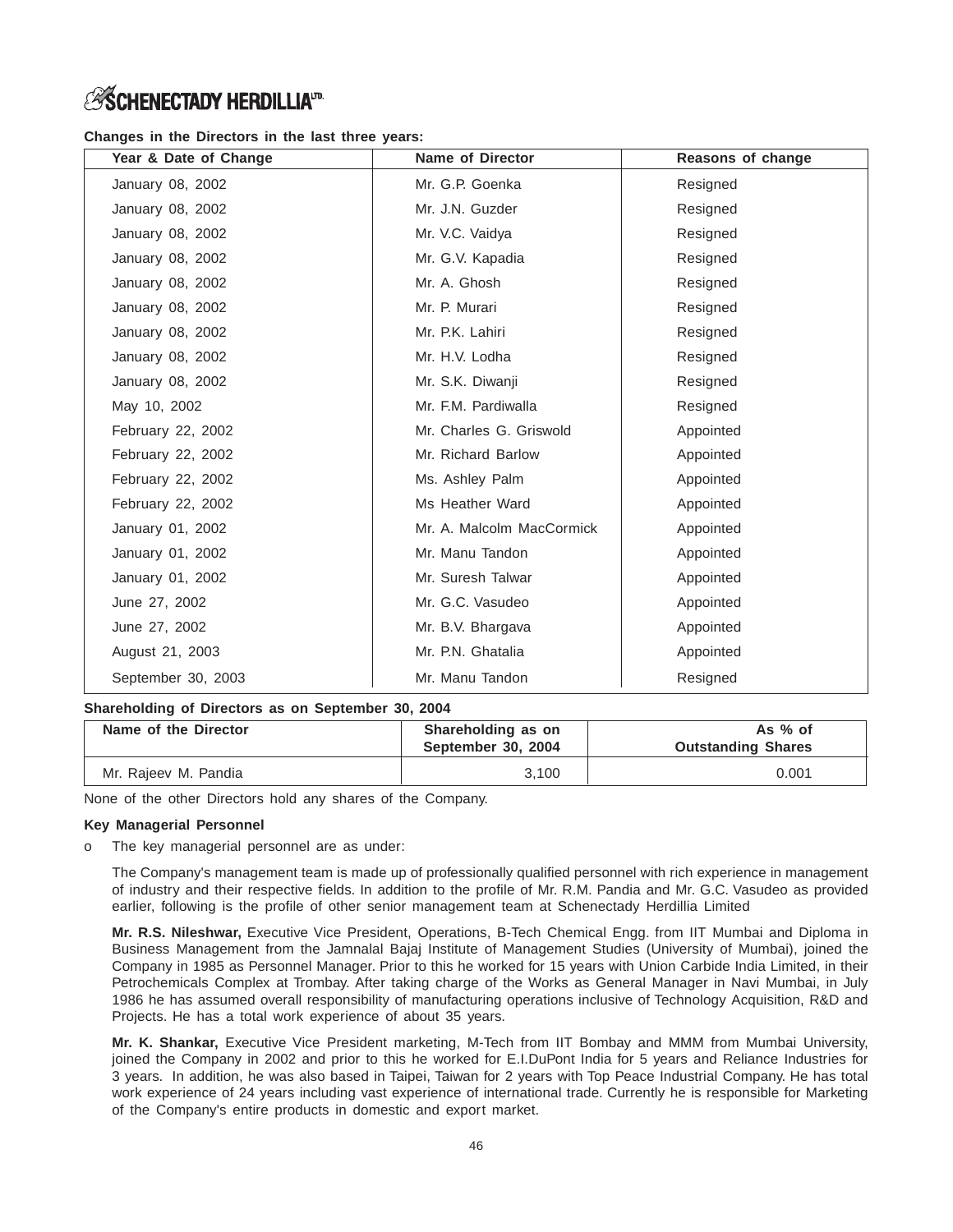

| Name/Age/Qualification                                                    | <b>Designation</b>                             | Area                                                    | Date of<br>joining | <b>Experience</b>                                                                                         | Details of<br>previous<br><b>Employment</b>           |
|---------------------------------------------------------------------------|------------------------------------------------|---------------------------------------------------------|--------------------|-----------------------------------------------------------------------------------------------------------|-------------------------------------------------------|
| Mr. R.M. Pandia<br>54 years<br>Age:<br>B. Tech, M.S. (Stanford)           | Vice Chairman<br>& Managing<br><b>Director</b> | Overall in<br>charge<br>of the<br>Company               | 27.01.81           | 32 years experience<br>in production,<br>project management,<br>operational and<br>general management     | National Organic<br>Chemical<br>Industries<br>Limited |
| Mr. G.C. Vasudeo<br>49 years<br>Age:<br>B.Com, L.L.B., FCA,<br>AICWA, ACS | Director -<br>Finance                          | Finance,<br>Commercial<br>and<br>Management<br>Services | 28.06.93           | 25 years experience<br>in corporate finance,<br>accounts, audit,<br>taxation and<br>secretarial practices | Laxmi Vishnu<br><b>Textile Mills</b><br>Limited.      |
| Mr. R.S. Nileshwar<br>Age: 54 years<br>B.Tech, Chem.<br>Engg., D.I.M.     | Exe. Vice<br>President -<br>Operations         | Factory<br>Operations                                   | 01.09.85           | 36 years<br>experience in<br>production and<br>operations and<br>maintenance<br>of factory                | Union Carbide<br>India Limited.                       |
| Mr. K. Shankar<br>Age: 48 years<br>M.Tech, M.M.M.                         | Exe. Vice<br>President -<br>Marketing          | Marketing                                               | 02.05.02           | 24 years<br>experience in<br>marketing, sales<br>and export                                               | Reliance<br><b>Industries</b><br>Limited.             |

The persons whose names appear as key management personnel are on the rolls of the Company as permanent employees.

# o **Compensation to key managerial personnel**

Following table give details of the compensation to key managerial personnel during last financial year:

| Sr.<br>No. | <b>Name</b>         | <b>Compensation for the</b><br>year ended 31/12/2003 |
|------------|---------------------|------------------------------------------------------|
| 1          | Mr. R. M. Pandia    | 1,11,53,000                                          |
| 2          | Mr. G. C. Vasudeo   | 27,19,364                                            |
| 3          | Mr. K. Shankar      | 6.30.549                                             |
| 4          | Mr. R. S. Nileshwar | 7,96,814                                             |

# o **Shareholding of key managerial personnel as on September 30, 2004**

Except Mr. R.M. Pandia (3100 shares) none of the other key managerial personnel hold any shares in the Company.

# o **Loans to key managerial personnel**

There are no loans outstanding against key managerial personnel as on September 30, 2004.

o **Changes in the key managerial personnel in the last three years**

| Sr.<br>No. | Names of key<br>managerial<br>personnel | <b>Designation</b>                       | <b>Month/year</b><br>of change | Reason   |
|------------|-----------------------------------------|------------------------------------------|--------------------------------|----------|
|            | Mr. K. Shankar                          | Executive Vice-president<br>- Marketing  | May, 2002                      | Joined   |
|            | Mr. N. D. Gupte                         | Executive Vice-president<br>- Commercial | June, 2001                     | Resigned |
| 3.         | Mr. P.P. Roy                            | Ex. Vice president - HR & CD             | Dec. 2003                      | Retired  |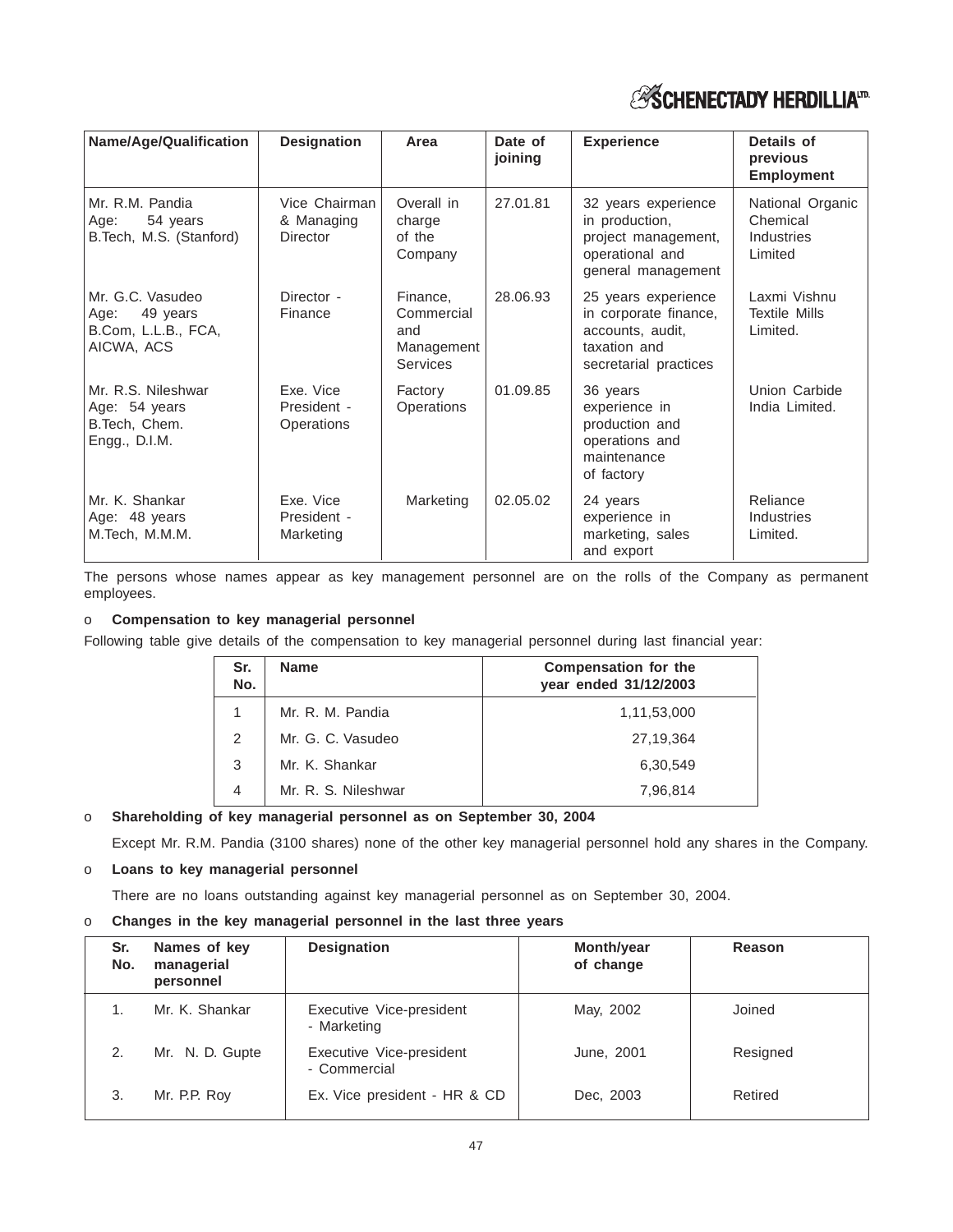**Details of Service Contract including compensation of the Directors, Whole-time Directors, and Date of appointment and expiration of current term are as follows:**

| Sr.No.         | Name of the Director | Date of expiry of the current term of office                                               |
|----------------|----------------------|--------------------------------------------------------------------------------------------|
| 1 <sub>1</sub> | Mr. C.G. Griswold    | Liable to retire by rotation at the 44th AGM                                               |
| 2.             | Mr. B.V. Bhargava    | Liable to retire by rotation at the 43rd AGM                                               |
| 3.             | Mr. Richard Barlow   | Liable to retire by rotation at the 44th AGM                                               |
| 4.             | Mr. B. Chakrabarti   | Liable to retire by rotation at the 43rd AGM                                               |
| 5.             | Mr. A.M. MacCormick  | Liable to retire by rotation at the 43rd AGM                                               |
| 6.             | Ms. Ashley Palm      | Liable to retire by rotation at the 43rd AGM                                               |
| 7.             | Mr. R.M. Pandia      | Holds office of Managing Director upto<br>Nov 23, 2007 (Not liable to retire by rotation)  |
| 8.             | Mr. P.N. Ghatalia    | Liable to retire by rotation at the 44th AGM                                               |
| 9.             | Mr. S.N. Talwar      | Alternate Director to Mr. A. Malcolm MacCormick                                            |
| 10.            | Mr. G.V. Vasudeo     | Holds office as a Whole-time Director upto<br>June 30, 2007 (Alternate to Ms. Ashley Palm) |
| 11.            | Ms. Heather Ward     | Liable to retire by rotation at the 44th AGM                                               |

# **Details of remuneration to Non Whole-time Directors are as follows:**

Resident non-executive directors were paid sitting fees for attending Board/Committee meetings at Rs. 5,000/- per meeting during the year ended December 31, 2003.

| Sr.<br>No. | <b>Name of Directors</b> | Sitting fees for<br><b>Board Meetings (Rs.)</b> | <b>Sitting Fees for</b><br><b>Committee Meetings (Rs.)</b> |
|------------|--------------------------|-------------------------------------------------|------------------------------------------------------------|
|            | Mr. B.V. Bhargava        | 25,000                                          | 20,000                                                     |
| 2.         | Mr. B. Chakrabarti       | $\overline{\phantom{a}}$                        | 10,000                                                     |
| 3.         | Mr. P.N. Ghatalia        | 5,000                                           | 5,000                                                      |
| 4.         | Mr. S.N. Talwar          | 20,000                                          | -                                                          |

### **Details of remuneration to Whole-time Directors are as follows:**

The Compensation of the executive directors are determined by the Board as per the approval of the Members and it comprises of a fixed component and performance salary. The performance salary is determined based on certain preagreed performance parameters.

### **Terms of Remuneration of Mr. R. M. Pandia, Managing Director**

**Approval:** Resolution passed by the Members of the Company at the Annual General meeting of the Company held on June 27, 2003.

**Period of appointment:** 5 years from November 24, 2002

### **Remuneration:**

Salary: Salary fixed in the year 2003, was Rs. 12 lakhs per annum with such increments as may be decided by the Board of Directors from time to time.

Performance Salary: Performance Salary not exceeding Rs. 15 lakhs per annum or such enhanced amount as may be decided by the Board of Directors from time to time.

Perquisites and allowances: In addition to the salary and commission payable, the Managing Director shall also be entitled to perquisites and allowances comprising inter-alia furnished residential accommodation (or house rent allowance in lieu thereof), together with reimbursement of expenses or allowances for gas, electricity, water, house upkeep and repairs, house furnishing reimbursement/allowance, special allowances, reimbursement of medical expenses incurred for self and family, leave travel assistance/allowance for self and family (including the right to accumulate), club fees, premium on medical and personal accident insurance and such other benefits and allowances as per the rules of the Company or as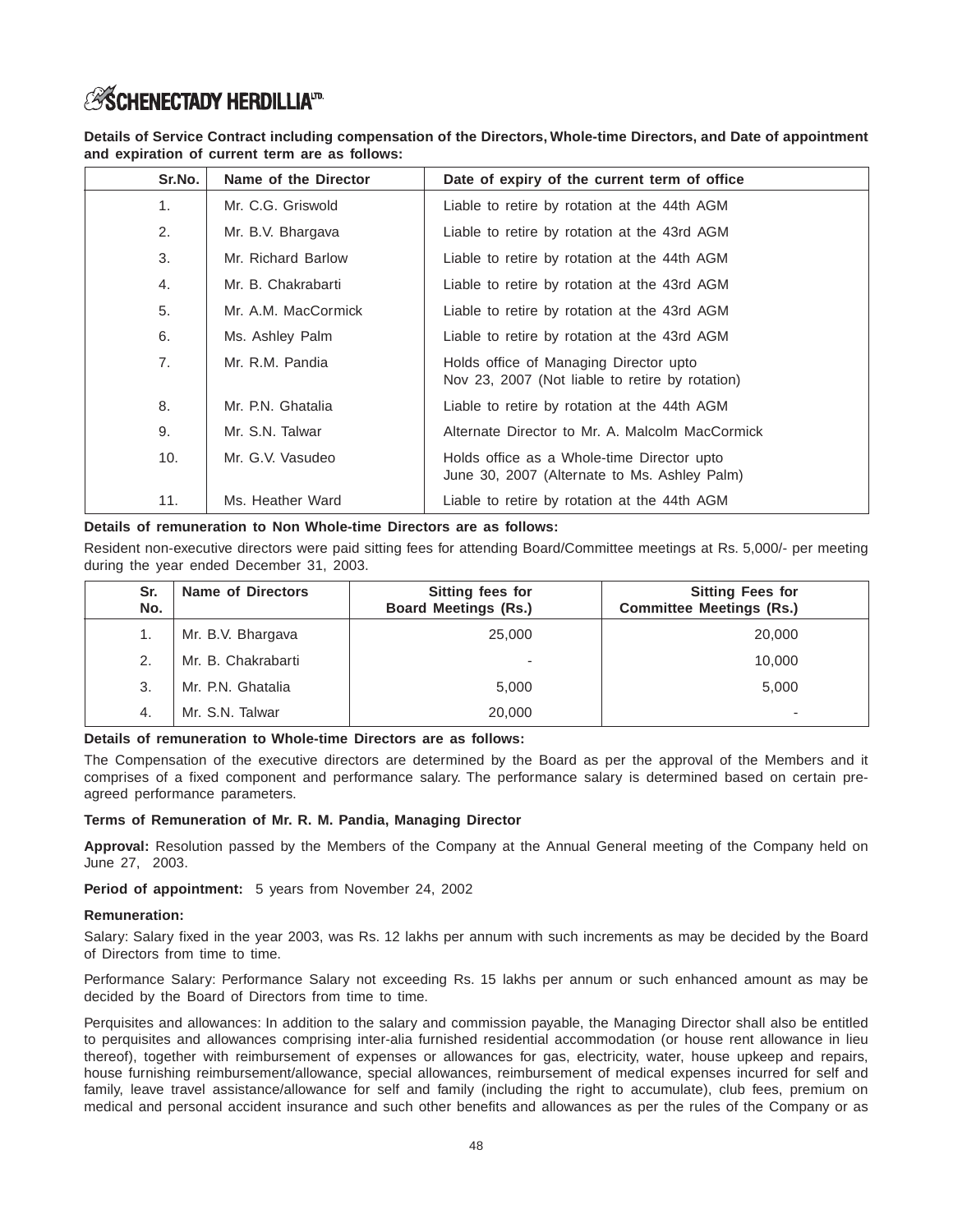may be agreed between the Board of Directors and the Managing Director. The annual value of all these perquisites evaluated as per Income Tax Rules shall not exceed Rs. 30 lakhs or such enhanced amount as may be approved by the Board of Directors from time to time.

# **Terms of Remuneration of Mr. G. C. Vasudeo, Director - Finance**

**Approval:** Resolution passed by the Members of the Company at the Annual General meeting of the Company held on September 25, 2002.

**Period of appointment:** 5 years from July 1, 2002

### **Remuneration :**

Salary: Salary as fixed in the year 2002 shall not be exceeding Rs. 8 lakhs per annum as may be decided by the Board of Directors from time to time.

Performance salary: Performance salary not exceeding Rs. 5 lakhs per annum as may be decided by the Board of Directors from time to time.

Perquisites and allowances: In addition to the salary and performance salary as above, Mr. G.C. Vasudeo shall also be entitled to perquisites and allowances comprising inter-alia furnished residential accommodation (or house rent allowance in lieu thereof), together with reimbursement of expenses or allowances for gas, electricity, water, house upkeep and repairs, house furnishing reimbursement/allowance, special allowances, reimbursement of medical expenses incurred for self and family, leave travel assistance/ allowance for self and family (including the right to accumulate), club fees, premium on medical and personal accident insurance and such other benefits and allowances as per the rules of the Company or as may be agreed between the Board of Directors and Mr. G.C. Vasudeo. The annual value of all these perquisites evaluated as per Income Tax Rules shall not exceed Rs. 10 lakhs or such enhanced amount as may be approved by the Board of Directors from time to time.

# **The break-up of remuneration paid to Whole-time Directors during the financial year ended December 31, 2003 are as follows**

(Rupees in Lakhs)

| Name of the Director | <b>Designation</b>                          | <b>Salary</b> | <b>Performance</b><br>salary | <b>Perquisites</b> |
|----------------------|---------------------------------------------|---------------|------------------------------|--------------------|
| Mr. R.M. Pandia      | Vice Chairman &<br><b>Managing Director</b> | 17.16         | 34.68                        | 55.05              |
| Mr. G.C. Vasudeo     | Director - Finance                          | 6.72          | 10.98                        | 7.67               |

# **Qualification shares required to be held by Directors**

As per the Articles of Association of the Company, no qualification share is prescribed for being a Director.

# **Borrowing Powers of the Board**

The Shareholders vide a resolution pursuant to Section 293(1)(d) of the Companies Act, 1956 passed at the 36th Annual General Meeting held on July 19, 1995 had approved and delegated powers to the Board for borrowing up to a sum of Rs. 500 crores.

### **Interest of Promoters /Directors**

There is no interest of Promoters or payment or benefit to Promoters/Directors except as mentioned in the Related Party Transactions in the document. Please refer page no. vi for details.

### **CORPORATE GOVERNANCE**

The Company has complied with the SEBI guidelines in respect of Corporate Governance by broad basing the Board, constituting the committees such as Audit Committee, shareholding/ investor grievance committee, etc. The Company's philosophy on corporate governance envisages an attainment of the highest level of transparency, accountability, and equity in all facets of its operations and in all interactions with the stakeholders, including the shareholders, employees, Government and lenders.

### **Measures taken by the Company to implement Corporate Governance:**

 The Board of Directors of the Company comprises of two Executive Directors and nine Non-Executive Directors. The number of Independent Directors is more than one-third of the total number of Directors.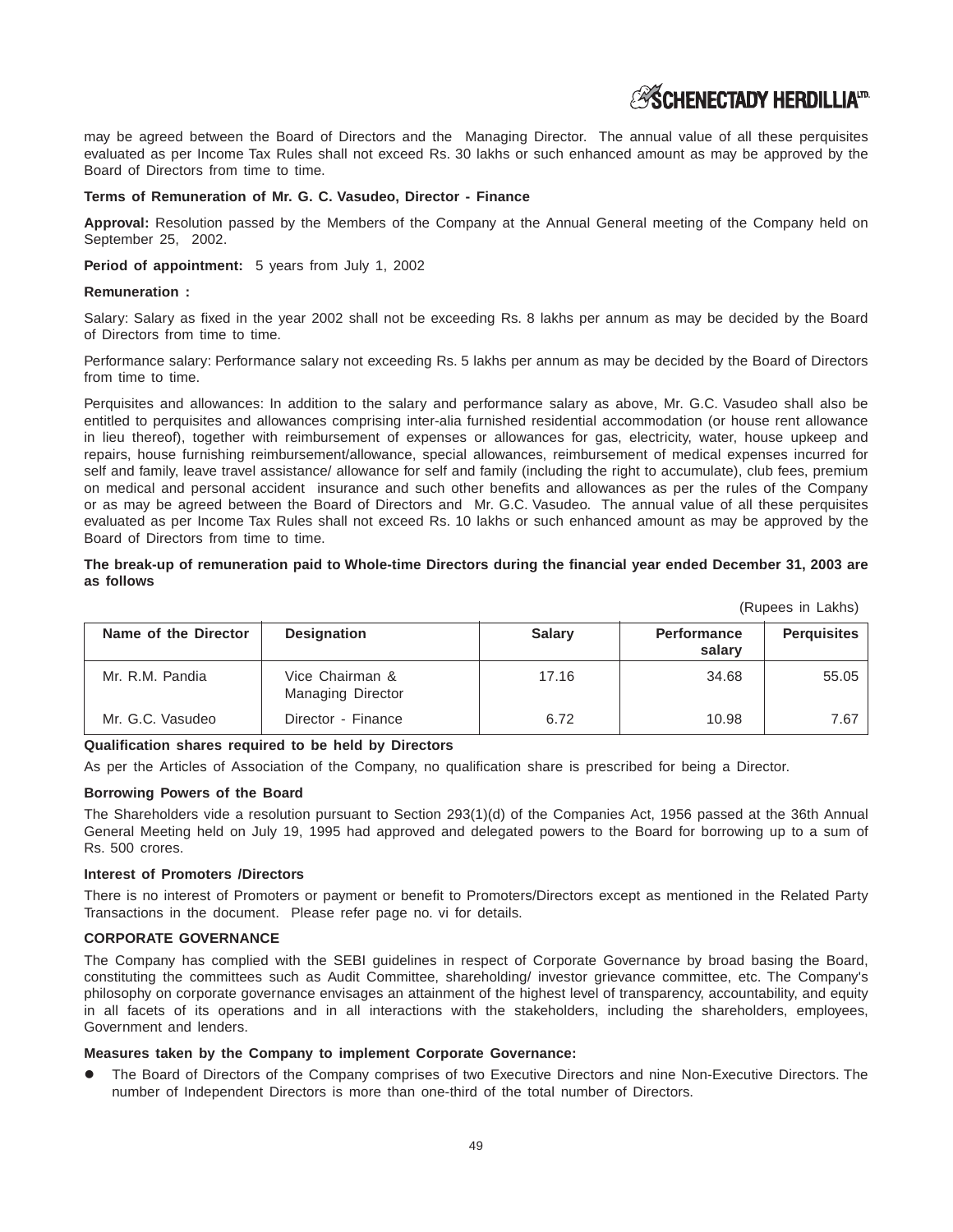- The meetings of the Board of Directors of the Company are held atleast four times a year and with a maximum time gap of four months between two meetings.
- The members of the Board are provided with all the requisite information well in advance of the Board Meetings and the same are dealt with appropriately. All the Directors who are on various Committees are within the permissible limits of the Listing Agreement.
- The Company has constituted the following Committees of the Board of Directors:

# **1. Audit Committee**

Composition & Terms of Reference:

The Audit Committee constituted by the Board comprises of 3 Directors viz. Mr. B. V. Bhargava, Mr. B. Chakrabarti and Mr. P.N. Ghatalia. Mr. B.V. Bhargava is the Chairman of the Audit Committee. All the Directors in the Audit Committee are Non-Executive Independent Directors. The terms of reference of the Committee are wide enough covering the matters specified for the Audit Committee under the Listing Agreement. The Auditors, Director-Finance and the General Manager - Finance & Secretarial are invited to attend the meetings of the Audit Committee. Mr. Dinesh Shetty, General Manager - Finance & Secretarial, acts as Secretary to the Audit Committee. The Committee meets periodically to discuss the areas specified under the provisions of the Companies Act, 1956, and the Listing Agreement.

# **2. Remuneration Committee**

Since the Board in terms of resolution passed by the members has fixed the appointment and remuneration of the Executive Directors, no separate Remuneration Committee has been formed.

# **3. Share Transfer and Finance Committee (STFC)**

The Board has constituted Share Transfer and Finance Committee (Shareholders and Investors' Grievance Committee) which looks into Shareholders/Investors related matter. It comprises of 3 directors viz. Mr. Mr. P.N. Ghatalia, Mr. R.M. Pandia and Mr. G.C. Vasudeo. Mr. P.N. Ghatalia, who is Non-executive Independent Director, is Chairman of the Committee.

Mr. G.C. Vasudeo, Director - Finance, and Mr. Dinesh Shetty, General Manager- Finance & Secretarial, are the Compliance Officers of the Company. The meeting of Shareholders/Investors Committee is held at regular intervals in which transfers, transmission, issuance of certificates, etc. are approved. Mr. Dinesh Shetty and Mr. G.C. Vasudeo are also authorised by the Board to approve transfers and therefore, transfers are also approved by them generally at the interval of 15 days time.

# **Compliance**

The Company has complied with all the requirements of the Listing Agreement with Stock Exchanges and regulations and guidelines of SEBI.

# **CHANGES IN AUDITORS IN THE LAST 3 YEARS**

| CY   | Name of Auditor changed | Name of Auditor appointed                            | Reason      |
|------|-------------------------|------------------------------------------------------|-------------|
| 2003 | Price Waterhouse        | BSR & Co. (formerly known as<br>Bharat S Raut & Co.) | Resignation |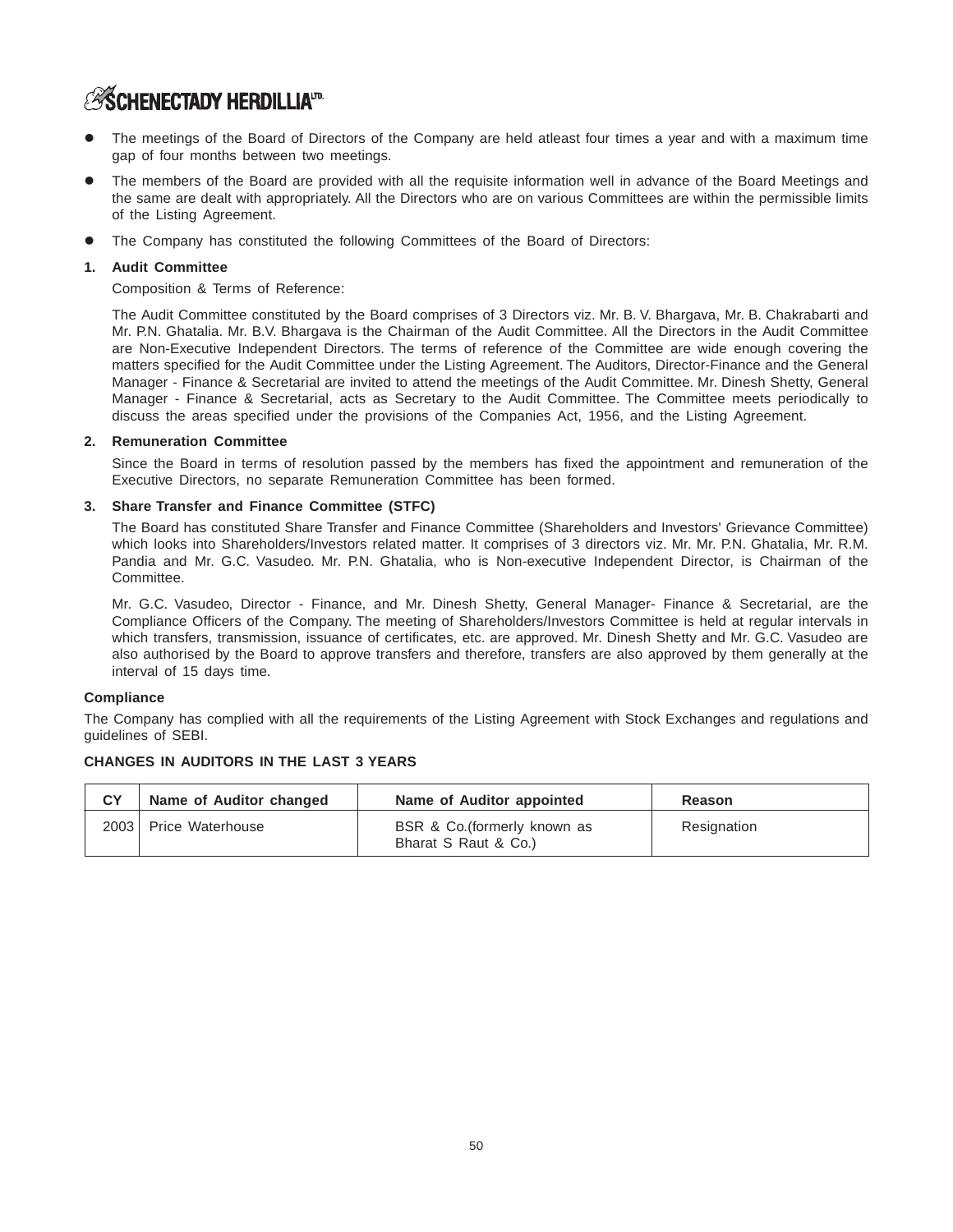# **FINANCIAL PERFORMANCE OF THE COMPANY**

We, the Lead Managers to the Offer, confirm that all notes to the accounts, significant accounting policies as well as the auditors' qualifications have been incorporated.

### **AUDITORS' REPORT ON FINANCIAL INFORMATION**

Auditors' Report

# **To the Board of Directors of Schenectady Herdillia Limited**

In accordance with the requirements of the Securities and Exchange Board of India (Disclosure and Investor Protection) Guidelines, 2000 ('SEBI Guidelines') and our terms of reference with Schenectady Herdillia Limited ('the Company') dated 16 September 2004 requesting us to make this report for the purpose of the Letter of Offer in connection with the rights issue of 18,131,250 equity shares of Rs. 10 each fully paid-up on right basis in the ratio of 3 equity shares for every 4 equity shares held at a premium of Rs. 18 per equity share, we have examined the attached Statement of Adjusted Profit and Loss (Annexure I), the Statement of Adjusted Assets and Liabilities (Annexure II) and the financial information contained in Annexures III to XVII. Annexures I to XVII are the responsibility of the Company's management. Our responsibility is to report on the Annexures I to XVII based on our examination. The Annexures I to XVII have been prepared by the Company's management based on:

- The audited financial statements of the Company for the years ended 31 March 2000, 2001, 2002 and nine month period ended 31 December 2002, audited by another firm of chartered accountants;
- 2. The audited financial statements of the Company for the year ended 31 December 2003 and six month period ended 30 June 2004 audited by us;
- 3. The audited financial statements of the Company's subsidiary, Herdillia Investments Limited ('the Subsidiary') for the years ended 31 March 2000, 2001, 2002 and nine month period ended 31 December 2002, audited by another firm of chartered accountants; and
- 4. The audited financial statements of the subsidiary for the year ended 31 December 2003 and six month period ended 30 June 2004 audited by us.

Based on our examination and the information and explanations received by us, we report that:

- 1. The restated results of the Company for the financial years ended 31 March 2000, 2001 and 2002 and the nine month period ended 31 December 2002, year ended 31 December 2003 and the six month period ended 30 June 2004 are as set out in Annexure I to this report. These results have been arrived at after making adjustments, wherever quantifiable, for audit qualifications, prior period items and changes in accounting policies and regroupings as in our opinion are appropriate and more fully described in the Notes appearing in Annexure IV.
- 2. The restated assets and liabilities of the Company for the financial years ended 31 March 2000, 2001 and 2002 and the nine month period ended 31 December 2002, year ended 31 December 2003 and the six month period ended 30 June 2004 are as set out in Annexure II to this report. These have been arrived at after making adjustments, wherever quantifiable, for audit qualifications, prior period items, changes in accounting policies and regroupings as in our opinion are appropriate and more fully described in the Notes appearing in Annexure IV.
- 3. The rates of dividends paid by the Company, where applicable, in respect of the financial years ended 31 March 2000, 2001 and 2002 and the nine month period ended 31 December 2002, year ended 31 December 2003 and the six month period ended 30 June 2004 are as shown in Annexure VI to this report.
- 4. We have examined the following financial information relating to the Company and as approved by the Board of Directors for the purpose of inclusion in the letter of offer:
	- i. Other selective financial information as at 30 June 2004 as appearing in Annexure V;
	- ii. Accounting ratios as appearing in Annexure VII;
	- iii. Statement of capitalisation as at 30 June 2004 as appearing in Annexure VIII;
	- iv. Details of Other income as appearing in Annexure IX; and
	- v. Statement of tax shelters as appearing in Annexure XVII.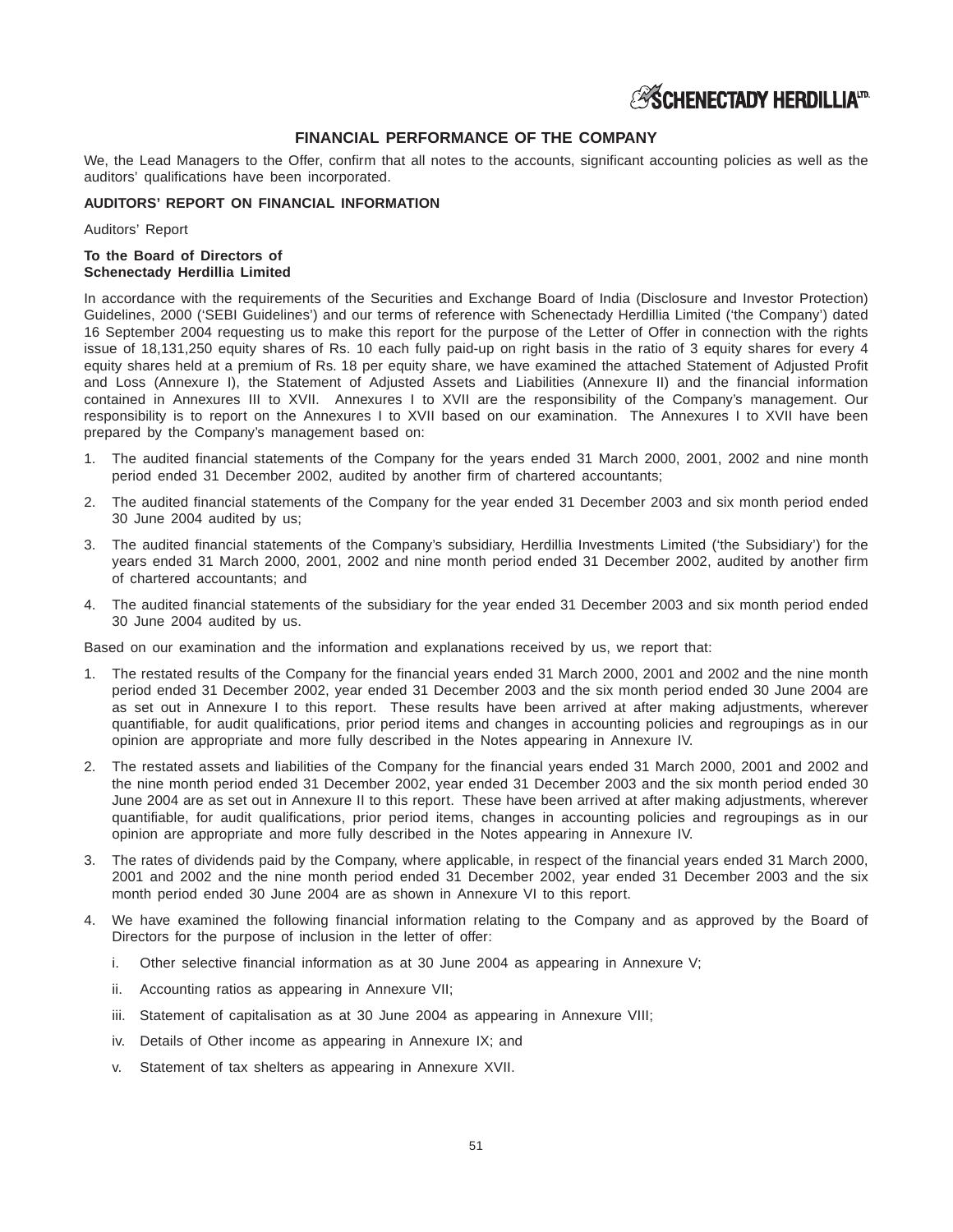In respect of the financial information contained in this report, we have relied upon the audited financial statements for the years ended 31 March 2000, 2001 and 2002 and the nine month period ended 31 December 2002 which were audited by a firm of chartered accountants other than us, as referred above.

In our opinion, the above financial information of the Company, read with significant accounting policies attached in Annexure III to this report after making adjustments, wherever quantifiable, and regrouping as considered appropriate, has been prepared in accordance with the SEBI Guidelines.

5. Also attached are the statements of Adjusted Profit and loss and Assets and liabilities of the Subsidiary as set out in Annexures X and XI. The adjusted statements of Adjusted Profit and loss and Assets and liabilities of the Subsidiary have been consolidated into the Company's statements of Adjusted Profit and loss and Assets and liabilities as set out in Annexures XIV and XV.

This report is intended solely for your information for the purpose of incorporating in the letter of offer to be issued by the Company in connection with the proposed rights issue by the Company.

Yours faithfully

**For BSR and Co.** Chartered Accountants

# **Sanjay Aggarwal**

**Partner** 

Membership No. 40780

Mumbai

8 October 2004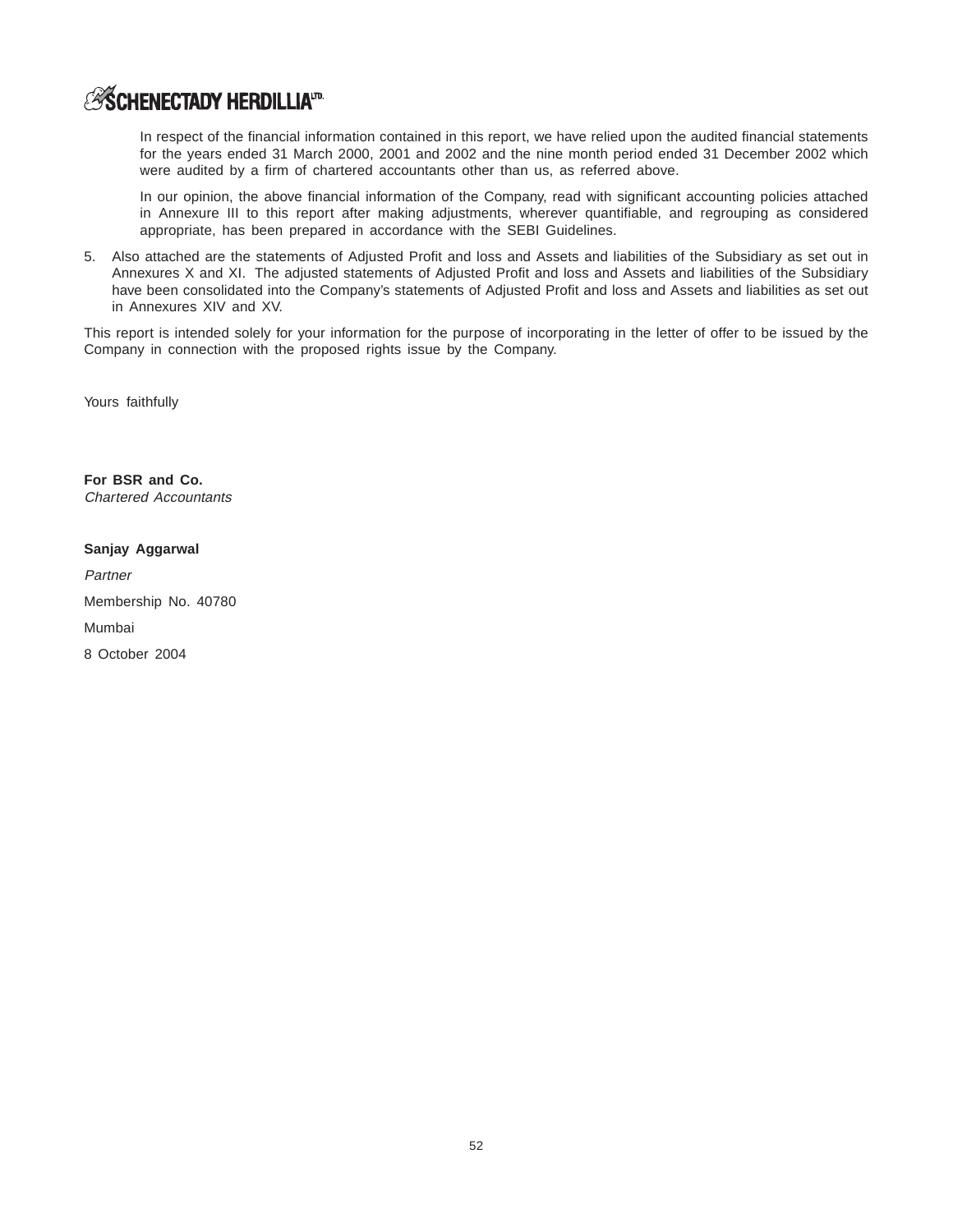# Statement of Adjusted Profit and Loss **Annexure I** Annexure I

(Rupees in lakhs**)**

|                                                                |                                | (RUPEES III IANIS)             |                                |                                       |                                   |                                          |
|----------------------------------------------------------------|--------------------------------|--------------------------------|--------------------------------|---------------------------------------|-----------------------------------|------------------------------------------|
| <b>PARTICULARS</b>                                             | Year ended<br>31 March<br>2000 | Year ended<br>31 March<br>2001 | Year ended<br>31 March<br>2002 | 9 months ended<br>31 December<br>2002 | Year ended<br>31 December<br>2003 | 6 months<br>ended 30<br><b>June 2004</b> |
| <b>Income</b>                                                  |                                |                                |                                |                                       |                                   |                                          |
| Sales - Manufactured                                           | 22,997.14                      | 27,041.46                      | 26,192.89                      | 22,564.81                             | 37,504.03                         | 22,255.30                                |
| <b>Traded</b>                                                  | 24.50                          |                                | 96.51                          | 475.43                                | 387.34                            | 100.48                                   |
| Total                                                          | 23,021.64                      | 27,041.46                      | 26,289.40                      | 23,040.24                             | 37,891.37                         | 22,355.78                                |
| Other income                                                   | 165.58                         | 90.56                          | 296.10                         | 109.83                                | 855.80                            | 320.10                                   |
| Increase/ (decrease) in stock                                  | 35.61                          | 462.15                         | (182.68)                       | 364.37                                | 180.83                            | 970.23                                   |
| <b>Total</b>                                                   | 23,222.83                      | 27,594.17                      | 26,402.82                      | 23,514.44                             | 38,928.00                         | 23,646.11                                |
| <b>Less: Expenditure and</b><br><b>Packing Material</b>        |                                |                                |                                |                                       |                                   |                                          |
| Cost of raw materials                                          |                                |                                |                                |                                       |                                   |                                          |
| consumed and purchase                                          |                                |                                |                                |                                       |                                   |                                          |
| of traded goods                                                | 12,609.36                      | 16,814.43                      | 15,439.31                      | 13,938.23                             | 24,886.49                         | 16,723.99                                |
| Staff costs                                                    | 1,938.63                       | 2,163.27                       | 2,114.09                       | 1,680.04                              | 2,347.92                          | 1,279.49                                 |
| Other manufacturing<br>expenses                                | 4,472.98                       | 4,806.80                       | 4,597.16                       | 4,534.66                              | 6.049.79                          | 3,356.37                                 |
| Administration expenses                                        | 785.52                         | 766.48                         | 811.22                         | 547.79                                | 491.32                            | 364.42                                   |
| Selling and distribution                                       |                                |                                |                                |                                       |                                   |                                          |
| expenses                                                       | 392.93                         | 513.37                         | 524.58                         | 399.16                                | 791.61                            | 458.23                                   |
| Loss on sale of investments                                    |                                |                                | 206.81                         |                                       |                                   |                                          |
| (Write back)/ provision for<br>diminution in value of          |                                |                                |                                |                                       |                                   |                                          |
| investments                                                    | (221.68)                       | 165.27                         | 70.72                          | 0.82                                  | (31.13)                           |                                          |
| Interest                                                       | 1,048.50                       | 1,724.21                       | 1,405.97                       | 800.73                                | 1,068.67                          | 368.28                                   |
| <b>Total Expenditure</b>                                       | 21,026.24                      | 26,953.83                      | 25,169.86                      | 21,901.43                             | 35,604.67                         | 22,550.78                                |
| Less: Cost capitalised                                         |                                |                                |                                |                                       | 20.13                             |                                          |
| <b>Total operating</b>                                         |                                |                                |                                |                                       |                                   |                                          |
| expenses                                                       | 21,026.24                      | 26,953.83                      | 25,169.86                      | 21,901.43                             | 35,584.54                         | 22,550.78                                |
| <b>Profit before</b><br>depreciation, doubtful<br>advances and |                                |                                |                                |                                       |                                   |                                          |
| extraordinary items                                            | 2,196.59                       | 640.34                         | 1,232.96                       | 1,613.01                              | 3,343.46                          | 1,095.33                                 |
| Gross depreciation                                             | 592.51                         | 596.28                         | 588.70                         | 526.86                                | 944.04                            | 498.28                                   |
| Less: Transfer from                                            |                                |                                |                                |                                       |                                   |                                          |
| Revaluation reserve                                            | (20.08)                        | (19.05)                        | (13.32)                        | (9.51)                                | (12.14)                           | (5.76)                                   |
| Net depreciation                                               | 572.43                         | 577.23                         | 575.38                         | 517.35                                | 931.90                            | 492.72                                   |
| Provision for doubtful<br>advances (net)                       | 494.33                         | 232.58                         | 140.00                         | 75.00                                 | 50.00                             | 30.00                                    |
| Net adjusted profit/ (loss)<br>before extraordinary items      | 1,129.83                       | (169.47)                       | 517.58                         | 1,020.66                              | 2,361.56                          | 572.81                                   |
| Add: Extraordinary items                                       |                                |                                |                                | 0.41                                  |                                   |                                          |
| Net profit/(loss) after<br>extraordinary items                 | 1,129.83                       | (169.47)                       | 517.58                         | 1,021.07                              | 2,361.56                          | 572.81                                   |
| Less: Provision for current<br>tax including wealth tax        | (140.50)                       | (32.50)                        | (72.50)                        | (50.70)                               | (201.00)                          | (125.00)                                 |
| Less: Provision for<br>deferred tax (net)                      |                                |                                | 70.31                          | 106.05                                | (369.16)                          | (113.00)                                 |
| Effect of adjustments on tax                                   |                                |                                |                                |                                       |                                   |                                          |
| - Current tax                                                  | 28.00                          | 30.00                          | 25.30                          | 15.00                                 |                                   |                                          |
| - Deferred tax                                                 |                                |                                | (46.71)                        |                                       |                                   |                                          |
| Net profit/(loss) after<br>taxation and adjustments            | 1,017.33                       | (171.97)                       | 493.98                         | 1,091.42                              | 1,791.40                          | 334.81                                   |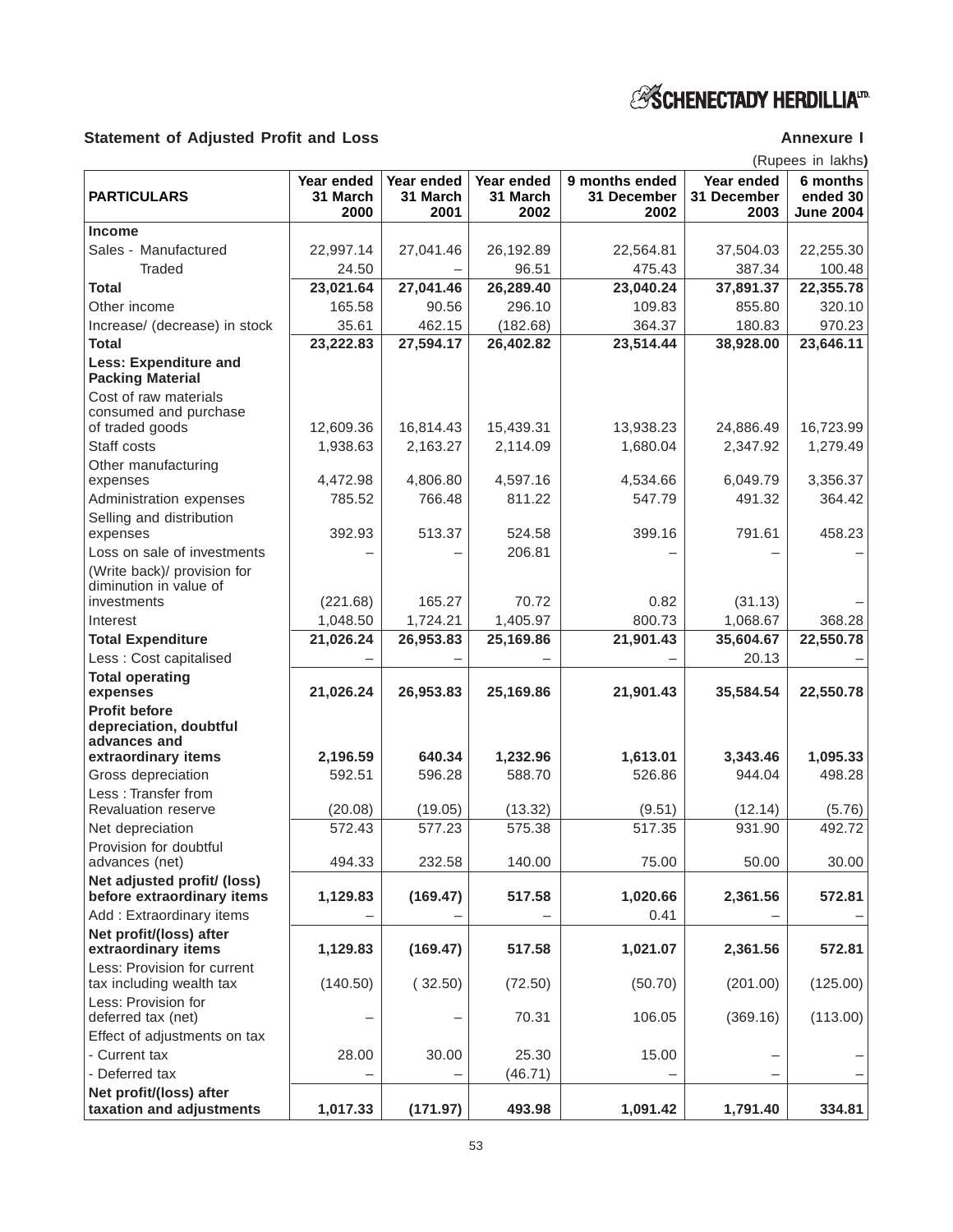# *<b>SSCHENECTADY HERDILLIATRE*

# Statement of Adjusted Assets and Liabilities **Annexure II** Annexure II

(Rupees in lakhs)

| <b>PARTICULARS</b> |                                            | As at<br>31 March<br>2000 | As at<br>31 March<br>2001 | As at<br>31 March<br>2002 | As at<br>31 December<br>2002 | As at<br>31 December<br>2003 | As at<br>30 June<br>2004 |
|--------------------|--------------------------------------------|---------------------------|---------------------------|---------------------------|------------------------------|------------------------------|--------------------------|
|                    | (A) Fixed assets                           |                           |                           |                           |                              |                              |                          |
| (i)                | Gross block                                | 15,936.09                 | 16,179.65                 | 15,669.04                 | 19,603.90                    | 21,297.14                    | 21,781.04                |
|                    | Less: Accumulated<br>depreciation          | 7,173.86                  | 7,766.39                  | 8,203.37                  | 8,700.13                     | 9,547.46                     | 10,045.73                |
|                    | Net block                                  | 8,762.23                  | 8,413.26                  | 7,465.67                  | 10,903.77                    | 11,749.68                    | 11,735.31                |
|                    | Less: Revaluation<br>reserve               | 816.37                    | 797.25                    | 116.80                    | 107.28                       | 95.02                        | 89.25                    |
|                    |                                            | 7,945.86                  | 7,616.01                  | 7,348.87                  | 10,796.49                    | 11,654.66                    | 11,646.06                |
| (ii)               | Capital work in<br>progress                | 526.37                    | 584.72                    | 13.82                     | 1,235.32                     | 1,319.81                     | 1,390.88                 |
|                    | Net block after<br>adjustment              | 8,472.23                  | 8,200.73                  | 7,362.69                  | 12,031.81                    | 12,974.47                    | 13,036.86                |
| (B)                | <b>Investments</b>                         | 942.30                    | 777.14                    | 200.19                    | 204.47                       | 235.10                       | 235.00                   |
| (C)                | Current assets,<br>loans and advances      |                           |                           |                           |                              |                              |                          |
| (i)                | Inventories                                | 2,947.24                  | 2,698.97                  | 2,780.34                  | 3,796.89                     | 6,189.50                     | 9,232.16                 |
| (ii)               | Sundry debtors                             | 4,785.64                  | 4,494.55                  | 3,941.46                  | 5,357.88                     | 6,325.44                     | 7,275.52                 |
| (iii)              | Cash and bank<br>balances                  | 216.65                    | 446.77                    | 785.23                    | 431.90                       | 444.18                       | 307.73                   |
| (iv)               | Loans and advances                         | 1,428.16                  | 1,576.66                  | 1,230.13                  | 1,894.00                     | 2,326.81                     | 2,576.98                 |
|                    | $A+B+C$                                    | 18,792.22                 | 18,194.82                 | 16,300.04                 | 23,716.95                    | 28,495.5                     | 32,664.25                |
| (D)                | <b>Less: Liabilities</b><br>and provisions |                           |                           |                           |                              |                              |                          |
|                    | Secured loans                              | 6,244.88                  | 5,545.45                  | 4,690.74                  | 1,942.83                     | 1,103.46                     | 1,858.40                 |
|                    | Unsecured loans                            | 3,809.14                  | 4,605.82                  | 3,018.47                  | 11,442.34                    | 12,152.14                    | 12,558.15                |
|                    | Net deferred tax<br>liabilities            |                           |                           | 2,033.89                  | 1,957.70                     | 2,326.86                     | 2,439.87                 |
|                    | <b>Current liabilities</b>                 | 6,601.78                  | 6,260.19                  | 4,531.61                  | 4,581.52                     | 7,298.10                     | 9,800.68                 |
|                    | Provisions                                 | 424.35                    | 303.64                    | 105.00                    | 354.23                       | 385.48                       | 442.87                   |
|                    |                                            | 17,080.15                 | 16,715.10                 | 14,379.71                 | 20,278.62                    | 23,266.04                    | 27,099.97                |
|                    | <b>Net Worth</b>                           | 1,712.07                  | 1,479.72                  | 1,920.33                  | 3,438.33                     | 5,229.46                     | 5,564.28                 |
|                    | Represented by                             |                           |                           |                           |                              |                              |                          |
| (i)                | Share capital                              | 1,102.50                  | 1,102.50                  | 2,302.50                  | 2,417.50                     | 2,417.50                     | 2,417.50                 |
| (ii)               | Reserve and surplus                        | 1,425.94                  | 1,174.47                  | (265.37)                  | 1,128.11                     | 2,906.98                     | 3,236.03                 |
|                    | Less: Revaluation<br>reserve               | 816.37                    | 797.25                    | 116.80                    | 107.28                       | 95.02                        | 89.25                    |
|                    | Net Reserves and<br>surplus                | 609.57                    | 377.22                    | (382.17)                  | 1,020.83                     | 2,811.96                     | 3,146.78                 |
|                    | Net Worth                                  | 1,712.07                  | 1,479.72                  | 1,920.33                  | 3,438.33                     | 5,229.46                     | 5,564.28                 |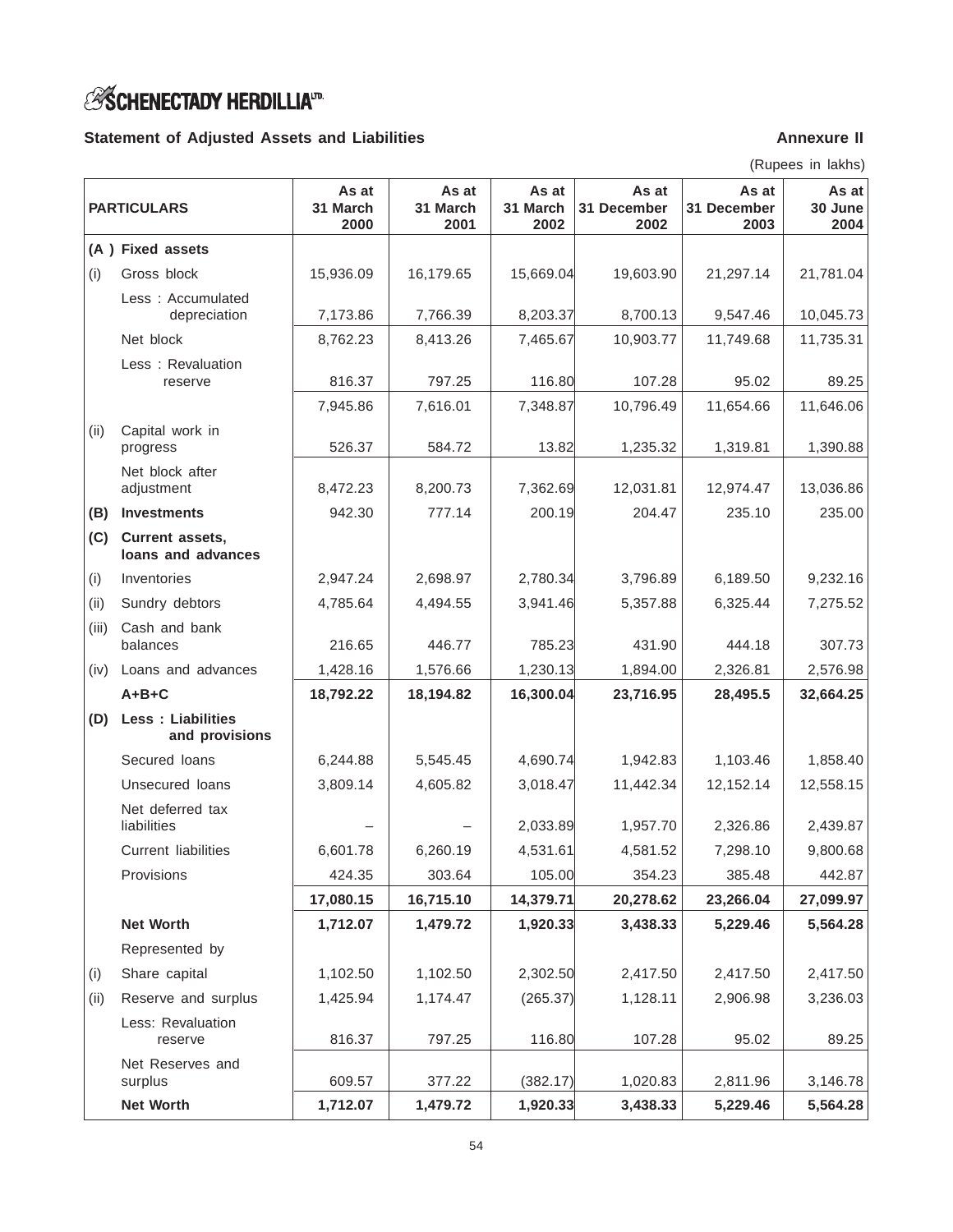# **ESCHENECTADY HERDILLIATRE**

# **Summary of significant accounting policies Annexure III** Annexure III

# **1. Basis of preparation of financial statements**

The financial statements have been prepared under the historical cost convention, on an accrual basis of accounting and comply with the Accounting Standards issued by the Institute of Chartered Accountants of India (ICAI) and the relevant provisions of the Companies Act, 1956, to the extent applicable.

# **2. Use of estimates**

The preparation of financial statements in conformity with generally accepted accounting principles (GAAP) requires management to make estimates and assumptions that affect the reported amount of assets and liabilities and disclosure of contingent liabilities on the date of financial statements. Actual results could differ from these estimates. Any revision to accounting estimates is recognised prospectively in current and future periods.

### **3. Fixed assets and depreciation**

Fixed assets are carried at cost of acquisition or construction or revalued amounts less accumulated depreciation. Borrowing costs directly attributable to acquisition or construction of those fixed assets which necessarily take a substantial period of time to get ready for their intended use are capitalised. The cost of fixed assets also includes the exchange differences arising in respect of foreign currency loans or other liabilities incurred for the purpose of their acquisition or construction.

Depreciation is provided on the straight-line method except in the case of revaluation surplus on building and plant and machinery where the written down value method is used. The rates of depreciation prescribed in Schedule XIV to the Companies Act, 1956 have been used. However, for the purpose of the Statements of Adjusted Profit and Loss and Adjusted Assets and Liabilities, the impact of revaluation has been negated.

Plant and machinery and furniture and fixtures costing individually Rs 5,000 or less, are depreciated fully in the year of purchase.

Goodwill arising out of merger is amortised over a period of 60 months from the "Appointed Date" of merger.

Cost and revaluation surplus on leasehold land is amortised over the period of lease.

### **4. Research and development**

Revenue expenditure on research and development is charged against the profit of the year in which it is incurred. Capital expenditure on research and development is shown as addition to fixed assets.

### **5. Investments**

Long-term investments are stated at cost less any other than temporary diminution in value, determined separately for each individual investment.

### **6. Inventories**

Inventories are valued at lower of cost and net realisable value. By-products are valued at net realisable value. Cost is determined in respect of raw materials on First-in; First-out (FIFO) basis and in respect of packing materials, stores and spares and process chemicals on weighted average basis. The cost in the case of work-in-process and finished goods comprises direct materials, labour, utilities and appropriate cost of conversion.

The net realisable value of work-in-progress is determined with reference to the selling price of related finished goods. Raw materials and other supplies held for use in production of inventories are not written down below cost except in cases where material prices have declined, and it is estimated that the cost of the finished products will exceed their net realisable value.

Non inclusive method of accounting is consistently followed for Cenvat under the Central Excise Act, 1944, with regard to inventories, purchases and consumption.

Estimated amount of customs duty on materials lying in bonded warehouse at the year end and excise duty on closing stock of finished goods are included in valuation of inventory.

The expenditure on catalyst is written-off over the period of its life. The portion of expenditure related to un-expired life is carried forward.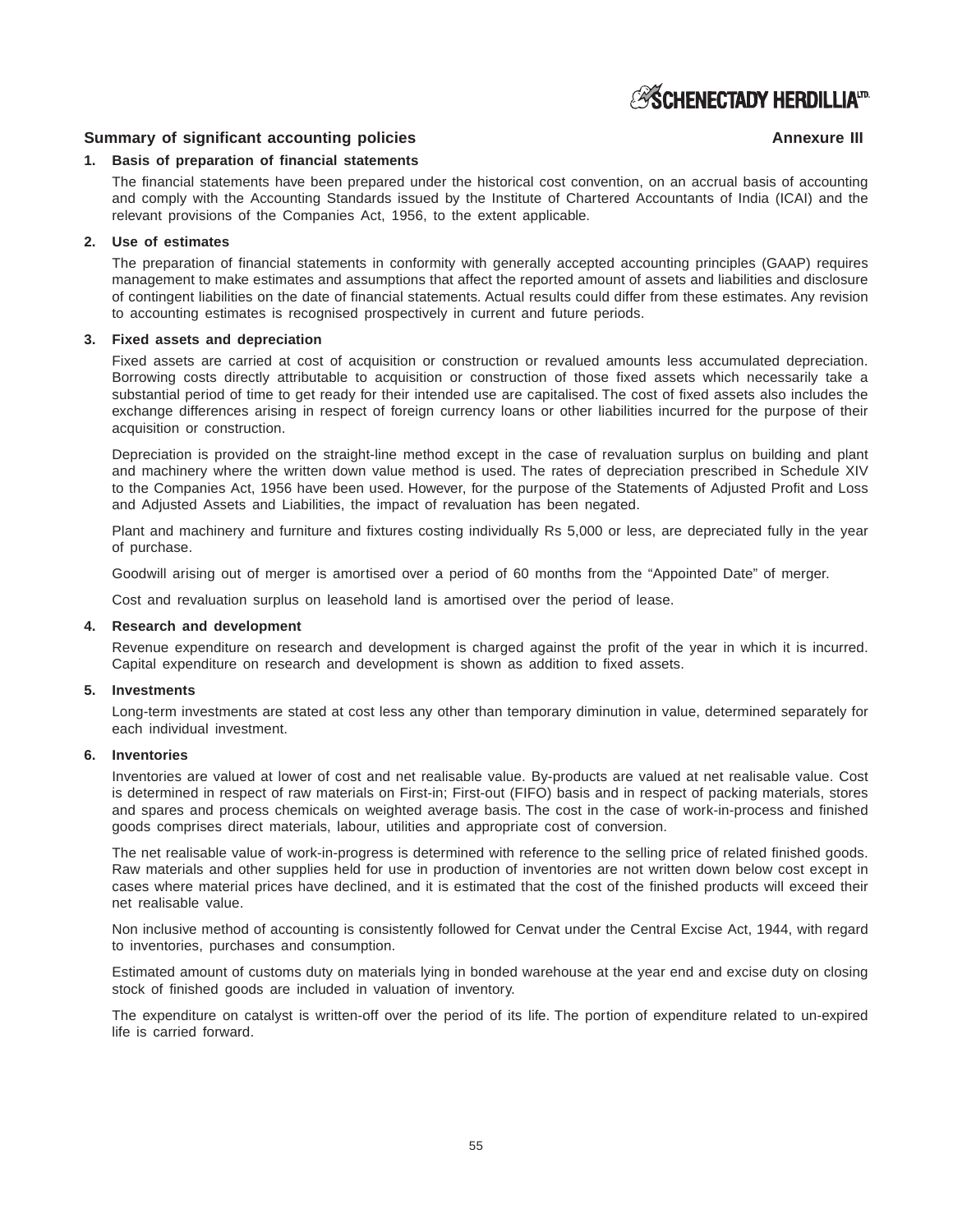

# **7. Retirement benefits**

Gratuity and leave encashment are accrued based on actuarial valuation at the balance sheet date, carried out by an independent actuary. For the employees of Rasal and Lote units of the Company, contributions to the Life Insurance Corporation of India ('LIC') under the employees' group gratuity cum life assurance scheme are made based on intimations raised by LIC.

Contributions payable to the pension fund and the recognised provident fund are charged to the profit and loss account as incurred.

# **8. Revenue recognition**

Revenue from sale of goods is recognised on transfer of all significant risks and rewards of ownership to the buyers, which is at the point of dispatch of goods. The amount recognised as sales is exclusive of sales tax and trade discounts. Revenue from services is recognised on rendering of services to customers.

Dividend income is recognised when the right to receive payment is established.

# **9. Foreign exchange transactions**

Foreign currency transactions are recorded using the average of the opening and closing spot rate on the date of the respective transactions. Exchange differences arising on foreign exchange transactions settled during the year are recognized in the profit and loss account, except that exchange differences related to acquisition of fixed assets are adjusted in the carrying amount of the related fixed assets.

Monetary assets and liabilities denominated in foreign currencies as at the balance sheet date are translated at the closing exchange rates on that date; the resultant exchange differences are recognised in the profit and loss account except those related to acquisition of fixed assets which are adjusted in the carrying amount of the related fixed assets.

The premium or discount on forward exchange contracts is recognised over the period of the contracts. The premium or discount in respect of forward exchange contracts related to acquisition of fixed assets is adjusted in the carrying amount of the related fixed assets. In respect of other contracts, it is recognised in the profit and loss account.

### **10. Taxation**

Income-tax expense comprises current tax (i.e. amount of tax for the period determined in accordance with income tax laws) and deferred tax charge or credit (reflecting the tax effect of timing differences between accounting income and taxable income for the period). The deferred tax charge or credit and the corresponding deferred tax liabilities or assets are recognised using the tax rates that have been enacted or substantively enacted at the balance sheet date. Deferred tax assets are recognised only to the extent that there is reasonable certainty that the assets can be realised in future; however when there is unabsorbed depreciation or carry forward loss under taxation laws, deferred tax assets are recognized only if there is a virtual certainty of realisation of such assets. Deferred tax assets are reviewed as at each balance sheet date and written down or written up to reflect the amount that is reasonably/virtually certain (as the case may be) to be realised.

### **11. Contingencies**

Loss contingencies arising from claims, litigation, assessment, fines, penalties, etc. are recorded when it is probable that a liability has been incurred, and the amount can be reasonably estimated.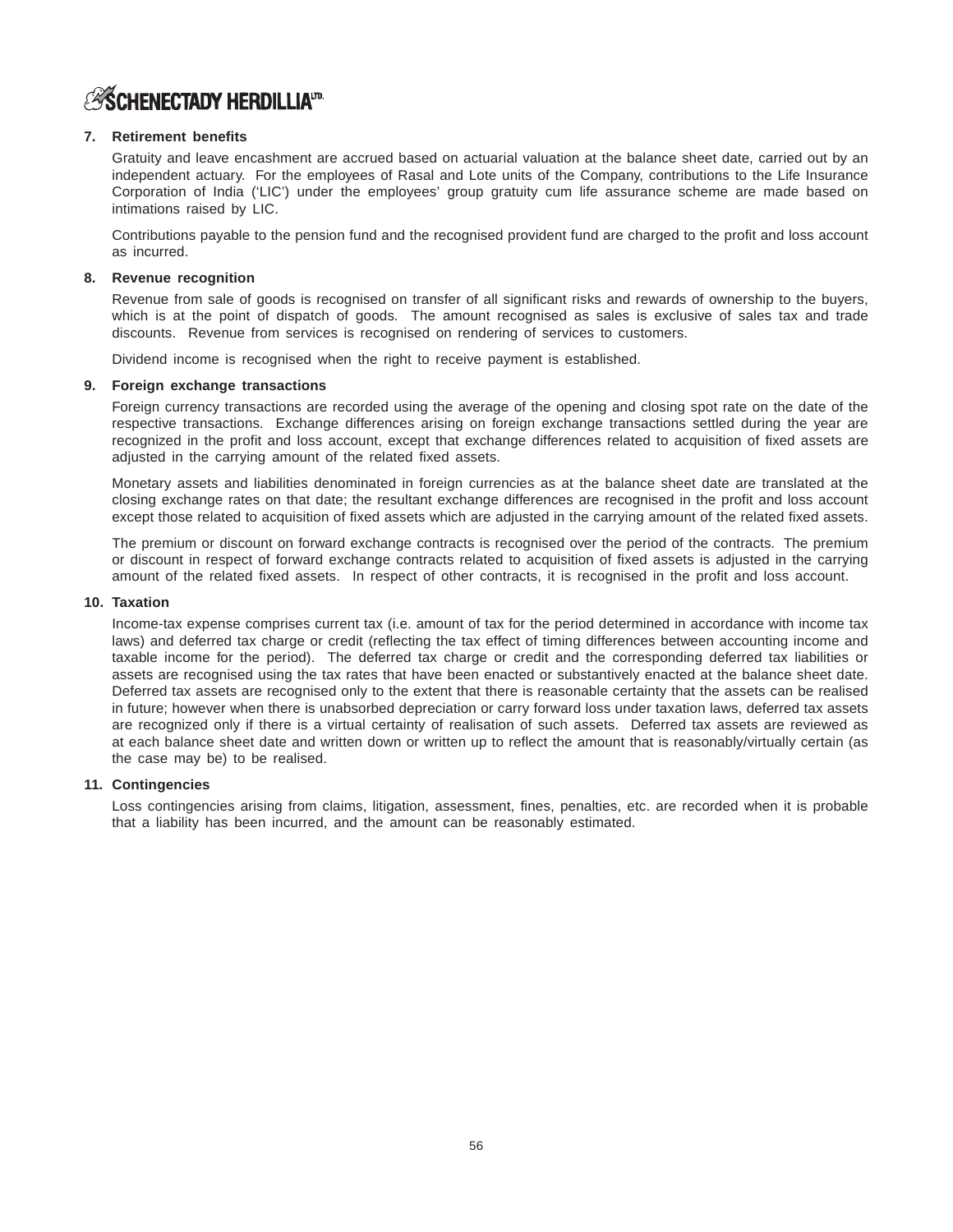

# **Notes to statements of adjusted profit and loss (Annexure I) and adjusted assets and liabilities (Annexure II) Annexure IV**

(Rupees in lakhs)

| <b>Adjustments</b><br>[(income)/ expense]<br>in Statement of Profit<br>and Loss arising out of: | Year ended<br>31 March<br>2000 | Year ended<br>31 March<br>2001 | Year ended<br>31 March<br>2002 | 9 months ended<br>31 December<br>2002 | 31 December<br>2003 | Year ended 6 months ended<br>30 June<br>2004 |
|-------------------------------------------------------------------------------------------------|--------------------------------|--------------------------------|--------------------------------|---------------------------------------|---------------------|----------------------------------------------|
| <b>Audit qualifications</b>                                                                     |                                |                                |                                |                                       |                     |                                              |
| (a) Non provision of<br>gratuity liability                                                      |                                | 42.15                          | (130.85)                       |                                       |                     |                                              |
| (Refer Note (ii) below)                                                                         |                                |                                |                                |                                       |                     |                                              |
| (b) Non provision of<br>doubtful loans<br>and advances<br>(Refer Note (iii) below)              | 494.33                         | 212.58                         |                                |                                       |                     |                                              |
| (c) Non provision of<br>diminution in<br>value of investments<br>(Refer Note (iii) below)       | (221.68)                       | 165.27                         | (535.28)                       |                                       |                     |                                              |
| (d) Insurance claims<br>written-off<br>(Refer Note (iv) below)                                  |                                |                                |                                | 137.15                                | (137.15)            |                                              |
| (e) Loss on sale of<br>investments<br>(Refer Note (iii) below)                                  |                                |                                | (1,508.19)                     |                                       |                     |                                              |
| Adjustments [(income)/<br>expense] in Statement<br>of Profit and Loss<br>arising out of:        |                                |                                |                                |                                       |                     |                                              |
| Prior period items                                                                              |                                |                                |                                |                                       |                     |                                              |
| [Refer Note (v) below]                                                                          |                                |                                |                                |                                       |                     |                                              |
| (a) Write back of<br>demurrage liability                                                        | 9.56                           | 107.00                         | 70.12                          |                                       |                     |                                              |
| (b) Discount earned on<br>purchase of<br>Raw material                                           | (9.20)                         | 9.20                           | 19.12                          |                                       |                     |                                              |
| (c) Write back of<br>Panchayat tax                                                              |                                |                                | 14.61                          |                                       |                     |                                              |
| (d) Gratuity liability of<br>earlier years                                                      | (173.00)                       |                                |                                |                                       |                     |                                              |
| [Also refer Note<br>(ii) below]                                                                 |                                |                                |                                |                                       |                     |                                              |
| (e) Electricity duty cess                                                                       |                                | 46.67                          | (46.67)                        |                                       |                     |                                              |
| Taxation matters<br>(f)                                                                         |                                |                                |                                |                                       |                     |                                              |
| - Current tax                                                                                   | 24.40                          | (10.56)                        | 40.00                          | (3.14)                                |                     |                                              |
| - Deferred tax                                                                                  |                                |                                |                                |                                       | 378.52              |                                              |
| [Also refer Note (i)<br>below]                                                                  |                                |                                |                                |                                       |                     |                                              |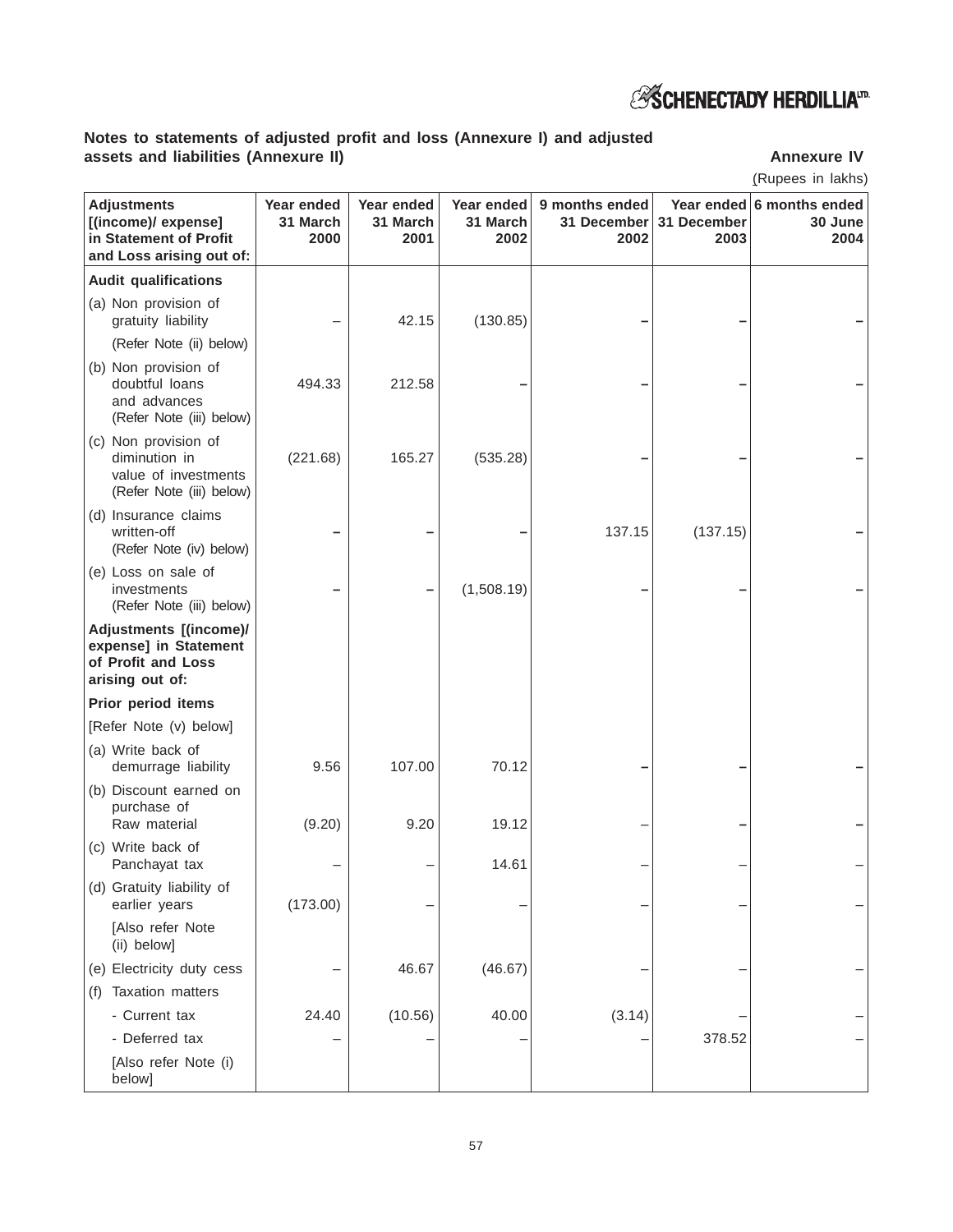(Rupees in lakhs)

| <b>Adjustments</b><br>[increase/ (decrease)]<br>in Statement of assets<br>and liabilities: |                                                | As at<br>31 March<br>2000 | As at<br>31 March<br>2001 | As at<br>31 March<br>2002 | As at<br>31 December<br>2002 | As at<br>31 December<br>2003 | As at<br>30 June<br>2004 |
|--------------------------------------------------------------------------------------------|------------------------------------------------|---------------------------|---------------------------|---------------------------|------------------------------|------------------------------|--------------------------|
| (i)                                                                                        | Reserves and Surplus<br>[Refer Note (i) below] | (7, 426.93)               | (7,969.37)                | (298.36)                  | 417.37                       | 98.30                        | 98.30                    |
| (ii)                                                                                       | Current liabilities                            | (220.18)                  | (57.18)                   |                           |                              |                              |                          |
| (iii)                                                                                      | Provisions                                     | 88.70                     | 130.85                    |                           |                              |                              |                          |
| (iv)                                                                                       | Deferred tax liability (net)                   |                           |                           | 378.52                    | 378.52                       |                              |                          |
| (v)                                                                                        | Investments                                    | (1,878.20)                | (2,043.47)                |                           |                              |                              |                          |
| (vi)                                                                                       | Loans and Advances                             | (5,680.21)                | (5,852.23)                | 80.16                     | (38.85)                      | 98.30                        | 98.30                    |

# **Notes:**

- i. Adjustments in respect of continuing audit qualifications as at 31 March 2000 and prior period adjustments relating to financial years prior to 31 March 2000 aggregating Rs 7,330.52 lakhs have been reflected in opening reserves at 1 April 1999. Adjustments in respect of deferred tax pertaining to year ended 31 March 2001 and earlier aggregating Rs 331.81 lakhs have been adjusted in opening reserves as at 1 April 2001. The effect of adjustments relating to the period prior to year ended 31 March 2000 aggregating (net) Rs 220.54 lakhs on taxation of these years is not readily ascertainable/ quantifiable, and hence not adjusted.
- ii. Consequent to successive amendments to the Payment of Gratuity Act, 1972, the Company was liable to additional gratuity liability. The arrears paid during the year ended 31 March 2000 were disclosed as prior period item. Arrears outstanding at 31 March 1999, 2000 and 2001 and not provided for, were the subject matter of Auditors' qualification for the respective years.
- iii. These comprise of certain loans and advances including inter corporate loans / deposits, current account balances, bills receivables, and investments in then associates companies, recoverability/carrying value of which were the subject matter of Auditors' qualifications for the years ended 31 March 2000 and 2001. The amounts were settled/ provided/ adjusted on demerger of non chemical business during the year ended 31 March 2002. No adjustments have been made in respect of non provision of debtor balances as these were settled at their respective book values.
- iv. In terms of the Scheme of Arrangement, the Company had taken over the assets and liabilities of Schenectady Specialities Asia (P) Ltd. ('SSAPL') during the 9 month period ended 31 December 2002. Consequent to an accident at the factory premises of SSAPL in September 2000, there were substantial damages to its assets, in respect of which a claim was filed with the insurers. The recoverability of balance claim receivable at 31 December 2002 was the subject matter of Auditors' qualification for the 9 month period then ended and was adjusted in the financial statements for the year ended 31 December 2003 to give effect to the final settlement with the insurance company.
- v. These represent adjustments in respect of prior period items being material charges or credits which arise in a particular period as a result of errors or omission in the preparation of financial statements of one or more prior periods and/ or material adjustments necessitated by circumstances which though related to previous periods are determined in the particular (current) period.
- vi. Effective year ended 31 March 2000, the Company refined its basis of valuation of finished goods by including therein the excise duty payable on the finished goods lying in the closing stock as at year-end, as against the practice of accounting for such excise duty on clearance of finished goods from factory premises. However, this has no impact on the statement of profit and loss.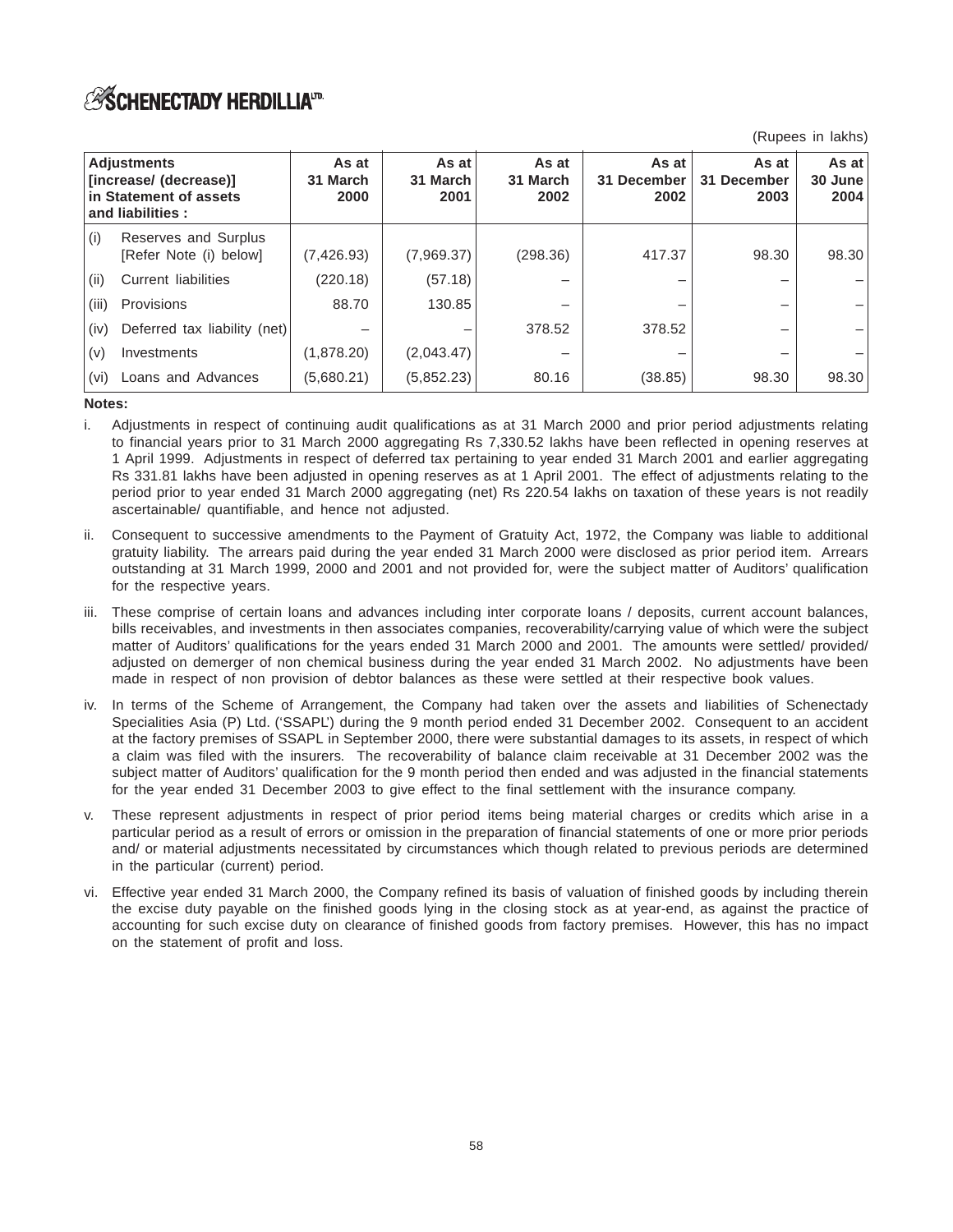# **ESCHENECTADY HERDILLIATD**

**Auditors' qualifications for which adjustments could not be carried out in the adjusted financial statements and response of the Company in respect of the same**

|                | <b>Auditors' qualifications</b>                                                                                                                                                                                                                                                                                                                                                                                                                                                                                                                                                                                                                                                          | <b>Response of the Company</b>                                                                                                                                                                                                                                                                                                                                                                                                                                                                                                                                                                                                                                                                                                                            |  |  |  |
|----------------|------------------------------------------------------------------------------------------------------------------------------------------------------------------------------------------------------------------------------------------------------------------------------------------------------------------------------------------------------------------------------------------------------------------------------------------------------------------------------------------------------------------------------------------------------------------------------------------------------------------------------------------------------------------------------------------|-----------------------------------------------------------------------------------------------------------------------------------------------------------------------------------------------------------------------------------------------------------------------------------------------------------------------------------------------------------------------------------------------------------------------------------------------------------------------------------------------------------------------------------------------------------------------------------------------------------------------------------------------------------------------------------------------------------------------------------------------------------|--|--|--|
| 1 <sub>1</sub> | Year ended 31 March 2000<br>Note $B.1(g)$ – Schedule 19 regarding non provision<br>of liability on account of outstanding settlement of<br>wage agreement expired on 31 December 1998;<br>amount not ascertainable.                                                                                                                                                                                                                                                                                                                                                                                                                                                                      | The long-term contracts between the Management<br>and the respective unions in respect of Navi<br>Mumbai unit expired on 31 December 1998.<br>The Company made a prospective settlement<br>with the Union effective 28 December 2000.                                                                                                                                                                                                                                                                                                                                                                                                                                                                                                                     |  |  |  |
| 2.             | Nine month period ended 31 December 2002<br>Note no. 7(b) of Schedule 21 (B) regarding<br>developed process technology and purchased<br>technical know-how aggregating to Rs 990.53<br>lakhs carried under capital-work-in-progress<br>('CWIP'). The erstwhile SSAPL has till date not<br>been able to start rebuilding the destroyed PTBP<br>plant. The ultimate holding company, Schenectady<br>International Inc., however, has stated its intent to<br>either buyback the technology or sell it<br>to a third party. Under the circumstances, we<br>are unable to express an opinion on the carrying<br>value of the CWIP and the impact, if any,<br>on the Profit and loss account. | In respect of CWIP relating to technology<br>developed by the erstwhile SSAPL, Schenectady<br>International Inc. ('SII') had communicated its<br>desire to either purchase the technology or sell it<br>to a third party. Consequently, an amount of Rs<br>990.53 lakhs had been carried over under CWIP<br>in the books of the Company as at the end of the<br>period.                                                                                                                                                                                                                                                                                                                                                                                   |  |  |  |
| 3.             | Year ended 31 December 2003 and six month<br>period ended 30 June 2004<br>As more fully explained in note 4 of Schedule 18<br>to the financial statements regarding CWIP<br>aggregating to Rs.990.53 lakhs in respect of<br>developed process technology and purchased<br>technical know-how, the Company intends to<br>utilise the technology on the revived project,<br>which is being implemented. Pending<br>completion of the project, these financial<br>statements do not include adjustments, if any,<br>that may be necessary to the carrying value<br>of the CWIP and the impact, if any, on the<br>profit and loss account.                                                   | In respect of CWIP relating to technology<br>developed by the erstwhile SSAPL for the<br>manufacture of Butyl Phenols, the Company has<br>decided to rebuild the PTBP/ DTBP plants at<br>Rasal. The implementation of this project, which<br>utilizes the developed and purchased technology,<br>is already at the advanced stage. SII, the Parent<br>Company, which supplied technical knowhow, has<br>reiterated the soundness of this technology and,<br>accordingly, has supported the implementation of<br>the project. As this technology is expected to<br>contribute towards the production of an<br>economically viable product, the amount of Rs<br>990.53 lakhs has been shown as CWIP in the<br>books of the Company as at end of the period. |  |  |  |

### **Other Significant notes and changes in the business of the Company during the last five years**

#### **1. Year ended 31 March 2000**

Consequent to mandatory AS - 2 in respect of Valuation of Inventory effective 1 April 1999, the Company changed the method of valuation of closing stock of raw material from the annual weighted average cost to the first-in; first-out (FIFO) cost method and in respect of work-in-progress and finished goods, from the direct cost basis to absorption cost basis. Had the Company followed the method of valuation adopted in the previous year, the closing stock and profit before tax for the year would have been lower by Rs. 285 lakhs.

#### **2. Year ended 31 March 2002**

a) During the year, Schenectady (India) Holdings Private Limited ('SIHPL') acquired the management control by purchasing 5,521,723 shares (representing 50.08% of the outstanding paid-up capital) from the Duncan Goenka group. The new promoters acquired 1,173,316 shares by way of a public offer and additional 12,000,000 shares were issued to the promoters on preferential basis. The total holding by SIHPL as of March 31, 2002 was 18,695,039 fully paid-up shares (representing 81.19% of the paid-up share capital).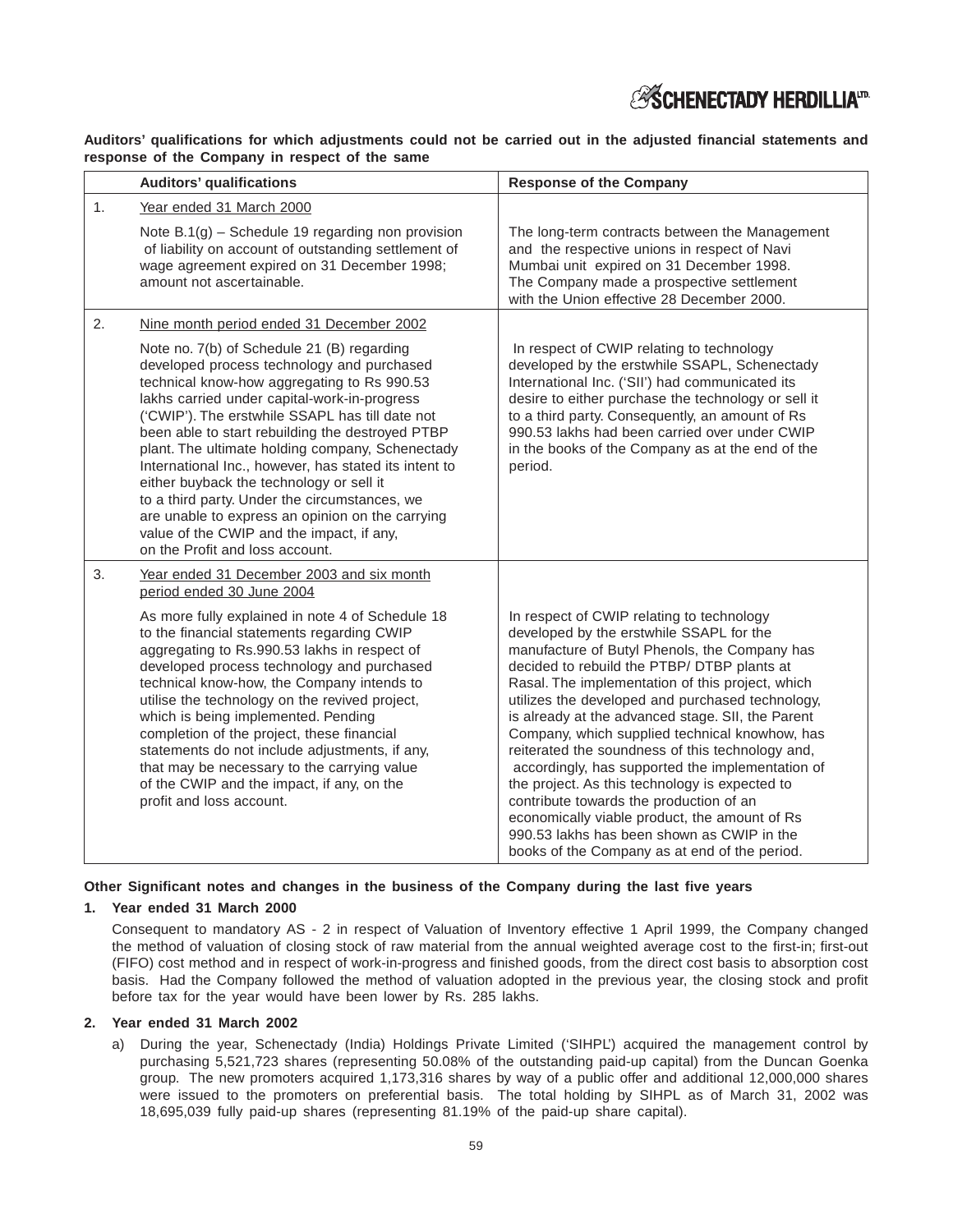# **ASCHENECTADY HERDILLIATD**

- b) Consequent to the change in the management control of the Company, the Company made an application and the Honorable Bombay High Court approved the Company's application for a Scheme of Demerger ('the Scheme') of certain assets and liabilities relating to non-chemical business with the appointed date 1 April 2001. Under the approved scheme, the Company transferred to M/s Subh Shanti Services Limited, net assets (including inter-alia investments and loans and advances with associate companies) valued at Rs 6,713 lakhs, which was adjusted to Reserves and surplus.
- c) Consequent to AS-22 in respect of Accounting for Taxes on Income, deferred tax liability in respect of prior years upto 31 March 2001 amounting to Rs 1,725.68 lakhs has been charged to the extent of General Reserve as available and the remaining amount to Profit and Loss Account balance brought forward in absence of Revenue Reserve of the requisite amount available for adjustments.

#### **3. 9 month period ended 31 December 2002**

- a) The name of the Company was changed from Herdillia Chemicals Limited to Schenectady Herdillia Limited with effect from 8 April 2002.
- b) In order to be in line with the financial year of Schenectady International Inc., USA (SII), the Company changed its financial year ending to 31 December from 31 March.
- c) In terms of the Scheme of Arrangement between the Company and Schenectady Specialities Asia (P) Ltd. ('SSAPL') which was sanctioned by the Order of the Honorable Bombay High Court dated 28 November 2002 (effective date), all the assets and liabilities of SSAPL stand transferred to and vested with the Company with effect from the Appointed date viz, 27 September 2002.
	- I. Shareholders of SSAPL were allotted one share in the Company for every 10 shares held by them in SSAPL.
	- II. The difference of Rs. 886.57 lakhs between the value of net assets recorded and the aggregate of reserves and the paid-up value of shares are treated as Goodwill.
	- III. Changes in accounting policies are dealt as extraordinary items.
	- IV. The consequential impact in the profit and loss of the Company subsequent to merger of SSAPL is given in (5) below.

#### **4. Year ended 31 December 2003**

During the year, the Company acquired the Phenolic Resin [PR] business from M/s Schenectady Beck India Ltd. – a Schenectady affiliate company located at Lote, effective 13 August 2003. [Refer Note 3 of Annexure V].

The consequential impact in the profit and loss statement of the Company subsequent to acquisition is given in (5) below.

 $(D_1, D_2, D_3, D_4, D_5, D_6, D_7, D_8, D_9)$ 

#### **5. Impact on Profit and Loss of the Company of items referred to in 3(c)(iv) and 4 above**

|                           |                                             | (Rupees in lakns) |                      |                                |                                         |              |
|---------------------------|---------------------------------------------|-------------------|----------------------|--------------------------------|-----------------------------------------|--------------|
|                           | 9 month<br>period ended<br>31 December 2002 |                   |                      | Year ended<br>31 December 2003 | 6 month period<br>ended<br>30 June 2004 |              |
|                           | <b>SSAPL</b><br>Unit                        | Lote<br>Unit      | <b>SSAPL</b><br>Unit | Lote<br>Unit                   | <b>SSAPL</b><br>Unit                    | Lote<br>Unit |
| Sales                     | 1,323                                       | -                 | 7,172                | 193                            | 5,552                                   | 251          |
| Profit/ (loss) before tax | (180)                                       | –                 | 531                  | (57)                           | 472                                     | (61)         |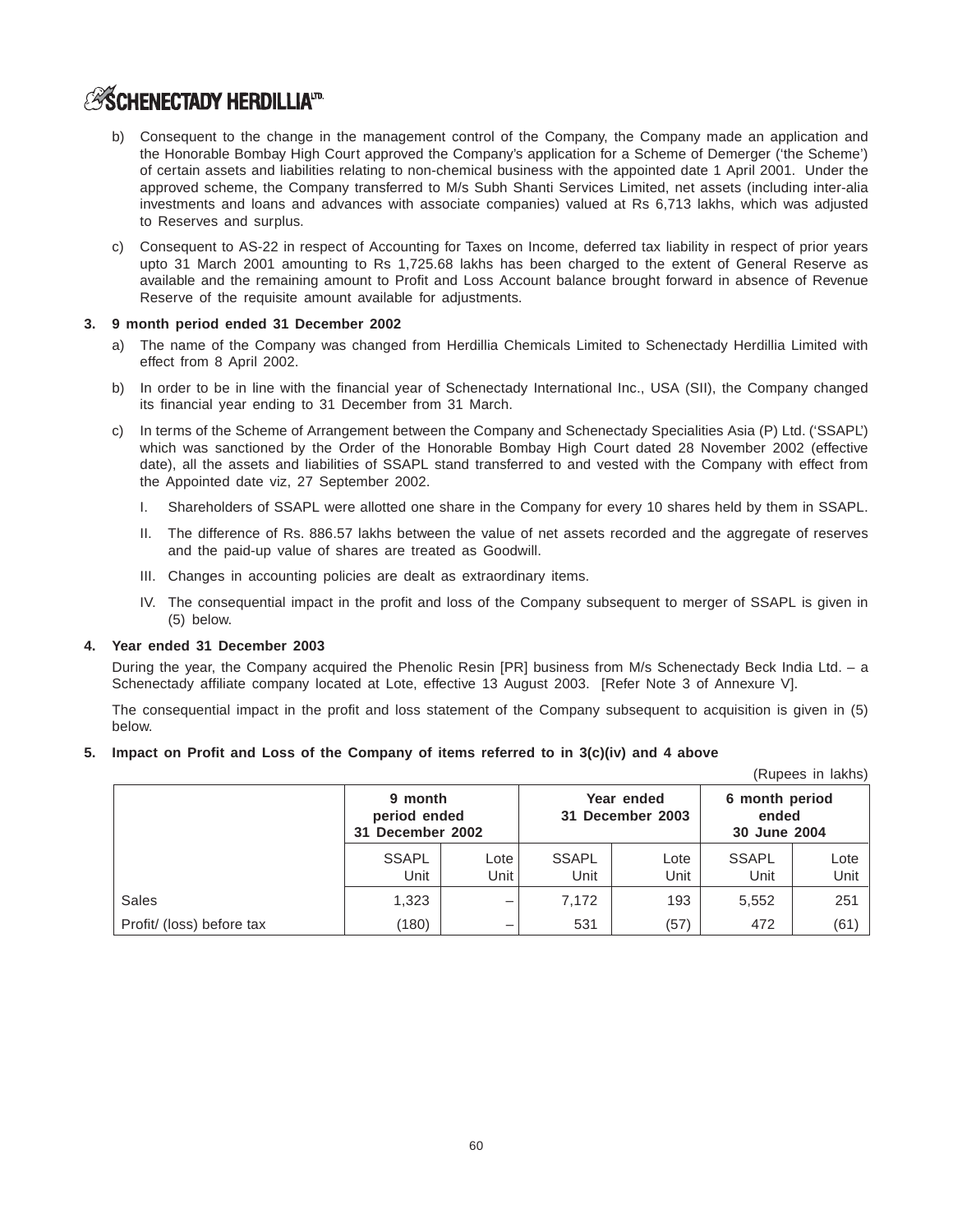**ESCHENECTADY HERDILLIATRE** 

### **Other selective financial information as at 30 June 2004** Annexure V Annexure V

#### **1) Contingent liabilities not provided for in respect of:**

- **a) Taxation matters**
	- (i) Demands against the Company not acknowledged as debts Rs. 1056.68 lakhs (2003 Rs. 847.94 lakhs)
	- (ii) Decisions in favour of the Company not accepted by the Department Rs. 94.05 lakhs (2003 Rs. 94.05 lakhs)
- b) Central Excise and Service tax demand against the Company not acknowledged as debt Rs. 143.15 lakhs (2003 - Rs. 159.62 lakhs)
- c) Estimated amount of contracts remaining to be executed on capital account Rs. 359.38 lakhs (2003 Rs. 115.46 lakhs).
- d) Customs duty amounting to Rs. 73.86 lakhs (2003 Rs. 73.86 lakhs) in dispute as demand raised against the Company not acknowledged as debt and custom duty amounting to Rs. 82.85 lakhs (2003 - Rs. 2.05 lakhs) on duty free Advance License for imports against which export obligations are pending.

#### **2) Secured Loans:**

#### **Nature of security**

#### **a) Term loans:**

Foreign Currency Loan [Refer Schedule 3(1)] from Caterpillar Financial Services Corporation (CFSC), U.S.A., secured by:

A first and exclusive charge of a continuing security by way of hypothecation of the equipments viz. (a) One (1) Solar turbines – Taurus 60 Generator Package S/N: TG97972 and (b) One (1) Energy Recovery International Model MFA-4-99511, MAX-FIRE Heat Recovery steam Generator System, Boiler S/N:W3764, Economizer S/ N:E3765, installed at the Company's factory at Navi Mumbai. Repayable within one year Rs. 274.18 lakhs (2003– Rs. 273.52 lakhs).

#### **b) Other loans [Refer Schedule 3(2)(a) to (c)]**

#### **From banks**

a) Demand cash credit and export packing credit

Secured by a joint-hypothecation of the entire present and future stocks of raw materials, finished and semifinished goods, stores and process chemicals, outstanding monies receivable, book debts, etc. in favour of a consortium of banks on a *pari passu* basis.

The Company has created a Second charge in favour of State Bank of India and the Consortium Bankers by way of joint-equitable mortgage by deposit of title-deeds by constructive delivery by way of second charge in respect of the Company's immovable properties situated at Navi Mumbai as collateral security, in respect of various Working Capital facilities provided by Consortium Bankers.

b) State Bank of India FCNR (B) - Demand loan secured as per (a) above.

**Note:** The charge mentioned at [(ii)(a)] above covers consortium bankers' guarantees issued for Rs. 86.73 lakhs (2003 - Rs. 67.41 lakhs) outstanding on 30 June 2004.

3) During the previous year ended 31 December 2003, the Company under a Transfer of Business Agreement ('TBA') acquired the Performance Resin ('PR') business of Schenectady Beck India Limited with its manufacturing location at Lote in Maharashtra. In accordance with TBA the Company acquired the assets and liabilities of the business together with the dedicated employees of the PR business. The purchase consideration was determined at Rs. 491 lakhs for the fixed assets (net of long term deferred liabilities of Rs. 133.67 lakhs) and Rs. 86.03 lakhs for the net current assets at 12 August 2003.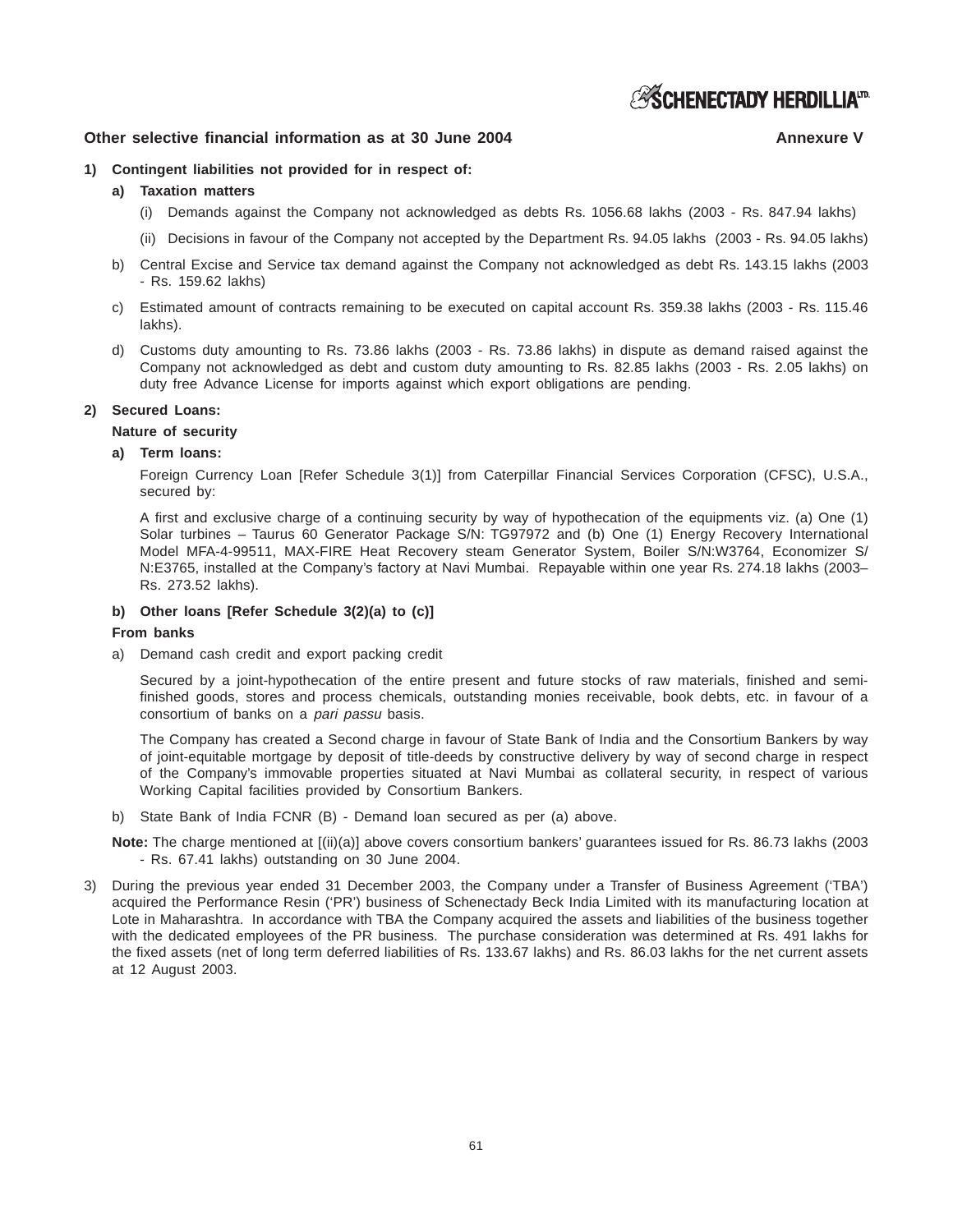# **ASCHENECTADY HERDILLIATD**

The total consideration of Rs. 577.03 lakhs paid by the Company had been apportioned to the various assets on a fair value basis as determined by competent valuers appointed by the Company. The apportioned value of the assets taken over on 12 August 2003 and included in the financial statements from that date are:

(Rupees in lakhs)

| <b>Particulars</b>                | <b>Amount</b> |
|-----------------------------------|---------------|
| Land                              | 40.90         |
| <b>Building</b>                   | 152.87        |
| Plant and machinery               | 326.34        |
| Furniture, fixtures and equipment | 1.94          |
| Vehicles                          | 1.85          |
| <b>CWIP</b>                       | 100.77        |
| Net current assets                | 86.03         |
| Long term deferral liability      | (133.67)      |
| <b>Total</b>                      | 577.03        |

- 4) CWIP includes an amount of Rs. 990.53 lakhs (Rs 819.62 lakhs for developed process technology and Rs. 170.91 lakhs for purchase of technical know how) incurred in development of Para Tertiary Butyl Phenol ('PTBP') and Di Tertiary Butyl Phenol ('DTBP') plant at the Rasal unit of the Company which was destroyed by fire. During the previous year ended 31 December 2003, the Company decided to rebuild the PTBP/DTBP plant at Rasal. Since implementation of this project has already commenced, the Company shall utilize the developed process technology and purchased technology. Accordingly, the Company has carried forward the technical know how expenditure of Rs. 990.53 lakhs under CWIP.
- 5) The Company had preferred an insurance claim amounting to Rs. 964.61 lakhs in respect of assets damaged in a fire at the Rasal plant in September 2000. During the assessment of the claim, certain assets aggregating to Rs. 186.12 lakhs were found not damaged, claim in respect of which was subsequently withdrawn and assets reinstated in the Fixed Asset Register. Further, based on the preliminary assessment made by the Insurance Company, the Company had adjusted unrecoverable balance in the profit and loss account. The balance recoverable aggregating to Rs. 45.50 lakhs was received during the half year ended 30 June 2004.
- 6) The Company is entitled to deferred sales tax benefit under the Package Scheme of Incentives, 1993 of the Government of Maharashtra for its two plants at Rasal and Lote. During the six months ended 30 June 2004 the Company has part settled Rs. 268.12 lakhs of the liability at a lower amount in pursuance of the option granted to it by the Bombay Sales Tax Act, 1959 and the difference between the amount payable and the amount paid on discounting the liability, amounting to Rs. 195.16 lakhs has been credited to profit and loss account for the six months ended 30 June 2004 and shown under 'Other income'.
- 7) Subsequent to the period the Company has finalized a Memorandum of Understanding for transfer of part of its leasehold land in Navi Mumbai for a consideration of approximately Rs. 3,400 lakhs, subject to requisite approvals.
- 8) Total outstanding dues of Small Scale Industrial Undertakings which are outstanding for more than 30 days Rs. Nil (2003 – Rs. Nil). Total Outstanding dues of the creditors other than Small Scale Industrial Undertakings are Rs. 5221.43 lakhs (2003 – Rs. 3769.92 lakhs)
- 9) (a) Provision for income tax of Rs. 125 lakhs (2003 Rs. 200 lakhs), is made for the period after considering the expert opinion received by the Company in respect of the gain on foreclosure of deferred sales tax liability.
	- (b) Provision for deferred tax for the current period amounting to Rs. 113 lakhs (2003 Rs. 369.16 lakhs) has been created as a liability. An amount of Rs. NIL (2003 – Rs. 378.52 lakhs) has been provided as deferred tax liability, relating to prior years.
- 10) The foreign exchange difference on account of monetary items recognised and included to the credit of profit and loss account amounts to Rs. 46.14 lakhs; (2003 – Rs. 46.69 lakhs). The amount of exchange differences gain credited to in the carrying amount of fixed assets is Rs. 1.86 lakhs (2003 - Rs. 42.54 lakhs).

Premium on forward covers to be amortised over the next period Rs. 2.05 lakhs (2003 – Rs. 0.60 lakhs)

11) Managerial Remuneration under Section 198 of the Companies Act, 1956.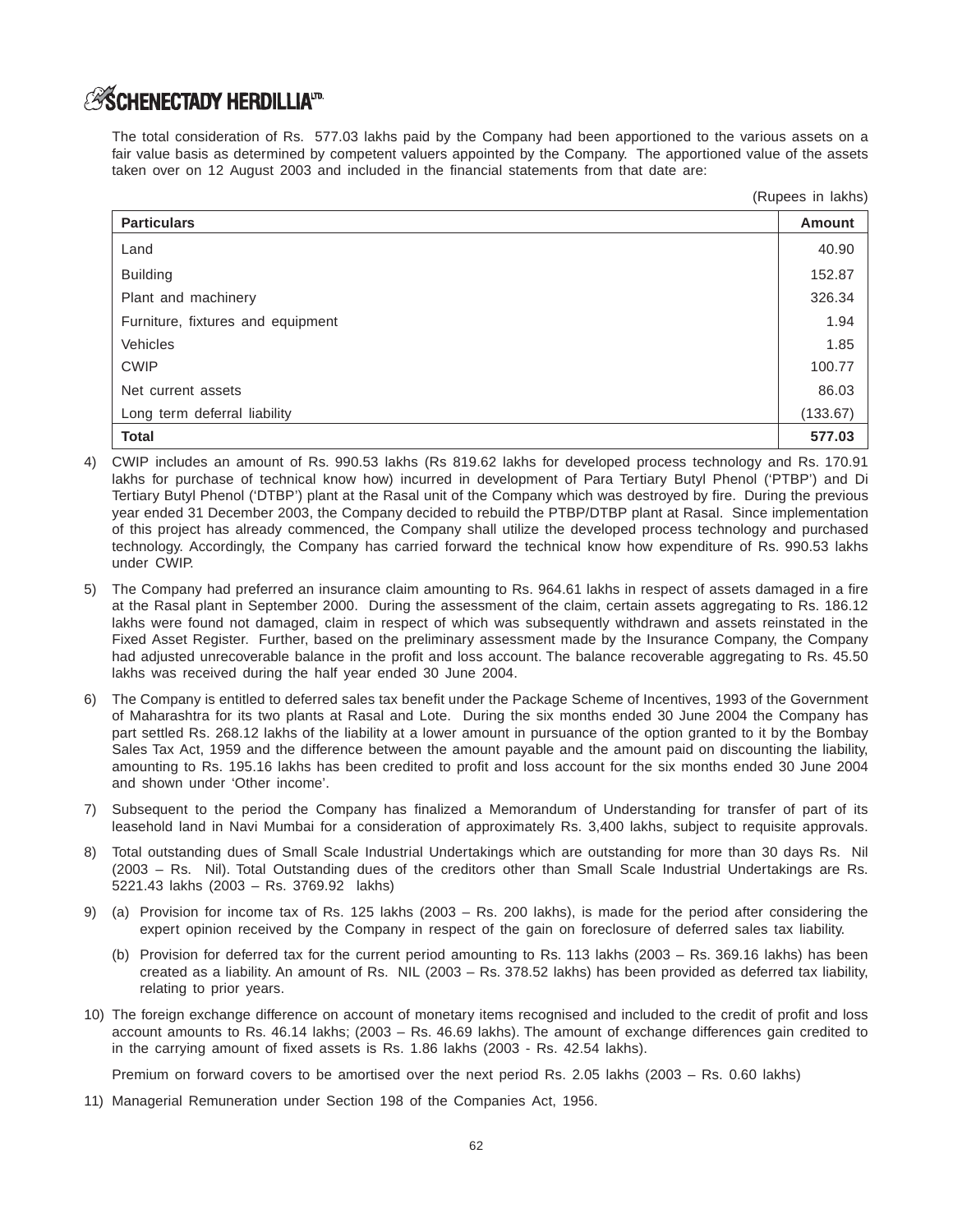# *S***SCHENECTADY HERDILLIA**<sup>IT</sup>

(Rupees in lakhs)

|                                            | 6 month period<br>ended 30 June 2004 | <b>Year Ended</b><br>31 December 2003 |
|--------------------------------------------|--------------------------------------|---------------------------------------|
| 1. Salaries                                | 44.64                                | 69.55                                 |
| 2. Contribution to Provident & Other Funds | 4.36                                 | 6.45                                  |
| Perquisites<br>3.                          | 29.92                                | 62.72                                 |
| Total                                      | 78.92                                | 138.72                                |

The above amount does not include gratuity and leave encashment payable which is actuarially determined on an overall basis for the company and individual information in respect of the directors is not available.

- 12) Segment Information
	- (a) Primary Business Segment

The Company is engaged in manufacture of organic chemicals. As the Company is engaged only in one business segment, the Balance Sheet and the Profit and Loss Account for the year pertain to one business segment.

(b) Secondary Business Segment

(Rupees in lakhs) **India Outside India Total** Revenue by geographical market  $\vert$  20,592.75  $\vert$  4,695.65 25,288.40 (38,846.68) (5,018.61) (43,865.29) Carrying amount of segment asset (Gross)  $\vert$  22,411.65  $\vert$   $\vert$  22,411.65  $\vert$  22,411.65 (20,808.64) (20,808.64) Capital expenditure  $485.87$   $485.87$  $(1,877.43)$   $(1,877.43)$ 

Note: Figures for the year ended 31 December 2003 have been shown in brackets.

13) Related Party Transactions for the six month period ended 30 June 2004

Related party disclosures, as required by Accounting Standard 18, "Related Party Disclosures", issued by the Institute of Chartered Accountants of India are given below:

#### **1. Based on Control**

| <b>Related party</b>                           | Relationship             | %of holding |
|------------------------------------------------|--------------------------|-------------|
| a) Schenectady International Inc. USA          | Ultimate holding Company |             |
| b) Schenectady (India) Holding Private Limited | <b>Holding Company</b>   | 82.09%      |
| c) Herdillia Investments Limited               | Subsidiary Company       | 100.00%     |
| d) Fellow subsidiaries:                        |                          |             |
| Schenectady Europe (UK) Ltd                    |                          |             |
| Schenectady Korea Ltd.<br>2.                   |                          |             |
| Yuka Schenectady<br>3.                         |                          |             |
| Schenectady Prattein GMBH<br>4.                |                          |             |
| Schenectady Australia Pty Ltd.<br>5.           |                          |             |

#### **2. Directors of the Company**

Wholetime Directors:

- R.M. Pandia (Managing Director)
- G.C. Vasudeo (Director Finance)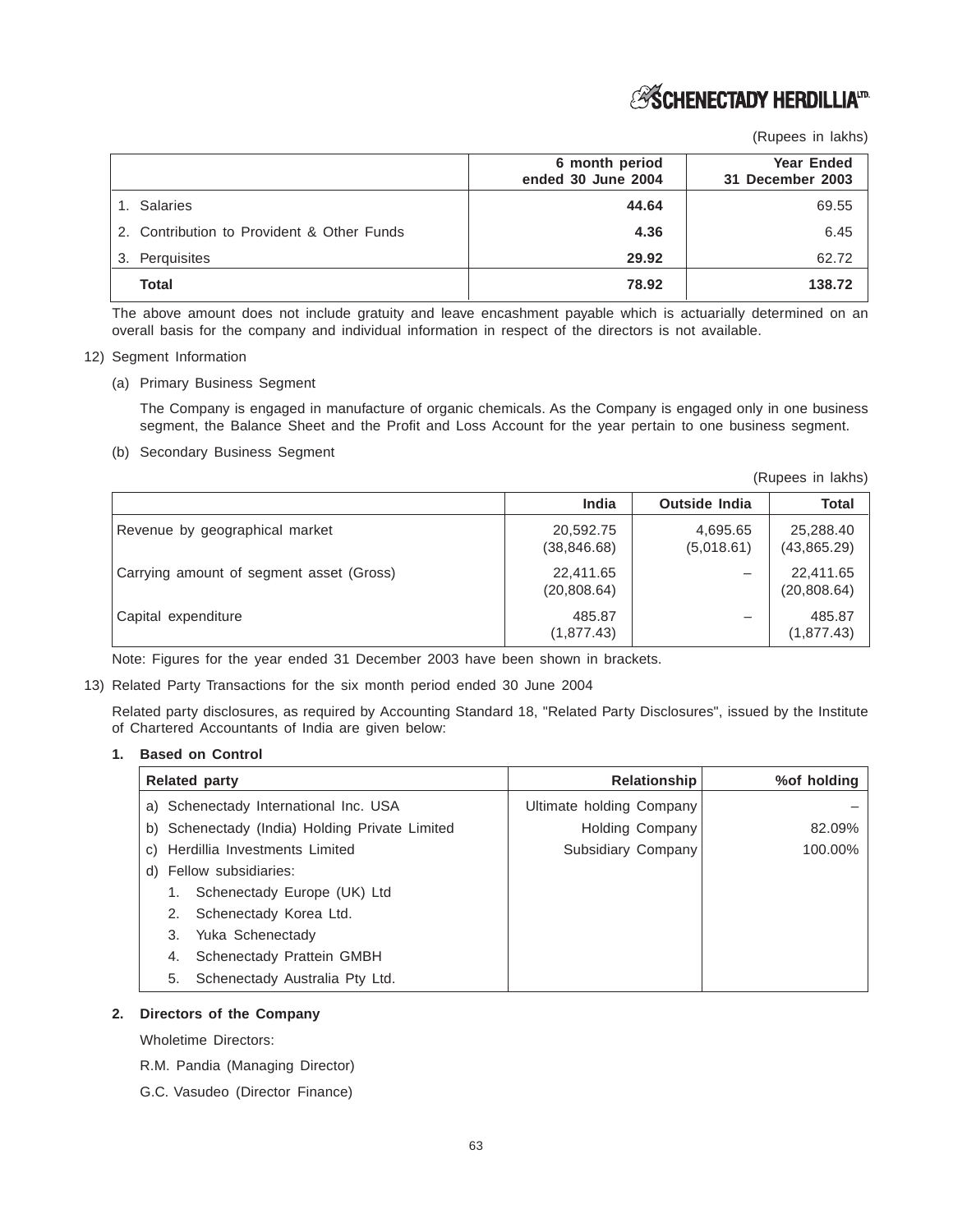# *S* **SCHENECTADY HERDILLIA**<sup>ID</sup>

# **3. Relatives of Key Management personnel**

- C A. Majumdar (Sister of R.M Pandia)
- S R. Pandia (Wife of R.M Pandia)

# **Transactions with Related Parties**

| (Rupees in lakhs) |  |
|-------------------|--|
|                   |  |

|     | <b>Transactions with</b><br><b>Related Parties</b>                         | <b>Ultimate</b><br>Company | <b>Holding</b><br><b>Holding Company</b> | Subs-<br>idiaries        | <b>Fellow</b><br>Subs-<br>idiaries | Key<br>Mana-<br>qement<br><b>Personnel</b> | <b>Relatives</b><br>of Key<br>Mana-<br>gement<br><b>Personnel</b> | <b>Total</b>          |
|-----|----------------------------------------------------------------------------|----------------------------|------------------------------------------|--------------------------|------------------------------------|--------------------------------------------|-------------------------------------------------------------------|-----------------------|
| (a) | Purchases of goods                                                         | 45.76                      |                                          |                          | 97.69                              |                                            |                                                                   | 143.45                |
|     |                                                                            | (52.50)                    | $(-)$                                    | $(-)$                    | (0.13)                             | $(-)$                                      | $(-)$                                                             | (52.63)               |
| (b) | Sale of goods                                                              | 83.54                      |                                          | $\overline{\phantom{0}}$ | 62.03                              |                                            | $\overline{\phantom{0}}$                                          | 145.57                |
|     |                                                                            | (85.29)                    | $(-)$                                    | $(-)$                    | (480.18)                           |                                            |                                                                   | (565.47)              |
| (c) | Purchase of fixed assets                                                   | $\overline{\phantom{m}}$   | $\overline{\phantom{m}}$                 | $\qquad \qquad -$        |                                    |                                            |                                                                   |                       |
|     |                                                                            | $(-)$                      | $(-)$                                    | $(-)$                    | (920.00)                           | $(-)$                                      | $(-)$                                                             | (920.00)              |
| (d) | Purchase of net current Assets                                             |                            |                                          |                          |                                    |                                            |                                                                   |                       |
|     |                                                                            | $(-)$                      | $(-)$                                    | $(-)$                    | (86.03)                            | $(-)$                                      | $(-)$                                                             | (86.03)               |
| (e) | Rendering of services                                                      |                            |                                          |                          |                                    |                                            |                                                                   |                       |
|     | (Including interest)                                                       | 57.43                      |                                          | $\overline{\phantom{0}}$ | 2.75                               | 0.26                                       |                                                                   | 60.43                 |
|     |                                                                            | (91.07)                    | $(-)$                                    | $(-)$                    | (19.71)                            | $(-)$                                      | $(-)$                                                             | (110.78)              |
| (f) | Receiving of services<br>(Including interest)                              | 148.65                     | 144.64                                   | 6.58                     | 17.25                              | $\overline{\phantom{0}}$                   | 7.53                                                              | 324.65                |
|     |                                                                            | (248.29)                   | (323.62)                                 | (13.20)                  | (30.39)                            | (0.02)                                     | (0.05)                                                            | (615.57)              |
| (g) | Finance (including loans and<br>equity contribution in cash<br>or in kind) |                            |                                          |                          |                                    |                                            |                                                                   |                       |
|     | Accepted                                                                   |                            | 755.00                                   |                          |                                    |                                            |                                                                   | 755.00                |
|     |                                                                            | (86.00)                    | $(-)$                                    | $(-)$                    | $(-)$                              | $(-)$                                      | $(-)$                                                             | (86.00)               |
|     | Payments                                                                   |                            |                                          |                          |                                    |                                            |                                                                   |                       |
|     |                                                                            | (200.00)                   | $(-)$                                    | $(-)$                    | $(-)$                              | $(-)$                                      | $(-)$                                                             | (200.00)              |
| (h) | Loan recovery                                                              |                            |                                          | $\overline{\phantom{0}}$ |                                    | 1.01                                       | $\overline{\phantom{0}}$                                          | 1.01                  |
|     |                                                                            | $(-)$                      | $(-)$                                    | $(-)$                    | $(-)$                              | $(-)$                                      | $(-)$                                                             | $(-)$                 |
| (i) | Management contracts<br>including for Deputation                           |                            |                                          |                          |                                    |                                            |                                                                   |                       |
|     | of employees                                                               |                            |                                          |                          |                                    | 78.92                                      |                                                                   | 78.92                 |
|     |                                                                            | $(-)$                      | $(-)$                                    | $(-)$                    | $(-)$                              | (138.72)                                   | (15.00)                                                           | (153.72)              |
| (j) | Closing balance:                                                           |                            |                                          |                          |                                    |                                            |                                                                   |                       |
|     | Payables                                                                   | 129.25                     | 4899.00                                  | 120.00                   | 58.33                              |                                            | 0.42                                                              | 5,207.00              |
|     |                                                                            |                            | $(271.67)$ $(4,157.66)$                  | (120.00)                 | (27.42)                            | (0.16)                                     |                                                                   | $(0.44)$ $(4,577.35)$ |
|     | Receivables                                                                | 84.73                      | 4.30                                     |                          | 9.37                               |                                            | 30.00                                                             | 128.40                |
|     |                                                                            | (74.30)                    | $(-)$                                    | $(-)$                    | (35.60)                            | $(-)$                                      | (30.00)                                                           | (139.90)              |

Note: Figures for the year ended 31 December 2003 have been shown in brackets.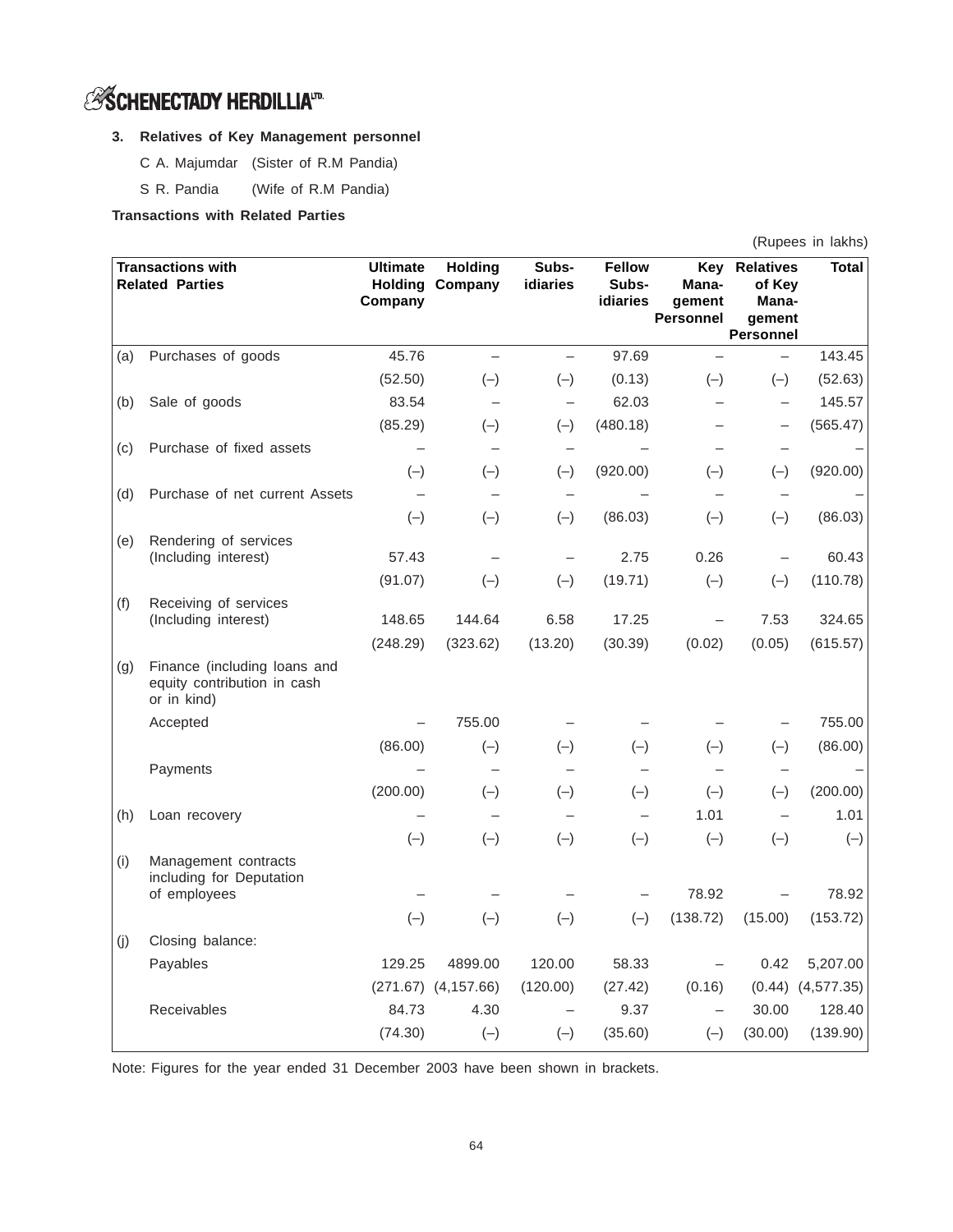# **Dividend**

|                                         |                                |                                |                                |                                          |                                   | <b>Annexure VI</b>                   |
|-----------------------------------------|--------------------------------|--------------------------------|--------------------------------|------------------------------------------|-----------------------------------|--------------------------------------|
| <b>Particulars</b>                      | Year ended<br>31 March<br>2000 | Year ended<br>31 March<br>2001 | Year ended<br>31 March<br>2002 | 9 months<br>ended<br>31 December<br>2002 | Year ended<br>31 December<br>2003 | 6 months<br>ended<br>30 June<br>2004 |
| <b>Equity shares</b>                    |                                |                                |                                |                                          |                                   |                                      |
| Number of shares                        | 1,10,25,000                    | 1,10,25,000                    | 2,30,25,000                    | 2,41,75,000                              | 2,41,75,000                       | 24,175,000                           |
| Face value (Rs.)                        | 10                             | 10                             | 10                             | 10                                       | 10                                | 10                                   |
| Paid-up value (Rs.)                     | 10                             | 10                             | 10                             | 10                                       | 10                                | 10                                   |
| Rate of dividend                        | 21%                            | 5%                             | -                              |                                          |                                   |                                      |
| Total dividend (Rs)                     | 2,03,90,225                    | 55,12,500                      |                                |                                          |                                   |                                      |
| Corporate dividend<br>tax on above (Rs) | 44,85,850                      | 5,62,275                       |                                |                                          |                                   |                                      |

**Accounting ratios**

|                                                                |                                |                                |                                |                                          |                                   | <b>Annexure VII</b>                                         |
|----------------------------------------------------------------|--------------------------------|--------------------------------|--------------------------------|------------------------------------------|-----------------------------------|-------------------------------------------------------------|
| <b>Particulars</b>                                             | Year ended<br>31 March<br>2000 | Year ended<br>31 March<br>2001 | Year ended<br>31 March<br>2002 | 9 months<br>ended<br>31 December<br>2002 | Year ended<br>31 December<br>2003 | 6 months<br>ended<br>30 June<br>2004<br>(not<br>annualized) |
| 1. Earning Per Equity<br>Share (Rs.)                           | 10.48                          | (1.56)                         | 4.47                           | 4.73                                     | 7.41                              | 1.38                                                        |
| 2. Return on Net Worth<br>$(\%)$ (for Equity)<br>shareholders) | 59.42                          | (11.62)                        | 25.72                          | 31.74                                    | 34.26                             | 6.02                                                        |
| 3. Net Asset Value<br>Per Share (Rs.)<br>(of Equity shares)    | 17.64                          | 13.42                          | 17.37                          | 14.89                                    | 21.63                             | 23.02                                                       |

Note: The above information has been given for all the years based on equity shares with a face value of Rs. 10 each.

Definitions of Ratios

- (1) Earnings Per Equity Share = (Adjusted Net profit after tax and after Preference share dividend and tax thereon) / (Weighted average number of Equity shares). The figures for the six month period ended 30 June 2004 have not been annualised.
- (2) Return on Net Worth = (Net profit after tax and dividend on Preference Shares (including tax)/ (Equity shareholder's funds after reduction of Miscellaneous expenditure not written off at the end of the year)
- (3) Net Asset Value = (Net assets after reduction of Miscellaneous expenditure not written off and Preference share capital at the end of the year) / (Weighted average number of equity shares)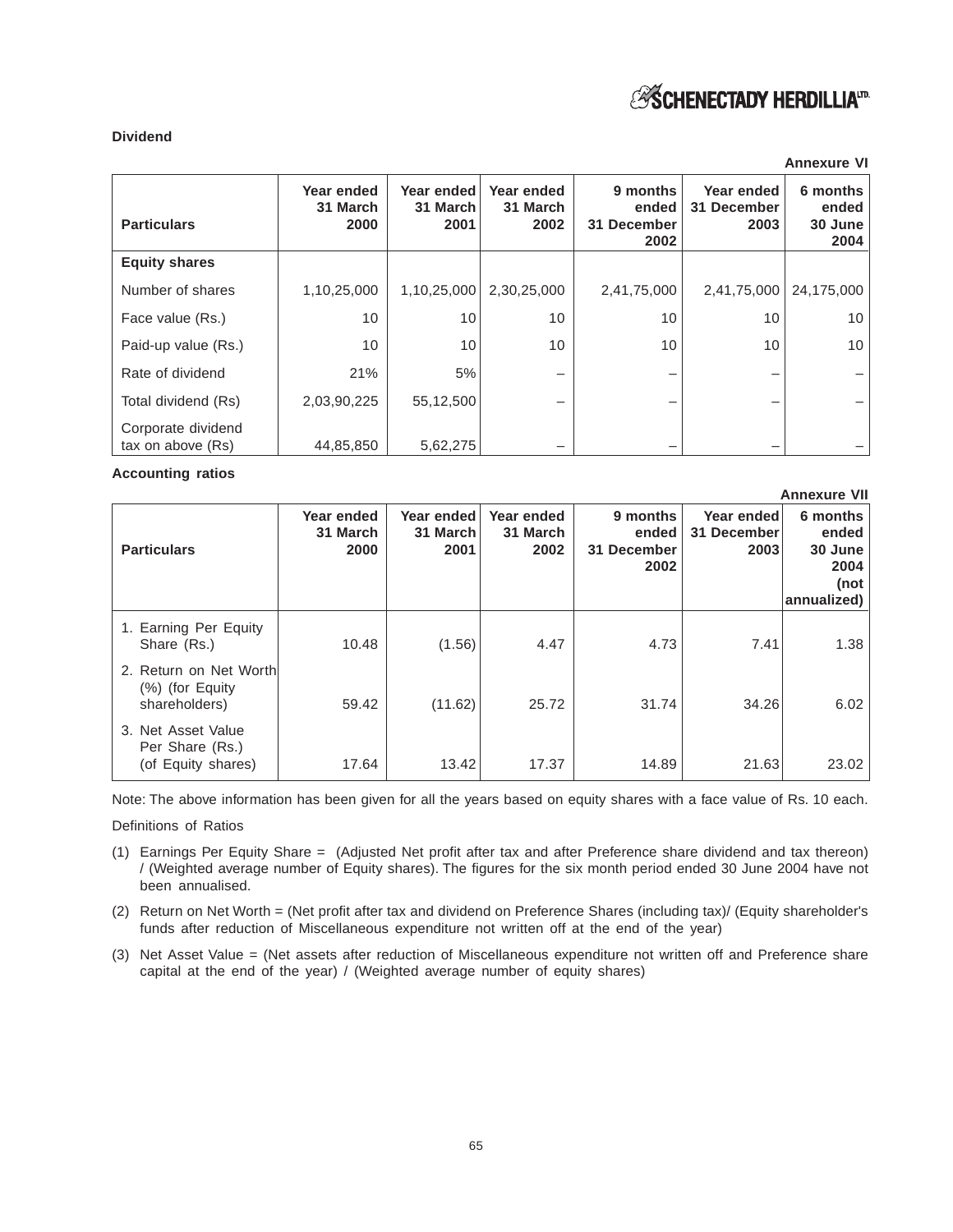# *S***SCHENECTADY HERDILLIA**<sup>ID</sup>

# **Statement of Capitalisation Annexure VIII**

(Rupees in lakhs)

| <b>Particulars</b>                                                       | Pre-Issue as at<br>30 June 2004 | Adjusted onPost-issue Basis at a<br>premium ofRs 18 per share |
|--------------------------------------------------------------------------|---------------------------------|---------------------------------------------------------------|
| <b>Borrowings</b>                                                        |                                 |                                                               |
| Short term debts (refer Notes 1 and 3)                                   | 14,018.72                       | 8,941.97                                                      |
| Long term debts                                                          | 397.83                          | 397.83                                                        |
| <b>Total debts</b>                                                       | 14,416.55                       | 9,339.80                                                      |
| Shareholders' funds:                                                     |                                 |                                                               |
| Share capital                                                            | 2,417.50                        | 4,230.63                                                      |
| Reserves (net of Revaluation reserve)                                    | 3,146.78                        | 6,410.41                                                      |
| Miscellaneous Expenditure<br>(to the extent not written-off or adjusted) |                                 |                                                               |
| <b>Total Shareholders' Funds</b>                                         | 5,564.28                        | 10,641.04                                                     |
| Long term debt/ equity ratio                                             | 0.071 : 1                       | 0.037 : 1                                                     |

1. Debts maturing within the next one year from 30 June 2004 are considered as short-term debts.

2. In terms of resolution of Board of Directors dated 12 July 2004, shares premium is Rs. 18 per equity share.

3. As informed by management, proceeds from the proposed issue are to be utilized for repayment of short term debts (as defined in Note 1 above) and hence have been considered in computing the post-issue short term debts.

#### **Other income Annexure IX Annexure IX Annexure IX Annexure IX Annexure IX Annexure IX**

| (Rupees in lakhs)                               |                                |                                |                                |                                          |                                   |                                      |
|-------------------------------------------------|--------------------------------|--------------------------------|--------------------------------|------------------------------------------|-----------------------------------|--------------------------------------|
| <b>Details of Other income</b>                  | Year ended<br>31 March<br>2000 | Year ended<br>31 March<br>2001 | Year ended<br>31 March<br>2002 | 9 months<br>ended<br>31 December<br>2002 | Year ended<br>31 December<br>2003 | 6 months<br>ended<br>30 June<br>2004 |
| Recurring                                       |                                |                                |                                |                                          |                                   |                                      |
| Income from non-trade<br>investments            | 16.41                          | 16.40                          | 12.35                          | 0.81                                     | 0.81                              |                                      |
| Indenting commission                            |                                |                                |                                | 26.85                                    | 60.12                             | 36.17                                |
| Sale of scrap                                   | 29.07                          | 8.73                           | 4.86                           | 6.04                                     | 37.99                             | 6.62                                 |
| Export freight brokerage                        |                                |                                |                                |                                          | 1.76                              | 1.64                                 |
| Cash discount received                          |                                |                                | 13.08                          | 7.30                                     | 32.11                             | 20.55                                |
| Sale of surplus                                 |                                |                                |                                | 6.08                                     | 30.45                             | 13.67                                |
| Sales tax set-off                               | 14.45                          | 24.72                          | 4.45                           | 4.28                                     | 11.39                             | 6.31                                 |
| Research and development<br>fees-               |                                |                                |                                | 47.25                                    | 24.00                             |                                      |
| <b>Others</b>                                   | 1.72                           | 1.70                           | 3.50                           | 2.44                                     | 3.81                              | 2.82                                 |
| Non recurring                                   |                                |                                |                                |                                          |                                   |                                      |
| Profit on sale of assets                        | 1.24                           |                                | 217.86                         |                                          |                                   |                                      |
| Management services fee<br>from erstwhile SSAPL |                                |                                | 30.00                          | 36.00                                    |                                   |                                      |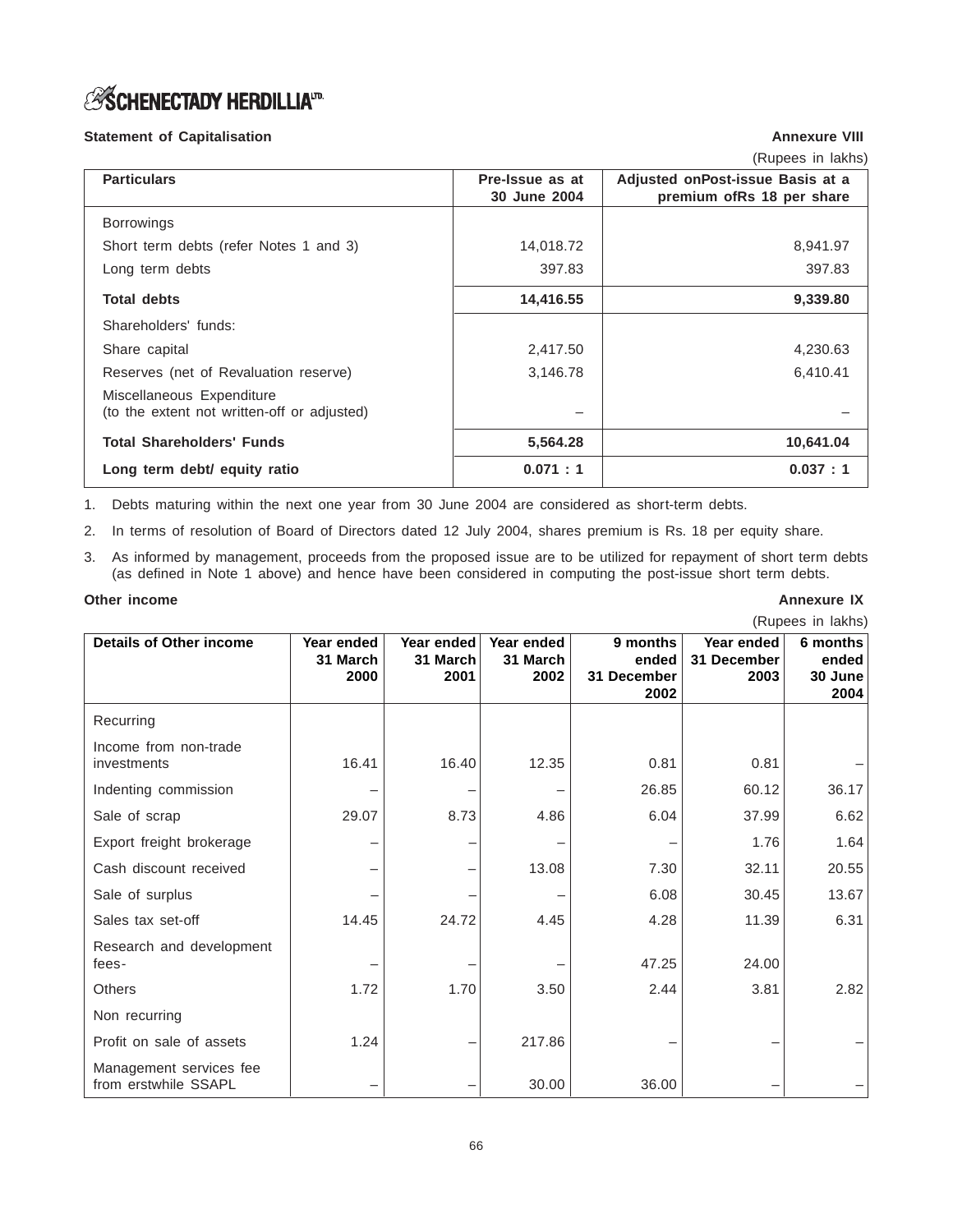

| <b>Details of Other income</b>                         | Year ended<br>31 March<br>2000 | Year ended<br>31 March<br>2001 | Year ended<br>31 March<br>2002 | 9 months<br>ended<br>31 December<br>2002 | Year ended<br>31 December<br>2003 | 6 months<br>ended<br>30 June<br>2004 |
|--------------------------------------------------------|--------------------------------|--------------------------------|--------------------------------|------------------------------------------|-----------------------------------|--------------------------------------|
| Export incentives                                      | 18.76                          | 3.90                           |                                |                                          |                                   |                                      |
| Energy recovery (compensation                          | 68.52                          |                                |                                |                                          |                                   |                                      |
| for COGEN plant)                                       |                                |                                |                                |                                          |                                   |                                      |
| Grant ISO 14001 certification                          | 7.91                           |                                |                                |                                          |                                   |                                      |
| Deutsche HUL Mandate refund                            | 7.50                           |                                |                                |                                          |                                   |                                      |
| Claims                                                 |                                | 26.64                          |                                | 0.17                                     |                                   |                                      |
| Sonmarg royalty receivable<br>from Ms Agerwala         |                                | 8.47                           | 10.00                          |                                          |                                   |                                      |
| Sales Tax refund<br>Assessment 1999 - 2000             |                                |                                |                                |                                          |                                   | 13.17                                |
| Gain on foreclosure of<br>deferred sales tax liability |                                |                                |                                |                                          | 583.50                            | 195.15                               |
| Exchange difference gain<br>(net)                      |                                |                                |                                | 19.86                                    | 46.61                             |                                      |
| <b>Total</b>                                           | 165.58                         | 90.56                          | 296.10                         | 109.83                                   | 855.80                            | 320.10                               |

(Rupees in lakhs)

1 Details of Other income is as per the Statement of Adjusted Profit and Loss.

2 The classification of Other income by management into recurring and non-recurring is based on the current operations and business activities of the Company.

# **Statement of adjusted profit and loss of Herdillia Investments Limited**

#### **Annexure X**

|                                                                   |                                |                                |                                |                                          |                                   | (Rupees in lakhs)                    |
|-------------------------------------------------------------------|--------------------------------|--------------------------------|--------------------------------|------------------------------------------|-----------------------------------|--------------------------------------|
| <b>Particulars</b>                                                | Year ended<br>31 March<br>2000 | Year ended<br>31 March<br>2001 | Year ended<br>31 March<br>2002 | 9 months<br>ended<br>31 December<br>2002 | Year ended<br>31 December<br>2003 | 6 months<br>ended<br>30 June<br>2004 |
| <b>Income</b>                                                     |                                |                                |                                |                                          |                                   |                                      |
| Sales - Manufactured                                              |                                |                                |                                |                                          |                                   |                                      |
| Traded                                                            |                                |                                |                                |                                          |                                   |                                      |
| <b>Total</b>                                                      |                                |                                |                                |                                          |                                   |                                      |
| Interest                                                          | 7.00                           | 10.65                          | 10.12                          | 10.86                                    | 13.47                             | 6.99                                 |
| Other income                                                      |                                | 0.54                           | 0.31                           |                                          | 5.70                              |                                      |
| Increase/ (decrease) in stock                                     |                                |                                |                                |                                          |                                   |                                      |
| <b>Total</b>                                                      | 7.00                           | 11.19                          | 10.43                          | 10.86                                    | 19.17                             | 6.99                                 |
| Less: Expenditure                                                 |                                |                                |                                |                                          |                                   |                                      |
| Cost of raw materials<br>consumed and purchase<br>of traded goods |                                |                                |                                |                                          |                                   |                                      |
| Staff costs                                                       |                                |                                |                                |                                          |                                   |                                      |
| Other manufacturing expenses                                      |                                |                                |                                |                                          |                                   |                                      |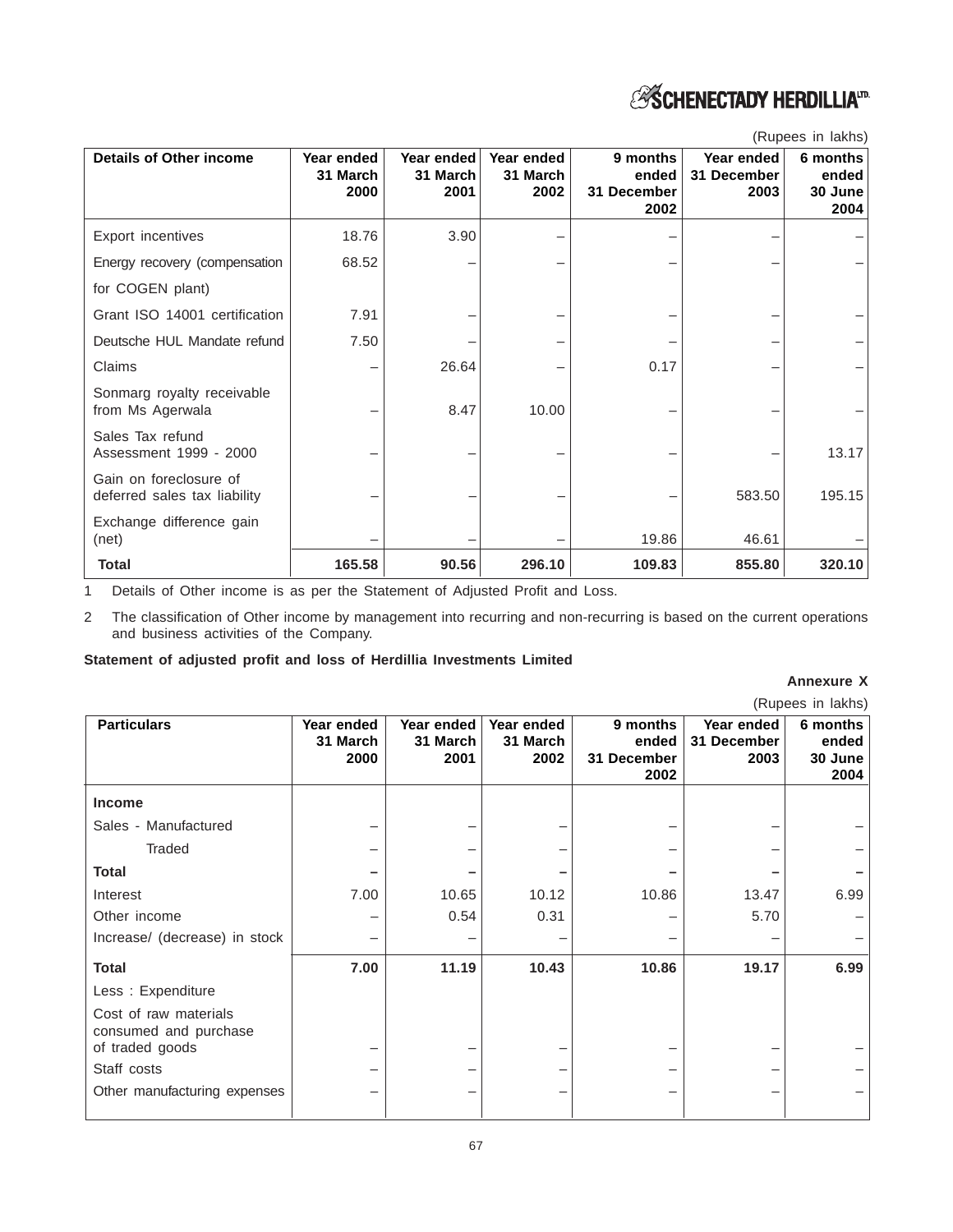# *ESCHENECTADY HERDILLIA<sup>ID</sup>*

# **Annexure X**

(Rupees in lakhs)

| <b>Particulars</b>                                                           |                                |                                |                                |                                          |                                   | 000 111 1011110 <sub>1</sub>         |
|------------------------------------------------------------------------------|--------------------------------|--------------------------------|--------------------------------|------------------------------------------|-----------------------------------|--------------------------------------|
|                                                                              | Year ended<br>31 March<br>2000 | Year ended<br>31 March<br>2001 | Year ended<br>31 March<br>2002 | 9 months<br>ended<br>31 December<br>2002 | Year ended<br>31 December<br>2003 | 6 months<br>ended<br>30 June<br>2004 |
| Administration expenses                                                      | 0.48                           | 0.42                           | 0.86                           | 0.26                                     | 0.47                              | 0.20                                 |
| Selling and distribution<br>expenses                                         |                                |                                |                                |                                          |                                   |                                      |
| Loss on sale of investments                                                  | 10.25                          |                                | 44.64                          |                                          |                                   |                                      |
| (Write back)/ provision for<br>diminution in value of<br>investments         | (90.36)                        | 41.00                          | 2.34                           |                                          | (1.20)                            |                                      |
| Interest                                                                     |                                |                                |                                |                                          |                                   |                                      |
| <b>Total expenditure</b>                                                     | (79.63)                        | 41.42                          | 47.84                          | 0.26                                     | (0.73)                            | 0.20                                 |
| Less : Cost capitalized                                                      |                                |                                |                                |                                          |                                   |                                      |
| <b>Total operating expenses</b>                                              | (79.63)                        | 41.42                          | 47.84                          | 0.26                                     | (0.73)                            | 0.20                                 |
| Profit/(loss) before<br>depreciation, doubtful<br>advances and extraordinary |                                |                                |                                |                                          |                                   |                                      |
| items                                                                        | 86.63                          | (30.23)                        | (37.41)                        | 10.60                                    | 19.90                             | 6.79                                 |
| Gross depreciation                                                           |                                |                                |                                |                                          |                                   |                                      |
| Less: Transfer from<br>Revaluation reserve                                   |                                |                                |                                |                                          |                                   |                                      |
| Net depreciation                                                             |                                |                                |                                |                                          |                                   |                                      |
| Less: Provision for<br>doubtful advances (net)                               |                                |                                |                                |                                          |                                   |                                      |
| Net profit /(loss) before<br>extraordinary items                             | 86.63                          | (30.23)                        | (37.41)                        | 10.60                                    | 19.90                             | 6.79                                 |
| Add: Extraordinary items                                                     |                                |                                |                                |                                          |                                   |                                      |
| Net profit/(loss) after<br>extraordinary items                               | 86.63                          | (30.23)                        | (37.41)                        | 10.60                                    | 19.90                             | 6.79                                 |
| Less: Provision for current tax                                              | (2.53)                         | (3.92)                         | (3.55)                         | (3.85)                                   | (6.70)                            | (2.43)                               |
| Less : Provision for deferred<br>tax (net)                                   |                                |                                |                                |                                          |                                   |                                      |
| Effect of adjustments on tax                                                 |                                |                                |                                |                                          |                                   |                                      |
| - Current tax                                                                |                                |                                |                                |                                          |                                   |                                      |
| - Deferred tax                                                               |                                |                                |                                |                                          |                                   |                                      |
| Net profit/(loss) after<br>taxation and adjustments                          | 84.10                          | (34.15)                        | (40.96)                        | 6.75                                     | 13.20                             | 4.36                                 |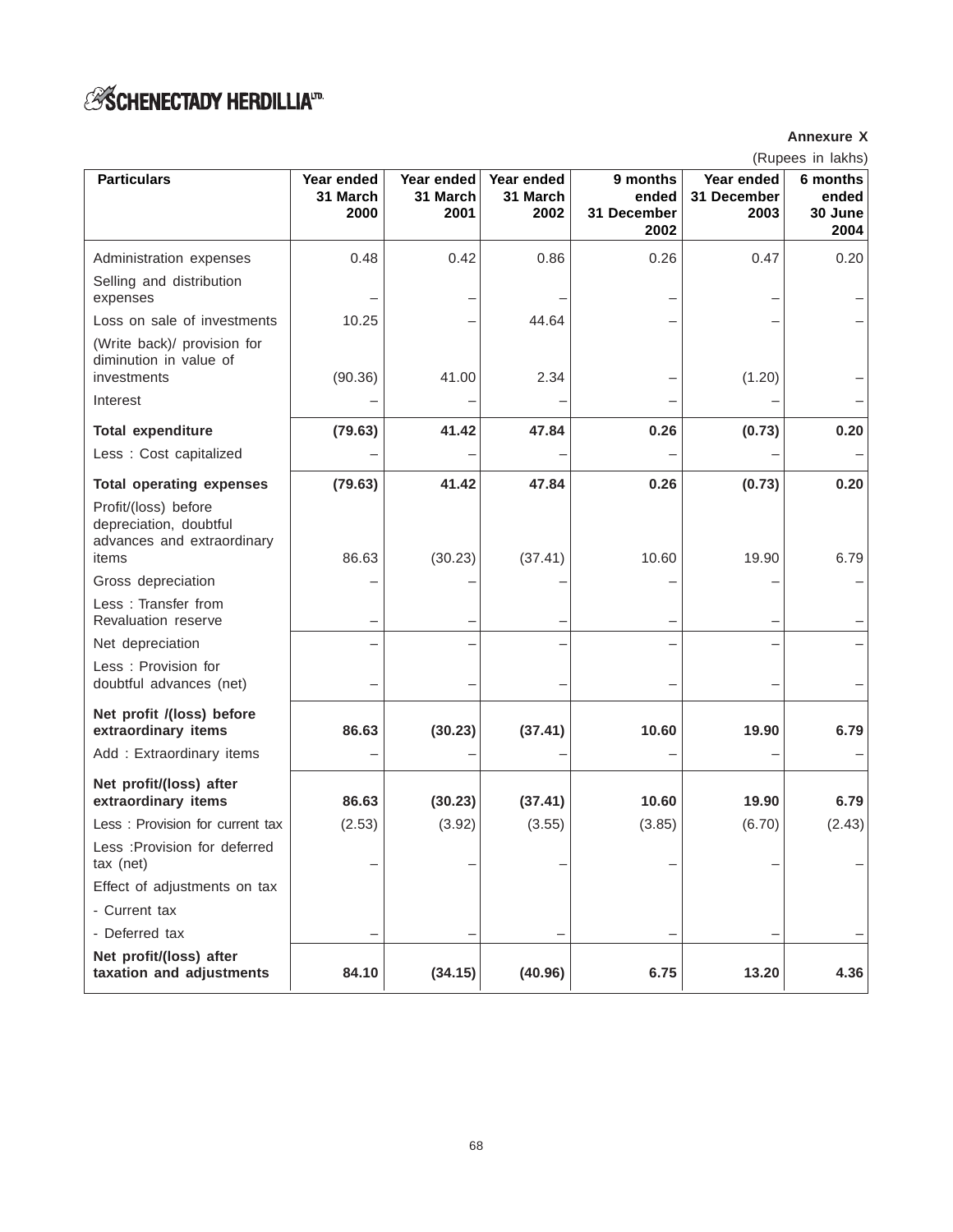

# **Statement of adjusted assets and liabilities of Herdillia Investments Limited**

|     |                                              |                           |                           |                           |                              |                              | (Rupees in lakhs)        |
|-----|----------------------------------------------|---------------------------|---------------------------|---------------------------|------------------------------|------------------------------|--------------------------|
|     | <b>PARTICULARS</b>                           | As at<br>31 March<br>2000 | As at<br>31 March<br>2001 | As at<br>31 March<br>2002 | As at<br>31 December<br>2002 | As at<br>31 December<br>2003 | As at<br>30 June<br>2004 |
| (A) | <b>Fixed assets</b>                          |                           |                           |                           |                              |                              |                          |
|     | (i)<br>Gross block                           |                           |                           |                           |                              |                              |                          |
|     | Less: Accumulated<br>depreciation            |                           |                           |                           |                              |                              |                          |
|     | Net block                                    |                           |                           |                           |                              |                              |                          |
|     | Less: Revaluation reserve                    |                           |                           |                           |                              |                              |                          |
|     |                                              |                           |                           |                           |                              |                              |                          |
|     | Capital work in progress<br>(ii)             |                           | -                         | --                        | —                            |                              |                          |
|     | Net block after adjustment                   |                           |                           |                           |                              |                              |                          |
| (B) | <b>Investments</b>                           | 111.29                    | 62.03                     | 1.89                      | 1.89                         | 3.10                         | 3.10                     |
| (C) | <b>Current assets,</b><br>loans and advances |                           |                           |                           |                              |                              |                          |
|     | Inventories<br>(i)                           |                           |                           |                           |                              |                              |                          |
|     | Sundry debtors<br>(ii)                       |                           |                           |                           |                              | 0.70                         |                          |
|     | (iii) Cash and bank balances                 | 5.19                      | 13.69                     | 4.05                      | 10.84                        | 21.14                        | 25.96                    |
|     | (iv) Loans and advances                      | 86.49                     | 97.03                     | 126.87                    | 130.30                       | 134.21                       | 136.66                   |
|     | $A+B+C$                                      | 202.97                    | 172.75                    | 132.81                    | 143.03                       | 159.15                       | 165.72                   |
| (D) | <b>Less: Liabilities and</b><br>provisions   |                           |                           |                           |                              |                              |                          |
|     | Secured loans                                |                           |                           |                           |                              |                              |                          |
|     | Unsecured loans                              |                           |                           |                           |                              |                              |                          |
|     | Net deferred tax liabilities                 |                           |                           |                           |                              |                              |                          |
|     | <b>Current Liabilities</b>                   | 0.22                      | 0.23                      | 0.23                      | 0.23                         | 0.25                         | 0.03                     |
|     | Provisions                                   | 3.15                      | 7.30                      | 8.13                      | 11.71                        | 14.62                        | 17.05                    |
|     |                                              | 3.37                      | 7.53                      | 8.36                      | 11.94                        | 14.87                        | 17.08                    |
|     | <b>Net Worth</b>                             | 199.60                    | 165.45                    | 124.45                    | 131.09                       | 144.28                       | 148.64                   |
|     | Represented by                               |                           |                           |                           |                              |                              |                          |
|     | Share capital (equity)<br>(i)                | 700.11                    | 700.11                    | 700.11                    | 700.11                       | 700.11                       | 700.11                   |
|     | Reserve and surplus<br>(ii)                  | (500.51)                  | (534.66)                  | (575.66)                  | (569.02)                     | (555.83)                     | (551.47)                 |
|     | Less: Revaluation reserve                    |                           |                           |                           |                              |                              |                          |
|     | Net of revaluation reserve                   | (500.51)                  | (534.66)                  | (575.66)                  | (569.02)                     | (555.83)                     | (551.47)                 |
|     | <b>Net Worth</b>                             | 199.60                    | 165.45                    | 124.45                    | 131.09                       | 144.28                       | 148.64                   |

**Annexure XI**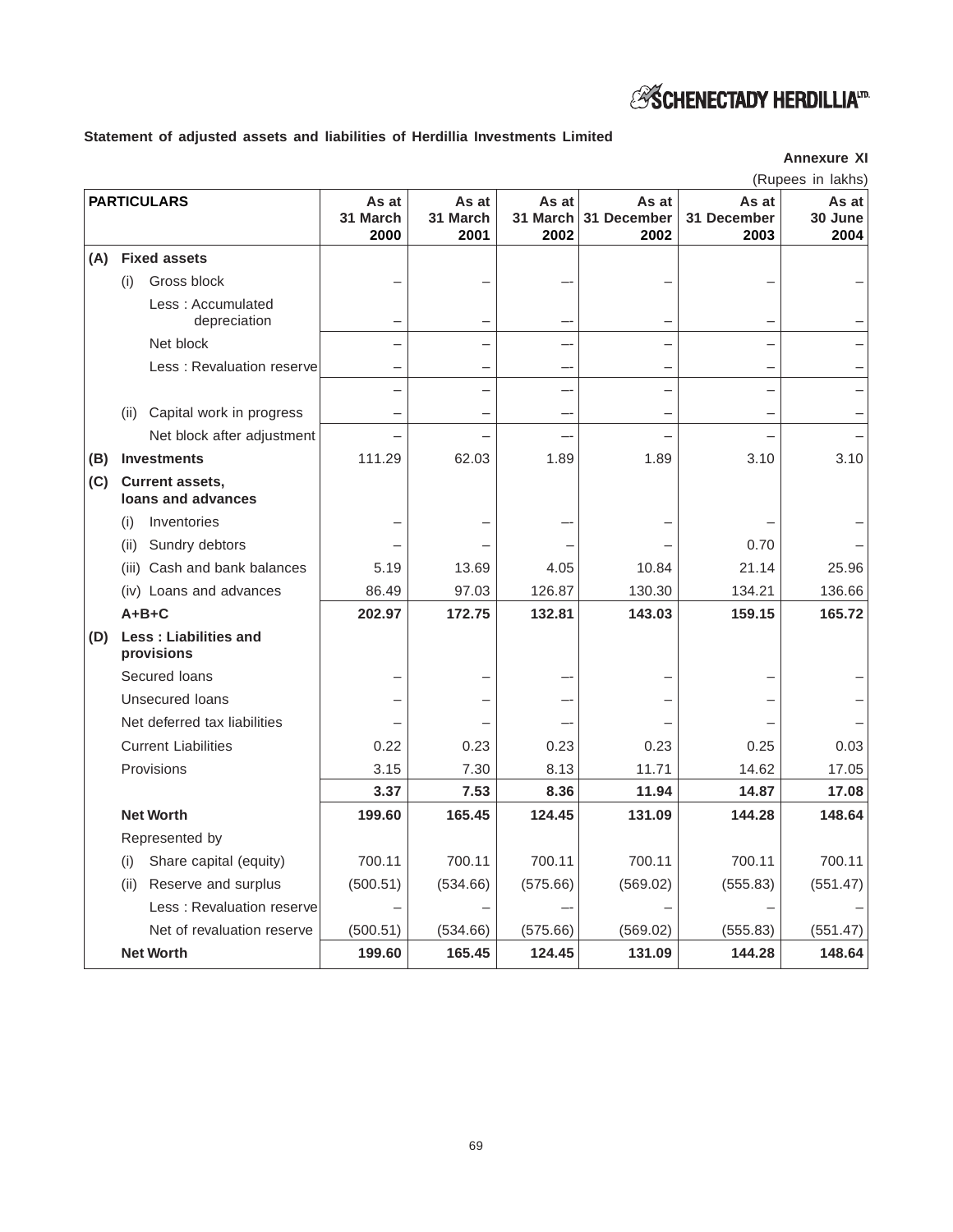# *S***SCHENECTADY HERDILLIA**<sup>ID</sup>

### **Summary of significant accounting policies of Herdillia Investments Limited**

#### **Annexure XII**

### **1. Basis of preparation of financial statements**

The financial statements have been prepared under the historical cost convention, on an accrual basis of accounting and comply with the Accounting Standards issued by the Institute of Chartered Accountants of India (ICAI) and the relevant provisions of the Companies Act, 1956 to the extent applicable.

### **2. Use of estimates**

The preparation of financial statements in conformity with generally accepted accounting principles (GAAP) requires management to make estimates and assumptions that affect the reported amount of assets and liabilities and disclosure of contingent liabilities on the date of financial statement. Actual results could differ from these estimates. Any revision to accounting estimates is recognised prospectively in current and future periods.

### **3. Investments**

Long-term investments are stated at cost less any other than temporary diminution in value, determined separately for each individual investment.

### **4. Revenue recognition**

Interest income is recognised on time proportion basis.

Income from services rendered is recognised on accrual basis as per the terms of the contract.

### **5. Taxation**

Income-tax expense comprises current tax (i.e. amount of tax for the period determined in accordance with income tax laws) and deferred tax charge or credit (reflecting the tax effect of timing differences between accounting income and taxable income for the period). The deferred tax charge or credit and the corresponding deferred tax liabilities or assets are recognised using the tax rates that have been enacted or substantively enacted at the balance sheet date. Deferred tax assets are recognised only to the extent that there is reasonable certainty that the assets can be realised in future; however when there is unabsorbed depreciation or carry forward loss under taxation laws, deferred tax assets are recognized only if there is a virtual certainty of realisation of such assets. Deferred tax assets are reviewed as at each balance sheet date and written down or written up to reflect the amount that is reasonably/virtually certain (as the case may be) to be realised.

#### **6. Contingencies**

Loss contingencies arising from claims, litigation, assessment, fines, penalties, etc. are recorded when it is probable that a liability has been incurred, and the amount can be reasonably estimated.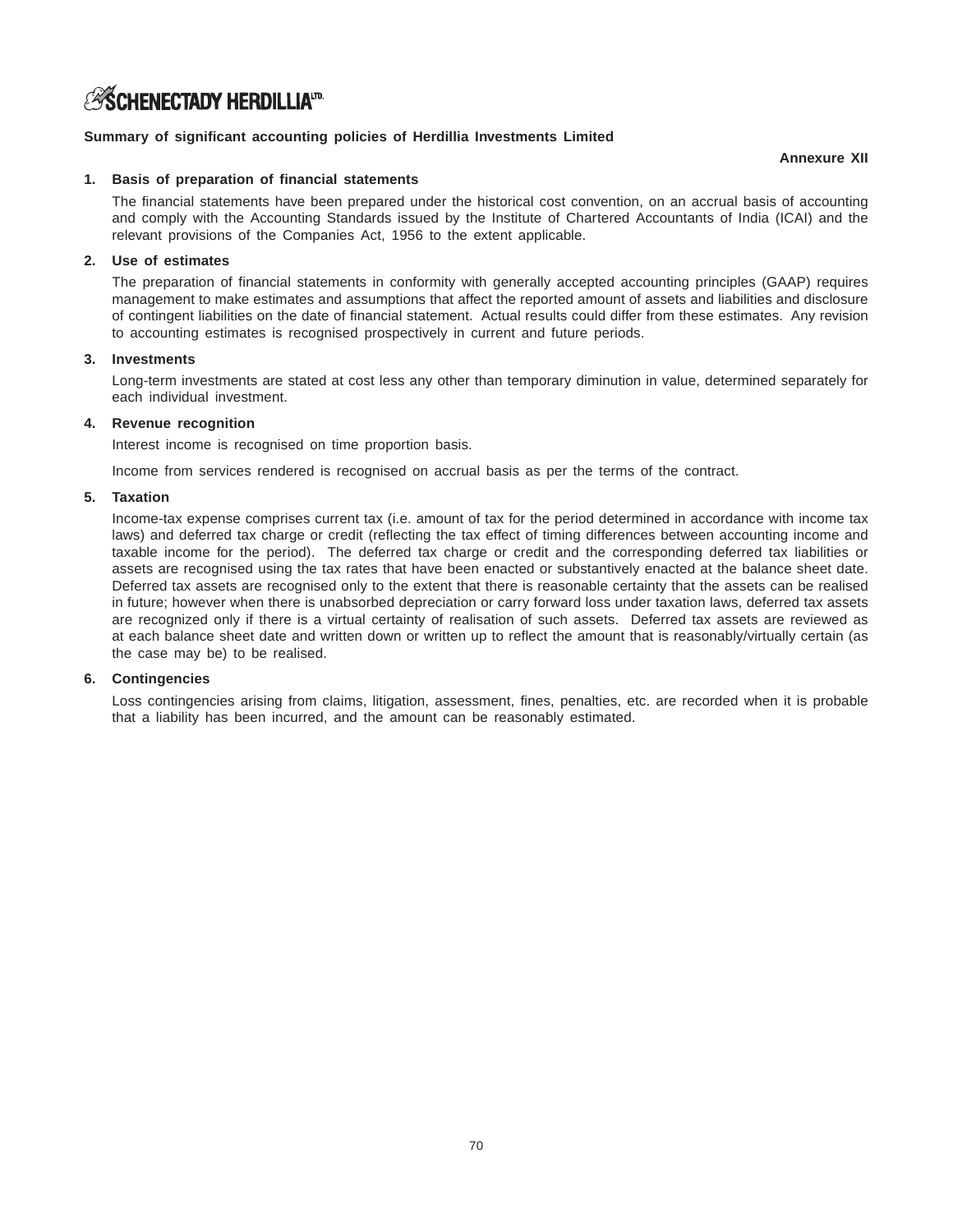# **ESCHENECTADY HERDILLIAID**

**Notes to statements of adjusted profit and loss (Annexure X) and adjusted assets and liabilities (Annexure XI) of Herdillia Investments Limited**

# **Annexure XIII**

Rupees in lakhs

|     | Adjustments [(income)/<br>expense] in Statement<br>of Profit and Loss<br>arising out of: | Year<br>ended<br>31<br>March<br>2000 | Year<br>ended<br>31<br>March<br>2001 | Year<br>ended<br>31<br>March<br>2002 | 9 months<br>ended<br>31<br><b>December</b><br>2002 | Year<br>ended<br>31<br><b>December</b><br>2003 | 6 months<br>period<br>ended 30<br>June<br>2004 |
|-----|------------------------------------------------------------------------------------------|--------------------------------------|--------------------------------------|--------------------------------------|----------------------------------------------------|------------------------------------------------|------------------------------------------------|
|     | <b>Audit qualifications</b>                                                              |                                      |                                      |                                      |                                                    |                                                |                                                |
|     | [Refer Note (ii) below]                                                                  |                                      |                                      |                                      |                                                    |                                                |                                                |
| (a) | Non provision of diminution in                                                           |                                      |                                      |                                      |                                                    |                                                |                                                |
|     | value of investments                                                                     | (20.00)                              | 41.00                                |                                      |                                                    |                                                |                                                |
| (b) | Loss on sale of investments                                                              |                                      | —                                    | (535.00)                             |                                                    |                                                |                                                |
|     | <b>Prior period items</b>                                                                |                                      |                                      |                                      |                                                    |                                                |                                                |
| (a) | <b>Taxation matters</b>                                                                  | 0.13                                 | —                                    | 0.02                                 | (0.08)                                             | (0.03)                                         |                                                |
|     | - Current tax                                                                            |                                      |                                      |                                      |                                                    |                                                |                                                |
|     | [Refer Note (iii) below]                                                                 |                                      |                                      |                                      |                                                    |                                                |                                                |

#### Rupees in lakhs

|       | <b>Adjustments [(increase/</b><br>(decrease)] in Statement<br>of assets and liabilities: | <b>As at 31</b><br><b>March</b><br>2000 | As at 31<br>March<br>2001 | <b>As at 31</b><br><b>March</b><br>2002 | <b>As at 31</b><br><b>December</b><br>2002 | <b>As at 31</b><br><b>December</b><br>2003 | As at 30 $\vert$<br>June<br>2004 |
|-------|------------------------------------------------------------------------------------------|-----------------------------------------|---------------------------|-----------------------------------------|--------------------------------------------|--------------------------------------------|----------------------------------|
| (i)   | Reserves and surplus<br>[Refer Note (i) below]                                           | (493.93)                                | (534.93)                  | 0.05                                    | (0.03)                                     | -                                          |                                  |
| (ii)  | Provisions                                                                               | (0.07)                                  | (0.07)                    | (0.05)                                  | 0.03                                       | –                                          |                                  |
| (iii) | Investments                                                                              | (494.00)                                | (535.00)                  | –                                       | -                                          | -                                          |                                  |

**Notes:**

- i. Adjustments in respect of continuing audit qualifications as at 31 March 2000 and prior period adjustments relating to financial years prior to 31 March 2000 aggregating to Rs 513.80 lakhs have been reflected in opening reserves at 1 April 1999.
- ii. These comprise of investments in certain companies, recoverability/carrying value of which were the subject matter of Auditors' qualifications for the years ended 31 March 2000 and 2001. The amounts were settled/ provided/ adjusted on disposal of investments.
- iii. These represent adjustments in respect of prior period items being material charges or credits which arise in a particular period as a result of errors or omission in the preparation of financial statements of one or more prior periods and/or material adjustments necessitated by circumstances which though related to previous periods are determined in the particular (current) period.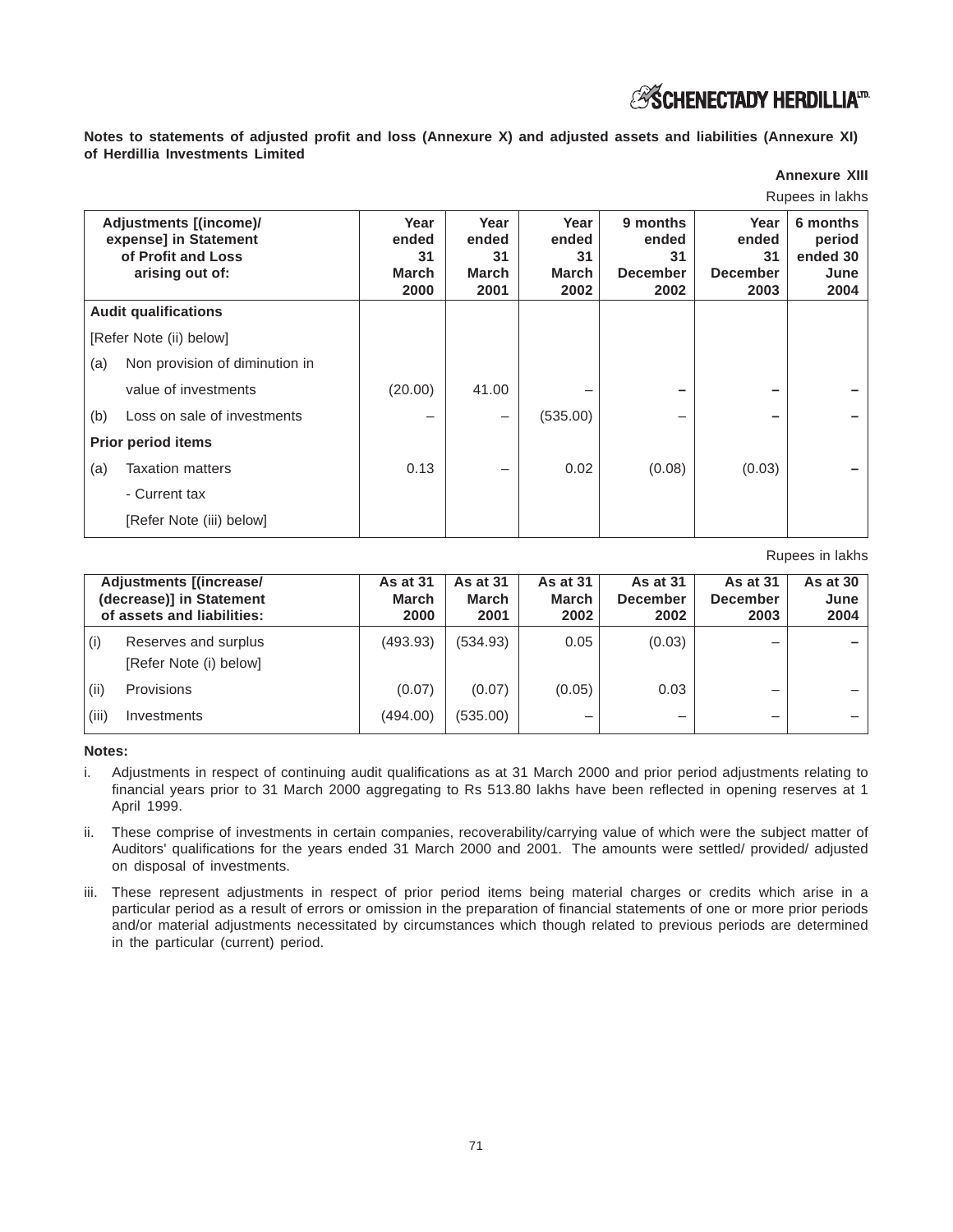# *ASCHENECTADY HERDILLIA*<sup>17</sup>

**Consolidated statement of Adjusted Profit and Loss**

**Annexure XIV**

|                                                         |                           |                           |                           |                                  |                              | (Rupees in lakhs)            |
|---------------------------------------------------------|---------------------------|---------------------------|---------------------------|----------------------------------|------------------------------|------------------------------|
| <b>PARTICULARS</b>                                      | Year<br>ended<br>31 March | Year<br>ended<br>31 March | Year<br>ended<br>31 March | 9 months<br>ended<br>31 December | Year<br>ended<br>31 December | 6 months<br>ended<br>30 June |
|                                                         | 2000                      | 2001                      | 2002                      | 2002                             | 2003                         | 2004                         |
| <b>Income</b>                                           |                           |                           |                           |                                  |                              |                              |
| Sales - Manufactured                                    | 22,997.14                 | 27,041.46                 | 26,192.89                 | 22,564.81                        | 37,504.03                    | 22,255.30                    |
| <b>Traded</b>                                           | 24.50                     |                           | 96.51                     | 475.43                           | 387.34                       | 100.48                       |
| <b>Total</b>                                            | 23,021.64                 | 27,041.46                 | 26,289.40                 | 23,040.24                        | 37,891.37                    | 22,355.78                    |
| Other income                                            | 167.12                    | 92.14                     | 296.43                    | 109.83                           | 861.63                       | 320.18                       |
| Increase/(decrease) in stock                            | 35.61                     | 462.15                    | (182.68)                  | 364.37                           | 180.83                       | 970.23                       |
| <b>Total</b>                                            | 23,224.37                 | 27,595.75                 | 26,403.15                 | 23,514.44                        | 38,933.83                    | 23,646.19                    |
| Less : Expenditure                                      |                           |                           |                           |                                  |                              |                              |
| Cost of raw materials consumed                          | 12,609.36                 | 16,814.43                 | 15,439.31                 |                                  |                              | 16,723.99                    |
| and purchase of traded goods<br>Staff costs             | 1,938.63                  | 2,163.27                  | 2,114.09                  | 13,938.23<br>1,680.04            | 24,886.49<br>2,347.92        | 1,279.49                     |
|                                                         | 4,472.98                  | 4,806.80                  | 4,597.16                  | 4,534.66                         | 6,049.79                     | 3,356.37                     |
| Other manufacturing expenses<br>Administration expenses | 786.00                    | 766.90                    | 812.08                    | 548.05                           | 491.79                       | 364.62                       |
| Selling and distribution expenses                       | 392.93                    | 513.37                    | 524.58                    | 399.16                           | 791.61                       | 458.23                       |
| Loss on sale of investments                             | 10.25                     |                           | 251.45                    |                                  |                              |                              |
| (Write back)/ provision for diminution                  |                           |                           |                           |                                  |                              |                              |
| in value of investments                                 | (813.15)                  | 172.38                    | 32.39                     | 0.82                             | (32.33)                      |                              |
| Interest                                                | 1,043.04                  | 1,714.60                  | 1,395.87                  | 789.87                           | 1,055.33                     | 361.37                       |
| <b>Total expenditure</b>                                | 20,440.04                 | 26,951.75                 | 25,166.93                 | 21,890.83                        | 35,590.60                    | 22,544.07                    |
| Less : Cost capitalized                                 |                           |                           |                           |                                  | 20.13                        |                              |
| <b>Total operating expenses</b>                         | 20,440.04                 | 26,951.75                 | 25,166.93                 | 21,890.83                        | 35,570.47                    | 22,544.07                    |
| Profit before depreciation, doubtful                    |                           |                           |                           |                                  |                              |                              |
| advances and extraordinary items                        | 2,784.33                  | 644.00                    | 1,236.22                  | 1,623.61                         | 3,363.36                     | 1,102.12                     |
| Gross depreciation                                      | 592.51                    | 596.28                    | 588.70                    | 526.86                           | 944.04                       | 498.28                       |
| Transfer from Revaluation<br>Less :                     |                           |                           |                           |                                  |                              |                              |
| reserve                                                 | (20.08)                   | (19.05)                   | (13.32)                   | (9.51)                           | (12.14)                      | (5.76)                       |
| Net depreciation                                        | 572.43                    | 577.23                    | 575.38                    | 517.35                           | 931.90                       | 492.52                       |
| Provision for doubtful<br>Less:<br>advances (net)       | 494.33                    | 232.55                    | 140.00                    | 75.00                            | 50.00                        | 30.00                        |
| Net profit /(loss) before<br>extraordinary items        | 1,717.57                  | (165.81)                  | 520.84                    | 1,031.26                         | 2,381.46                     | 579.60                       |
| Add: Extraordinary items                                |                           |                           |                           | 0.41                             |                              |                              |
| Net profit/(loss) after extraordinary                   |                           |                           |                           |                                  |                              |                              |
| items                                                   | 1,717.57                  | (165.81)                  | 520.84                    | 1,031.67                         | 2,381.46                     | 579.60                       |
| Provision for current tax<br>Less:                      | (143.03)                  | (36.42)                   | (76.05)                   | (54.55)                          | (207.70)                     | (127.43)                     |
| Provision for deferred tax<br>Less:<br>(net)            |                           |                           | 70.31                     | 106.05                           | (369.16)                     | (113.00)                     |
| Effect of adjustments on tax                            |                           |                           |                           |                                  |                              |                              |
| - Current tax                                           | 28.00                     | 30.00                     | 25.30                     | 15.00                            |                              |                              |
| - Deferred tax                                          |                           |                           | (46.71)                   |                                  |                              |                              |
| Net profit/(loss) after taxation<br>and adjustments     | 1,602.54                  | (172.23)                  | 493.69                    | 1,098.17                         | 1,804.60                     | 339.17                       |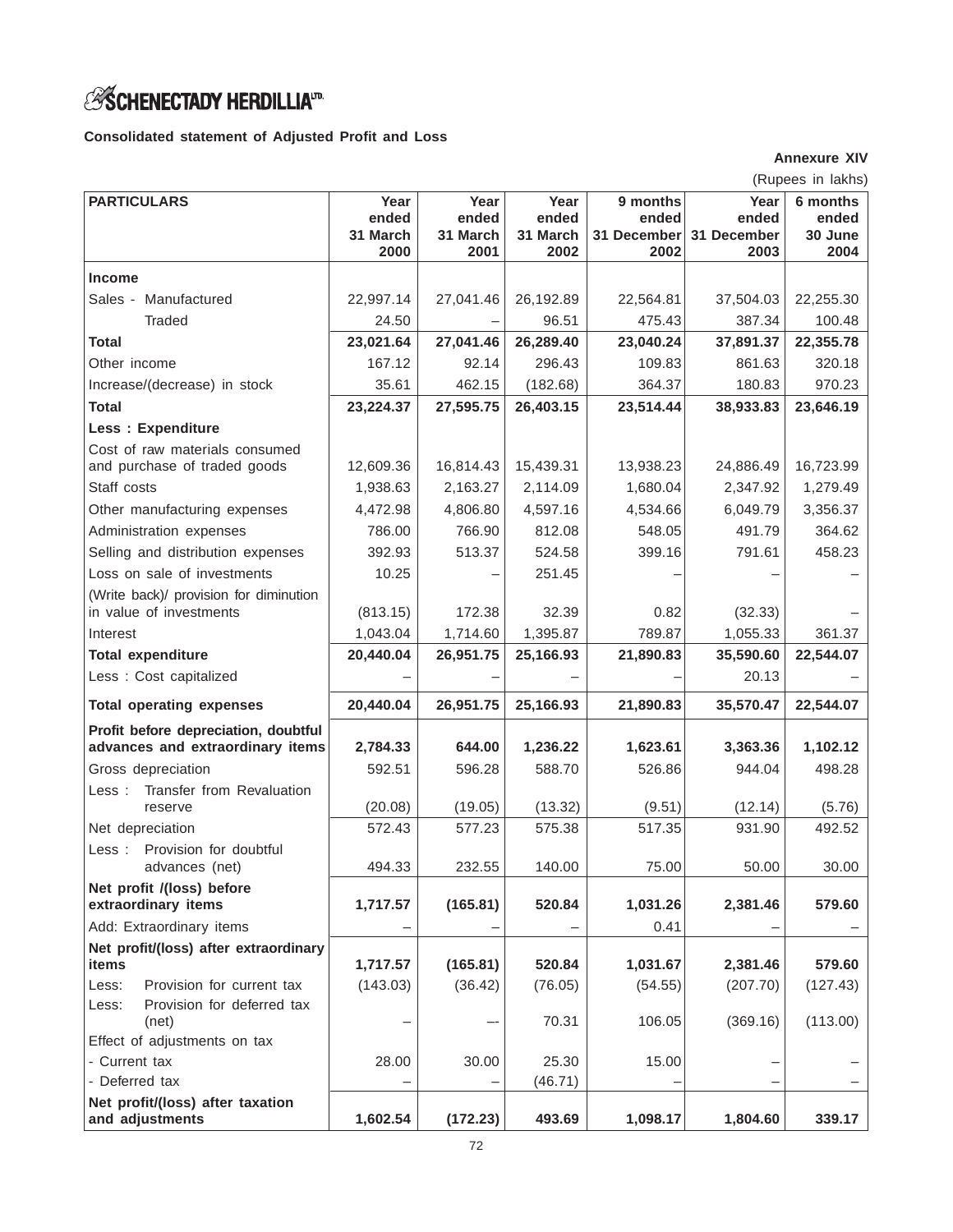# *S* **SCHENECTADY HERDILLIA**<sup>17</sup>

# **Consolidated statement of Adjusted Assets and Liabilities**

**Annexure XV**

|       |                                                    |           |           |           |             |             | (Rupees in lakhs) |
|-------|----------------------------------------------------|-----------|-----------|-----------|-------------|-------------|-------------------|
|       | <b>PARTICULARS</b>                                 | As at     | As at     | As at     | As at       | As at       | As at             |
|       |                                                    | 31 March  | 31 March  | 31 March  | 31 December | 31 December | 30 June           |
|       |                                                    | 2000      | 2001      | 2002      | 2002        | 2003        | 2004              |
| (A)   | <b>Fixed assets</b>                                |           |           |           |             |             |                   |
| (i)   | Gross block                                        | 15,936.09 | 16,179.65 | 15,669.04 | 19,603.90   | 21,297.14   | 21,781.04         |
|       | Less : Accumulated depreciation                    | 7,173.86  | 7,766.39  | 8,203.37  | 8,700.13    | 9,547.46    | 10,045.73         |
|       | Net block                                          | 8,762.23  | 8,413.26  | 7,465.67  | 10,903.77   | 11,749.68   | 11,735.31         |
|       | Less: Revaluation reserve                          | 816.37    | 797.25    | 116.80    | 107.28      | 95.02       | 89.25             |
|       |                                                    | 7,945.86  | 7,616.01  | 7,348.87  | 10,796.49   | 11,654.66   | 11,824.56         |
| (ii)  | Capital work in progress                           | 526.37    | 584.72    | 13.82     | 1,235.32    | 1,319.81    | 1,390.80          |
|       | Net block after adjustment                         | 8,472.23  | 8,200.73  | 7,362.69  | 12,031.81   | 12,974.47   | 13,036.86         |
| (B)   | <b>Investments</b>                                 | 854.6     | 674.07    | 77.65     | 81.93       | 113.77      | 113.67            |
| (C)   | <b>Current assets, loans</b>                       |           |           |           |             |             |                   |
|       | and advances                                       |           |           |           |             |             |                   |
| (i)   | Inventories                                        | 2,947.24  | 2,698.97  | 2,780.34  | 3,796.89    | 6,189.50    | 9,232.16          |
| (ii)  | Sundry debtors                                     | 4,785.64  | 4,494.55  | 3,941.46  | 5,357.88    | 6,326.14    | 7,275.52          |
| (iii) | Cash and bank balances                             | 221.84    | 460.46    | 789.28    | 442.74      | 465.32      | 333.69            |
| (iv)  | Loans and advances                                 | 1,426.04  | 1,574.92  | 1,228.89  | 1,892.58    | 2,326.4     | 2,576.59          |
|       | $A + B + C$                                        | 18,707.59 | 18,103.7  | 16,180.31 | 23,603.83   | 28,395.60   | 32,568.49         |
| (D)   | <b>Less: Current liabilities</b><br>and provisions |           |           |           |             |             |                   |
|       | Secured Ioans                                      | 6,244.88  | 5,545.45  | 4,690.74  | 1,942.83    | 1,103.46    | 1,858.40          |
|       | Unsecured loans                                    | 3,729.14  | 4,525.82  | 2,898.47  | 11,322.34   | 12,032.14   | 12,438.15         |
|       | Net deferred tax liabilities                       |           |           | 2,033.89  | 1,957.70    | 2,326.86    | 2,439.87          |
|       | <b>Current Liabilities</b>                         | 6,596.54  | 6,248.72  | 4,531.82  | 4,581.75    | 7,298.35    | 9,800.71          |
|       | Provisions                                         | 424.36    | 303.65    | 105.00    | 354.23      | 385.49      | 442.88            |
|       |                                                    | 16,994.92 | 16,623.64 | 14,259.92 | 20,158.85   | 23,146.30   | 26,980.01         |
|       | <b>Net Worth</b>                                   | 1,712.67  | 1,480.06  | 1,920.39  | 3,444.98    | 5,249.30    | 5,588.48          |
|       | Represented by                                     |           |           |           |             |             |                   |
| (i)   | Share capital                                      | 1,102.50  | 1,102.50  | 2,302.50  | 2,417.50    | 2,417.50    | 2,417.50          |
| (ii)  | Reserve and surplus                                | 1,426.54  | 1,174.81  | (265.31)  | 1,134.76    | 2,926.82    | 3,260.23          |
|       | Less: Revaluation reserve                          | 816.37    | 797.25    | 116.80    | 107.28      | 95.02       | 89.25             |
|       | Net of revaluation reserve                         | 610.17    | 377.56    | (382.11)  | 1,027.48    | 2,831.80    | 3,170.98          |
|       | <b>Net Worth</b>                                   | 1,712.67  | 1,480.06  | 1,920.39  | 3,444.98    | 5,249.30    | 5,588.48          |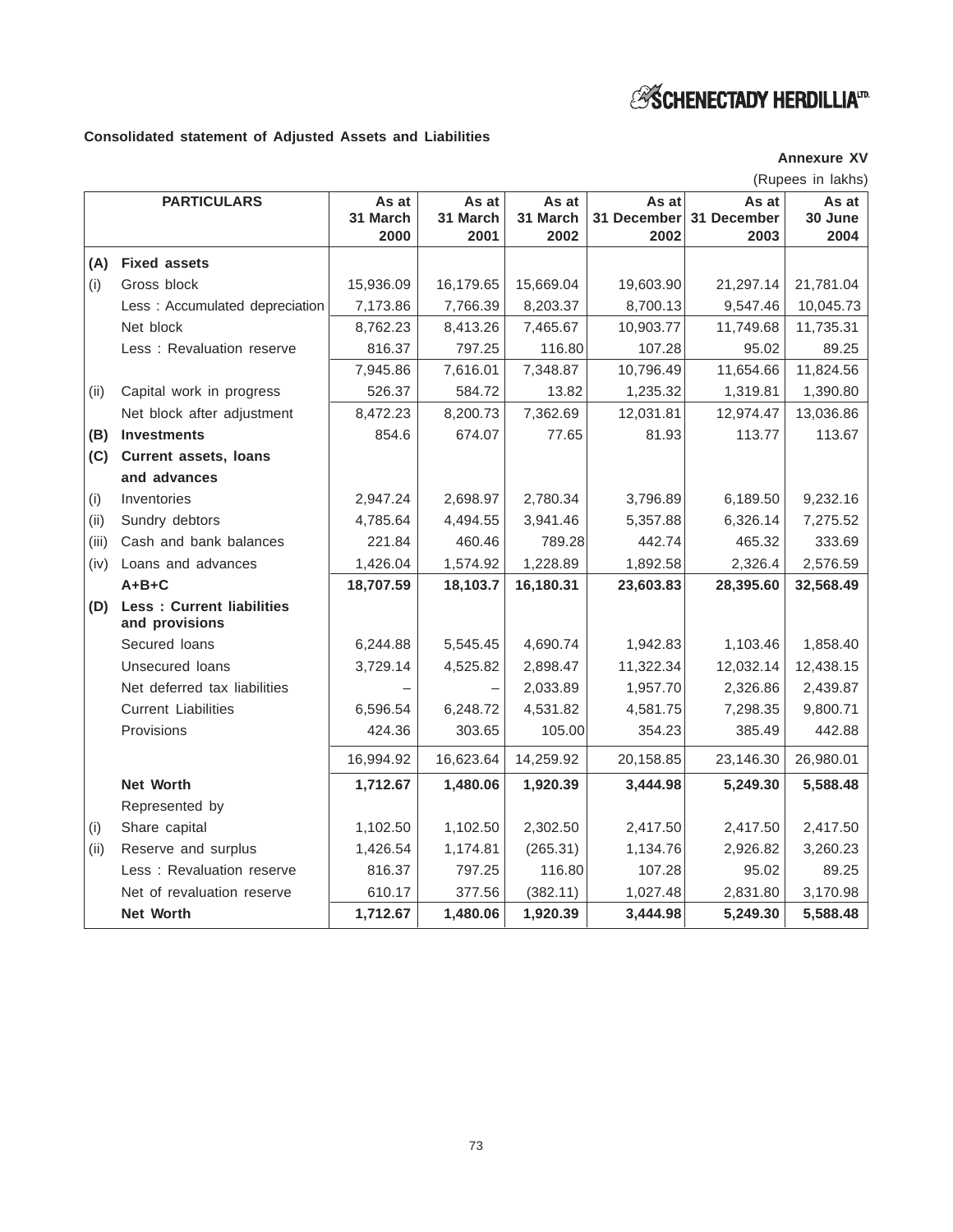# *S***SCHENECTADY HERDILLIA**<sup>ID</sup>

# **Principles of consolidation**

# **Annexure XVI**

The adjusted consolidated statements of Profit and loss and of Assets and liabilities include the respective adjusted statements of Schenectady Herdillia Limited ('the Company'), the parent company and its subsidiary, the details of which are as follows:

| Name of the Subsidiary        | Country of           | % voting power held as |
|-------------------------------|----------------------|------------------------|
| Company                       | <b>Incorporation</b> | at 30 June 2004        |
| Herdillia Investments Limited | India                | 100                    |

The consolidated statements have been prepared on the following basis:

- i. The adjusted statements of the parent company and its subsidiary have been combined on a line-by-line basis by adding together the book values of like items of assets, liabilities, income and expenses after eliminating intra-group balances / transactions and resulting unrealised profits in full.
- ii. The Group accounts for investments by the equity method of accounting where it is able to exercise significant influence over the operating and financial policies of investee.
- iii. The consolidated adjusted statements are presented, to the extent possible, in the same format as that adopted by the parent company for its separate financial statements.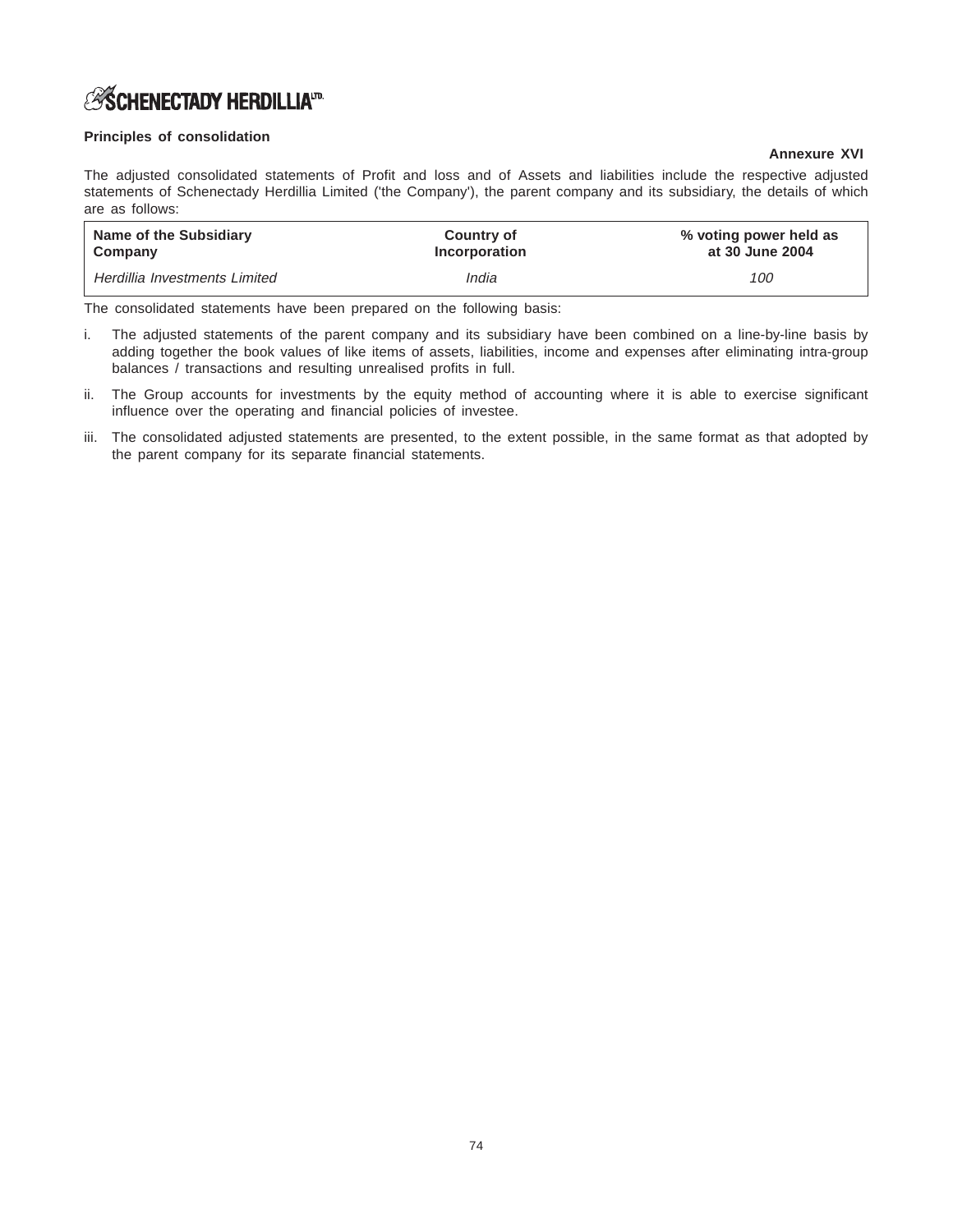# *ESCHENECTADY HERDILLIA<sup>ID</sup>*

# **Statement of tax shelters**

# **Annexure XVII**

| (Rupees in lakhs) |  |
|-------------------|--|
|                   |  |

| <b>PARTICULARS</b>                                                 |   | Year<br>ended    | Year<br>ended    | Year<br>ended    | 9 months<br>ended 31    | Year<br>ended 31        | 6 months<br>ended |
|--------------------------------------------------------------------|---|------------------|------------------|------------------|-------------------------|-------------------------|-------------------|
|                                                                    |   | 31 March<br>2000 | 31 March<br>2001 | 31 March<br>2002 | <b>December</b><br>2002 | <b>December</b><br>2003 | 30 June<br>2004   |
| Profit before current and                                          |   |                  |                  |                  |                         |                         |                   |
| deferred taxes, as restated                                        | A | 1,129.83         | (169.47)         | 517.58           | 1,021.807               | 2,361.56                | 572.81            |
| Tax Rate - Normal                                                  | B | 38.50%           | 39.55%           | 35.70%           | 36.49%                  | 35.88%                  | 36.23%            |
| Tax Rate - MAT                                                     | C | 11.55%           | 8.48%            | 7.65%            | 7.88%                   | 7.69%                   | 7.84%             |
| Tax expense at applicable tax<br>rate on restated profits          | D | 130.50           |                  | 184.78           | 80.46                   | 711.17                  | 207.32            |
| <b>Adjustments:</b>                                                |   |                  |                  |                  |                         |                         |                   |
| <b>Permanent Differences</b>                                       |   |                  |                  |                  |                         |                         |                   |
| Deduction in respect of export<br>profits                          |   |                  |                  | (96.05)          |                         | (35.91)                 | (4.71)            |
| Donation                                                           |   |                  |                  |                  |                         |                         | 0.48              |
| Provision for contingent liability                                 |   | 16.62            |                  |                  |                         |                         |                   |
| Exempt dividend income                                             |   | (16.41)          |                  | (12.35)          |                         |                         |                   |
| Amounts withdrawn from<br>Reserves                                 |   | (180.06)         |                  |                  |                         |                         |                   |
| MAT Credit adjustment                                              |   |                  |                  | (592.41)         |                         |                         |                   |
| Interest on tax-free Bonds                                         |   |                  |                  |                  |                         | (4.97)                  | (2.57)            |
| Sales Tax Deferral- income<br>claimed exempt as capital<br>receipt |   |                  |                  |                  |                         | (368.30)                | (86.64)           |
|                                                                    |   |                  |                  |                  |                         |                         |                   |
| <b>Total</b>                                                       | E | (179.85)         |                  | (700.81)         |                         | (409.18)                | (93.65)           |
| <b>Temporary Differences</b>                                       |   |                  |                  |                  |                         |                         |                   |
| Difference between tax<br>depreciation and book<br>depreciation    |   |                  |                  | 318.25           |                         | 212.98                  | 73.65             |
| Provision for doubtful debts                                       |   |                  |                  | 140.00           |                         | 26.25                   | 12.62             |
| Capital expenditure on<br>R&D written off                          |   |                  |                  | 2.67             |                         |                         |                   |
| Loss on sale of investment                                         |   |                  |                  | 277.51           |                         |                         |                   |
| Capital expenditure debited                                        |   |                  |                  |                  |                         |                         |                   |
| to P&L A/c                                                         |   |                  |                  | 212.56           |                         |                         |                   |
| Prior period adjustment                                            |   |                  |                  | (224.19)         |                         |                         |                   |
| Provision for Insurance Claim                                      |   |                  |                  |                  |                         | 33.86                   | 11.29             |
| Profit/(Loss) on sale of assets                                    |   |                  |                  | (217.86)         |                         | (3.31)                  | (1.10)            |
| Technical know-how                                                 |   |                  |                  | (16.20)          |                         |                         |                   |
|                                                                    |   |                  |                  |                  |                         |                         |                   |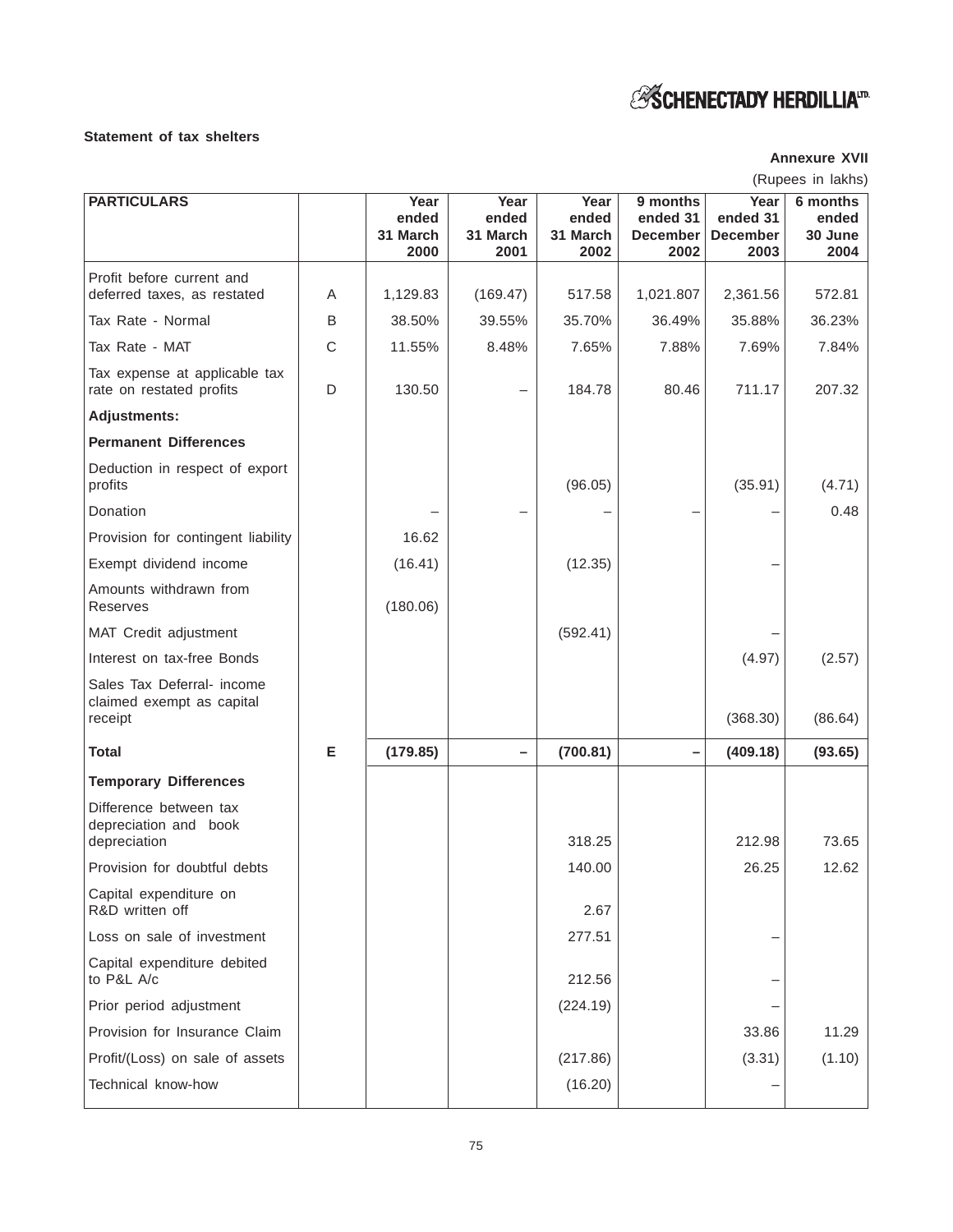# **ESCHENECTADY HERDILLIAID**

(Rupees in lakhs)

| <b>PARTICULARS</b>                                                   |           | Year     | Year     | Year     | 9 months        | Year            | 6 months |
|----------------------------------------------------------------------|-----------|----------|----------|----------|-----------------|-----------------|----------|
|                                                                      |           | ended    | ended    | ended    | ended 31        | ended 31        | ended    |
|                                                                      |           | 31 March | 31 March | 31 March | <b>December</b> | <b>December</b> | 30 June  |
|                                                                      |           | 2000     | 2001     | 2002     | 2002            | 2003            | 2004     |
| Allowance/Disallowance under<br>section 43B                          |           |          |          | 101.09   |                 | 15.89           | (1.14)   |
| Allowance for R & D Capital<br>expenditure                           |           |          |          |          |                 | (9.62)          | (17.14)  |
| Amortization of VRS expenses                                         |           |          |          | 7.34     |                 | (3.20)          | (2.53)   |
| Disallowance/ Allowance in<br>respect of payment to<br>non-residents |           |          |          |          |                 | (80.18)         | (26.73)  |
| Amortization of Catalyst<br>purchases / consumption                  |           |          |          | 30.27    |                 | (118.83)        | (31.03)  |
| Set-off of brought forward<br>unabsorbed losses/depreciation         |           |          |          | (325.15) | (588.70)        | (896.21)        | (248.29) |
| Merger and preliminary<br>Expenses                                   |           |          |          |          |                 | (5.66)          | (3.34)   |
| Inter Period Adjustments                                             |           |          |          |          |                 | (143.00)        | 96.39    |
| <b>Total</b>                                                         | F         |          | -        | 306.29   | (588.70)        | (971.03)        | (137.35) |
| Net Adjustments                                                      | $G=E + F$ | (179.85) | —        | (394.52) | (588.70)        | (1,380.21)      | (231.00) |
| Tax savings thereon                                                  | H=G * B/C | (20.77)  | —        | (140.84) | (46.39)         | (511.08)        | (83.35)  |
| Net impact                                                           | 1 = H - D | 109.72   | —        | 43.93    | 34.07           | 200.09          | 123.98   |
| <b>Adjusted Tax Provision</b>                                        |           | 110.00   |          | 44.70    | 35.00           | 201.00          | 125.00   |

#### **Notes:**

1) The weighted average rate of tax is the normal rate of tax / MAT tax rate as may be applicable in the respective financial years.

2) The tax shelter for the year ended 31 December 2003 is computed by applying MAT tax rate for the period upto 31 March 2003 and for the balance period at normal rate of tax

3) The above statement excludes capital losses which company has / is eligible to carry forward and set-off.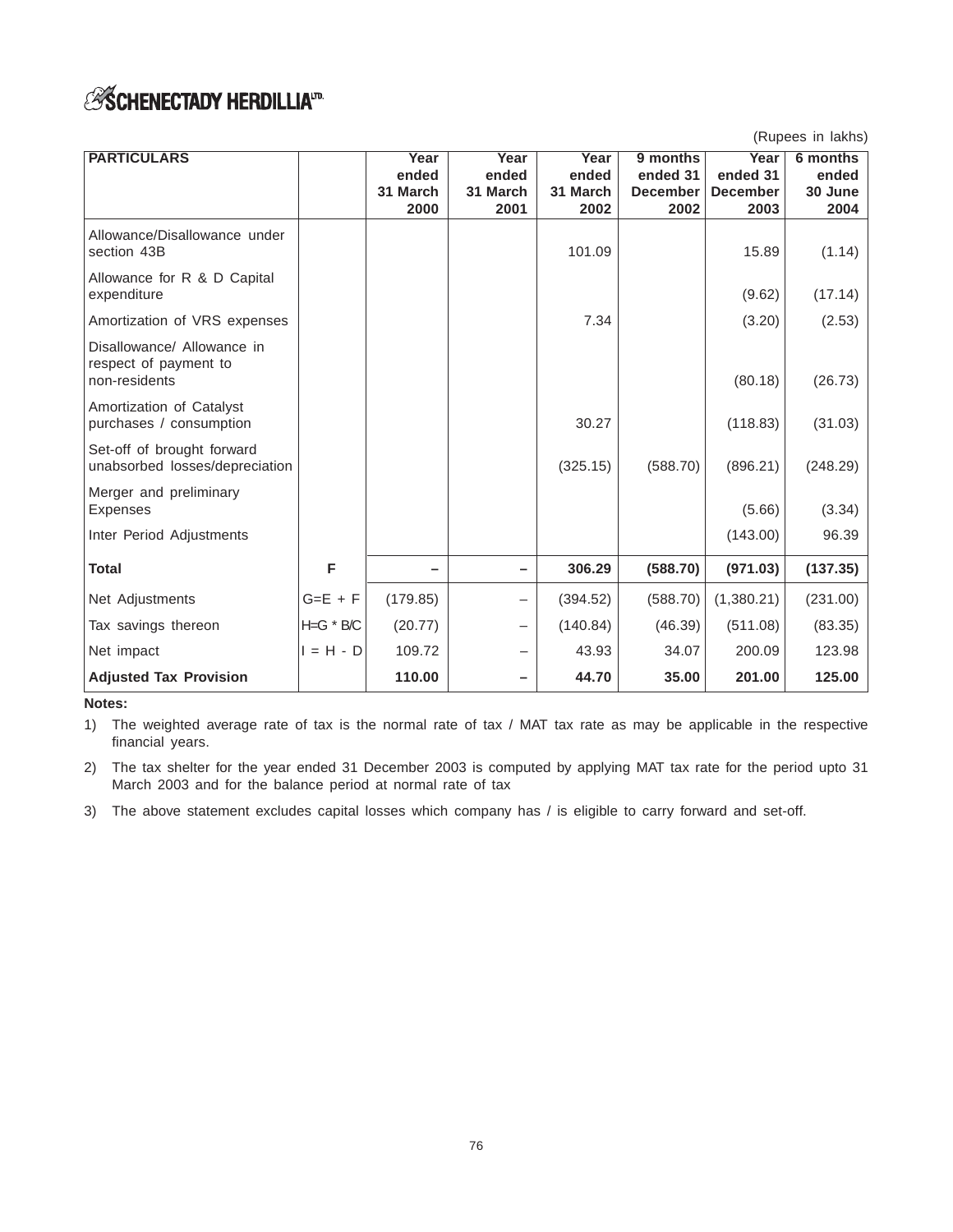# *ESCHENECTADY HERDILLIA<sup>ID</sup>*

### **STATEMENT OF CASH FLOWS**

|                                                                                             |                                                    |                                     |                                            | (Rupees in lakhs)                |
|---------------------------------------------------------------------------------------------|----------------------------------------------------|-------------------------------------|--------------------------------------------|----------------------------------|
| <b>Particulars</b>                                                                          | 6 months<br>period<br>ended 30<br><b>June 2004</b> | As on 31<br><b>December</b><br>2003 | <b>As on 31</b><br><b>December</b><br>2002 | As on 31<br><b>March</b><br>2002 |
|                                                                                             | (Adjusted)                                         | (Adjusted)                          | (Adjusted)                                 | (Adjusted)                       |
| <b>CASH FLOW FROM OPERATING ACTIVITIES:</b>                                                 |                                                    |                                     |                                            |                                  |
| Net (loss)/profit before tax but after exceptional/<br>extraordinary items Adjustments For: | 572.81                                             | 2,361.56                            | 1,020.66                                   | 517.58                           |
| Depreciation & Amortisation                                                                 | 492.52                                             | 931.90                              | 517.00                                     | 575.38                           |
| Interest Expenses                                                                           | 478.74                                             | 1,141.55                            | 829.17                                     | 1,613.74                         |
| Interest Income                                                                             | (110.46)                                           | (93.01)                             | (28.44)                                    | (207.77)                         |
| <b>Dividends</b>                                                                            |                                                    | (0.81)                              | (0.81)                                     | (12.35)                          |
| Foreign Exchange (Gain)/Loss                                                                | (43.47)                                            | (1.47)                              |                                            |                                  |
| (Profit)/Loss on fixed assets sold                                                          | (0.21)                                             | (3.16)                              | 37.10                                      | (217.86)                         |
| (Profit)/Loss on sale of investments                                                        |                                                    |                                     |                                            | 206.81                           |
| Claims written off                                                                          |                                                    |                                     | 137.15                                     | 42.92                            |
| Capital WIP debited to P&L A/C                                                              |                                                    |                                     |                                            | 62.01                            |
| Other write offs                                                                            |                                                    |                                     |                                            | 170.82                           |
| Miscellaneous Expenditure written off                                                       |                                                    |                                     | 57.61                                      |                                  |
| Provision for bad & doubtful debts                                                          | 30.00                                              | 50.00                               | 75.00                                      | 140.00                           |
| Provision for diminution in value of investments                                            |                                                    | (31.13)                             |                                            | 70.70                            |
| PROVISION FOR GRATUITY & LEAVE<br><b>ENCASHMENT</b>                                         | 57.39                                              | 30.71                               | 33.48                                      | (177.69)                         |
| Write back of provision for diminution in value of<br>investments                           |                                                    |                                     | 0.82                                       |                                  |
| Prior period expenses/(income)(net)                                                         |                                                    |                                     |                                            | 103.85                           |
| Extra ordinary items                                                                        | (195.16)                                           |                                     | (0.41)                                     |                                  |
| Transferred from reserves                                                                   |                                                    |                                     |                                            |                                  |
| Tax deducted at source on interest income                                                   |                                                    |                                     |                                            | 4.63                             |
| OPERATING PROFIT BEFORE WORKING CAPITAL<br><b>CHANGES</b>                                   | 1282.16                                            | 4,386.14                            | 2,678.33                                   | 2,892.77                         |
| Adjustment for changes in working capital:                                                  |                                                    |                                     |                                            |                                  |
| (INCREASE)/DECREASE in sundry debtors                                                       | (958.59)                                           | (1,018.70)                          | (405.65)                                   | 413.11                           |
| (INCREASE)/DECREASE in loans & advances<br>& other receivables                              | (224.79)                                           | (338.99)                            | (232.67)                                   | 273.10                           |
| (INCREASE)/DECREASE in inventories                                                          | (3042.66)                                          | (2,392.61)                          | (105.72)                                   | (81.36)                          |
| (INCREASE)/DECREASE in trade and other payables                                             | 2545.64                                            | 2,703.52                            | (1, 101.42)                                | (1,822.86)                       |
| <b>CASH GENERATED FROM OPERATIONS</b>                                                       | (398.24)                                           | 3,339.37                            | 832.87                                     | 1,674.76                         |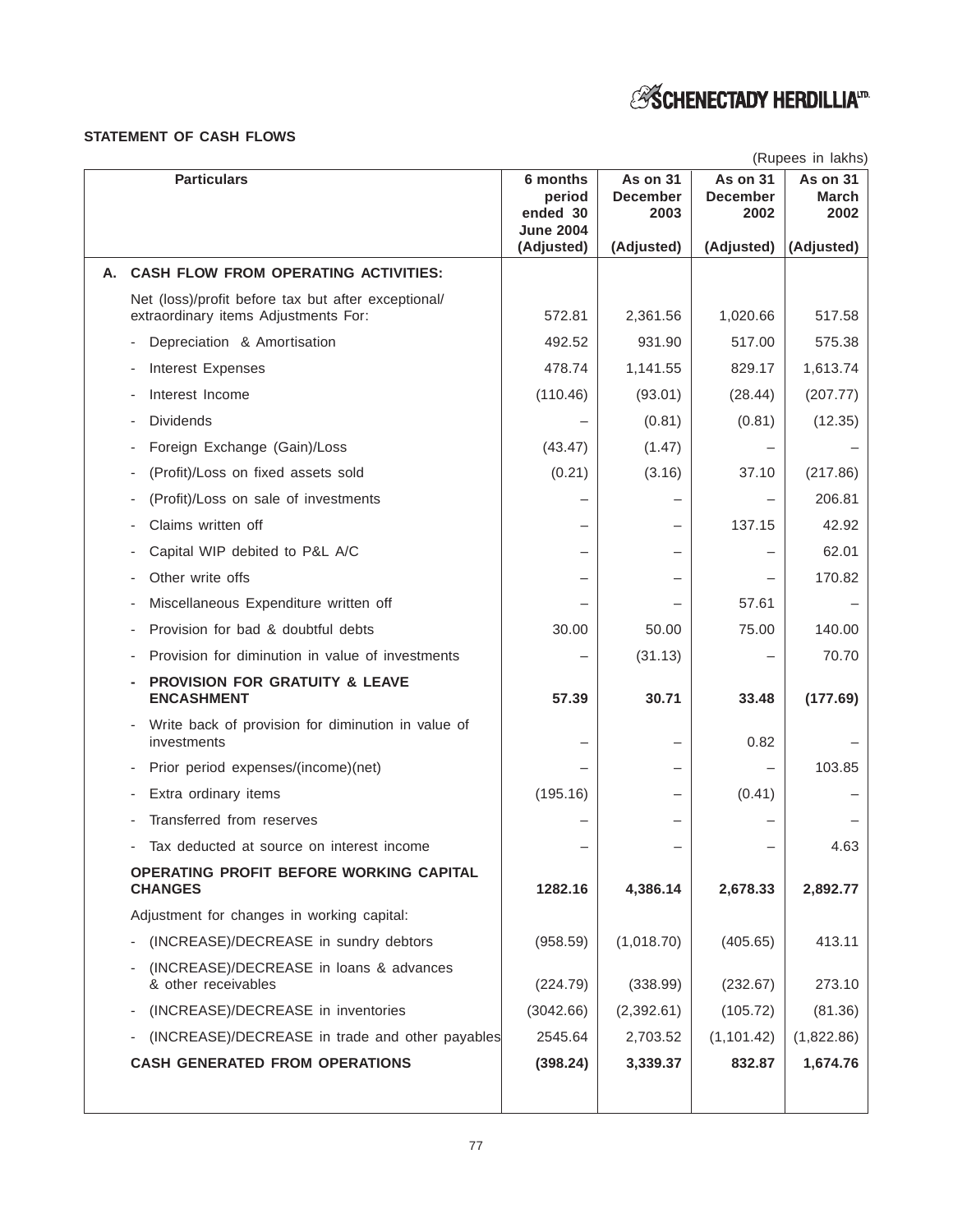# *ESCHENECTADY HERDILLIA<sup>ID</sup>*

|   | <b>Particulars</b>                                                      | 6 months<br>period<br>ended 30th<br><b>June 2004</b> | As on 31<br><b>December</b><br>2003 | As on 31<br><b>December</b><br>2002 | <b>As on 31</b><br><b>March</b><br>2002 |
|---|-------------------------------------------------------------------------|------------------------------------------------------|-------------------------------------|-------------------------------------|-----------------------------------------|
|   |                                                                         | (Adjusted)                                           | (Adjusted)                          | (Adjusted)                          | (Adjusted)                              |
|   | Direct taxes paid                                                       |                                                      |                                     |                                     |                                         |
|   | -Taxes (paid)/received (net of TDS)                                     | (152.48)                                             | (292.84)                            | (92.39)                             | (108.57)                                |
|   | -Wealth tax paid                                                        |                                                      | (0.43)                              | (2.08)                              |                                         |
|   | <b>NET CASH FROM OPERATING ACTIVITIES</b>                               | (550.72)                                             | 3,046.10                            | 738.40                              | 1,566.19                                |
| в | <b>CASH FLOW FROM INVESTING ACTIVITIES:</b>                             |                                                      |                                     |                                     |                                         |
|   | Purchase of fixed assets                                                | (485.88)                                             | (1,877.57)                          | (60.63)                             | (86.83)                                 |
|   | Capital work in progress including capital advances                     | (70.99)                                              | (84.48)                             | (222.65)                            | 69.95                                   |
|   | Proceeds from sale of fixed assets                                      | 0.32                                                 | 90.65                               | 43.63                               | 261.09                                  |
|   | Purchase of investments                                                 |                                                      |                                     |                                     | (114.00)                                |
|   | Sale of investments                                                     | 0.10                                                 | 0.50                                |                                     | 59.43                                   |
|   | Interest received                                                       | 112.56                                               | 91.85                               | 15.76                               | 199.18                                  |
|   | Dividend received                                                       |                                                      | 0.81                                | 0.81                                | 12.35                                   |
|   | <b>NET CASH USED IN INVESTING ACTIVITIES</b>                            | (443.89)                                             | (1,778.24)                          | (223.08)                            | 401.17                                  |
| C | <b>CASH FROM FINANCING ACTIVITIES</b>                                   |                                                      |                                     |                                     |                                         |
|   | Proceeds from fresh issue of share capital<br>(including share premium) |                                                      |                                     |                                     | 2,400.00                                |
|   | Proceeds from long term borrowings                                      |                                                      | 1,621.74                            |                                     |                                         |
|   | Long terms borrowing repayments                                         | (101.05)                                             | (674.76)                            | (1,951.74)                          | (366.59)                                |
|   | Proceeds from short term borrowings                                     | 1865.46                                              | 220.50                              | 3,888.00                            |                                         |
|   | Short term borrowings repayments                                        | (264.38)                                             | (768.39)                            | (25.00)                             | (988.01)                                |
|   | (Repayment)/Addition to fixed deposit from public                       | (142.07)                                             | (528.69)                            | (931.31)                            | (363.50)                                |
|   | Payment of cash credit                                                  |                                                      |                                     | (881.21)                            | (399.97)                                |
|   | Interest payment                                                        | (499.80)                                             | (1, 125.96)                         | (1,013.97)                          | (1,850.22)                              |
|   | Dividend paid(incl. of dividend tax)                                    |                                                      |                                     |                                     | (60.61)                                 |
|   | <b>NET CASH USED IN FINANCING ACTIVITIES</b>                            | 858.16                                               | (1, 255.56)                         | (915.23)                            | (1,628.90)                              |
|   | NET INCREASE/(DECREASE) IN CASH & CASH<br><b>EQUIVALENTS</b>            | (136.45)                                             | 12.28                               | (399.91)                            | 338.46                                  |
|   | <b>CASH &amp; CASH EQUIVALENTS AS AT BEGINNING</b><br>OF THE YEAR       | 444.18                                               | 431.90                              | 831.81                              | 446.77                                  |
|   | CASH & CASH EQUIVALENTS AS AT THE END<br>OF THE YEAR                    | 307.73                                               | 444.18                              | 431.90                              | 785.23                                  |

Note: Cash & Cash Equivalents as at March 31, 2002 includes Rs. 46.58 lakhs of erstwhile Schenectady Specialities Asia Private Limited on arrangement.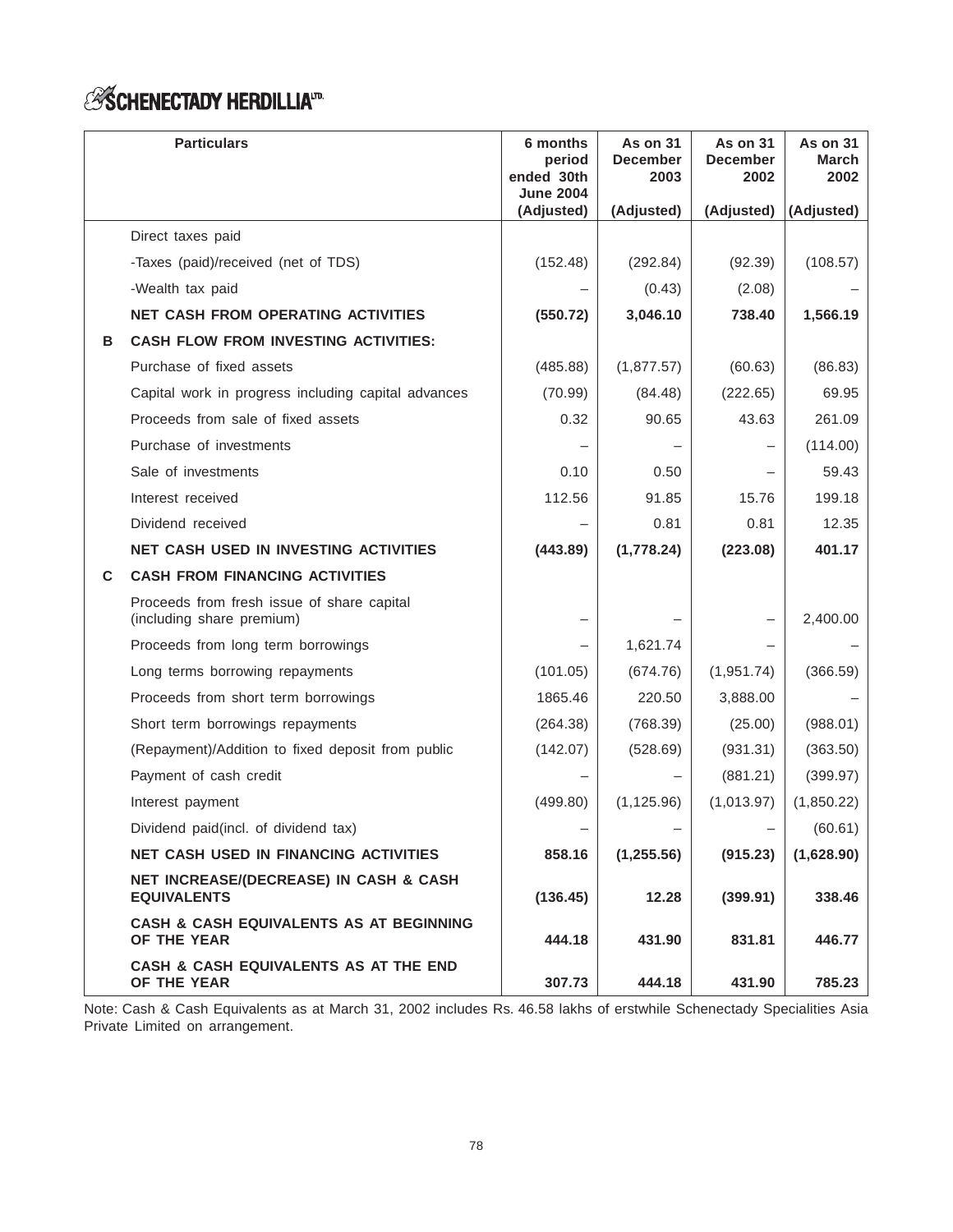# **ESCHENECTADY HERDILLIATD**

# **OTHER FINANCIAL INFORMATION**

# **Details of Secured Loans as on September 30, 2004**

|                  |                                                                                                          |                                  |                                                                   |                                             |                                                                                                                                                                                                                                                                                                                                                                                                                                                   |               | (Rupees lakhs)                                                                                                                                                                                                           |
|------------------|----------------------------------------------------------------------------------------------------------|----------------------------------|-------------------------------------------------------------------|---------------------------------------------|---------------------------------------------------------------------------------------------------------------------------------------------------------------------------------------------------------------------------------------------------------------------------------------------------------------------------------------------------------------------------------------------------------------------------------------------------|---------------|--------------------------------------------------------------------------------------------------------------------------------------------------------------------------------------------------------------------------|
| Sr.<br><b>No</b> | Name of<br>Institution/<br><b>Bank</b>                                                                   | <b>Sanction</b><br><b>Amount</b> | <b>Outstanding</b><br><b>Amount</b>                               | Rate of<br><b>Interest</b><br>$\frac{0}{0}$ | <b>Security</b>                                                                                                                                                                                                                                                                                                                                                                                                                                   | Over-<br>dues | Repayment<br><b>Schedule</b>                                                                                                                                                                                             |
| (A)              | <b>Term Loans</b>                                                                                        |                                  |                                                                   |                                             |                                                                                                                                                                                                                                                                                                                                                                                                                                                   |               |                                                                                                                                                                                                                          |
|                  | Caterpillar<br>Financial<br><b>Services</b><br>Corporation,<br><b>USA</b><br>Foreign<br>Currency<br>Loan | USD.<br>4.381<br><b>Million</b>  | <b>USD</b><br>9.80 lakhs<br>(Rs.450.29)<br>lakhs)                 | 3M<br><b>LIBOR</b><br>$+250$<br>bps         | A first and exclusive charge<br>of a continuing security by<br>way of hypothecation of the<br>equipments viz. (a) One (1)<br>Solar turbines- Taurus 60<br>Generator Package S/N:<br>TG97972 and (b) One (1)<br><b>Energy Recovery</b><br><b>International Model</b><br>MFA-4-99511, MAX-FIRE<br>Heat Recovery steam<br>Generator System, Boiler<br>S/N: W3764, Economizer<br>S/N: E3765, installed at the<br>company's factory at<br>Navi Mumbai. | Nil           | Quarterly<br>repayments<br>ending<br>May'06 2004<br>$-(Oct-Dec)$<br>- USD<br>1.49 lakhs<br>(Rs.68.45)<br>lakhs) 2005<br>- USD 5.97<br>lakhs<br>(Rs.274.30)<br>lakhs) 2006<br>- USD 2.34<br>lakhs<br>(Rs.107.54<br>lakhs) |
|                  | Sub Total (A)                                                                                            |                                  | <b>Rs 450.29</b><br>lakhs                                         |                                             |                                                                                                                                                                                                                                                                                                                                                                                                                                                   |               |                                                                                                                                                                                                                          |
| (B)              |                                                                                                          |                                  | <b>Working Capital Facilities from Banks (Fund based limits):</b> |                                             |                                                                                                                                                                                                                                                                                                                                                                                                                                                   |               |                                                                                                                                                                                                                          |
| 1                | <b>State Bank</b><br>of India                                                                            | Rs. 1650<br>lakhs                | Nil                                                               | SBAR+<br>2%                                 | Working capital facilities are<br>secured by first pari passu<br>hypothecation charge over<br>current assets viz. all stock<br>of raw materials, stock in<br>process, finished goods,<br>consumable stores and<br>book debts of the Company<br>both existing and future<br>and further secured by<br>second charge on the<br>Company's immovable<br>properties situated at<br>Mumbai.                                                             |               |                                                                                                                                                                                                                          |
| 2.               | <b>HDFC Bank</b>                                                                                         | Rs. 125<br>lakhs                 | Nil                                                               | 10.5                                        |                                                                                                                                                                                                                                                                                                                                                                                                                                                   |               |                                                                                                                                                                                                                          |
|                  | Sub Total (B)                                                                                            | <b>Rs 1,775</b><br>lakhs         | <b>Nil</b>                                                        |                                             |                                                                                                                                                                                                                                                                                                                                                                                                                                                   |               |                                                                                                                                                                                                                          |
|                  | Total (A+B)                                                                                              |                                  | 450.29                                                            |                                             |                                                                                                                                                                                                                                                                                                                                                                                                                                                   |               |                                                                                                                                                                                                                          |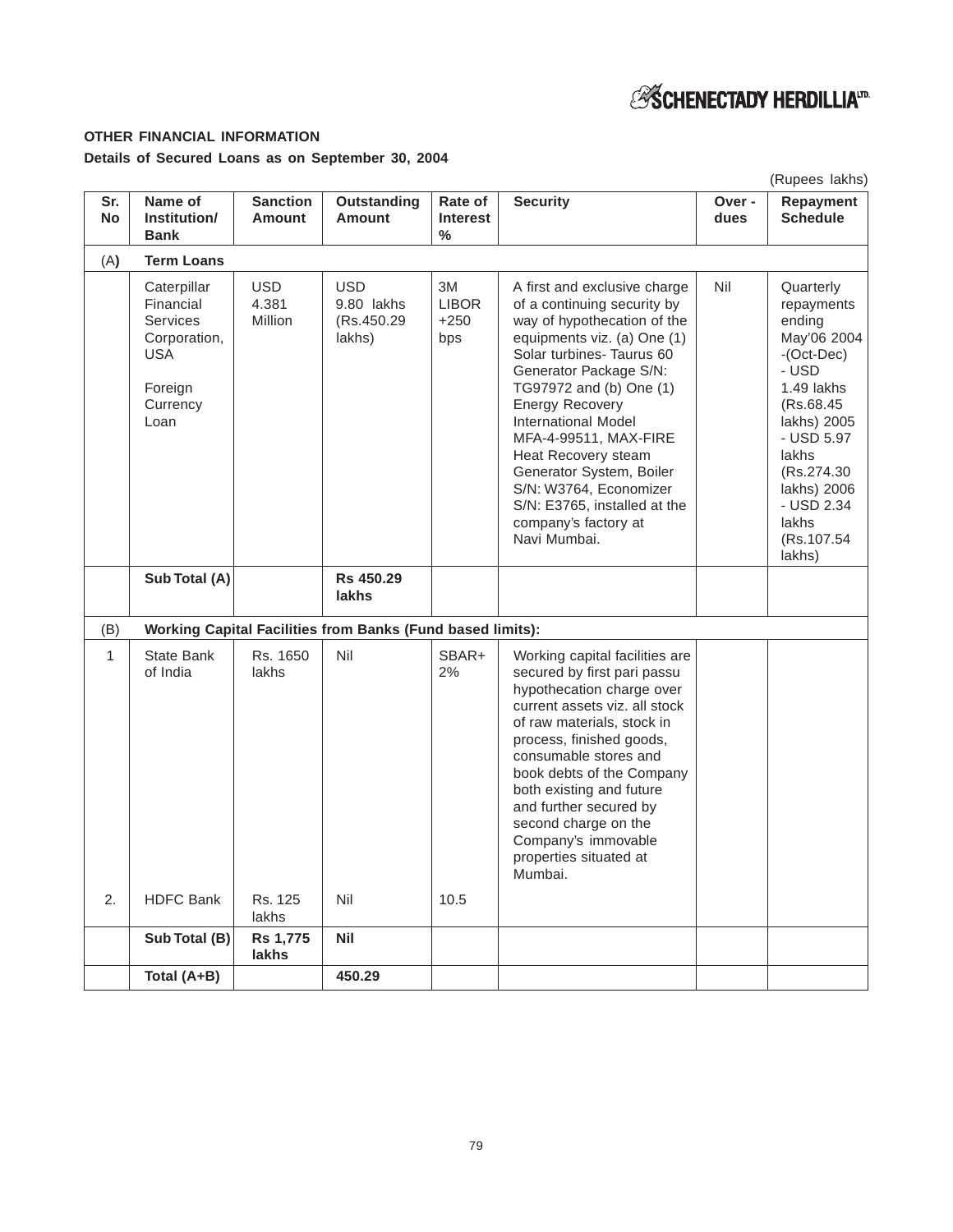# **ESCHENECTADY HERDILLIAID**

### **Details of Unsecured Borrowings as on September 30, 2004**

|                                                                                  |                              |                                |               |               | (Rupees lakhs)                     |
|----------------------------------------------------------------------------------|------------------------------|--------------------------------|---------------|---------------|------------------------------------|
| <b>Banks / Institutions / Others</b>                                             | <b>Amount</b><br>(Rs. lakhs) | <b>Interest</b><br>Rate $(\%)$ | <b>Period</b> | Repayable on  | Can It be<br>recalled by<br>lender |
| <b>From Promoter/Subsidiary</b>                                                  |                              |                                |               |               |                                    |
| Inter Corporate Deposit from<br>Schenectady (India) Holdings<br>Private Limited. | 4899.00                      | 7                              | 6 month       | 01.01.05      | No.                                |
| <b>From Others</b>                                                               |                              |                                |               |               |                                    |
| <b>Public Deposits</b>                                                           | 224.75                       | 12.50                          | 3 year        | Various Dates | No                                 |
| Bank of Nova Scotia                                                              | 3748.81                      | 5.95                           | 6 month       | 13.12.04      | Yes                                |
| Bank of Nova Scotia                                                              | 3013.20                      | 5.95                           | 6 month       | 20.12.04      | Yes                                |
| Bank of Nova Scotia                                                              | 801.00                       | 5.95                           | 6 month       | 04.01.05      | Yes                                |
| <b>Total</b>                                                                     | 12686.76                     |                                |               |               |                                    |

**Details of Sundry Debtors as on June 30, 2004**

|                                                      | Rupees in lakhs |
|------------------------------------------------------|-----------------|
| <b>Particulars</b>                                   | Amount          |
| Debts outstanding for a period exceeding six months: |                 |
| Considered good                                      | 259.33          |
| Considered doubtful                                  | 330.20          |
| Less: Provision for doubtful debts                   | (330.20)        |
|                                                      | 259.33          |
| Other debts: Considered good                         | 7,037.60        |
| <b>Total Sundry debts</b>                            | 7,296.93        |

There are no receivables from the Directors of the Promoter Group

 Receivables, if any, from the Promoters forming part of the promoter group are mentioned in this Letter of Offer under the head 'Related Party Transactions'.

# **Agewise Distribution Of Debtors as on June 30, 2004**

|              |               |               |                |                | Rupees in lakhs |
|--------------|---------------|---------------|----------------|----------------|-----------------|
| 0 to 30 days | 31 to 60 days | 61 to 90 days | 91 to 180 days | Above 180 days | Total           |
| 4,258.55     | 1911.75       | 585.34        | 311.66         | 229.63         | 7,296.93        |

# **Loans and Advances to companies belonging to Promoter Group**

The Company has not given any loans to its promoter group companies.

**The Company has not given any inter-corporate deposits to its promoter group companies.**

**Details of guarantees given by the Company**

The Company has not given any guarantees.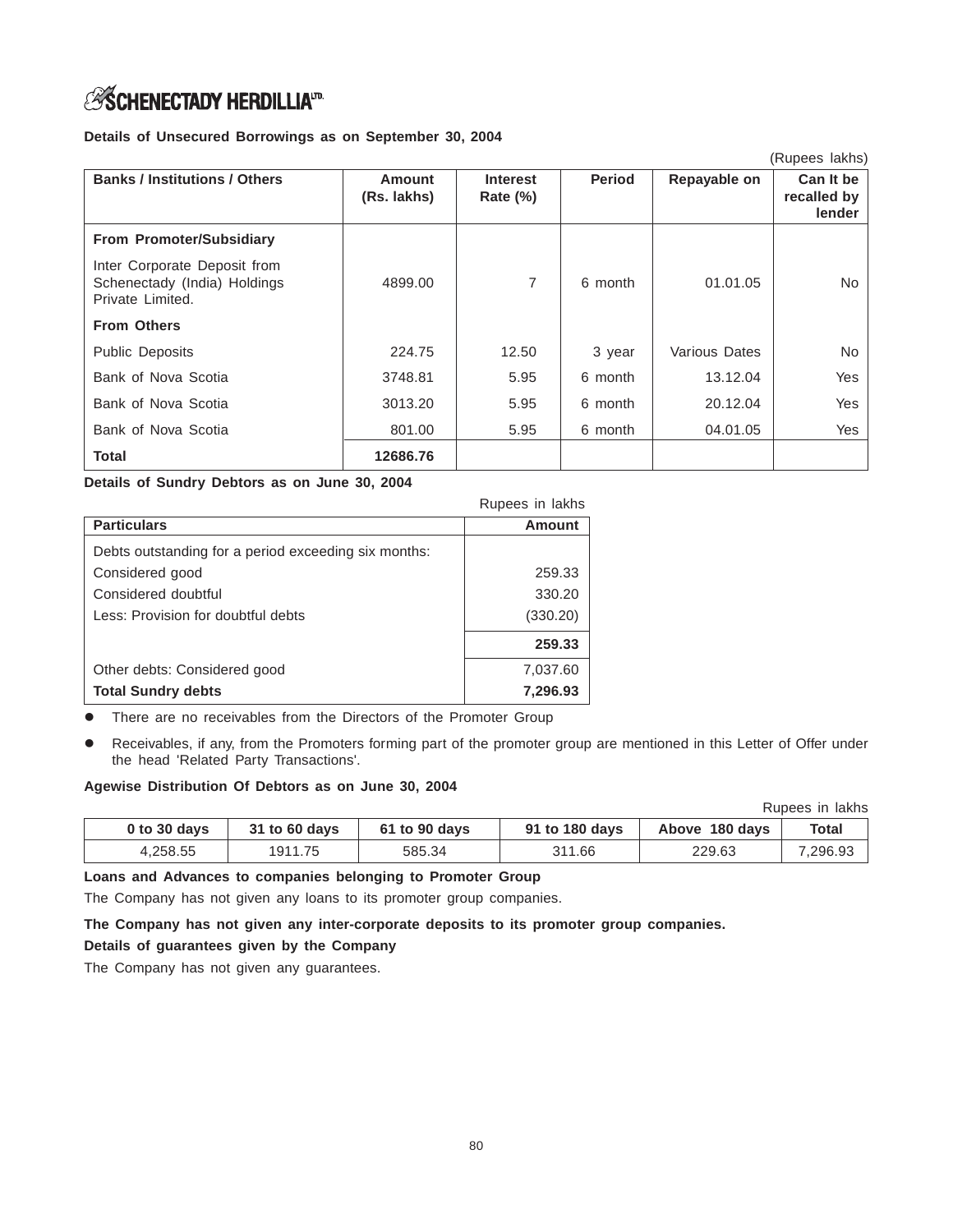# *ASCHENECTADY HERDILLIA*<sup>17</sup>

# **Schedule of Investments**

Schedule of Investments as on June 30, 2004 are as follows:

|     |                                              | <b>Nos</b> | Face Value Rs. | Rupees in<br>Lakhs |
|-----|----------------------------------------------|------------|----------------|--------------------|
|     | Long term Investment                         |            |                |                    |
| 1)  | 7 Year National Saving Certificates          | 4          | 1000           | 0.04               |
| 2   | (a) Indira Vikas Patra                       | 35         | 500            | 0.18               |
| 2   | (b) Indira Vikas Patra                       | 193        | 2500           | 4.82               |
|     | Quoted                                       |            |                |                    |
| 1)  | 6.75% Tax free Bonds of Unit Trust Of India. | 1,17,622   | 100            | 104.20             |
| (2) | Fully paid Equity Shares of                  | 500        | 10             | 0.05               |
|     | HDFC Bank Ltd.                               |            |                |                    |
| 3)  | Fully paid Equity Shares of Housing          |            |                |                    |
|     | Development Finance Corporation Ltd          | 6,400      | 10             | 1.28               |
|     | Unquoted:                                    |            |                |                    |
|     | Fully paid Equity Shares of                  | 70,01,010  | 10             | 700.10             |
|     | Herdillia Investments Limited                |            |                |                    |
|     | Less.: Provision for diminution in value.    |            |                |                    |
|     |                                              |            |                | (575.67)           |
|     |                                              |            |                | 124.43             |
|     | <b>TOTAL</b>                                 |            |                | 235.00             |

# **Component-wise break-up of Inventory as on June 30, 2004**

|                        | (Rupees in lakhs) |
|------------------------|-------------------|
| <b>Particulars</b>     | <b>Amount</b>     |
| Raw Materials          | 5,304.64          |
| Packing materials      | 22.77             |
| Stores & Spares        | 1,036.16          |
| Work in process        | 2,110.88          |
| Finished good          | 757.71            |
| <b>Total Inventory</b> | 9,232.16          |

**List of Small Scale Undertakings (SSU) to which Company owes any sum together with interest outstanding for more than 30 days as on June 30, 2004**

There are no SSU's to which the Company owes any sum together with interest outstanding for more than 30 days as on June 30, 2004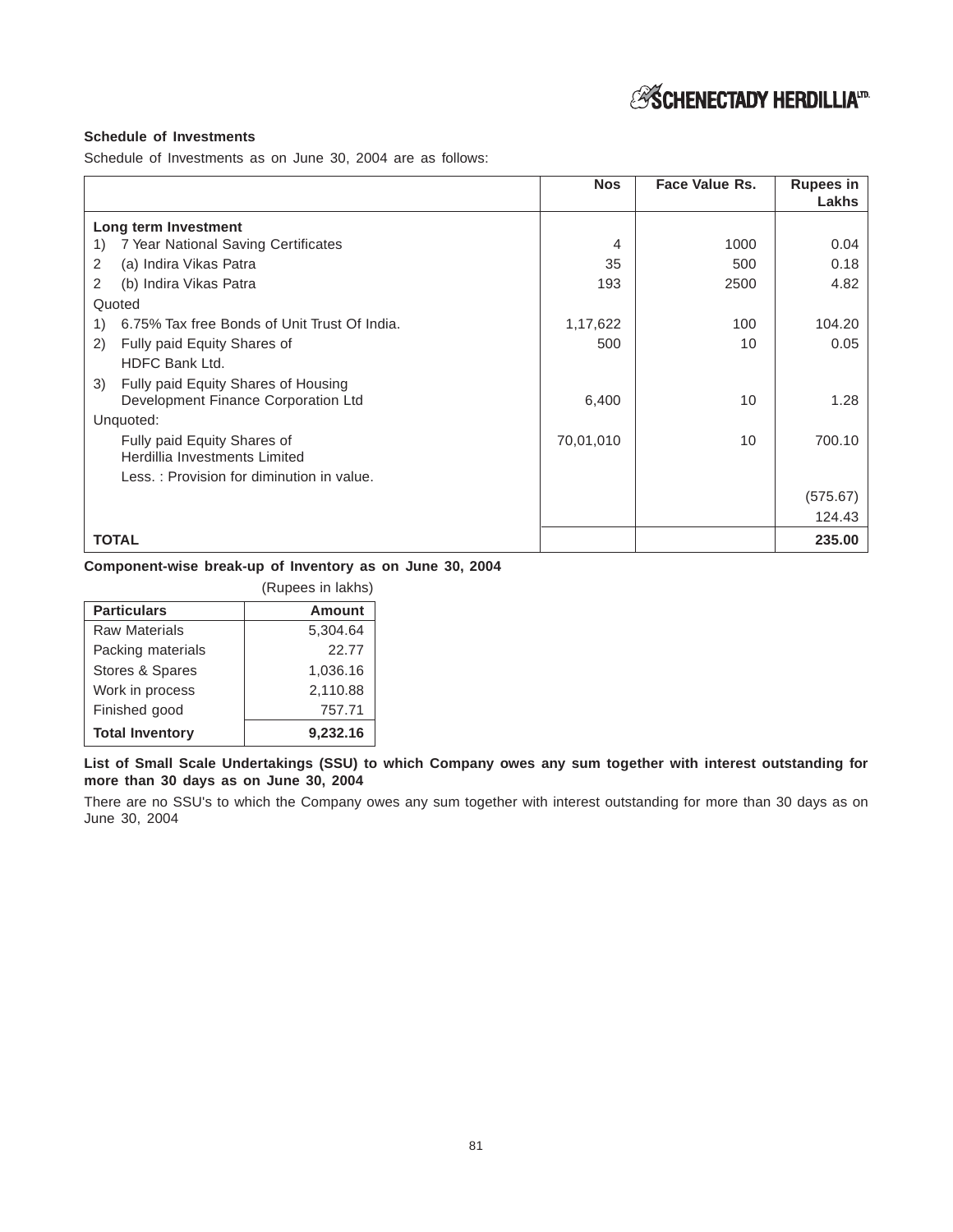# **ASCHENECTADY HERDILLIAID.**

### **MANAGEMENT DISCUSSION AND ANALYSIS**

# **BUSINESS OUTLOOK**

International competitive market environment continues to put pressure on the Company's selling prices of products. Further, in view of the recent sharp increases in raw material prices, consequent upon the price movement of crude oil, and steep decrease in customs tariffs, will affect the margins of the Company's products adversely. The Company is making concerted effort to contain overhead costs and improve efficiencies through knowledge engineering.

# **KEY STRENGTHS AND GROWTH DRIVERS**

In order to achieve higher operational efficiencies, the Company is committed to upgrading manufacturing technology, process hardware and operating parameters at its three sites. The Company is a very well established reliable manufacturer of organic chemicals in the market through its sustained efforts and emphasis on product quality, continuing improvements, introduction of new products through in-house development, creating customer preference and competitive pricing. The Company's R&D efforts are focused on development and engineering of processes for high value speciality chemicals based on existing products, processes and synergies.

### **FINANCE AND FINANCIAL RISKS**

Financial risks could include high foreign currency exposure arising from payment for raw materials vis-à-vis export earnings. The Company being a net user of foreign exchange is vulnerable to depreciation in the value of the rupee.

As a measure of prudent foreign exchange management and as a matter of policy, the Company does not speculate on foreign currencies except booking of forward cover for import payments. Imports on revenue account are paid, as and when due, by market purchase of foreign exchange and also partially out of export earnings.

### **RISKS AND CONCERN**

The Company has a petrochemical complex which carries with it the usual risks associated with hazardous operations. The Company endeavours to keep its safety standards at peak levels.

#### **Analysis of Financial Performance of Schenectady Herdillia**

#### **Management Discussion and Analysis of Financial Performance of Schenectady Herdillia**

Consequent to change in Accounting Year of the Company to January - December, Accounts for the year 2001-02 were for a shorter period of 9 months ending December 31, 2002. Hence the figures for the financial year 2001-02 and financial year 2003 are not strictly comparable with those for the period ended December 31, 2002.

(Rupees in lakhs)

#### **Statement of Adjusted Profit & Losses**

|                                                              |               |                   |               | (110)             |
|--------------------------------------------------------------|---------------|-------------------|---------------|-------------------|
| <b>PARTICULARS</b>                                           | Year<br>ended | 9 months<br>ended | Year<br>ended | 6 months<br>ended |
|                                                              | March 31      | December 31       | December 31   | June              |
|                                                              | 2002          | 2002              | 2003          | 30 2004           |
| <b>INCOME</b>                                                |               |                   |               |                   |
| Sales - Manufactured                                         | 26,192.89     | 22,564.81         | 37,504.03     | 22,255.30         |
| <b>Traded</b>                                                | 96.51         | 475.43            | 387.34        | 100.48            |
| <b>TOTAL</b>                                                 | 26,289.40     | 23,040.24         | 37,891.37     | 22,355.78         |
| Other income                                                 | 296.1         | 109.83            | 855.8         | 320.1             |
| Increase/(decrease) in stock                                 | (182.68)      | 364.37            | 180.83        | 970.23            |
| <b>TOTAL</b>                                                 | 26,402.82     | 23,514.44         | 38,928.00     | 23,646.11         |
| <b>LESS: EXPENDITURE</b>                                     |               |                   |               |                   |
| Cost of raw materials consumed and purchase of               |               |                   |               |                   |
| traded goods                                                 | 15,439.31     | 13,938.23         | 24,886.49     | 16,723.99         |
| Staff costs                                                  | 2,114.09      | 1,680.04          | 2,347.92      | 1,279.49          |
| Other manufacturing expenses                                 | 4,597.16      | 4,534.66          | 6,049.79      | 3,356.37          |
| Administration expenses                                      | 811.22        | 547.79            | 491.32        | 364.42            |
| Selling & distribution expenses                              | 524.58        | 399.16            | 791.61        | 458.23            |
| Loss on sale of investments                                  | 206.81        |                   |               |                   |
| (Writeback)/Provision for diminution in value of investments | 70.72         | 0.82              | (31.13)       |                   |
| Interest                                                     | 1,405.97      | 800.73            | 1,068.67      | 368.28            |
| <b>Total Expenditure</b>                                     | 25,169.86     | 21,901.43         | 35,604.67     | 22,550.78         |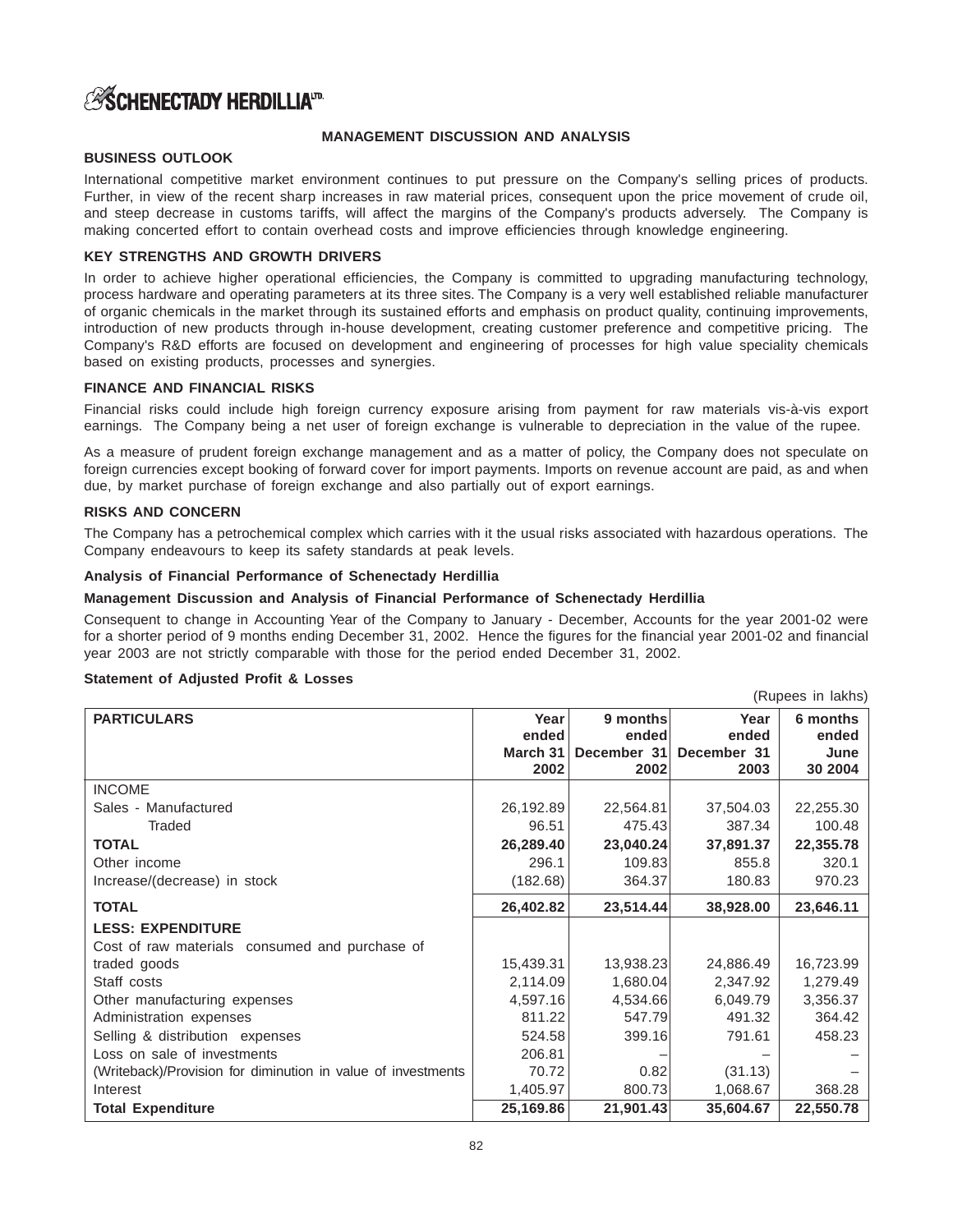**ASCHENECTADY HERDILLIATE** 

| (Rupees in lakhs) |  |
|-------------------|--|
|                   |  |

| <b>PARTICULARS</b>                                              | Year<br>ended<br>March 31<br>2002 | 9 months<br>ended<br>December 31<br>2002 | Year<br>ended<br>December 31<br>2003 | 6 months<br>ended<br>June<br>30 2004 |
|-----------------------------------------------------------------|-----------------------------------|------------------------------------------|--------------------------------------|--------------------------------------|
| Less: Cost capitalized                                          |                                   |                                          | 20.13                                |                                      |
| <b>TOTAL OPERATING EXPENSES</b>                                 | 25,169.86                         | 21,901.43                                | 35,584.54                            | 22,550.78                            |
| <b>PROFIT BEFORE DEPRECIATION</b>                               | 1,232.96                          | 1,613.01                                 | 3,343.46                             | 1,095.33                             |
| Gross depreciation                                              | 588.70                            | 526.86                                   | 944.04                               | 498.28                               |
| Less: Transfer from revaluation reserve                         | (13.32)                           | (9.51)                                   | (12.14)                              | (5.76)                               |
| Less: depreciation                                              | 575.38                            | 517.35                                   | 931.90                               | 492.52                               |
| Less: Provision for doubtful debts and advances (net)           | 140.00                            | 75.00                                    | 50.00                                | 30.00                                |
| <b>NET PROFIT BEFORE EXTRAORDINARY ITEMS</b>                    | 517.58                            | 1,020.66                                 | 2,361.56                             | 572.81                               |
| Add: Extra ordinary items                                       |                                   | 0.41                                     |                                      |                                      |
| NET PROFIT/(LOSS) AFTER EXTRAORDINARY ITEMS                     | 517.58                            | 1,021.07                                 | 2,361.56                             | 572.81                               |
| Less: Provision for current tax                                 | (72.50)                           | (50.70)                                  | (201.00)                             | (125.00)                             |
| Less: 'Provision for deferred tax asset/liability(net)          | 70.31                             | 106.05                                   | (369.16)                             | (113.00)                             |
| Add: provision for current tax on adjustments                   | 25.30                             | 15.00                                    |                                      |                                      |
| Less: provision for deferred tax asset/liability on adjustments | (46.71)                           |                                          |                                      |                                      |
| <b>NET PROFIT/(LOSS) AFTER TAXATION</b>                         | 493.98                            | 1,091.42                                 | 1,791.40                             | 334.81                               |

**PERIOD OF 6 MONTHS ENDED ON JUNE 30, 2004**

The Company registered sales of Rs. 22,355.78 lakhs during the 6 month period ended on June 30, 2004. Cost of materials and consumables as a percentage of total revenues was 71.50% and manufacturing expenses were 15.30% of total revenues. Profit before tax for this period was Rs. 572.81 lakhs. After making the provision for tax, the net profit after tax was Rs. 334.81 lakhs.

#### **COMPARISON OF FINANCIAL YEAR 2002 (9 MONTHS ENDED DECEMBER 31, 2002) WITH FINANCIAL YEAR ENDED MARCH 31, 2002 (12 MONTHS)**

Consequent upon approval at the court convened shareholders meeting held on September 25, 2002, the Hon'ble Bombay High Court approved the Scheme of Amalgamation for the merger of Schenectady Specialities Asia Private. Limited. (SSAPL) with the Company on November 28, 2002. The Appointed Date for the merger was September 27, 2002.

In view of the above, the financial results of the Company for the period ended December 31, 2002 are inclusive of the operations of the ertstwhile SSAPL from the Appointed Date. Further, as per the Scheme, the Company issued and allotted 11,50,000 equity shares, as fully paid up, to the shareholders of the erstwhile SSAPL on December 18, 2002.

An amount of Rs. 886.57 lakhs, being the difference in the value of net assets as compared to the aggregate of reserves and equity shares issued as aforesaid has been attributed to Goodwill and the same would be amortized over a period of 5 years.

#### **Revenues:**

Sales turnover was higher by 16% on an annualised basis. While there was severe competition from imports, the margins could be improved due to continuing cost control measures despite steep increase in cost of raw materials. Trading activity on Alkyl Phenols manufactured by Schenectady International Inc. (SII) affiliates in other parts of the world was taken up in a major scale.

#### **Other Income**

The other income for the year ended March 31, 2002 included profit of Rs. 218 lakhs on sale of a residential flat.

#### **Raw materials consumed**

There is an increase of 20% on an annualised basis over the previous year. Prices of raw materials registered a steep increase during the year.

#### **Other expenses**

Manufacturing and other expenses registered an increase of 11% on an annualised basis essentially because of an 18% increase in fuel power and water costs. The Company also incurred a overhauling (once in 3 years) expense of Rs. 338 lakhs on its captive power generator during the year.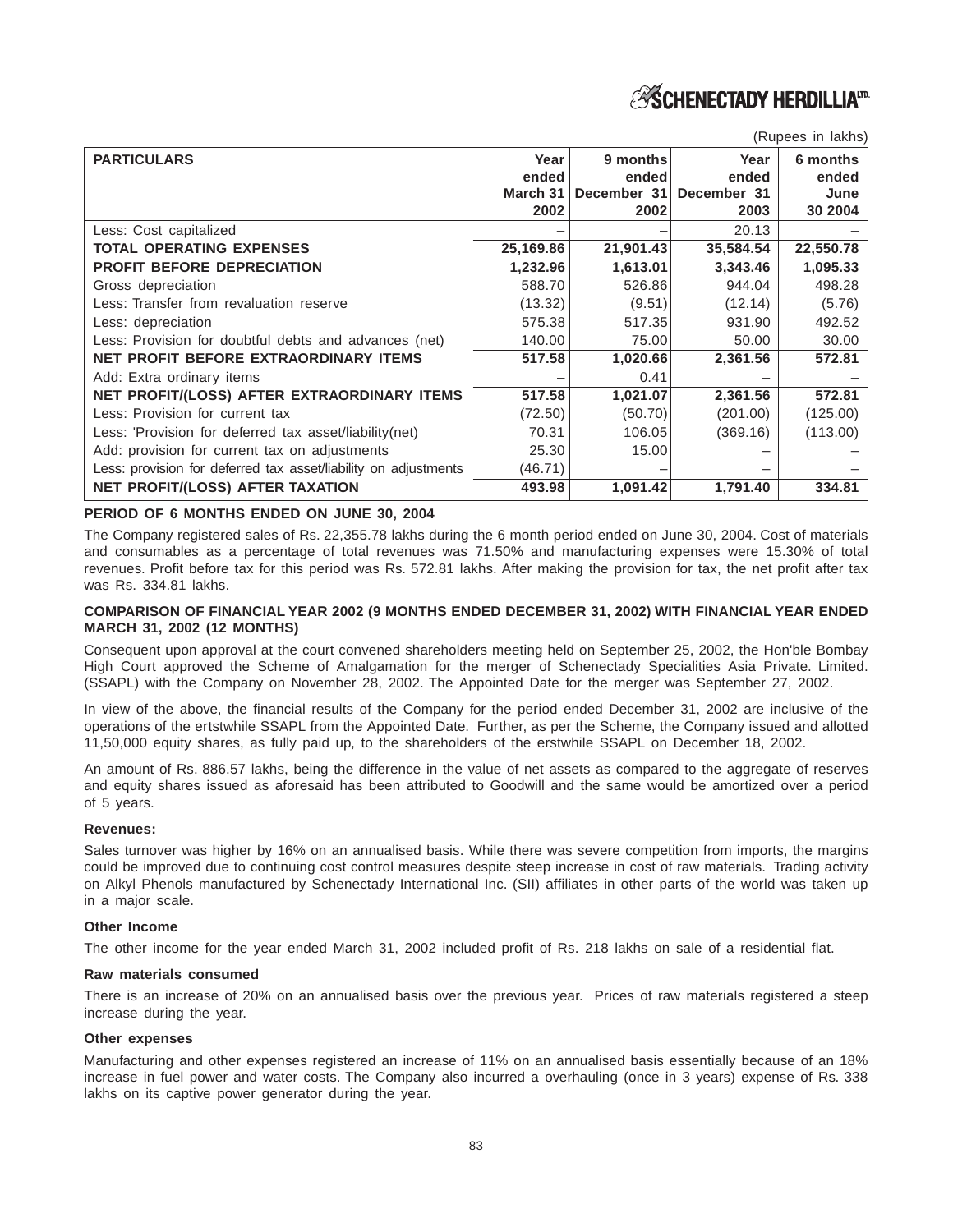# **ASCHENECTADY HERDILLIATD.**

### **Staff costs**

Expenses for the year were very much in line with that of the previous year on an annualised basis.

#### **Interest**

Term loans and short term borrowings at higher interest rates were replaced by short term borrowings at lower rates of interest from the promoters. This led to lower incidence of interest costs by 24%.

#### **Depreciation**

For period ended December 31, 2002, amortisation of goodwill on merger of Rs. 44 lakhs was a new item. Proportionate depreciation for 3 months 4 days on the fixed assets acquired on merger also accounted for the increase.

#### **Profitability**

Profit for the period ended December 31, 2002 before extra ordinary items was higher mainly on account of lower interest expenses during the current period. Profit at Rs. 1,020 lakhs was higher by 89% on an annualised basis compared to the previous year.

#### **COMPARISON OF FINANCIAL YEAR 2003 (12 MONTHS ENDING DECEMBER 31, 2003) WITH FINANCIAL YEAR 2002 (9 MONTHS ENDED DECEMBER 31, 2002)**

Consequent upon the divestment of the global electrical insulation business by Schenectady International Inc., USA and the subsequent business restructuring, the Company acquired the Performance Resins (PR) business of Schenectady Beck India Limited as a going concern, with effect from August 13, 2003. This includes the manufacturing facility located at Lote Parshuram, Maharashtra. The Company is making a concerted effort to optimally use the available capacity at Lote.

In view of the above, the financial results of the Company for the year ended December 31, 2003 are inclusive of the operations of the above PR business.

#### **Revenues**

Sales turnover at Rs. 379 lakhs was higher by 25% on an annualised basis over that of the previous period. The increase in turnover is largely attributed to the increased capacity utilization at Rasal (unit of erstwhile SSAPL) leading to higher sales of Alkyl Phenol. Input costs continued to rise during the year and put pressure on margins.

#### **Other Income**

The other income for the year ended December 31, 2003 was on higher side on account of fees received in respect of R& D services (Rs. 47 Lakhs) and gain on foreclosure of deferred sales tax liability (Rs. 584 Lakhs).

#### **Raw material cost**

Input costs were higher by 34% in comparison to the previous period (annualised). The steep increase in crude price in the international market had the same effect on the downstream products which are the raw materials for the Company's products.

#### **Staff costs**

Staff costs were marginally higher representing addition to employee strength consequent upon the merger of SSAPL and acquisition of Lote unit.

#### **Other expenses**

Manufacturing expenses were higher by 5% mainly because of higher cost incurred in fuel, power and water.

#### **Administrative expenses**

Insurance claim written off of Rs. 137 lakhs in the year ended December 31, 2003 was pertaining to the erstwhile SSAPL and was therefore adjusted to the results of financial period ended December 31, 2002. After adjustment the expenses show an increase of 6% over the previous period on an annualised basis.

#### **Selling and distribution expenses**

Expenses for the year were higher by 19% mainly on account of royalty payable to SII and commission payable on account of higher exports commission in view of substantial increase in export business.

#### **Depreciation**

Charge for the year is higher by 34% because of the full year impact of depreciation on the fixed assets and goodwill acquired through merger of SSAPL and part of the year depreciation on the assets of the business acquisition during the year.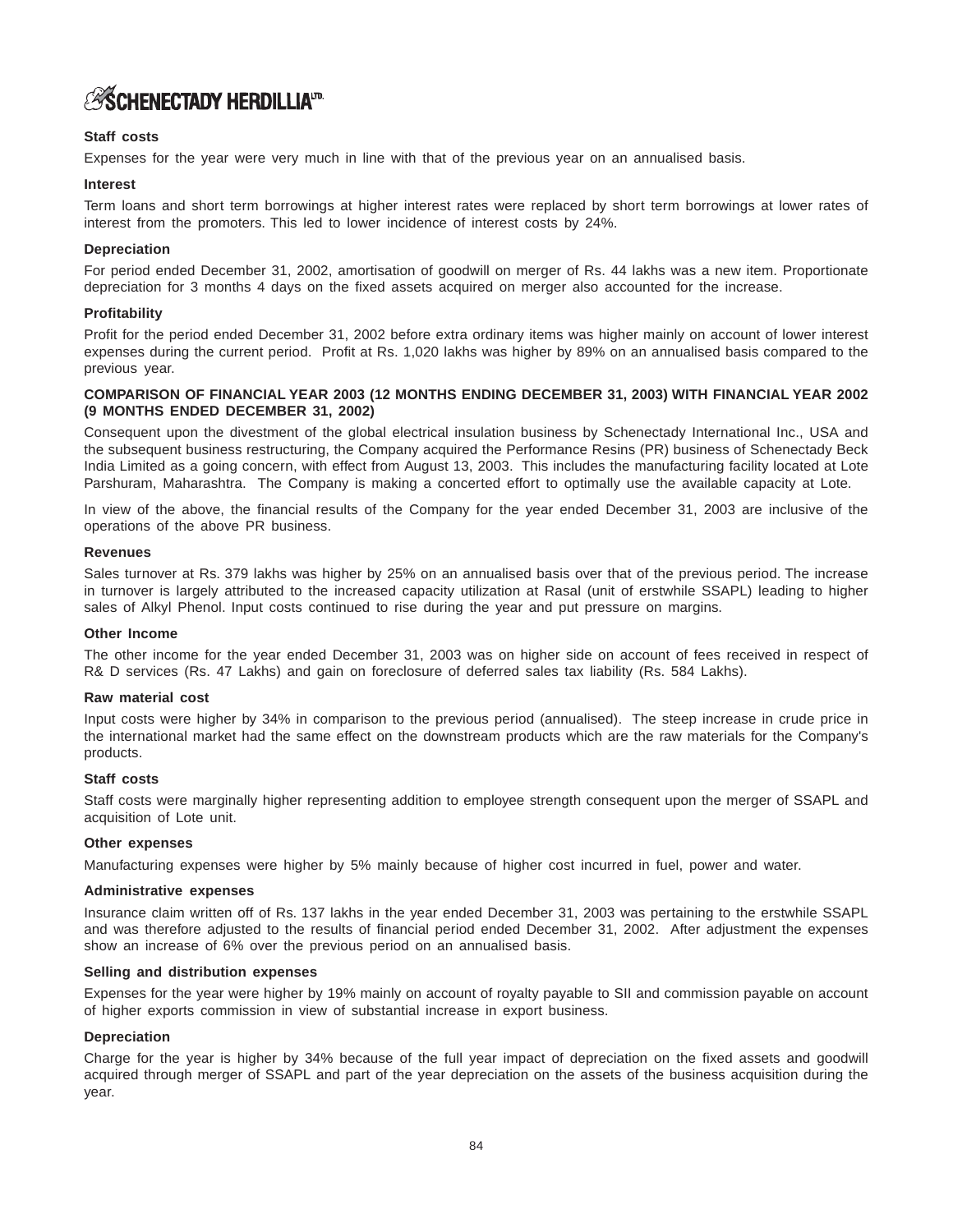# **ASCHENECTADY HERDILLIATD**

#### **Profitability**

Profit before depreciation at Rs. 3,343 lakhs was 56% more than the annualised figure of Rs. 2,149 lakhs for the previous period. After accounting for full year's depreciation on additions to fixed assets, the profit before tax at Rs. 2,361 lakhs was 74% more than the annualised figure for the previous period.

#### **Unusual or infrequent events or transactions**

Other income for the year ended December 31, 2003 and 6 month period ended June 30, 2004 includes gain on discounting and premature payment of sales tax liabilities (Rs. 584 lakhs and Rs. 195 lakhs respectively) paid under the Sales-tax Deferral Schemes under PSI 1993 sanctioned to SSAPL (now amalgamated with the Company) in respect of Rasal unit.

#### **Significant Economic Changes**

The Company's raw material prices are driven by international crude oil prices as the sourcing of raw materials are from local / imports from Refineries / Petrochemical manufacturers/ International traders. The prices are prone to fluctuations due to crude oil prices and foreign exchange fluctuations. Similarly, the prices of finished production of the Company, particularly Phenol, Acetone, DAA, PAN etc. are driven by international prices and import tariff structures. The margins on these products vary widely without any consistency, the revenues of the Company are therefore not uniform from year to year. These economic changes could significantly affect income from continuing operations.

#### **Known trend or uncertainties**

Uncertainty prevails in availability of continuous supply of raw materials to various plants of the Company. Occasionally, few raw materials, though available, are at uneconomical prices, which result in severe pressure on margins and volumes.

In addition, the increase in Naphtha prices has made operation of gas turbines for electrical power for captive consumption very uneconomical. The quality of power supply from MSEB, has not improved. These factors affect Company's operations, eroding volumes, margins and profits.

#### **Future changes in relationship between cost and revenues**

The recent trend in continuous increase in international prices of raw materials compared to the prices of finished products may further shrink margins in future. Following the steep increase in the price of crude oil during the past one year, the cost of Naphtha, Fuels and Energy also rose substantially. Substantial portion of such increases may have to be absorbed by the Company as international suppliers with favourable import duty structure dictate the domestic selling prices of Company's finished products. On the financial front the Company is taking steps towards better working capital management and financial re-structuring for reducing interest cost.

#### **Extent to which material increases in net sales or revenue are due to increased sales volume, introduction of new products or services or increased sales prices**

It is expected that, during the current year ended December 2004, the Company would commence production of new grades of Alkyl Phenols at Rasal unit. The installed capacity is expected to be 2500 MT p.a. and the additional sales turnover in this respect expected to be Rs. 1000 lakhs.

The Company is also contemplating to start new grades of Performance Resins in their manufacturing facility at Lote Unit.

#### **Total turnover of each major industry segment in which the Company operates**

The Company has only one segment of activity namely "Chemicals" and therefore there is only one segment in which the Company operates.

#### **Status of any publicly announced new products or business segments**

The project for manufacture of PTBP/DTBP plants at Rasal Unit is under implementation. The Company is utilizing the developed and purchased process technology and expected to be commissioned during the fourth quarter of the current financial year. The construction activity is progressing satisfactorily and the new product falls in the existing business segment of the Company.

#### **Seasonality of Business**

The business carried out by the Company is not seasonal.

### **Over dependence on Single Supplier/Customer**

Most of the raw materials and fuel oils procured by the Company both from domestic and international sources are from manufacturers who are dominant suppliers. Domestic suppliers of Propylene, Benzene Oxylene include Bharat Petrochemicals Limited. (BPCL), Indian Oil Corporation (IOC) and Reliance Petrochemicals Limited. (RIL). Other raw materials like Cumene, Nonene, Propylene Tetramer Oxylene are imported. Fuel oils are exclusively supplied from BPCL though they are available from HPCL / IOC.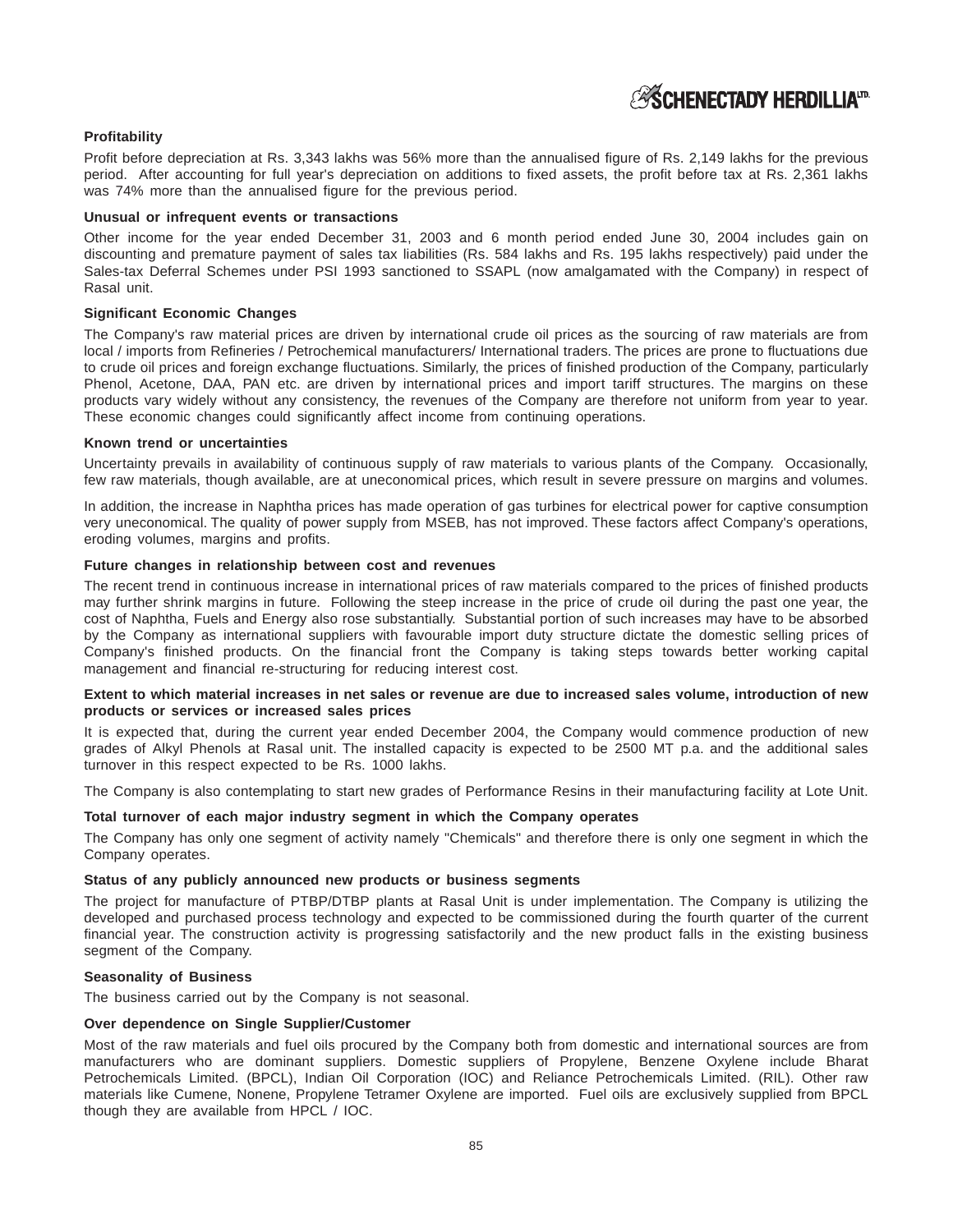# **ASCHENECTADY HERDILLIATD.**

Most of the Company's products are supplied to vide variety of customers except Speciality Chemicals viz. IBB / IPN / DPO / DDP where the number of customers are not large as these products are special in nature.

### **Competitive Conditions**

The Company is in the business of manufacture and sale of organic chemicals including speciality chemicals. The mainstays of the Company are Commodity Chemicals viz. Phenol, Acetone, DAA and PAN.

Phenol and Acetone are also manufactured by Hindustan Organic Chemicals - a Government of India undertaking with a capacity of 50,000 MT p.a. and 30,000 MT p.a. for Phenol and Acetone respectively. The competition also comes from Imports by the Traders, as there are no import restrictions. While both the domestic manufacturers are able to sell their volumes, the domestic selling price is often dictated by competition from Imports.

### **Auditors' qualifications for which adjustments could not be carried out in the audited financial statements and response of the Company in respect of the same**

|    | <b>Auditors' qualifications</b>                                                                                                                                                                                                                                                                                                                                                                                                                                                                                                                                                                                                              | <b>Response of the Company</b>                                                                                                                                                                                                                                                                                                                                                                                                                                                                                                                                                                                                                                                                                                                         |
|----|----------------------------------------------------------------------------------------------------------------------------------------------------------------------------------------------------------------------------------------------------------------------------------------------------------------------------------------------------------------------------------------------------------------------------------------------------------------------------------------------------------------------------------------------------------------------------------------------------------------------------------------------|--------------------------------------------------------------------------------------------------------------------------------------------------------------------------------------------------------------------------------------------------------------------------------------------------------------------------------------------------------------------------------------------------------------------------------------------------------------------------------------------------------------------------------------------------------------------------------------------------------------------------------------------------------------------------------------------------------------------------------------------------------|
| 1. | Year ended 31 March 2000                                                                                                                                                                                                                                                                                                                                                                                                                                                                                                                                                                                                                     |                                                                                                                                                                                                                                                                                                                                                                                                                                                                                                                                                                                                                                                                                                                                                        |
|    | Note $B.1(g)$ – Schedule 19 regarding non-provision<br>of liability on account of outstanding settlement of<br>wage agreement expired on 31 December 1998;<br>amount not ascertainable.                                                                                                                                                                                                                                                                                                                                                                                                                                                      | The long-term contracts between the Management<br>and the respective unions in respect of Navi<br>Mumbai Unit expired on 31 December 1998.<br>The Company made a prospective settlement with<br>the Union effective 28 December 2000.                                                                                                                                                                                                                                                                                                                                                                                                                                                                                                                  |
| 2. | Year ended 31 December 2002                                                                                                                                                                                                                                                                                                                                                                                                                                                                                                                                                                                                                  |                                                                                                                                                                                                                                                                                                                                                                                                                                                                                                                                                                                                                                                                                                                                                        |
|    | Note no. 7(b) of Schedule 21 (B) regarding<br>developed process technology and purchased<br>technical know-how aggregating to Rs 990.53<br>lakhs carried under capital-work-in-progress<br>('CWIP'). The erstwhile SSAPL has till date not<br>been able to start rebuilding the destroyed PTBP<br>plant. The ultimate holding company, Schenectady<br>International Inc., however, has stated its intent to<br>either buyback the technology or sell it<br>to a third party. Under the circumstances, we<br>are unable to express an opinion on the carrying<br>value of the CWIP and the impact, if any,<br>on the Profit and loss account. | In respect of CWIP relating to technology developed by<br>the erstwhile SSAPL, SII had communicated its<br>desire to either purchase the technology or sell it<br>to a third party. Consequently, an amount of Rs<br>990.53 lakhs had been carried over under CWIP<br>in the books of the Company as at the end of the<br>period.                                                                                                                                                                                                                                                                                                                                                                                                                      |
| 3. | Year ended 31 December 2003 and six month<br>period ended 30 June 2004                                                                                                                                                                                                                                                                                                                                                                                                                                                                                                                                                                       |                                                                                                                                                                                                                                                                                                                                                                                                                                                                                                                                                                                                                                                                                                                                                        |
|    | As more fully explained in note 4 of Schedule<br>18 to the financial statements regarding CWIP<br>aggregating to Rs 990.53 lakhs in respect of<br>developed process technology and purchased<br>technical know-how, the Company intends to<br>utilise the technology on the revived project,<br>which is being implemented. Pending<br>completion of the project, these financial<br>statements do not include adjustments, if any,<br>that may be necessary to the carrying value<br>of the CWIP and the impact, if any, on the<br>profit and loss account.                                                                                 | In respect of CWIP relating to technology developed<br>by the erstwhile SSAPL for the manufacture of Butyl<br>Phenols, the Company has decided to rebuild the<br>PTBP/ DTBP plants at Rasal. The implementation<br>of this project, which utilizes the developed and<br>purchased technology, is already at the advanced<br>stage. SII, the parent company, which supplied<br>technical knowhow, has reiterated the soundness of<br>this technology and, accordingly, has supported<br>the implementation of the project. As this technology<br>is expected to contribute towards the production<br>of an economically viable product, the amount of<br>Rs 990.53 lakhs has been shown as CWIP in the<br>books of the Company as at end of the period. |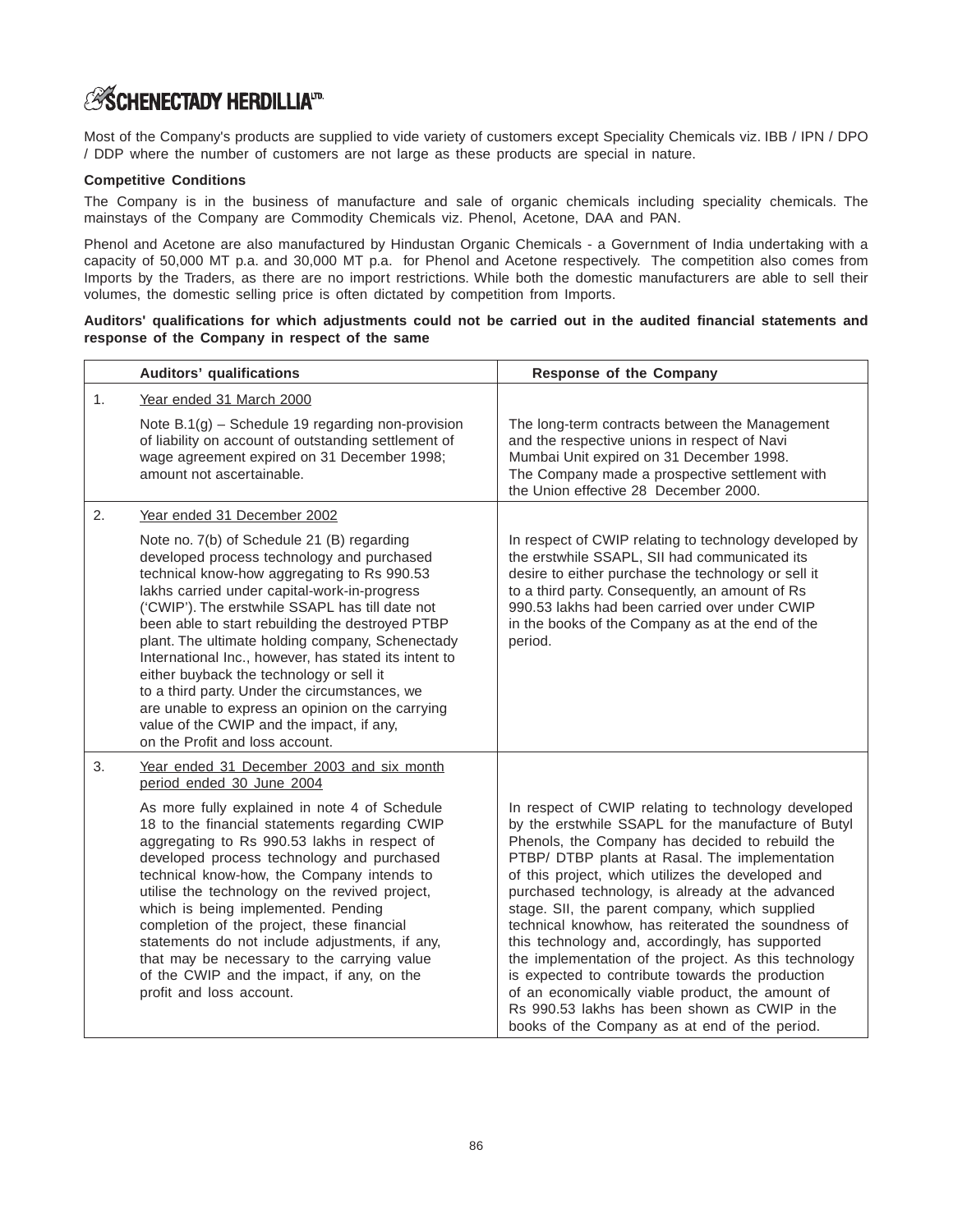

### **STOCK MARKET DATA**

The Company's shares are listed on The Stock Exchange, Mumbai and The National Stock Exchange of India Limited (Designated Stock Exchange). As the shares are traded on BSE and NSE, the Company's stock market data has been given separately for these two stock exchanges.

The high and low closing prices recorded on BSE and NSE for the preceding three years and the number of shares traded on the days the high and low prices were recorded are stated below:

#### **THE STOCK EXCHANGE, MUMBAI:**

On BSE the last traded price on May 31, 2004, the working day after the Board Resolution was passed approving this Rights Offer, was Rs. 31.15/- per share.

| Year ending<br><b>Dec 31</b> | High<br>(Rs.) | Date of<br>High | Volume on<br>date of<br>high (no. of<br>shares) | LOW<br>(Rs.) | Date of<br>Low | Volume on<br>date of<br>low (no. of<br>shares) | Average<br>price (for<br>the year<br>(Rs.) |
|------------------------------|---------------|-----------------|-------------------------------------------------|--------------|----------------|------------------------------------------------|--------------------------------------------|
| 2001*                        | 18.30         | Oct-19          | 5.00                                            | 9.70         | Mav-11         | 250                                            | 13.12                                      |
| 2002                         | 31.50         | Aug-07          | 103                                             | 15.00        | Apr-02         | 250                                            | 23.03                                      |
| 2003                         | 69.00         | $Dec-26$        | 348                                             | 20.00        | $Feb-14$       | 459                                            | 35.01                                      |

\*Prior to January 1, 2002, Schenectady Herdillia bearing scrip code 506460 was traded in physical segment. The data prior to January 1, 2002 refers to Herdillia Chemicals Limited bearing scrip code 6460.

### **NATIONAL STOCK EXCHANGE:**

On NSE the last traded price on May 31, 2004, the working day after the Board Resolution was passed approving this Rights Offer, was Rs. 31.40/- per share

| Year ending<br><b>Dec 31</b> | High<br>(Rs.) | Date of<br>High | Volume on<br>date of<br>high (no. of<br>shares) | LOW<br>(Rs.) | Date of<br>Low | Volume on<br>date of<br>low (no. of<br>shares) | Average<br>price (for<br>the year<br>(Rs.) |
|------------------------------|---------------|-----------------|-------------------------------------------------|--------------|----------------|------------------------------------------------|--------------------------------------------|
| 2001                         | 24.00         | Oct-24          | 2556                                            | 9.90         | Mav-07         | 100                                            | 15.42                                      |
| 2002                         | 31.00         | Jul-22          | 100                                             | 15.65        | Apr-02         | 30                                             | 22.81                                      |
| 2003                         | 68.00         | $Dec-29$        | 11848                                           | 21.00        | Mar-31         | 133                                            | 35.97                                      |

#### **Script code HERDILCHEM**

High and low prices and volume of shares traded on the respective dates during the last six months:

#### **THE STOCK EXCHANGE, MUMBAI:**

| Month            | High<br>(Rs.) | Date of<br>High | Volume on<br>date of high | LOW<br>(Rs.) | Date of<br>Low | Volume<br>on date<br>of Low | Total<br><b>Volume for</b><br>the month $ $ |
|------------------|---------------|-----------------|---------------------------|--------------|----------------|-----------------------------|---------------------------------------------|
| March 2004       | 41.45         | Mar-03          | 901                       | 29.90        | Mar-31         | 7,937                       | 1,02,484                                    |
| April 2004       | 40.00         | Apr-23          | 5,355                     | 31.50        | Apr-01         | 13.893                      | 54,661                                      |
| May 2004         | 41.75         | May-07          | 551                       | 30.30        | $Mav-17$       | 700                         | 32,123                                      |
| June 2004        | 34.00         | Jun-09          | 2.377                     | 30.25        | Jun-29         | 2,761                       | 29,491                                      |
| <b>July 2004</b> | 37.00         | Jul-26          | 2742                      | 29.70        | Jul-09         | 150                         | 24,040                                      |
| August 2004      | 43.80         | Aug-30          | 7365                      | 33.30        | Aug-02         | 1850                        | 75,779                                      |
| September 2004   | 59.10         | Sept-28         | 6553                      | 39.00        | Sept-6         | 7301                        | 1,67,180                                    |

#### **NATIONAL STOCK EXCHANGE:**

| Month            | High<br>(Rs.) | Date of<br>High | Volume on<br>date of high | Low<br>(Rs.) | Date of<br>Low | Volume<br>on date<br>of Low | Total<br><b>Volume for</b><br>the month |
|------------------|---------------|-----------------|---------------------------|--------------|----------------|-----------------------------|-----------------------------------------|
| March 2004       | 41.90         | $Mar-03$        | 750                       | 29.70        | Mar-31         | 16.700                      | 60,927                                  |
| April 2004       | 39.70         | Apr-27          | 2,050                     | 32.60        | Apr-01         | 2,250                       | 29,058                                  |
| May 2004         | 41.00         | $Mav-06$        | 551                       | 30.70        | May-17         | 1,050                       | 15,642                                  |
| June 2004        | 34.60         | $Jun-03$        | 750                       | 30.20        | Jun-24         | 400                         | 12,818                                  |
| <b>July 2004</b> | 37.20         | $Jul-28$        | 3                         | 30.00        | Jul-05         | 4000                        | 15904                                   |
| August 2004      | 43.60         | Aug-30          | 2958                      | 32.00        | Aug-06         | 4890                        | 16435                                   |
| September 2004   | 60.80         | Sept-29         | 33490                     | 39.15        | Sept-16        | 2751                        | 130721                                  |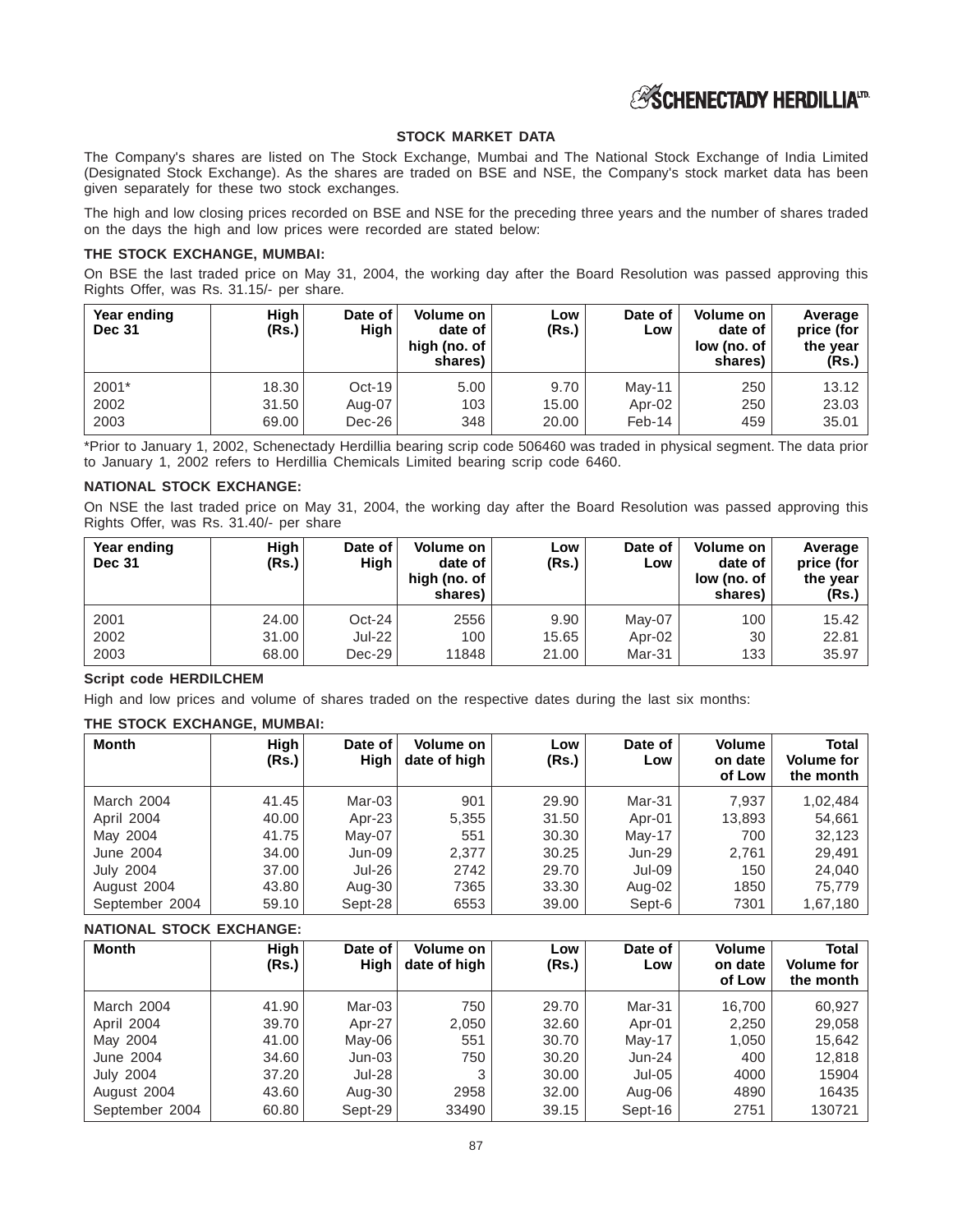# **ESCHENECTADY HERDILLIAID**

# **BASIS FOR OFFER PRICE**

The following factors have been considered while arriving at the Offer price of Rs.28/- per equity share:

### **Qualitative Factors:**

- 1. Pioneer petrochemicals' company of India and an affiliate of Schenectady International Group, Inc.
- 2. Second largest producer of phenols in the country
- 3. Multilocational versatile plants
- 4. International tie ups for technology
- 5. ISO 9001, ISO 14001,OSHAS 18000 certified
- 6. Natural hedge between commodities and specialties for price fluctuations

### **Quantitative Factors:**

**1. Key financials for the last five years**

| Year ended                            | March 31,<br>2000<br>$(12 \text{ mths})$ | March 31,<br>2001<br>$(12 \text{ mths})$ | March 31,<br>2002<br>$(12 \text{ mths})$ | Dec 31,<br>2002<br>$(9 \text{ mths})$ | Dec 31,<br>2003<br>$(12 \text{ mths})$ | June 30<br>2004<br>$(6 \text{ mths})$ |
|---------------------------------------|------------------------------------------|------------------------------------------|------------------------------------------|---------------------------------------|----------------------------------------|---------------------------------------|
| <b>Sales</b>                          |                                          |                                          |                                          |                                       |                                        |                                       |
| Manufactured                          | 22,997.14                                | 27,041.46                                | 26,192.89                                | 22,564.81                             | 37,504.03                              | 22,255.30                             |
| Traded                                | 24.50                                    |                                          | 96.51                                    | 475.43                                | 387.34                                 | 100.48                                |
| Net Profit after tax &<br>adjustments | 1,017.33                                 | (171.97)                                 | 493.98                                   | 1,091.42                              | 1,791.40                               | 334.81                                |
| Equity Share Capital                  | 1,102.50                                 | 1,102.50                                 | 2,302.50                                 | 2,417.50                              | 2,417.50                               | 2,417.50                              |
| Reserves                              | 1,425.94                                 | 1,174.47                                 | (265.37)                                 | 1,128.11                              | 2,906.98                               | 3,236.03                              |
| Dividend per equity<br>share (Rs.)    | 2.10                                     | 0.50                                     |                                          |                                       |                                        |                                       |
| EPS (Rs.)                             | 10.48                                    | (1.56)                                   | 4.47                                     | 4.73                                  | 7.41                                   | $*1.38$                               |
| Book Value (Rs.)                      | 17.64                                    | 13.42                                    | 17.37                                    | 14.89                                 | 21.63                                  | $*23.02$                              |

(Rupees in lakhs)

\* EPS and Book Value for the period January 1, 2004 to June 30, 2004 have not been annualised

# **2. Adjusted Earnings per share (EPS) (Rs.)**

|    |                  | EPS (Rs.) | Weights |
|----|------------------|-----------|---------|
| a) | Dec 2003         | 7.41      |         |
| b) | Dec-2002         | 4.73      |         |
| C) | Mar 2002         | 4.47      |         |
| d) | Weighted Average | 6.02      |         |

# **3. Price Earning Ratio in relation to Offer Price (x)**

| Based on Dec 31, 2003 EPS     | 3.78  |
|-------------------------------|-------|
| Based on Weighted Average EPS | 4.65  |
| Industry P/E <sup>*</sup>     |       |
| Highest:                      | 86.20 |
| ii.<br>Lowest:                | 0.40  |
| iii. Average:                 | 10.57 |

\*Source: Capital Market Volume XIX / 15 Dated Sept. 27 - Oct.10, 2004; Industry: Chemicals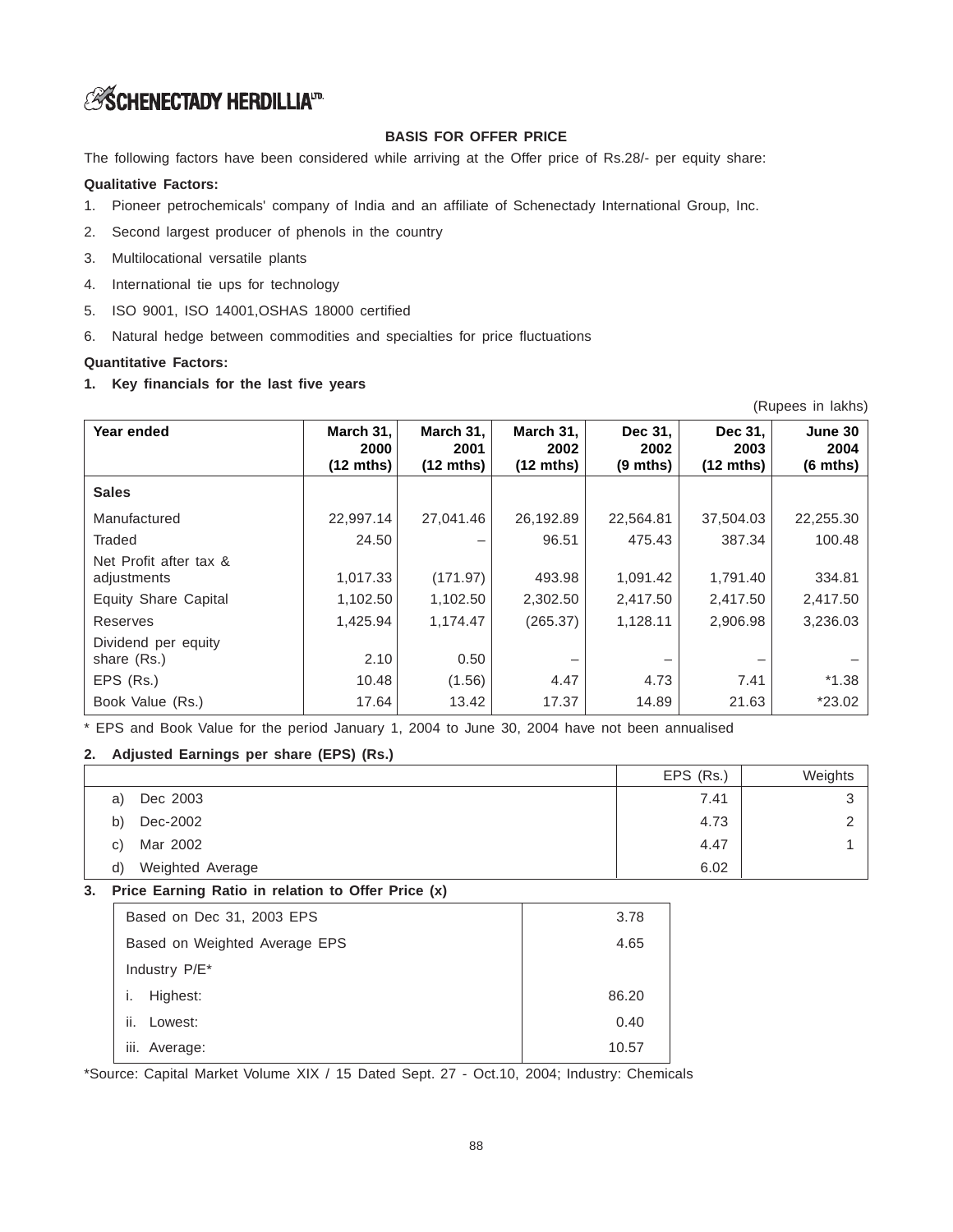# *S***SCHENECTADY HERDILLIA**<sup>ID</sup>

# **4. Return on Net Worth**

|    |                  | <b>RONW</b> (%) | Weights |
|----|------------------|-----------------|---------|
| a) | December - 2003  | 34.26%          | 3       |
| b) | December - 2002  | 31.74%          | っ       |
| C) | March - 2002     | 25.72%          |         |
| d) | Weighted Average | 31.99%          |         |

Minimum Return on total Net Worth after Offer needed to maintain EPS at Rs. 5.28 is 17.95%

### **5. Net Asset value (NAV) (Rs.)**

| a) As on December 31, 2003 | 21.63 |
|----------------------------|-------|
| b) After the issue         | 24.13 |
| c) Offer Price             | 28.00 |

#### **6. Offer price of Rs. 28/- per share is 2.8 times of the face value of Rs. 10/- per share**

Apart from the reasons mentioned above, the Company and the Lead Managers to the Offer, in consultation with whom the premium has been decided, are of the opinion that the premium is reasonable and justified.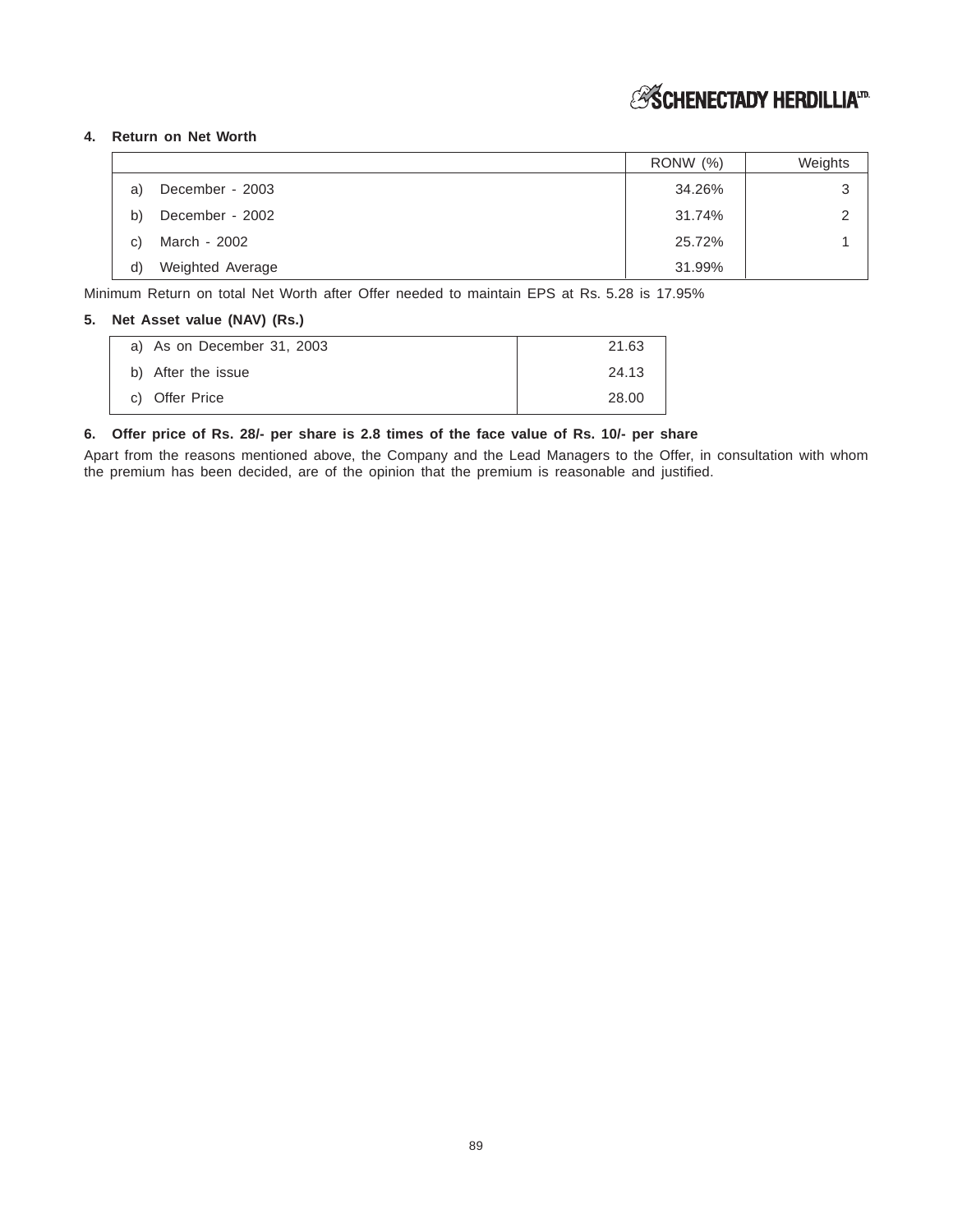# **ASCHENECTADY HERDILLIATD.**

# **UNAUDITED WORKING RESULTS FOR THE LATEST PERIOD**

Unaudited working results of the Company for 8 months ended August 31, 2004 during the current financial year 2004 are as follows:

|                                                   | (Rupees in lakhs) |
|---------------------------------------------------|-------------------|
| <b>Particulars</b>                                | <b>Amount</b>     |
| Net Sales/Income from operations                  | 31,770            |
| Other Income                                      | 361               |
| <b>Total Expenditure</b>                          |                   |
| Decrease/(Increase) in Stock in trade<br>(a)      | (2912)            |
| (b)<br>Consumption of raw materials               | 25,691            |
| (c)<br>Purchase of finished goods                 | 139               |
| (d)<br>Staff costs                                | 1,836             |
| (e)<br>Other expenditure                          | 5,379             |
| (f)<br>Profit before interest, depreciation, tax. | 1,998             |
| (g)<br>Interest                                   | 537               |
| (h)<br>Depreciation                               | 663               |
| (i)<br>Profit before tax.                         | 798               |
| (i)<br>Provision for Tax                          | (305)             |
| Net profit                                        | 493               |

# **PERIOD OF 8 MONTHS ENDED ON AUGUST 31, 2004**

The Company registered sales of Rs. 31,770 lakhs during the 8 month period ended on August 31, 2004. Cost of materials and consumables as a percentage of total revenues was 72.10% and manufacturing expenses were 22.70% of total revenues. Profit before tax for this period was Rs. 798 lakhs. After making the provision for tax, the Net Profit after Tax was Rs. 493 lakhs.

# **Financial Highlight of group companies**

Kindly refer to page no. 40 of this Letter of Offer under head 'Financial Performance of SIHPL.' for the financial highlights of SIHPL.

# **Issue of Capital by the Company**

Kindly refer to page no. 9 of this Letter of Offer under the head 'Build up of Equity Capital'.

# **Issue of Capital by other listed companies within the meaning of section 370 (1B)**

There are no other listed companies under the same management within the meaning of section 370 (1)(B) of the Companies Act, 1956.

There are no group companies for which application has been made to ROC for striking off their names.

#### **PROMISE VERSUS PERFORMANCE**

- 1) Last three rights / public Issues made by the Company i.e., Schenectady Herdillia Limited.
	- a) The Company had made a Rights Offer of 36,75,000 equity shares of Rs. 10/- each at a premium of Rs. 5/- per share aggregating Rs. 551.25 lakhs to equity shareholders of the Company (during June/July 1999) in ratio of 1:2. The object of the Offer was to raise funds for injecting long term funds to replace the debt raised by the Company from its then promoters at the time of implementing its capital projects which had already been implemented and to meet the expenses of the said Offer and the promised future performance of the Company was not presented in the offer document and hence a comparison of the Company's actual performance vis-à-vis the projections made in the offer document is not possible.

The funds raised in the Rights Offer were utilized for the objects of the Offer.

#### **2) By Subsidiary**

The subsidiary company has not made any rights/public issue.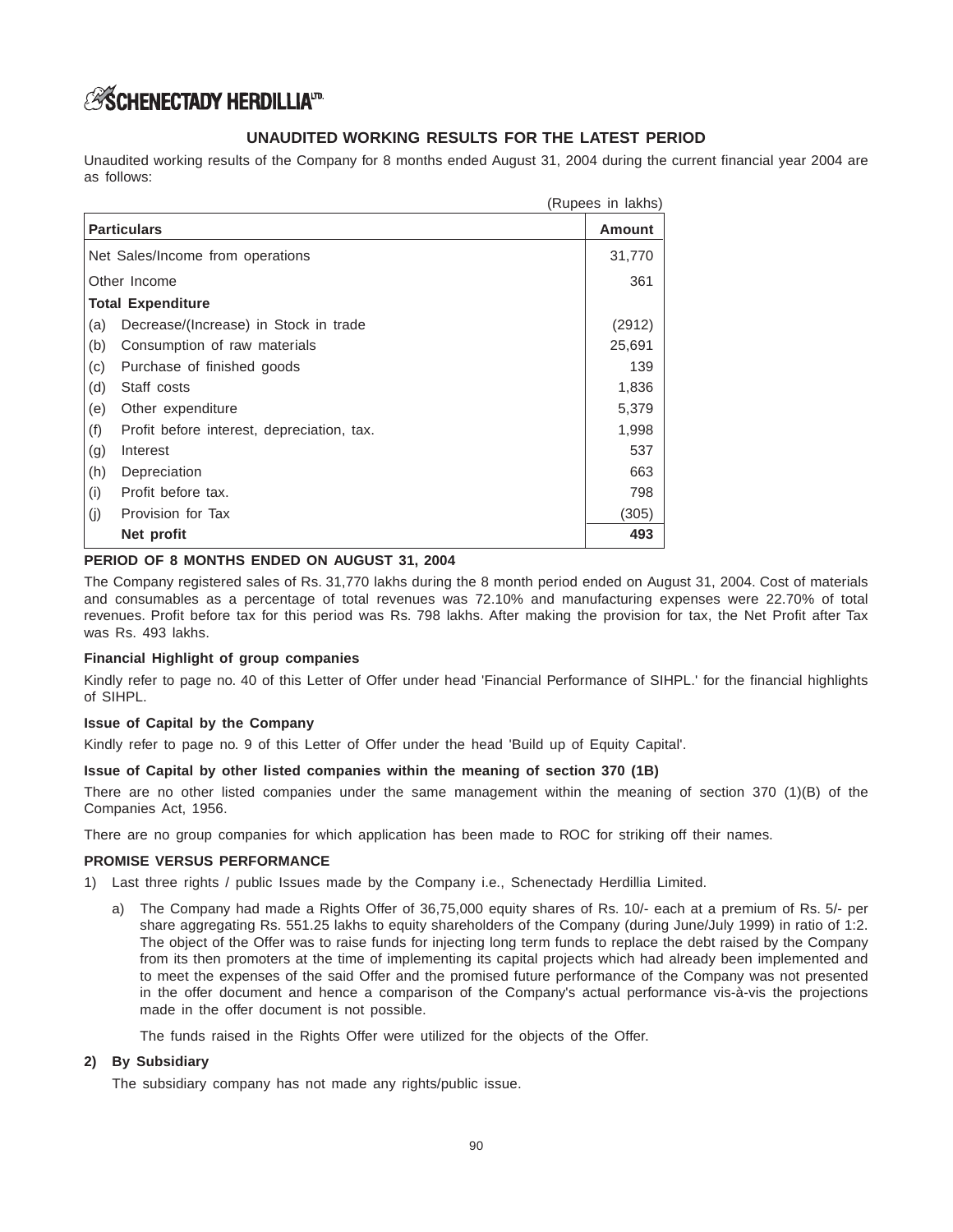# **OUTSTANDING LITIGATION, DEFAULTS AND MATERIAL DEVELOPMENTS**

### **(A) LITIGATION AGAINST SCHENECTADY HERDILLIA**

- In respect of the Company's office premise on 13th floor, Air India Building, Nariman Point, Mumbai 400021, Air India had initiated Eviction Proceedings under the provisions of Public Premises (Eviction of Unauthorised Occupants) Act, 1971. The Estate Officer appointed under the said Act by Air India had passed an order on May 11, 2002 directing the Company to vacate the said office premises. Against the said order of the Estate Officer, the Company had filed an Appeal (Misc. Appeal No. 122 of 2002) in the Bombay City Civil Court at Bombay for setting aside the order of the Estate officer. The said Appeal is pending for final hearing.
- Bengal Mills Stores Supply Co., had filed a Suit (No. 4180 of 1994) in the High Court of Judicature at Bombay for payment of outstanding amount of Rs. 2.83 lakhs payable to them by the Company on account of supply of certain pipes. The Company had disputed the said claim. By an Ex-parte Decree dated September 23, 2003, the Hon'ble Bombay High Court directed the Company to pay Rs. 7.69 lakhs. In response to the said Decree and consequent attachment of the movable properties, the Company, through an Appeal (lodging No.353 of 2004) stayed the effect and execution of the Decree passed on September 23, 2003 and Appeal has been admitted.
- Seven of the employees of the Contractor employed by the Company for house keeping and miscellaneous jobs at its office premise at Air India Building, 13th floor, Nariman Point, Mumbai - 400 021 had filed a complaint of Unfair Labour Practices (ULP) under Item No.1 of Schedule IV of the Maharashtra Recognition of Trade Unions and Prevention of Unfair Labour Practices Act, 1972 (MRTU and PULP Act), before the Labour Court, Maharashtra, Bombay against the Company and the Contractor. Subsequently, two of the employees of the contractor withdrew their complaint and settled their account with the Contractor and remaining 5 pursued the complaint before the Labour Court. In response to the said complaint, the Company had filed an application inter-alia contesting that the complaints of ULP under the provisions of MRTU and PULP Act is not maintainable. By an order dated March 15, 2004 passed by the 9th Labour Court at Bombay, the Company's application was rejected. Against the said order the Company has filed a Revision Application (ULP No. RA 64 of 2004) before the Industrial Court, Maharashtra at Mumbai. The said Revision Application is pending for hearing. Since the matter is sub-judice, liability of the Company, if any, cannot be ascertained at this juncture.
- One case is pending before the 4th Labour Court at Thane in respect of a complaint filed by one Mr. J.R. Kaushik, an ex-employee, seeking the relief of reinstatement with full back wages. Further, Mr. Kaushik has also filed complaint (ULP No. 796/1995) before the Industrial Court at Thane. The Company is contesting the same on a stand that the said complainant was not a workman and therefore the complaints are not maintainable. Since the matter is sub-judice, the liability of the Company, if any, cannot be ascertained at this juncture.
- The Company was made a party in Suit No.387 of 1995 filed by Mr. Balya Ragho Patil, original Plaintiff (since deceased) in the Court of Civil Judge, Senior Division, Thane for declaration that the Company had no right to enter and encroach upon the suit land (part of the Company's leasehold land) situated at Navi Mumbai. By a Decree passed by the said Court dated August 17,1999, the Court declared the acquisition of suit land by Maharashtra Industrial Development Corporation and the State of Maharashtra as illegal and therefore void and directed the Company to hand over the suit land to the Plaintiff. Against the said Decree, the Company has filed an Appeal before the Hon'ble Bombay High Court. By its order dated September 03, 2004, the Hon'ble High Court has condoned the delay in filing the Appeal subject to the condition that respondent making an application to the Collector for making a reference under Section 34 of the Maharashtra Industrial Development Corporation Act and the Collector referring the matter to the reference Court within the prescribed period.
- In a writ petition filed by an ex-employee of the Company in the Bombay High Court, the Company was made a respondent alongwith Commissioner of Income Tax and Life Insurance Corporation of India for certain alleged benefits due to the employee under the Companies Executive Staff Pension Fund. The said writ petition is still pending before the Bombay High Court.
- One case is pending (Motor Accident Claim No. 578 of 2003) before the Motor Accident Tribunal, Thane in respect of the accident and consequent death of the Petitioner's husband due to accident caused by the driver of the contractor's bus. The Company has filed its written statement and the same is pending before the said Tribunal. The claim amount estimated is at approximate. Rs. 2.45 lakhs.
- In a special raid by the Officers of the Dy. Commissioner of Labour, Thane in the year 1995 about 20 cases have been filed against the Contractors working for the Company. Being the Principal Employer, the Company has been made co-accused in all the cases. The Company had no option but to plead guilty in some of these cases. Still one or two cases are pending before the Judicial Magistrate, Vashi at CBD Court. The financial implications on these cases are negligible.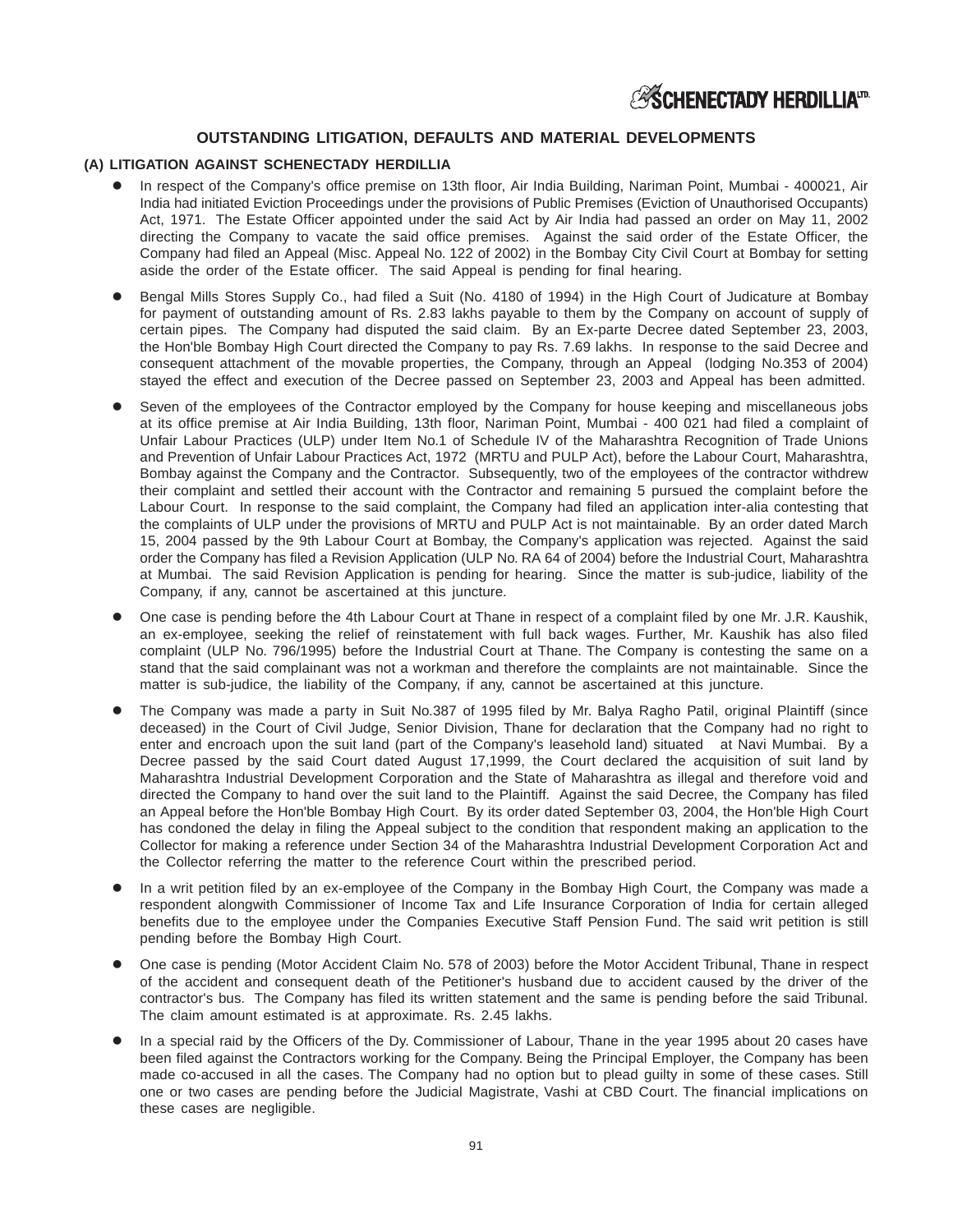# **ESCHENECTADY HERDILLIAID**

 24 cases pending in respect of excise, income tax, customs & sales tax matters amounting to Rs. 1,367.74 lakhs before the Appropriate Authorities.

### **(B) Litigations against Group Companies**

There are no litigations pending against group companies.

The Company, Schenectady Herdillia Limited, confirms that there are no other pending litigations, defaults, non payment of statutory dues, proceedings initiated for economic offences/civil offences, any disciplinary action taken by the Board/ Stock Exchanges against the Company/Promoters and their other business ventures/Directors other than those mentioned in this Letter of Offer and that no litigations have arisen after the issue of SEBI's observation letter and the Company and its Directors take full responsibility of the information mentioned in the offer document.

Further, the Company, Schenectady Herdillia Limited, confirms that there are no pending litigations towards tax liabilities, or any criminal/ civil prosecution against any of the Directors of the Company for any offences.

#### **INVESTOR GRIEVANCES AND REDRESSAL SYSTEM**

The Company has adequate arrangements for redressal of investor complaints

- 1. Automated correspondence system developed for letters of routine nature by the Registrar
- 2. Share transfer and dematerialisation system being handled by well-equipped professionally managed Registrar and Transfer Agents
- 3. Letter filed category wise after having attended to
- 4. Redressal norm for response time for all the complaints including shareholders complaints is 15 days.

The Share Transfer & Finance Committee Committee consists of 3 non-executive directors viz. Mr. P.N. Ghatalia, Mr. R.M. Pandia and Mr. G.C. Vasudeo. The role of the Committee includes looking into the redressal of the shareholders complaints inter alia approval of transfer, transmission, dematerialisation, duplicate, split etc. The meetings of the Committee are held at regular intervals in which transfers, transmission, issuance of certificates etc. are approved.

During the period January 1, 2004 to September 30, 2004, 47 complaints were received and resolved to the satisfaction of the investors.

#### **STATUS OF COMPLAINTS**

Total No. of complaints received during the last financial year (December 31, 2003): 37

Total No. of complaints received upto September 30, 2004: 47

Status of the complaints: Resolved

No. of share holders' complaints outstanding as of date: 0

Time normally taken for disposal of various types of investor grievances: 15 days

#### **DETAILS OF ADVERSE EVENTS AFFECTING THE COMPANY SINCE THE LAST FINANCIAL STATEMENTS**

In the opinion of the Board of Directors of the Company except the following there have not arisen any, since the date of the last financial statement disclosed in the Letter of Offer, any circumstances that materially affect or are likely to affect the trading or profitability of the Company or the value of its assets or its ability to pay its liabilities within the next twelve months (as per accounting standard 4 of the Institute of Chartered Accountants of India)

The Company had entered into a Memorandum of Understanding for transfer of approximately 56 acres of leasehold land in Navi Mumbai, subject to requisite approvals, with M/s K. Raheja Corp. Private Limited, Mumbai at a total consideration of Rs. 3,400 lakhs out of which a sum of Rs. 1,592 lakhs was received during August, 2004.

The major terms and conditions of the MOU are as follows:

- 1. Subject to the approval of Maharashtra Industrial Development Corporation (MIDC) and other requisite approvals, if any, the Company would transfer approximately 56 acres (subject to final joint survey) to M/s K. Raheja Corp Private Limited for developing IT/ITES related buildings.
- 2. M/s K. Raheja Corp. Private Limited would bear all the costs of transfer including stamp duty, transfer fees payable to MIDC etc.
- 3. The exact area to be transferred would be determined after a joint survey with MIDC.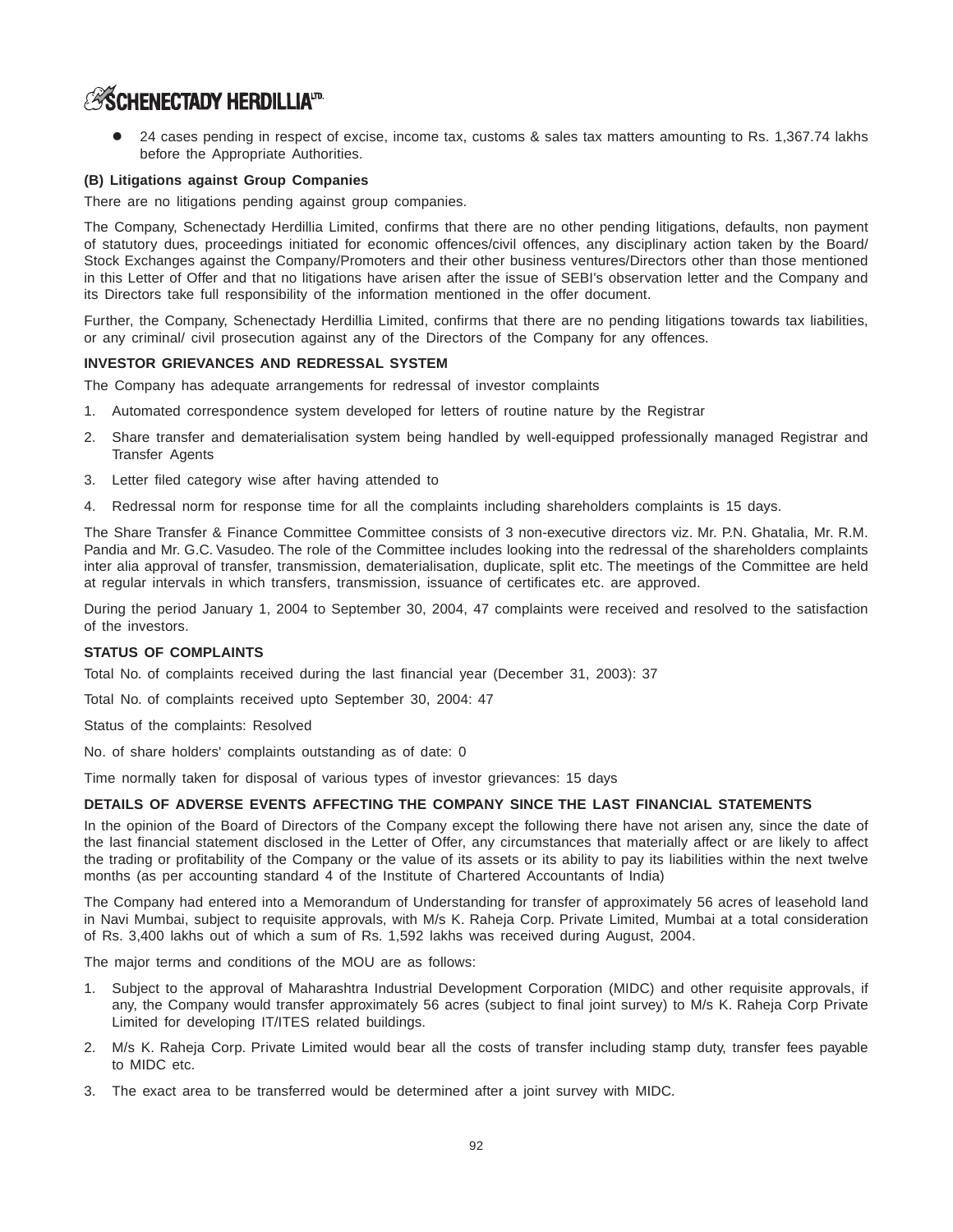- 4. A part of the land approximately 3 acres would be retained by the Company for construction of residential towers for its employees.
- 5. 50% of the total consideration had been received on the date of signing of the MoU. The balance amount would be paid by the Purchaser as follows:
	- i) 30% on receipt of MIDC/ULC approval.
	- ii) 20% on possession of the entire land subject to construction of residential towers by the Purchaser.
- 6. At the time of the payment of the second installment, the Purchaser is also required to provide a Bank Guarantee in respect of the amount payable under third installment.
- 7. Handing over of the vacant possession of a portion of the land out of the total land to be transferred, subject to the Purchaser paying the balance sum from and out of the last installment for the area of such portion.
- 8. The completion of the transfer is subject to the construction of residential towers by the Purchaser for which a separate agreement would be executed.

#### **OFFER EXPENSES**

The total expenses of the Offer payable by the Company are estimated at Rs. 33.00 lakhs (0.65 % of the Offer size) and the entire costs would be borne out of the Offer proceeds. The Offer expenses consists of fees payable to the Lead Managers to the Offer (Rs. 10.80 lakhs), Registrars to the Offer, Bankers, Auditors and the Legal Advisors (Rs. 13.00 lakhs), printing and Stationery (Rs. 2.00 lakhs), Advertising and Marketing (Rs. 4.00 lakhs) and other expenses and contingencies (Rs. 3.20 lakhs).

#### **EXPERT OPINION**

Save and otherwise stated in the Letter of Offer, the Company has not obtained any expert opinions.

#### **OPTION TO SUBSCRIBE**

The Equity Shareholders are given the option to receive the security certificates or hold securities in dematerialised form with a depository. (Refer the "Terms of Offer " for details)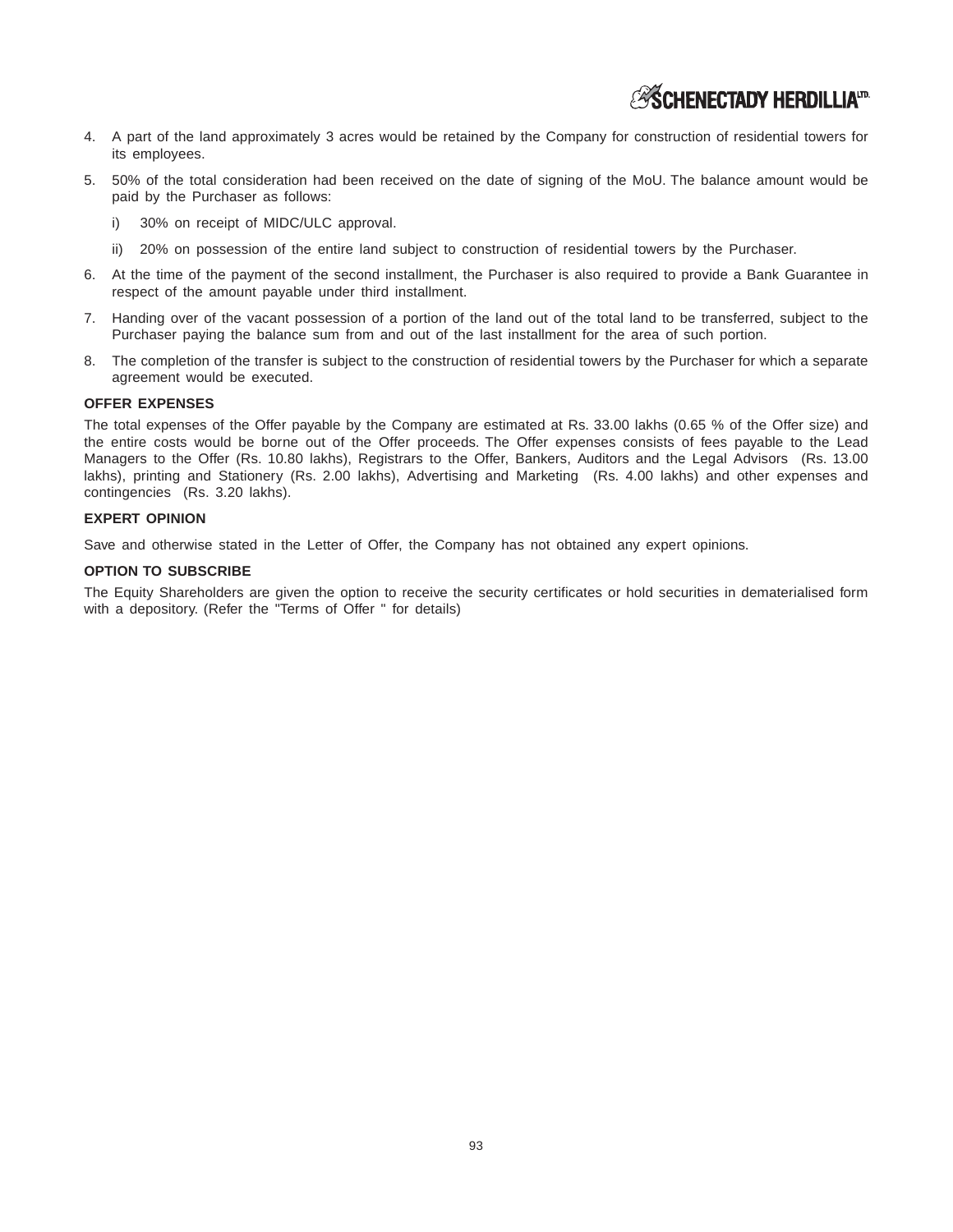# **ASCHENECTADY HERDILLIATD.**

### **MATERIAL CONTRACTS AND DOCUMENTS FOR INSPECTION**

The following contracts (not being contracts entered into in the ordinary course of business carried on by the Company), which are or may be deemed material have been entered or are to be entered into by the Company. Copies of these contracts and also the documents for inspection referred to hereunder will be delivered to The National Stock Exchange (Designated Stock Exchange). These documents may be inspected at the Registered Office of the Company from 11:00 am to 2:00 pm on all working days, from the date of this Letter of Offer until the date of closure of the Subscription List.

#### **Material contracts**

- 1. Memorandum of Understanding entered into between the Company and Centrum Finance Limited dated June 7, 2004.
- 2. Memorandum of Understanding entered into between the Company and TCS dated July 22, 2004.
- 3. Tripartite agreement entered between the Company, National Securities Depository Limited and TCS dated April 30, 2001.
- 4. Tripartite agreement entered between the Company, Central Depository Services (India) Limited and TCS dated April 24, 2001.

#### **Documents**

- 1. Memorandum and Articles of Association of the Company.
- 2. Annual Reports of Schenectady Herdillia for the last five years.
- 3. Annual Reports of SIHPL for past three years.
- 4. Resolutions passed by the Board of Directors at their meeting held on May 29, 2004 and by the Committee of Directors of the Board at their meeting held on July 12, 2004; Resolution passed in the Annual General Meeting held on June 28, 2004 forming the authority for the Offer.
- 5. Consents from Directors, Auditors, Bankers to the Offer, Compliance Officer of the Company, Lead Manager to the Offer, Legal Advisor for the Offer and the Registrar to the Offer.
- 6. Auditors' report of Schenectady Herdillia dated October 8, 2004 giving the financial information, which is enclosed in the Letter of Offer.
- 7. Auditors' certificate dated October 8, 2004 regarding tax benefits.
- 8. Letters of intent for the subscription to rights entitlement and unsubscribed portion, received from the Promoters.
- 9. Consents for this Offer obtained from lenders to the Company, i.e., The Bank of Nova Scotia, State Bank of India, HDFC Bank and Caterpillar Financial Services Corporation.
- 10. Application made to NSE, dated July 27, 2004 and BSE dated July 27, 2004 for listing of shares.
- 11. In-principle approval dated August 5, 2004 from NSE and dated August 14, 2004 from BSE for listing of the securities offered in this Offer.
- 12. Resolution of the Board of Directors approving the Draft Letter of Offer on July 6, 2004; and resolution of the Committee of Directors approving the Final Letter of Offer on October 11, 2004.
- 13. Due diligence Certificate dated July 27, 2004 Centrum Finance Limited, Lead Manager to the Offer.
- 14. Observation Letter CFD/DIL/MKS/ISSUES/20496/2004 dated September 13, 2004 issued by the Securities and Exchange Board of India.
- 15. Agreement between M. W. Kellogg and Schenectady Herdillia for technological collaboration.
- 16. Memorandum of Understanding between M/s K. Raheja Corp. Private Limited, Mumbai and Schenectady Herdillia for sale of land in Navi Mumbai.
- 17. All Govt. approvals as specified in page no. 5.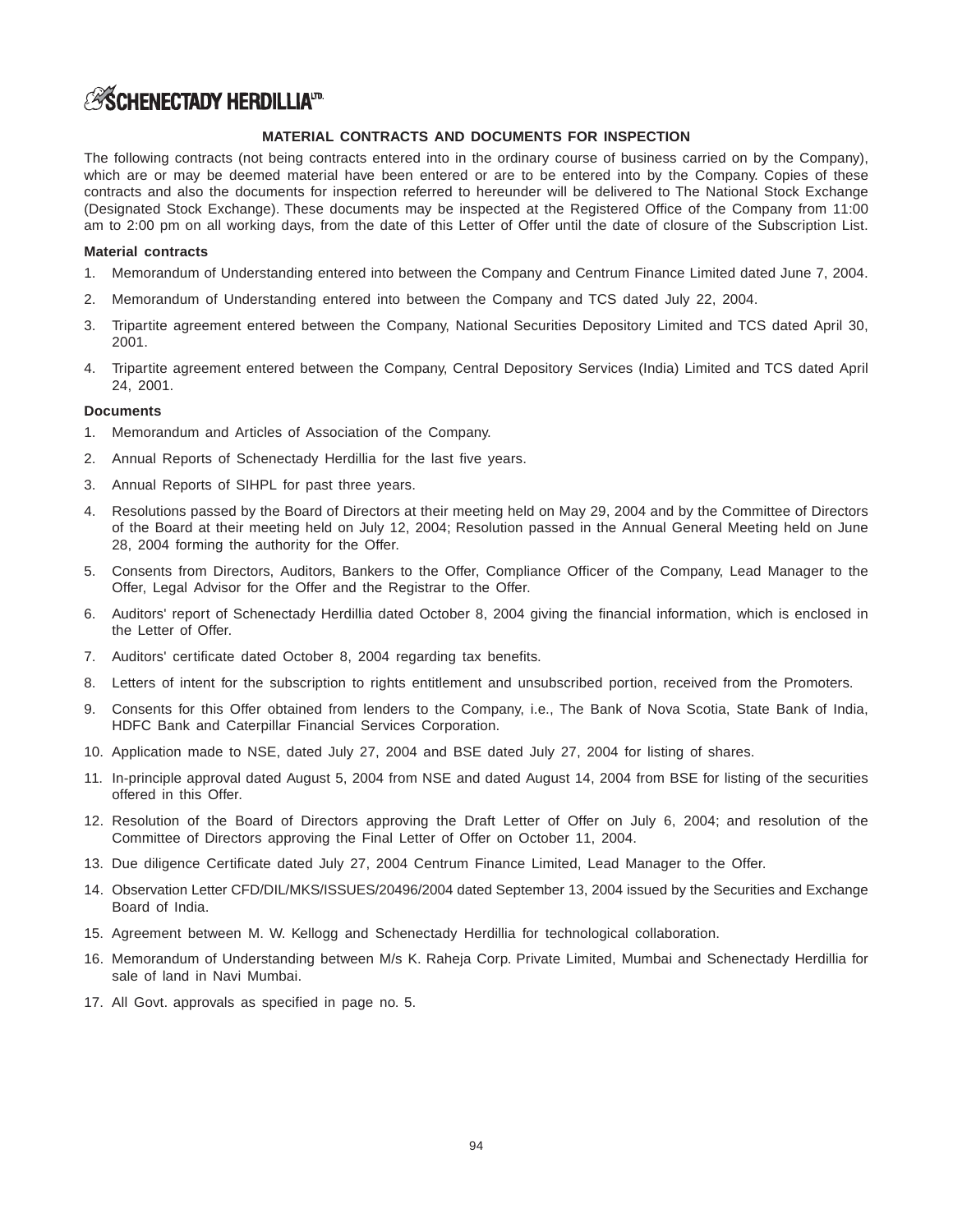

## **DECLARATION**

All the relevant provisions of the Companies Act, 1956, and the guidelines issued by the Government or the guidelines issued by the Securities and Exchange Board of India established under the Securities and Exchange Board of India Act, 1992, as the case may be, have been complied with and no statement made in the Letter of Offer is contrary to the provisions of the Companies Act, 1956, or the Securities and Exchange Board of India Act, 1992 or rules made there under or guidelines issued (including the SEBI (Disclosure and Investor Protection) Guidelines, 2000), as the case may be.

Yours faithfully

**For Schenectady Herdillia Limited**

Signed by the Directors (through power of attorney in favour of Mr. G.C. Vasudeo)

**Mr. Charles Griswold**

- **Mr. Richard Barlow**
- **Mr. Malcom A. MacCormick**
- **Ms. Ashley Palm**
- **Ms. Heather Ward**
- **Mr. B. Chakrabarti**
- **Mr. B.V. Bhargava**
- **Mr. S.N. Talwar**

**Mr. P.N. Ghatalia**

Signed by Vice Chairman & Managing Director

## **Mr. R.M. Pandia**

Signed by Director- Finance

## **Mr. G.C. Vasudeo**

Place: Mumbai Date: October 15, 2004 Encl. Composite Application Form